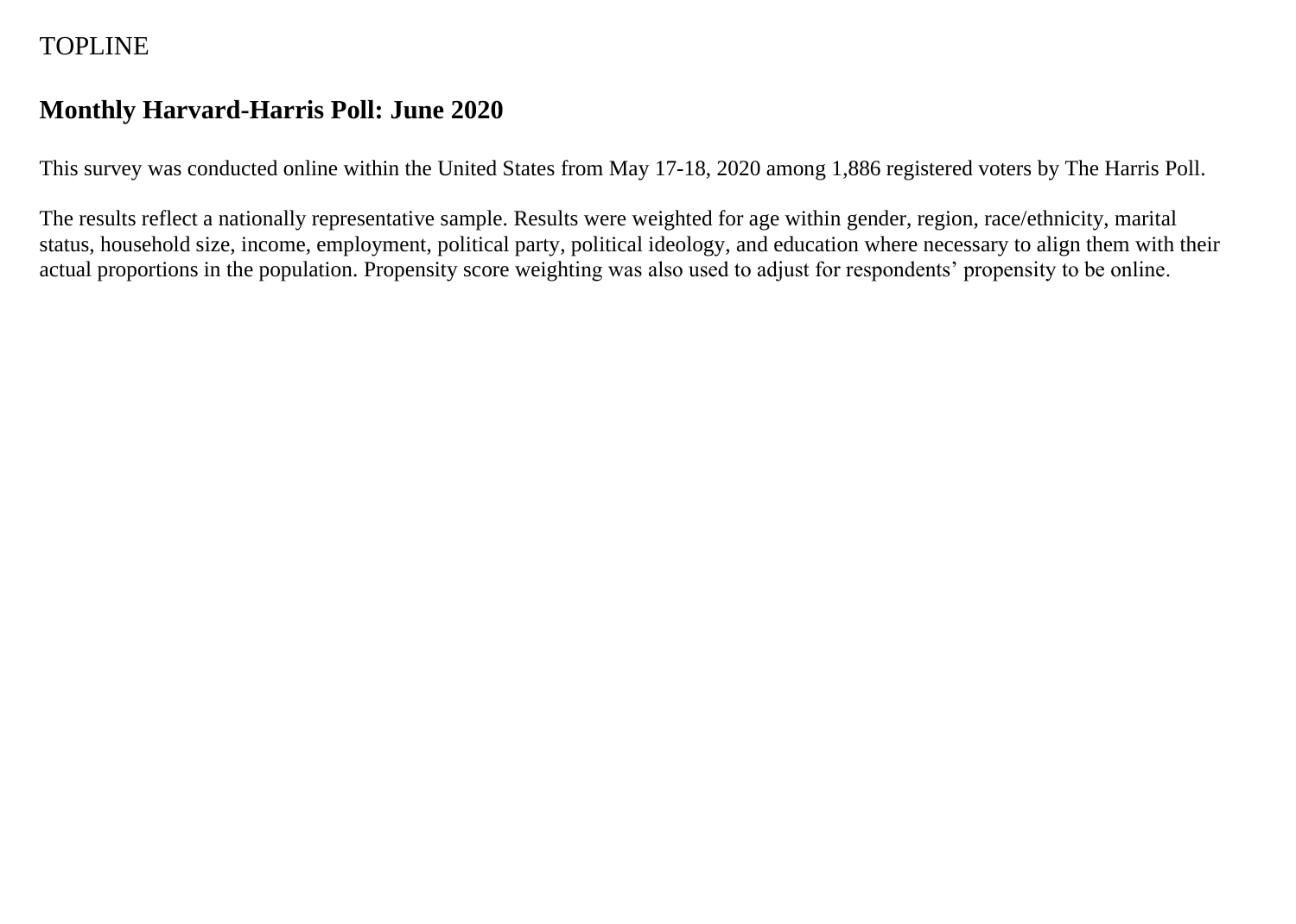| Base                                                  | n=1,886 | Base                       | $n=1,886$ |
|-------------------------------------------------------|---------|----------------------------|-----------|
| $AGE*$                                                |         | <b>POLITICAL PARTY*</b>    |           |
| 18-34                                                 | 26%     | Democrat                   | 37%       |
| 35-49                                                 | 25%     | Republican                 | 32%       |
| 50-64                                                 | 28%     | Independent                | 28%       |
| 65+                                                   | 21%     | Other                      | 3%        |
| SEX*                                                  |         | <b>LOCALE</b>              |           |
| Male                                                  | 49%     | Urban                      | 29%       |
| Female                                                | 51%     | Suburban                   | 52%       |
| <b>EDUCATION*</b>                                     |         | Rural                      | 19%       |
| Less than high school degree                          | 8%      | <b>POLITICAL IDEOLOGY*</b> |           |
| High school degree to less than 4-year college degree | 58%     | Liberal                    | 27%       |
| 4-year college degree or more                         | 34%     | Moderate                   | 42%       |
| RACE/ETHNICITY*                                       |         | Conservative               | 31%       |
|                                                       |         |                            |           |

| Base                                                  | $n=1,886$ |                            |
|-------------------------------------------------------|-----------|----------------------------|
| AGE*                                                  |           | <b>POLITICAL PARTY*</b>    |
| 18-34                                                 | 26%       | Democrat                   |
| 35-49                                                 | 25%       | Republican                 |
| 50-64                                                 | 28%       | Independent                |
| $65+$                                                 | 21%       | Other                      |
| SEX*                                                  |           | <b>LOCALE</b>              |
| Male                                                  | 49%       | Urban                      |
| Female                                                | 51%       | Suburban                   |
| <b>EDUCATION*</b>                                     |           | Rural                      |
| Less than high school degree                          | 8%        | <b>POLITICAL IDEOLOGY*</b> |
| High school degree to less than 4-year college degree | 58%       | Liberal                    |
| 4-year college degree or more                         | 34%       | Moderate                   |
| RACE/ETHNICITY*                                       |           | Conservative               |
| White                                                 | 68%       |                            |
| <b>Black/African American</b>                         | 12%       |                            |
| Hispanic                                              | 14%       |                            |
| Asian                                                 | 5%        |                            |
| Other                                                 | 1%        |                            |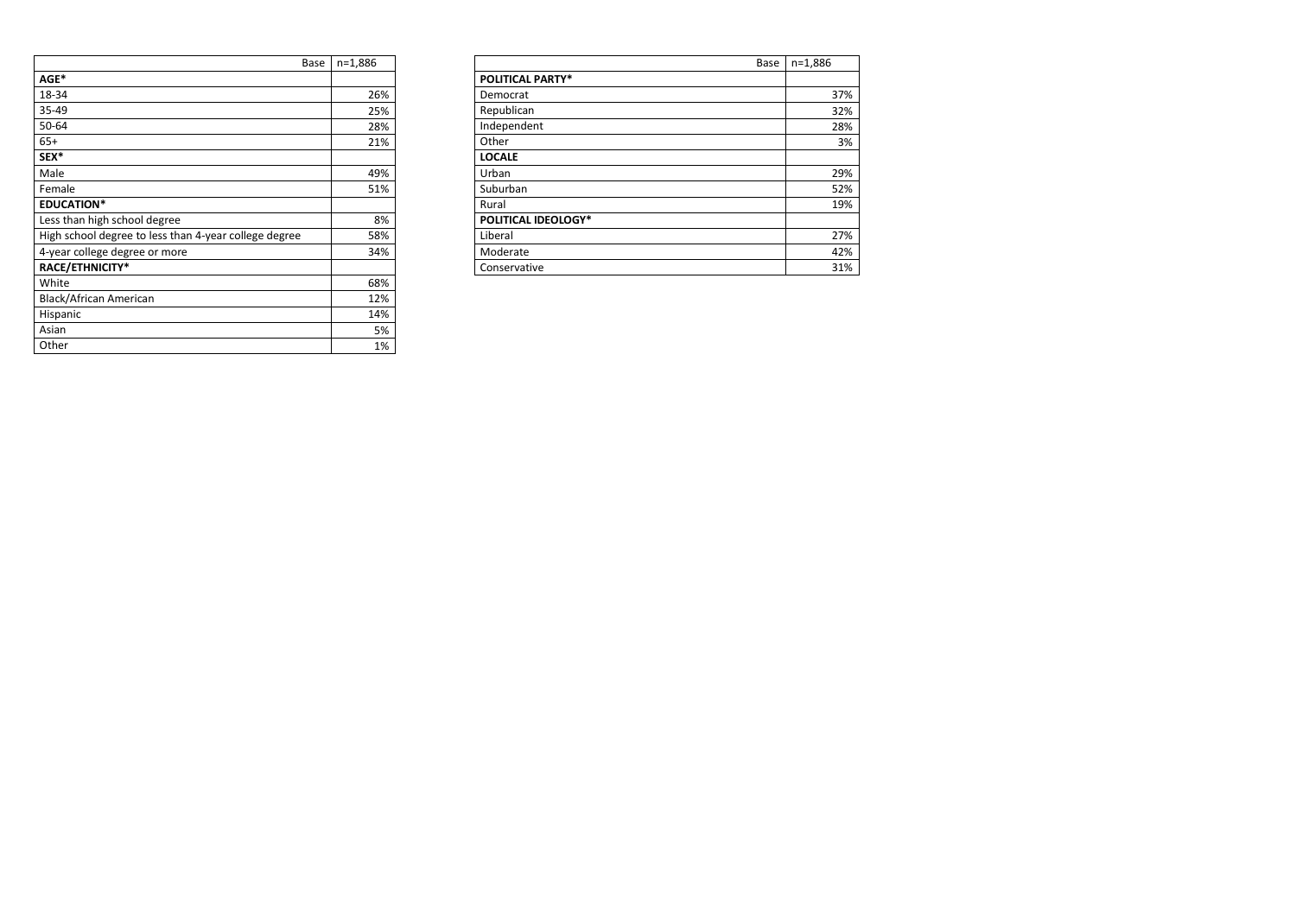Q4007 What is your age?

|                 | Total        |
|-----------------|--------------|
| Unweighted Base | 1886         |
| Weighted Base   | 1886         |
|                 |              |
| $18 - 34$       | 486<br>26%   |
| $35 - 49$       | 475<br>25%   |
| $50 - 64$       | 528<br>28%   |
| $65+$           | 397<br>21%   |
| Mean            | 48.4         |
| Std. Dev.       | 16.77        |
| Std. Err.       | 0.39         |
| Sigma           | 1886<br>100% |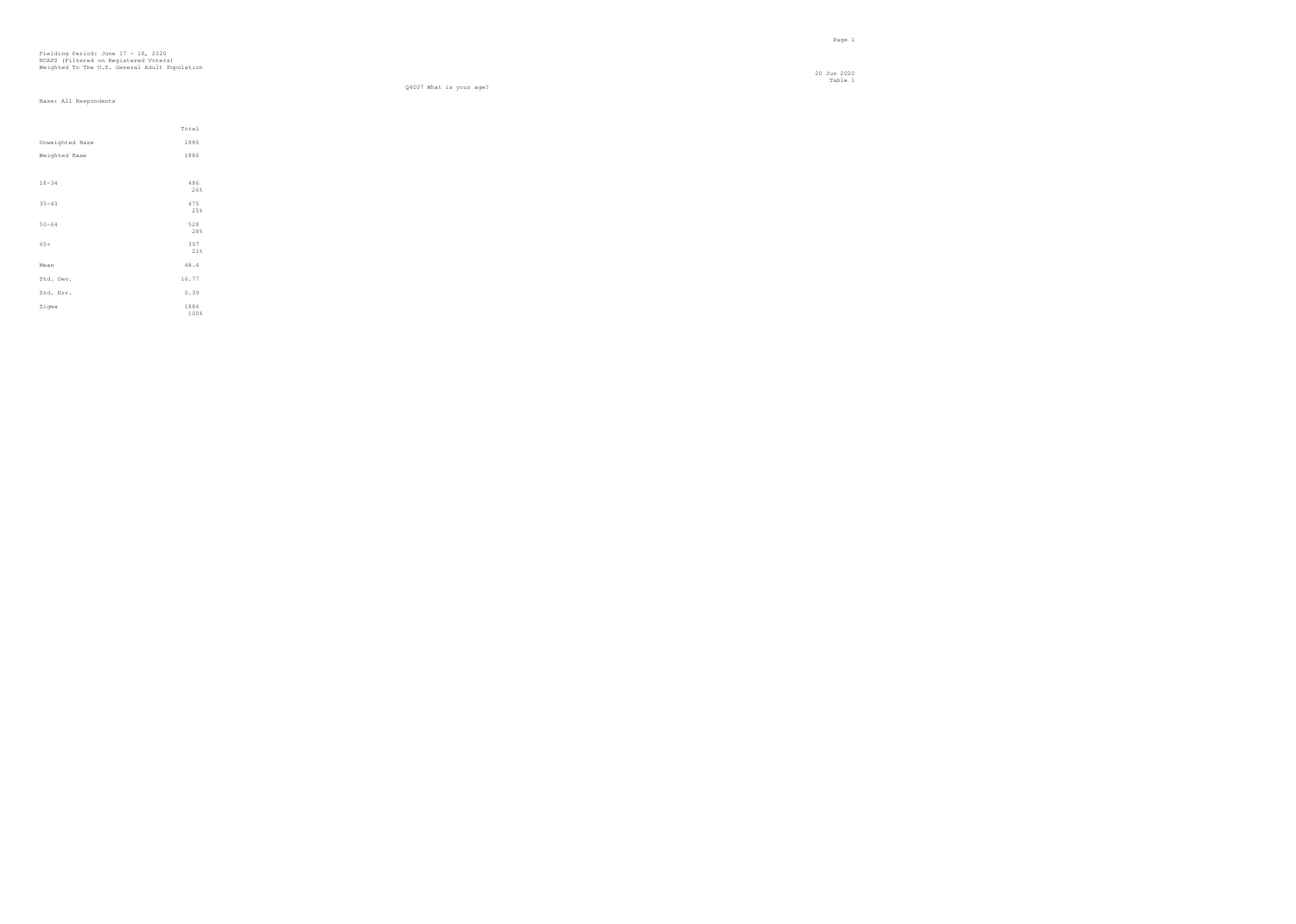Q4005 What is your gender?

| Total        |
|--------------|
| 1886         |
| 1886         |
|              |
| 918<br>49%   |
|              |
| 968<br>51%   |
|              |
| 1886<br>100% |
|              |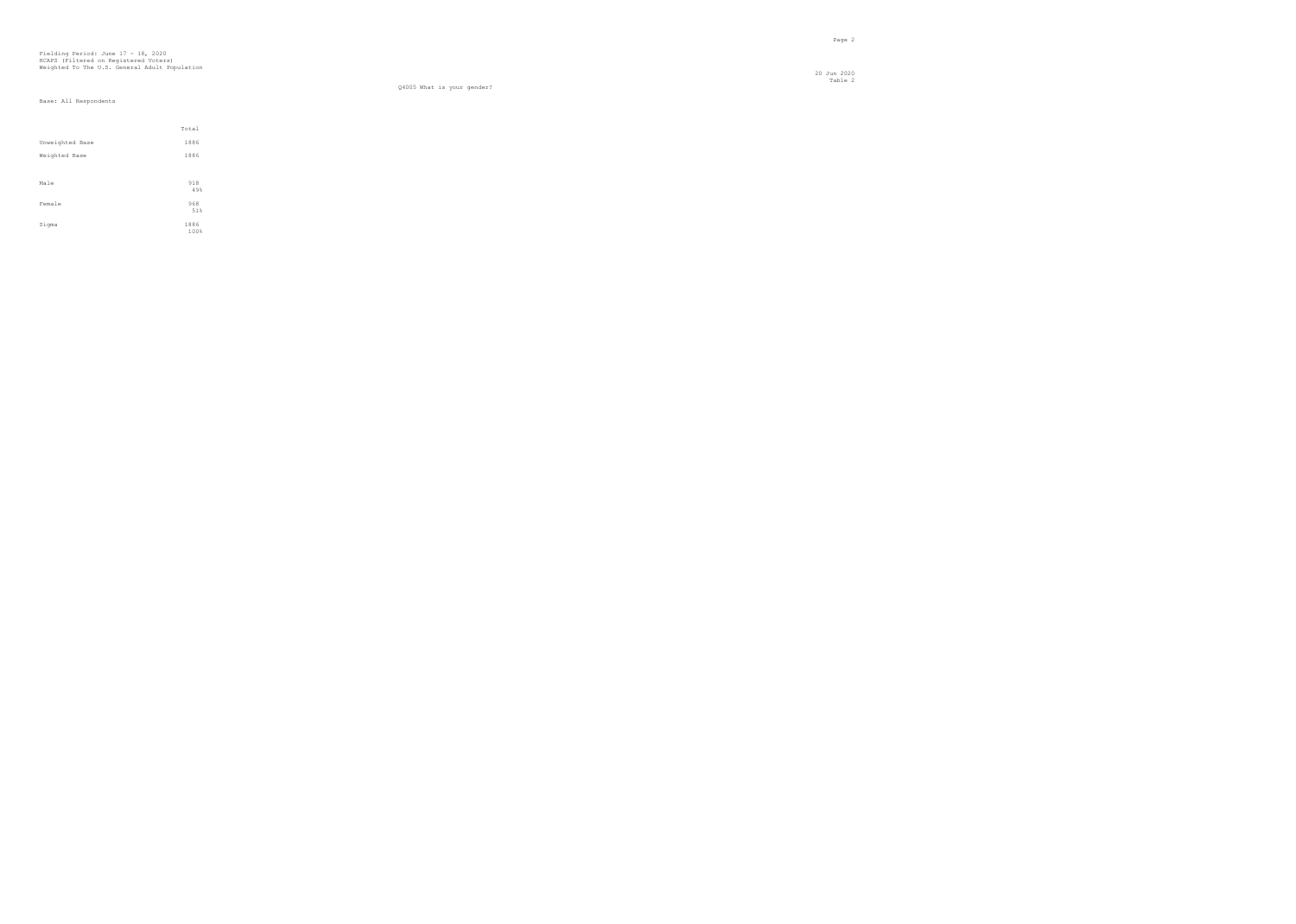#### Q2109 In what country or region do you currently reside?

|                 | Total        |
|-----------------|--------------|
| Unweighted Base | 1886         |
| Weighted Base   | 1886         |
| United States   | 1886         |
|                 | 100%         |
| Sigma           | 1886<br>100% |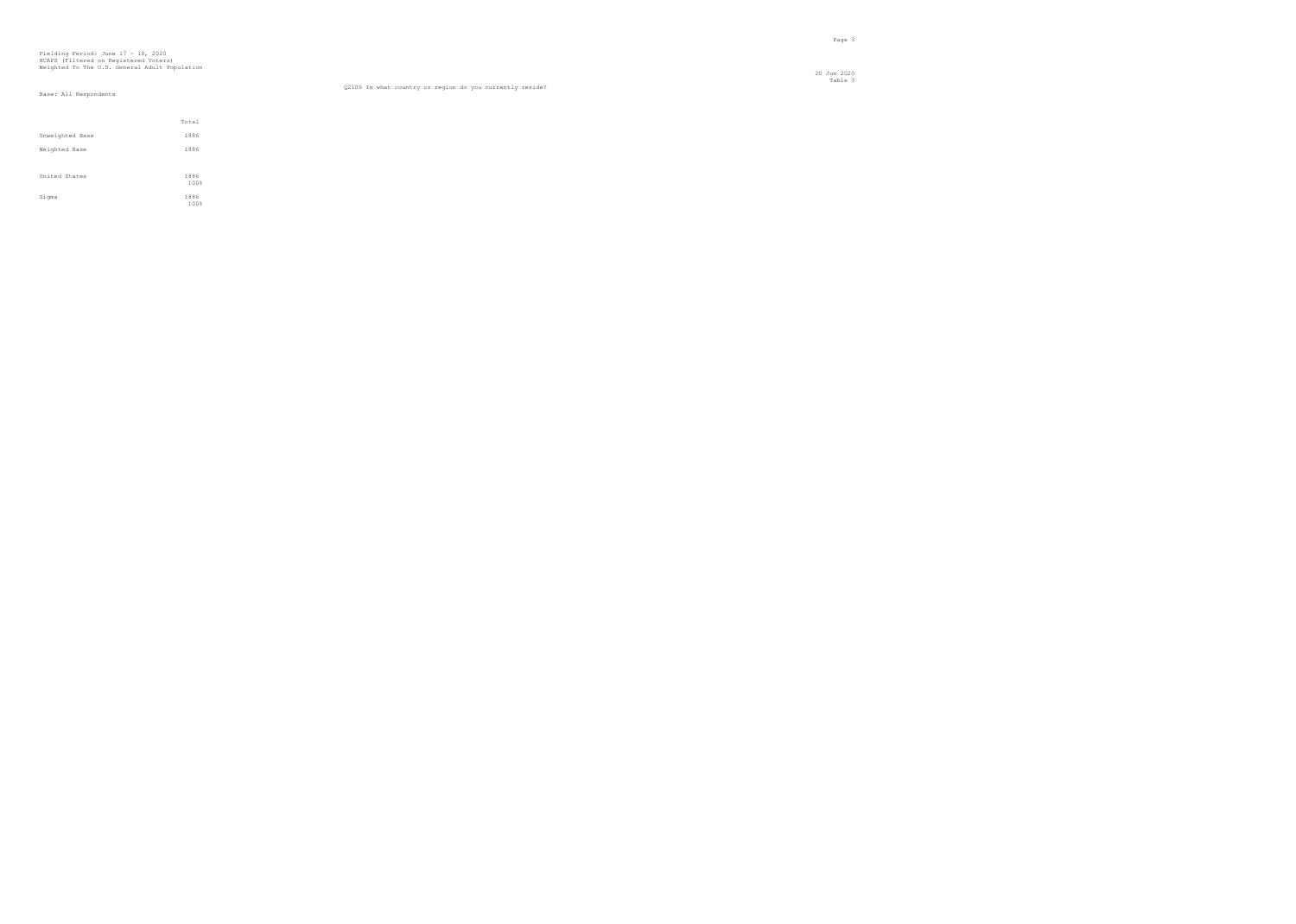Total Unweighted Base 1886 Weighted Base 1886 Alabama  $\begin{array}{c} 2\,5 \\ 1\, \text{\textdegree}\end{array}$ Alaska  $\frac{1}{\star}$  \* Arizona  $\begin{array}{c} 46 \\ 28 \end{array}$ Arkansas  $\begin{array}{ccc} 8 \\ \star \end{array}$  $\star$ California  $^{220}_{12\%}$  $\text{Colorado}$  $28 \atop 1\%$ Connecticut  $\begin{array}{c} 20 \\ 1\% \end{array}$ Delaware  $\frac{7}{100}$  \* District of Columbia 6  $\star$ Florida  $\begin{array}{c} 185 \\ 10\% \end{array}$ Georgia 65<br>3% а в село в село во село во село во село во село во 1988 година, како е од 1988 година, како е од 198 Hawaii 17  $\begin{array}{c} 17 \\ 1\% \end{array}$ Idaho  $\frac{7}{4}$  \* Illinois 96 the state of the state of the state of the state of the state of the state of the state of the state of the state of the state of the state of the state of the state of the state of the state of the state of the state of t Indiana  $46$ <br> $2%$ Iowa  $\begin{array}{c} 12 \\ 1\% \end{array}$ Kansas  $11 \atop 1\%$ Kentucky  $\begin{array}{c} 30 \\ 2\% \end{array}$ 

S2 In which state do you reside?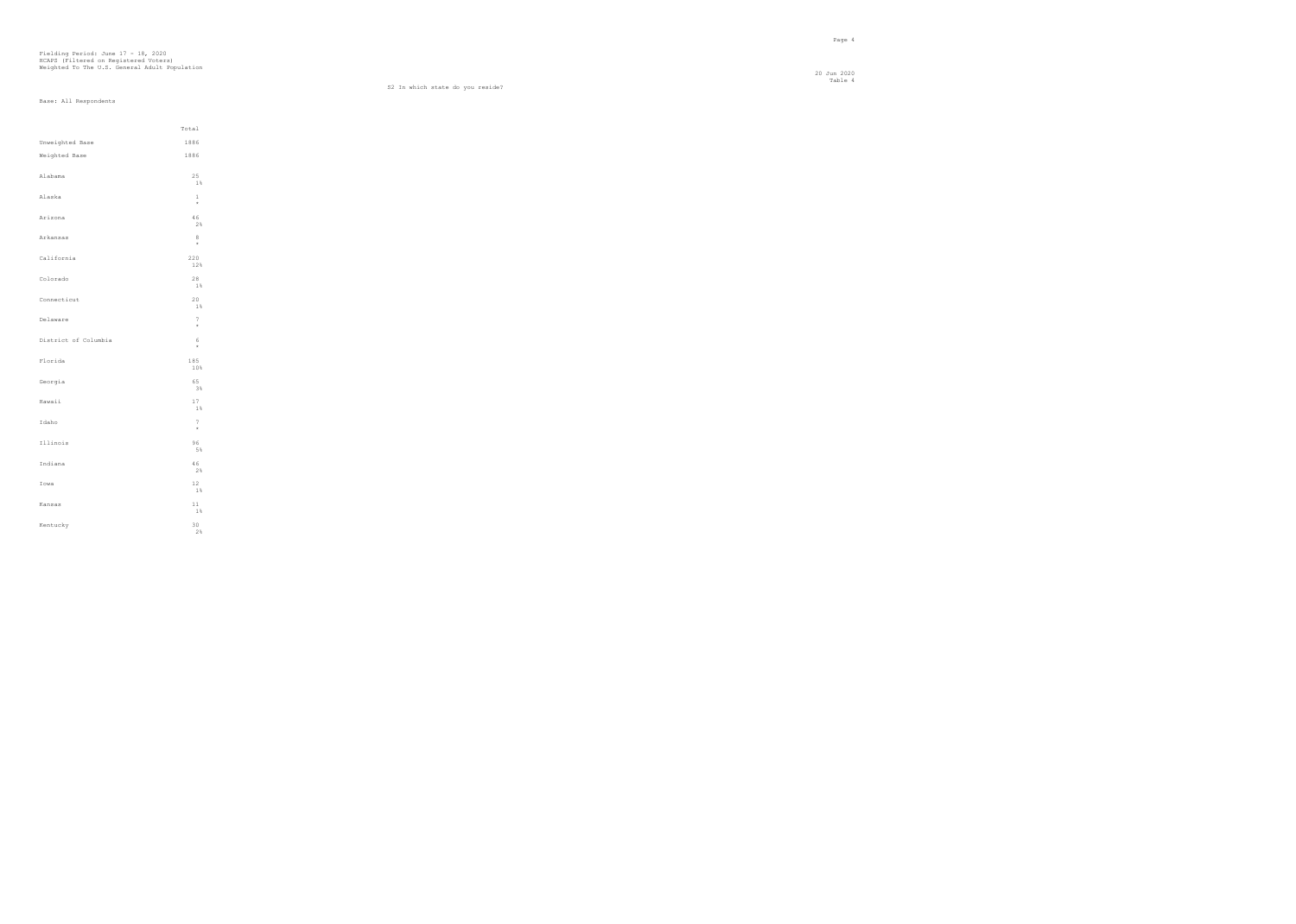S2 In which state do you reside?

Base: All Respondents

 Total Weighted Base 1886 Louisiana  $\begin{array}{c} 12 \\ 1\% \end{array}$ Maine  $\frac{7}{10}$  \* Maryland 35  $\begin{array}{c} 35 \\ 2\% \end{array}$ Massachusetts 29  $\begin{array}{c} 29 \\ 28 \end{array}$ Michigan 64  $\frac{64}{3}$ а в село в село во село во село во село во село во село во село во село во село во село во село во село во сел<br>Во село во село во село во село во село во село во село во село во село во село во село во село во село во сел Minnesota 25  $2\frac{5}{1\%}$ Mississippi 13  $\begin{array}{c} 13 \\ 18 \end{array}$ Missouri 33 **2% в после 2% година в 2% године 2% године 2%** Montana  $\begin{array}{ccc} 8 \\ + \end{array}$  \* Nebraska 9  $\star$ Nevada  $16$ <br> $1%$ 1% and 1% and 1% and 1% and 1% and 1% and 1% and 1% and 1% and 1% and 1% and 1% and 1% and 1% and 1% and 1% and 1% and 1% and 1% and 1% and 1% and 1% and 1% and 1% and 1% and 1% and 1% and 1% and 1% and 1% and 1% and 1% and New Hampshire  $9 +$  $\star$ New Jersey  $\begin{array}{c} 74 \\ 4\% \end{array}$ New Mexico  $8 \times 10^{-10}$  \* New York  $\begin{array}{c} 134 \\ 78 \end{array}$ North Carolina 56  $\begin{array}{c} 56 \\ 3\% \end{array}$ North Dakota  $\frac{2}{\star}$  \* Ohio 71  $\begin{array}{c} 71 \\ 4\, \mathrm{\$} \end{array}$ Oklahoma 8

 $\star$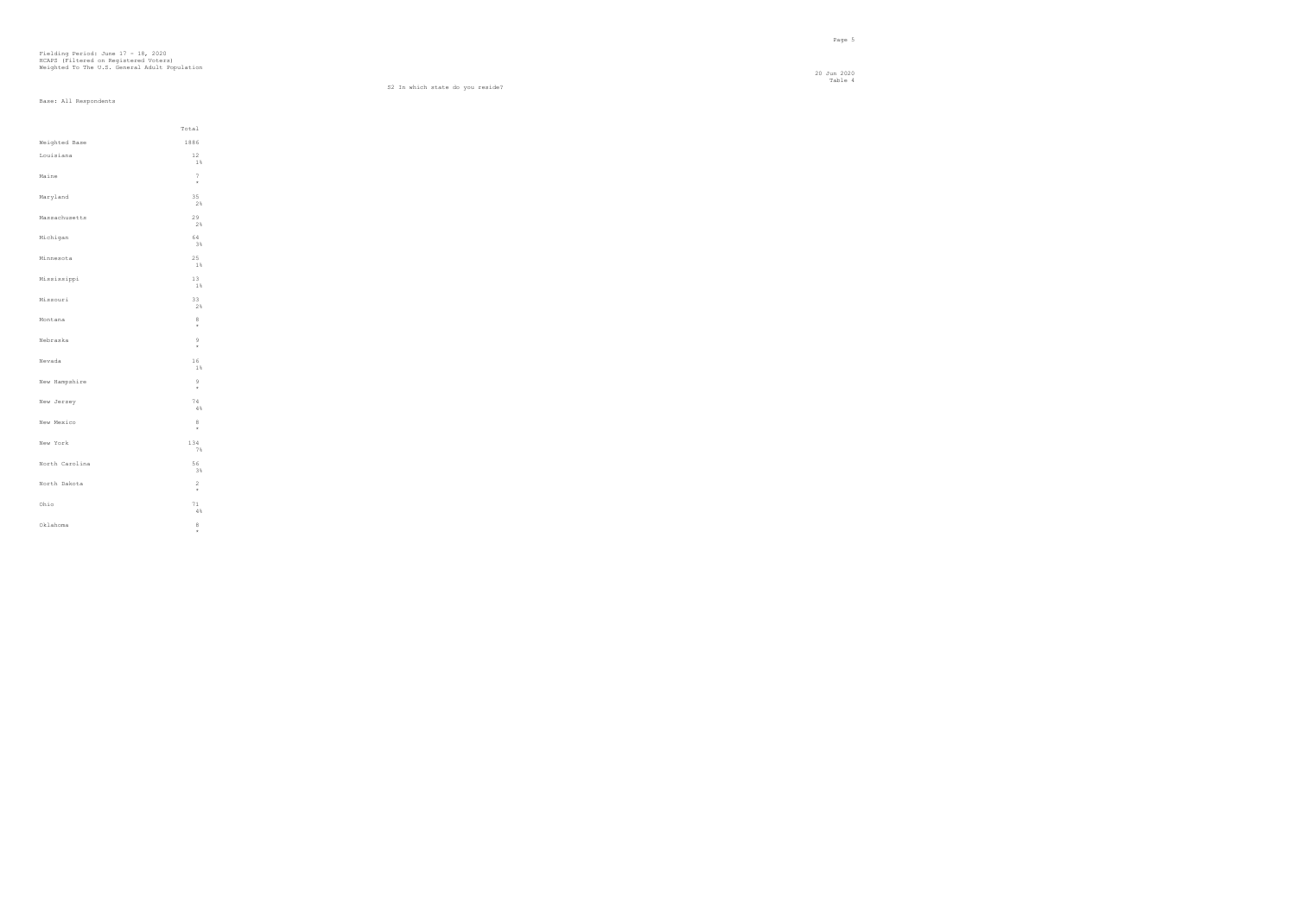Total Weighted Base 1886 Oregon  $\begin{array}{c} 23 \\ 1\% \end{array}$ Pennsylvania 68 **4%** Rhode Island  $\frac{4}{\star}$  \* South Carolina  $\begin{array}{c} 37 \\ 2\% \end{array}$  $\begin{array}{ccc} \text{South Dakota} & \hspace{1.5cm} 3 \\ \star & \end{array}$  $\star$ Tennessee  $30$ <br> $2\%$ **2% в после 2% година в 2% године 2% године 2%**  $T$ exas  $\begin{array}{r} 126 \\ 7\% \end{array}$ Utah 14  $\begin{array}{c} 1\,4 \\ 1\,8 \end{array}$ Vermont  $\frac{3}{4}$  \* Virginia 47  $\begin{array}{c} 47 \\ 28 \end{array}$  $\begin{array}{cccc}\n\text{Washington} & & & 48 \\
\hline\n38 & & & \\
\end{array}$ <u>3% and the state of the state of the state of the state of the state of the state of the state of the state of the state of the state of the state of the state of the state of the state of the state of the state of the st</u> West Virginia 9  $\star$ Wisconsin 32  $\begin{array}{c} 32 \\ 28 \end{array}$ Wyoming  $\frac{1}{\star}$  \* Sigma  $1886$ <br> $100%$ 

 20 Jun 2020 Table 4

S2 In which state do you reside?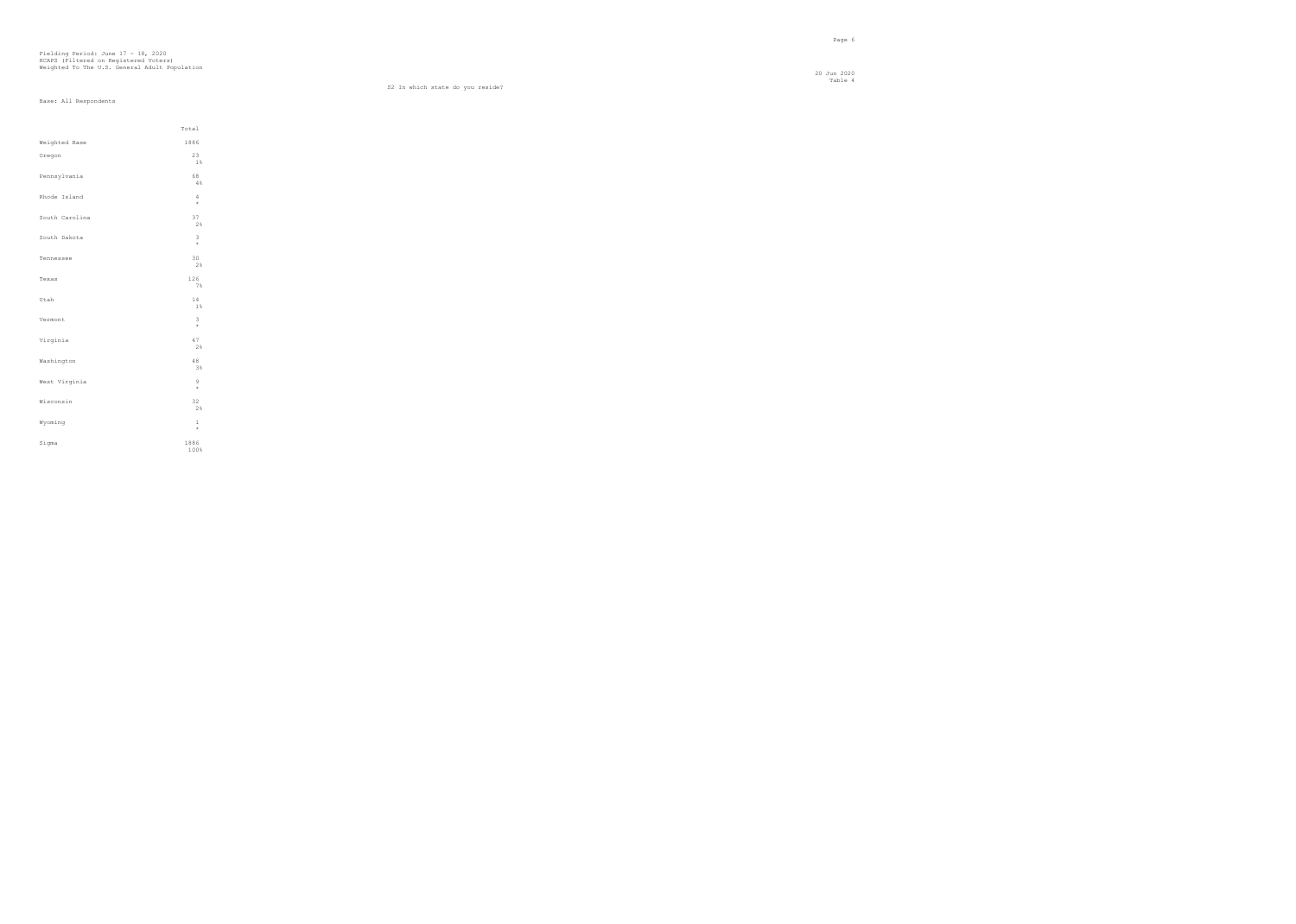#### Table 5 S1 Are you at least 18 years of age and registered to vote?

|                 | Total                    |  |
|-----------------|--------------------------|--|
| Unweighted Base | 1886                     |  |
| Weighted Base   | 1886                     |  |
|                 |                          |  |
| Yes             | 1886<br>100%             |  |
| No              | $\overline{\phantom{a}}$ |  |
|                 | $\overline{\phantom{a}}$ |  |
| Sigma           | 1886<br>100%             |  |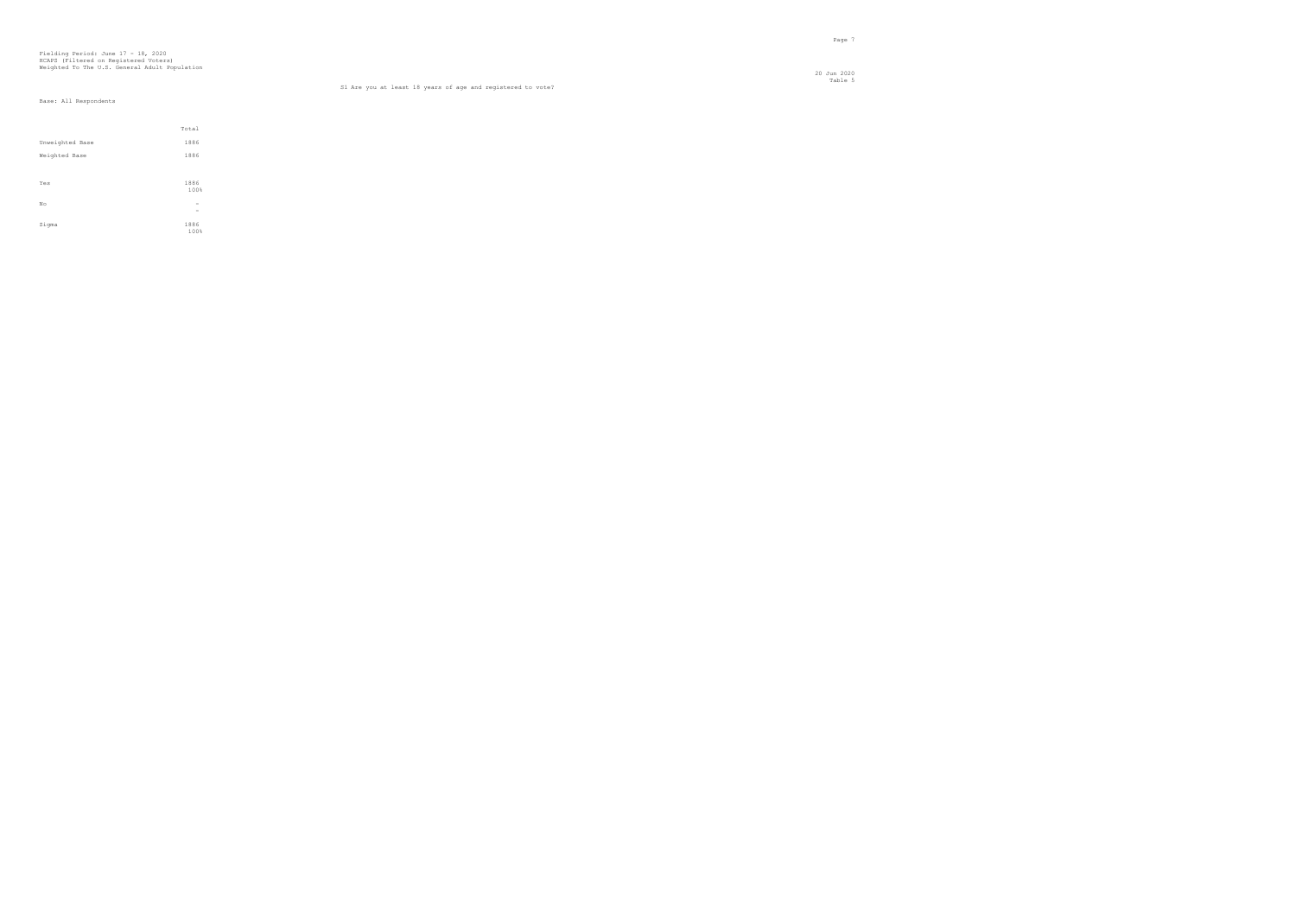20 Jun 2020

|                     | Total        |  |
|---------------------|--------------|--|
| Unweighted Base     | 1886         |  |
| Weighted Base       | 1886         |  |
|                     |              |  |
| Right track         | 505<br>27%   |  |
| Wrong track         | 1211<br>64%  |  |
| Don't know / Unsure | 169<br>$9\%$ |  |
| Sigma               | 1886<br>100% |  |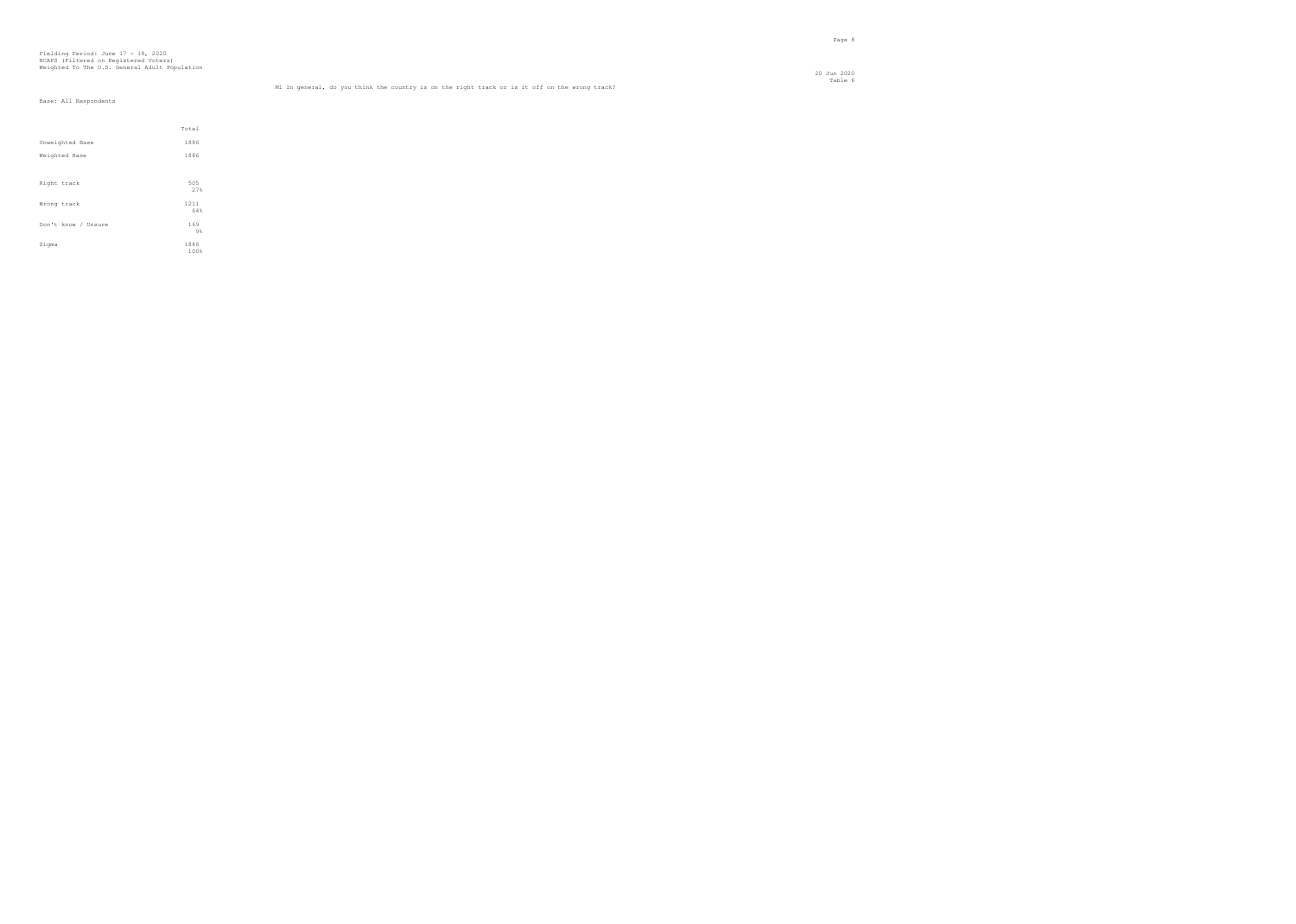|  | M2 In general, do you think the American economy is on the right track or is it off on the wrong track? |  |  |
|--|---------------------------------------------------------------------------------------------------------|--|--|
|--|---------------------------------------------------------------------------------------------------------|--|--|

|                     | Total        |  |
|---------------------|--------------|--|
| Unweighted Base     | 1886         |  |
| Weighted Base       | 1886         |  |
|                     |              |  |
| Right track         | 564<br>30%   |  |
| Wrong track         | 1127<br>60%  |  |
| Don't know / Unsure | 195<br>10%   |  |
| Sigma               | 1886<br>100% |  |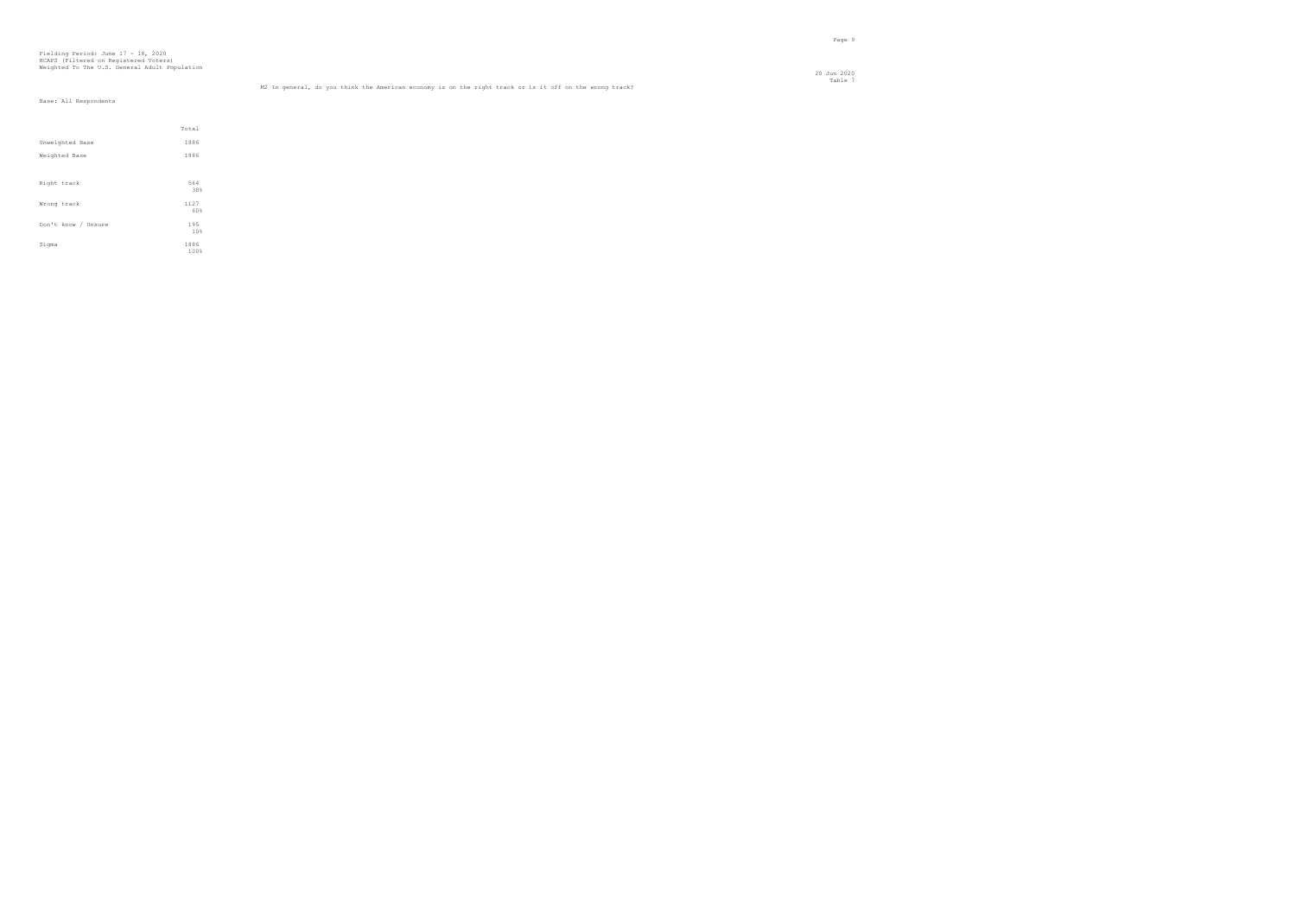20 Jun 2020 Table 8<br>I3 How strong do you think the U.S. economy is today?

Base: All Respondents

|                 | Total        |
|-----------------|--------------|
| Unweighted Base | 1886         |
| Weighted Base   | 1886         |
|                 |              |
| Strong (Net)    | 743<br>39%   |
| Very strong     | 166<br>$9\%$ |
| Somewhat strong | 577<br>31%   |
| Weak (Net)      | 1143<br>61%  |
| Somewhat weak   | 800<br>42%   |
| Very weak       | 342<br>18%   |
| Sigma           | 1886<br>100% |

en de la provincia de la provincia de la provincia de la provincia de la provincia de la provincia de la provi<br>Page 10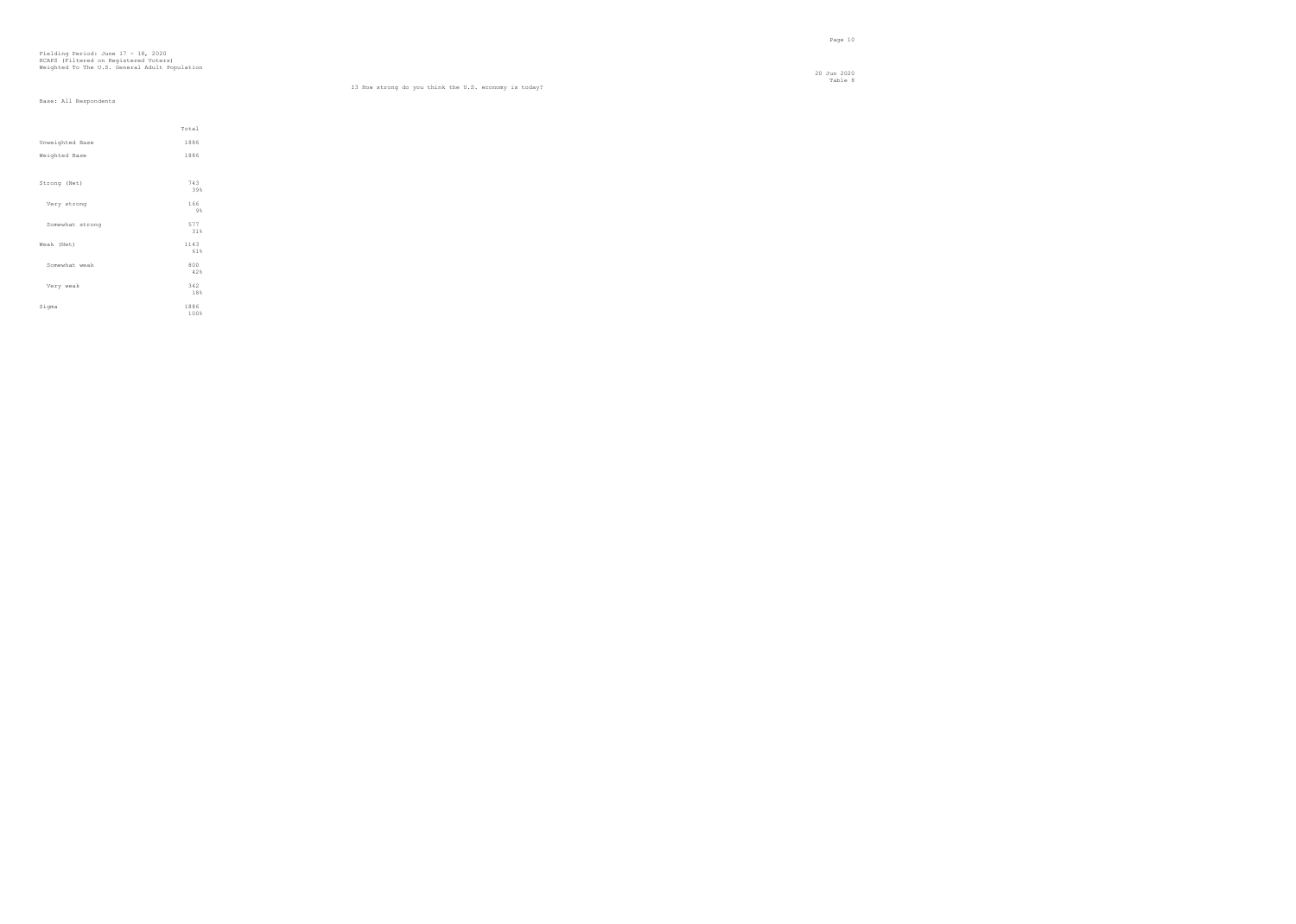### Fielding Period: June 17 - 18, 2020 HCAPS (Filtered on Registered Voters) Weighted To The U.S. General Adult Population

I4 Would you say that your personal financial situation is improving or getting worse?

|                  | Total        |  |
|------------------|--------------|--|
| Unweighted Base  | 1886         |  |
| Weighted Base    | 1886         |  |
|                  |              |  |
| Improving        | 421<br>22%   |  |
| Getting worse    | 586<br>31%   |  |
| Just as well off | 793<br>42%   |  |
| No opinion       | 87<br>5%     |  |
| Sigma            | 1886<br>100% |  |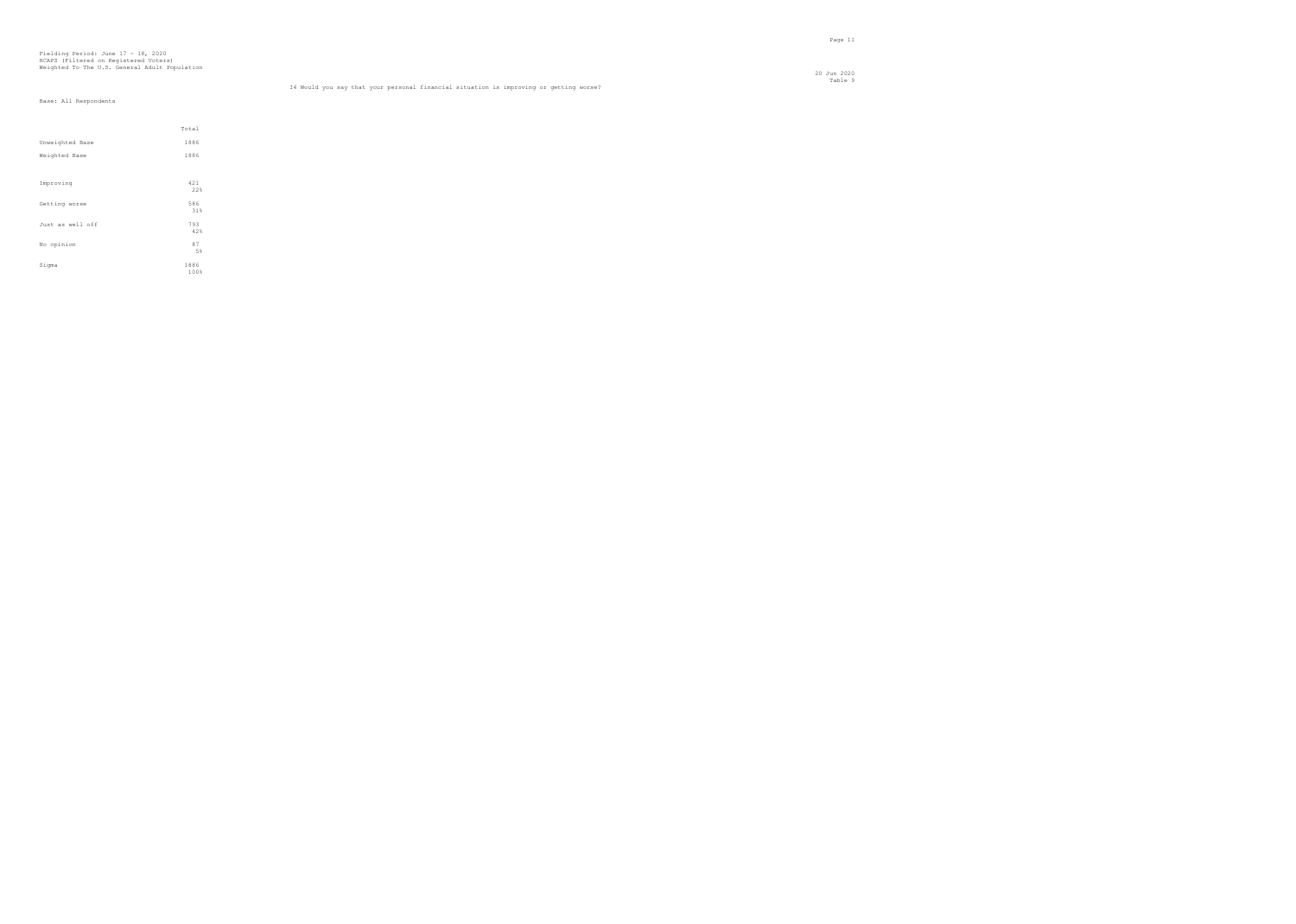Total Unweighted Base 1886 Weighted Base 1886 Approve (Net)  $\begin{array}{c} 813 \\ 43\% \end{array}$ Strongly approve  $^{417}_{22\%}$ Somewhat approve  $396$ <br> $21%$ Disapprove (Net)  $1073$ <br>57% Somewhat disapprove  $\begin{array}{c} 2\,9\,1 \\ 1\,5\, \$ \end{array}$ Strongly disapprove  $782$ <br> $41%$  $Signa$ 1886<br>100%

 20 Jun 2020 Table 10 M3 Do you approve or disapprove of the job Donald Trump is doing as President of the United States?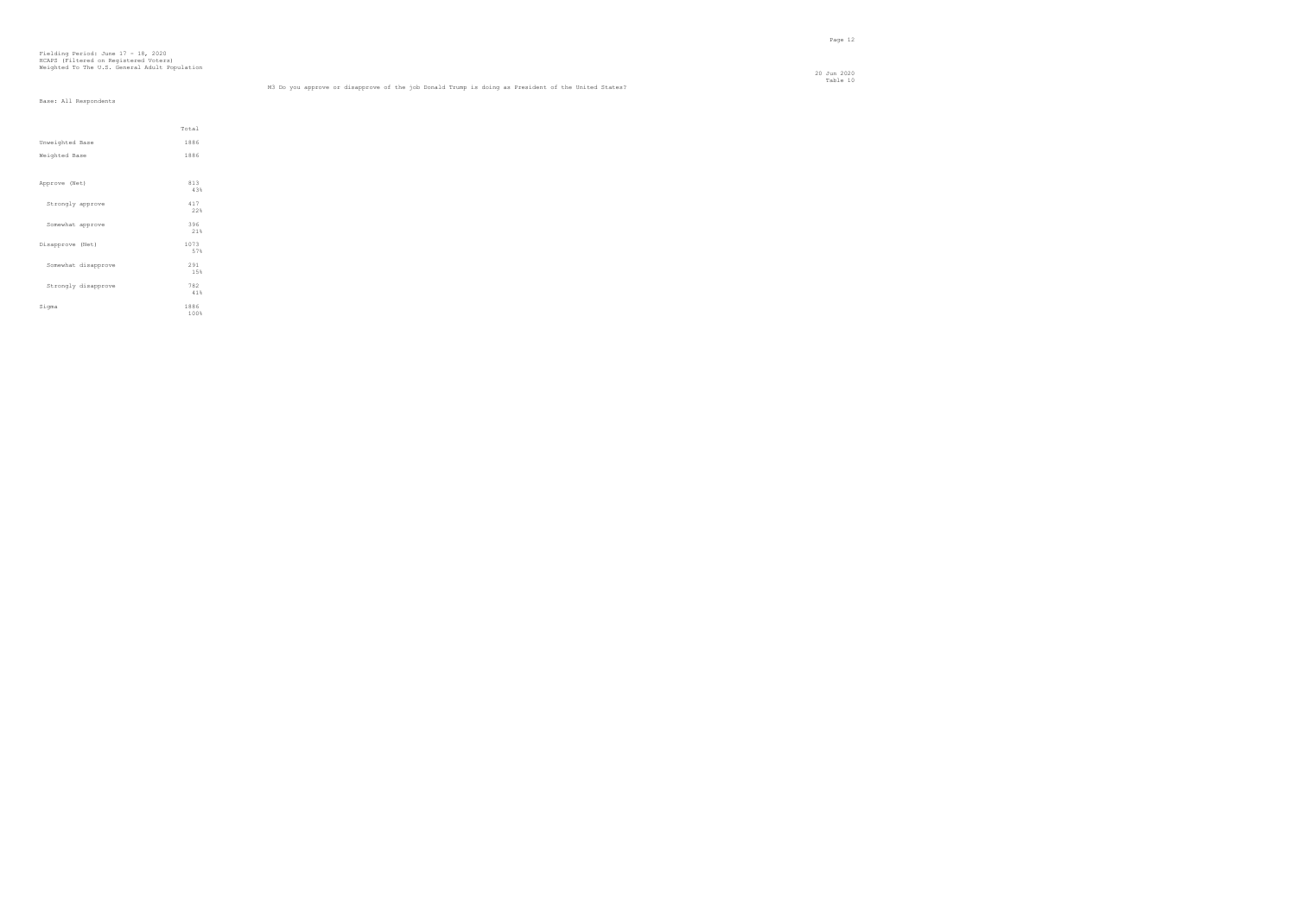|                        | Total        |  |
|------------------------|--------------|--|
| Unweighted Base        | 1886         |  |
| Weighted Base          | 1886         |  |
|                        |              |  |
| Same as it is now      | 386<br>20%   |  |
| Going into a recession | 920<br>49%   |  |
| Improving              | 579<br>31%   |  |
| Sigma                  | 1886<br>100% |  |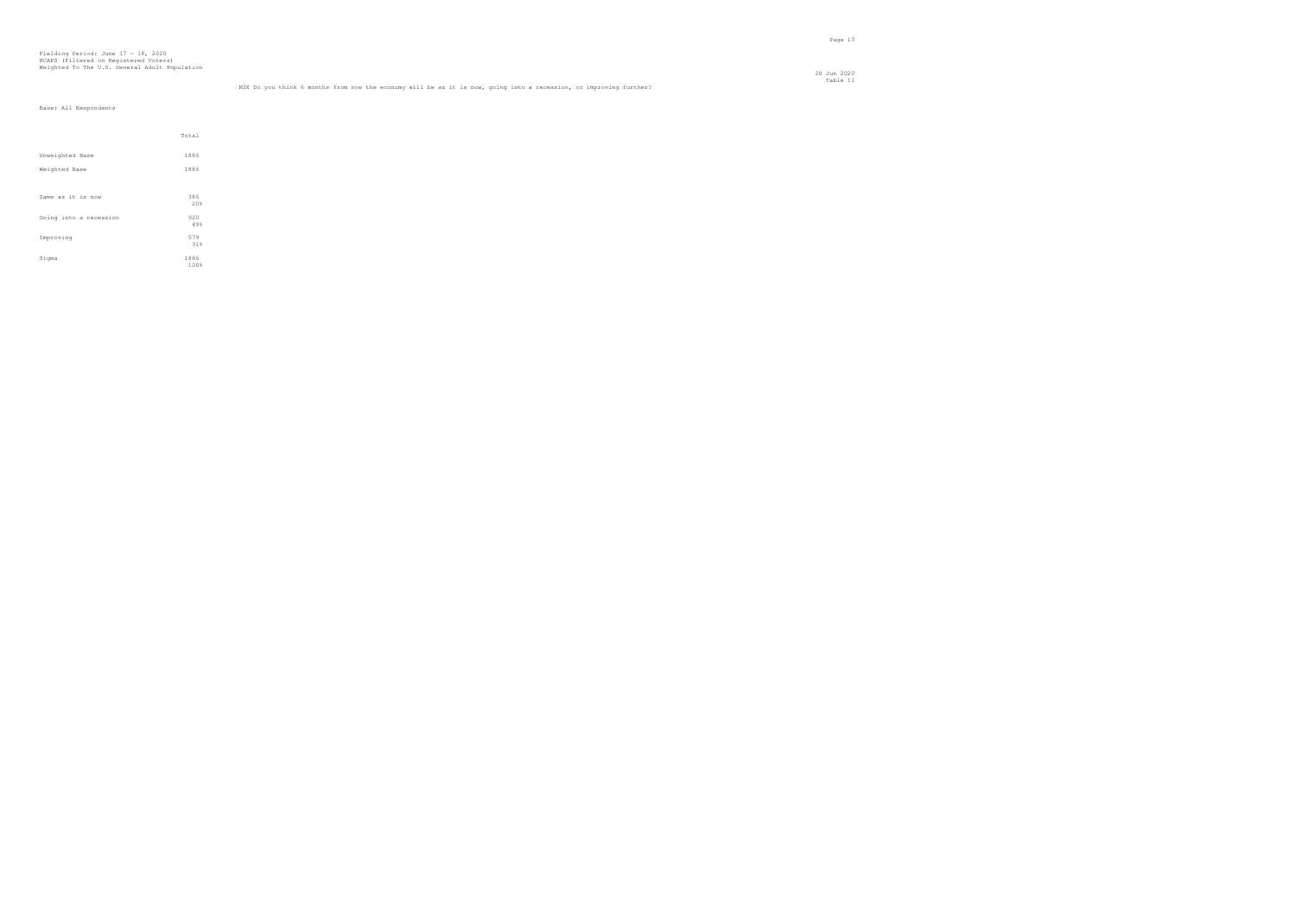#### Table 12 M3A Do you approve or disapprove of the job President Trump is doing on ...?

Summary Of Approve

|                                              | Total       |  |
|----------------------------------------------|-------------|--|
| Unweighted Base                              | 1886        |  |
| Weighted Base                                | 1886        |  |
| Stimulating jobs                             | 1025<br>54% |  |
| Fighting terrorism                           | 1014<br>54% |  |
| The economy                                  | 999<br>53%  |  |
| Immigration                                  | 892<br>47%  |  |
| Foreign affairs                              | 852<br>45%  |  |
| Administering the government                 | 824<br>44%  |  |
| Reacting to coronavirus                      | 822<br>44%  |  |
| Responding to issues of race<br>and policing | 803<br>43%  |  |
| Responding to civil disorder                 | 784<br>42%  |  |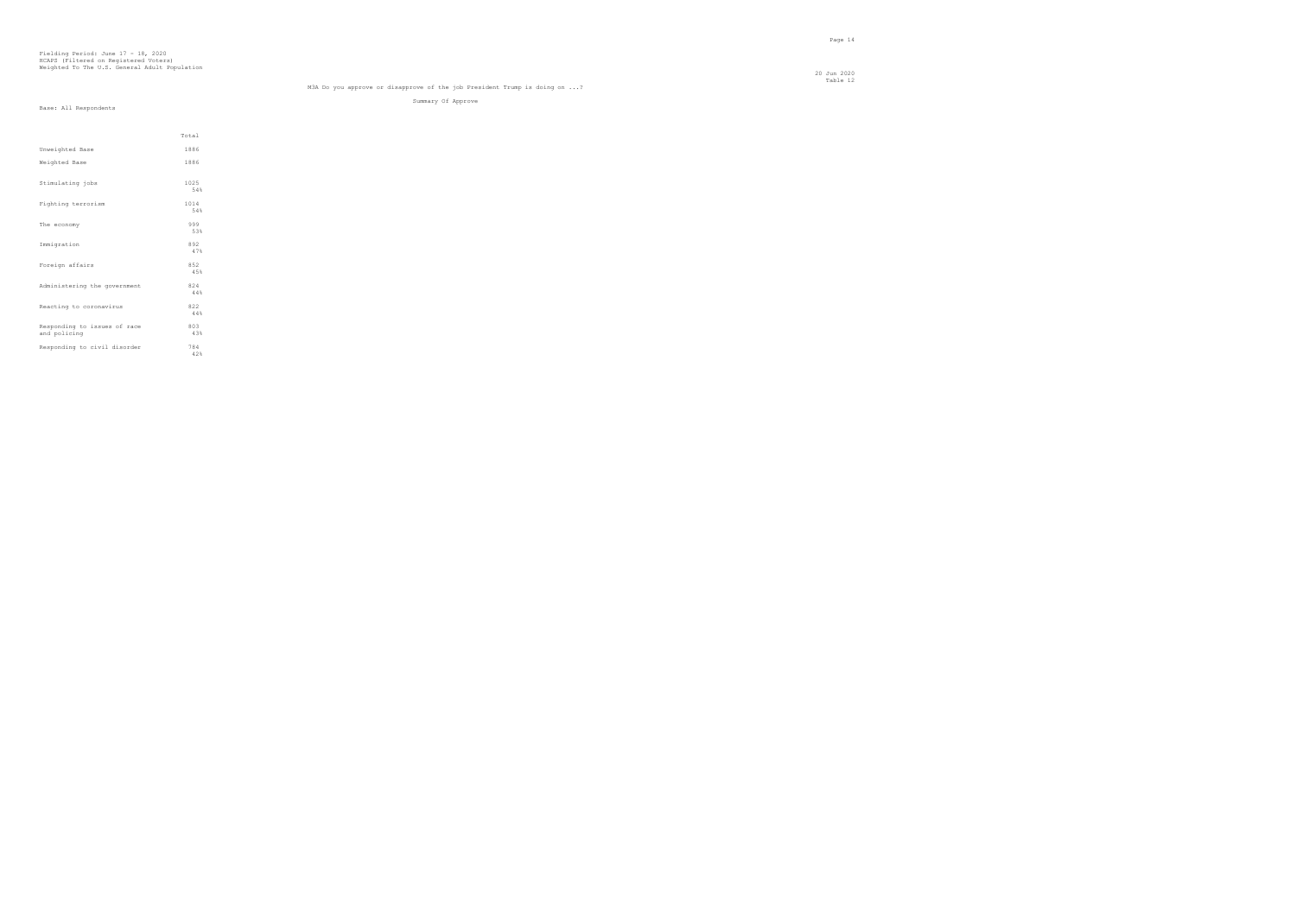#### Table 13 M3A Do you approve or disapprove of the job President Trump is doing on ...?

Summary Of Disapprove

|                                              | Total       |  |
|----------------------------------------------|-------------|--|
| Unweighted Base                              | 1886        |  |
| Weighted Base                                | 1886        |  |
| Responding to civil disorder                 | 1102<br>58% |  |
| Responding to issues of race<br>and policing | 1083<br>57% |  |
| Reacting to coronavirus                      | 1064<br>56% |  |
| Administering the government                 | 1062<br>56% |  |
| Foreign affairs                              | 1034<br>55% |  |
| Immigration                                  | 994<br>53%  |  |
| The economy                                  | 887<br>47%  |  |
| Fighting terrorism                           | 872<br>46%  |  |
| Stimulating jobs                             | 861<br>46%  |  |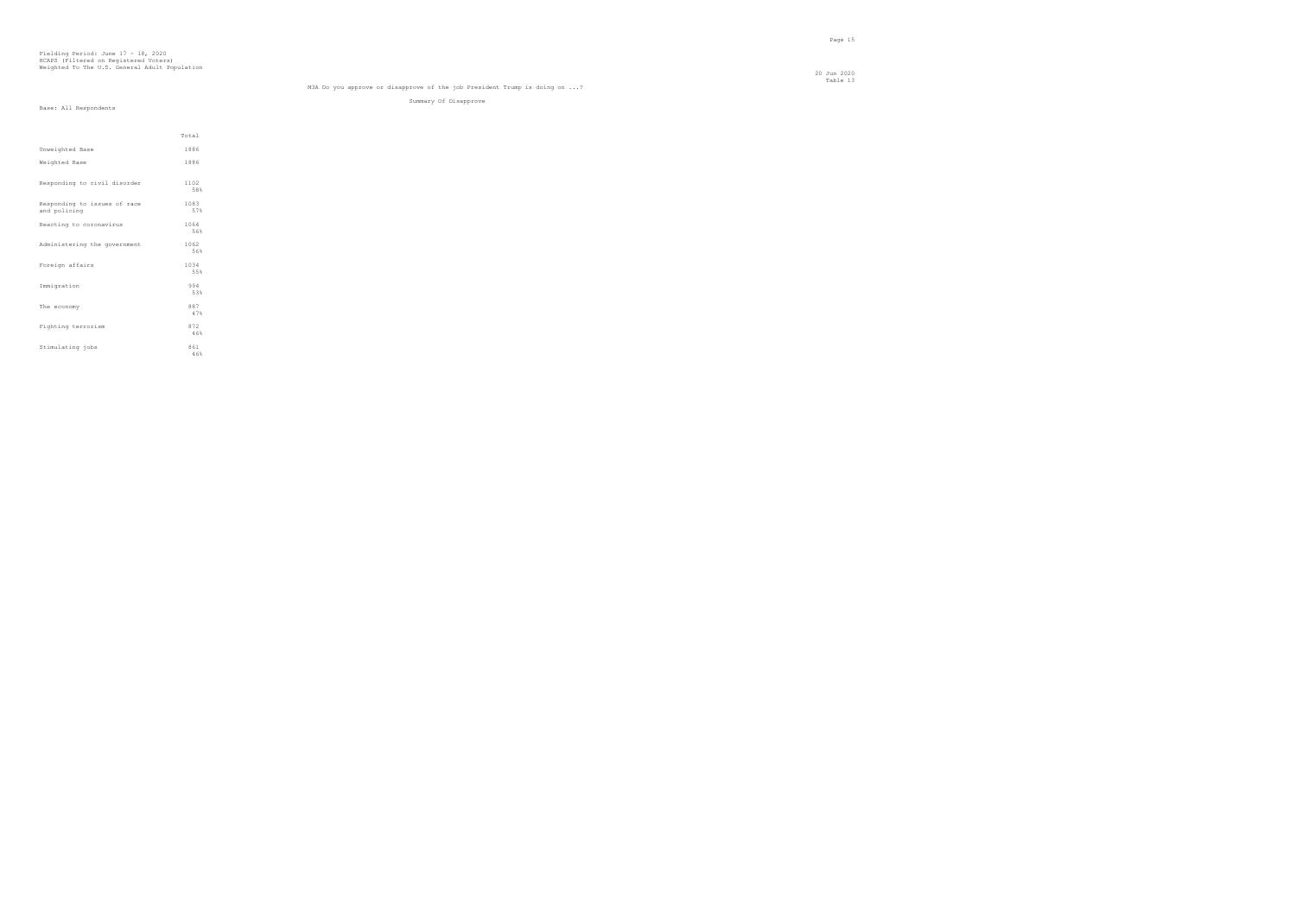en de la provincia de la provincia de la provincia de la provincia de la provincia de la provincia de la provi<br>Page 16

The economy

|                     | Total |
|---------------------|-------|
| Unweighted Base     | 1886  |
| Weighted Base       | 1886  |
|                     |       |
| Approve (Net)       | 999   |
|                     | 53%   |
| Strongly approve    | 536   |
|                     | 28%   |
| Somewhat approve    | 463   |
|                     | 25%   |
| Disapprove (Net)    | 887   |
|                     | 47%   |
| Somewhat disapprove | 336   |
|                     | 18%   |
| Strongly disapprove | 551   |
|                     | 29%   |
| Sigma               | 1886  |
|                     | 100%  |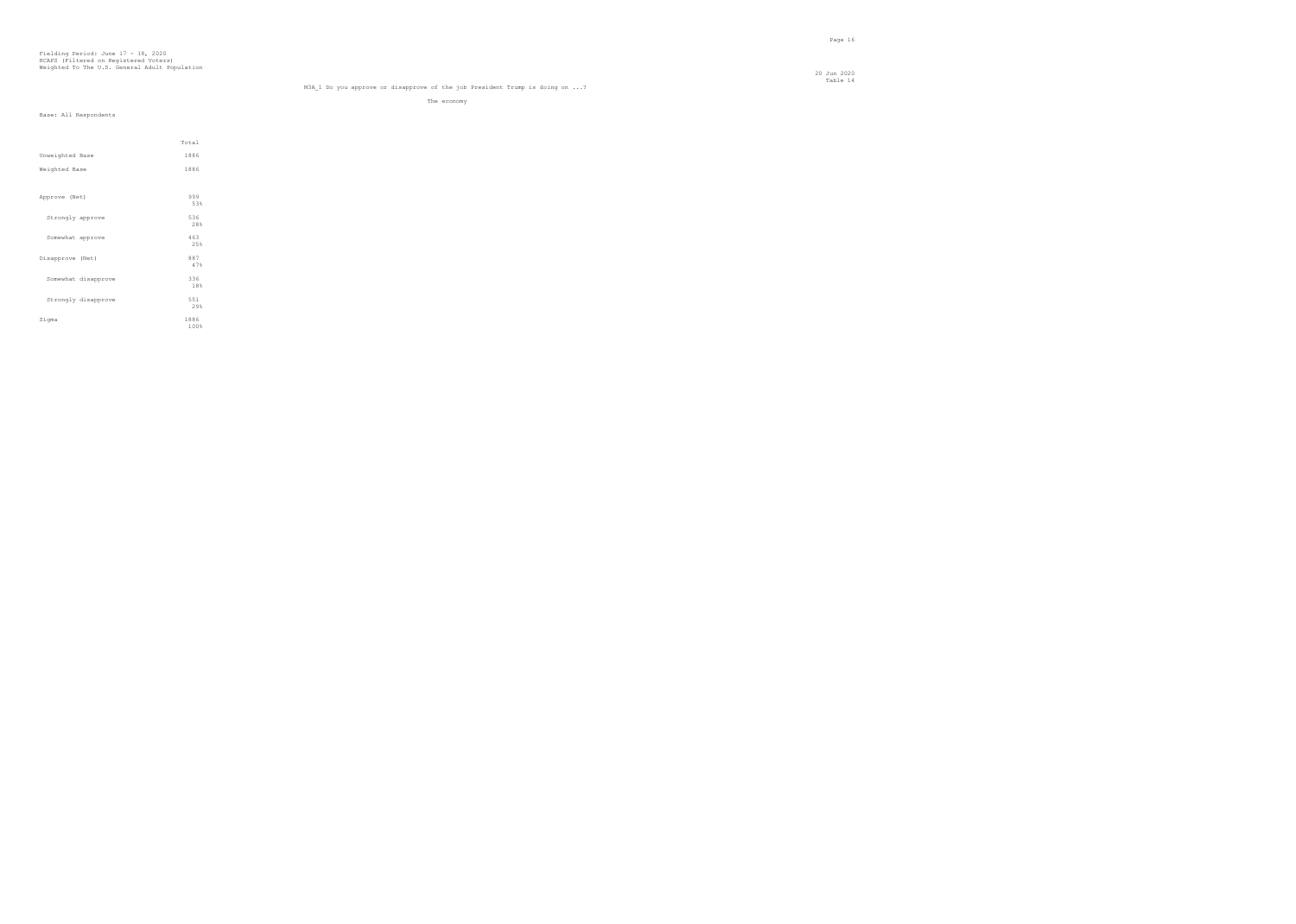#### Table 15 M3A\_2 Do you approve or disapprove of the job President Trump is doing on ...?

Foreign affairs

|                     | Total |
|---------------------|-------|
| Unweighted Base     | 1886  |
| Weighted Base       | 1886  |
|                     |       |
| Approve (Net)       | 852   |
|                     | 4.5%  |
| Strongly approve    | 448   |
|                     | 2.4%  |
| Somewhat approve    | 403   |
|                     | 21%   |
| Disapprove (Net)    | 1034  |
|                     | 55%   |
| Somewhat disapprove | 347   |
|                     | 18%   |
| Strongly disapprove | 687   |
|                     | 36%   |
| Sigma               | 1886  |
|                     | 100%  |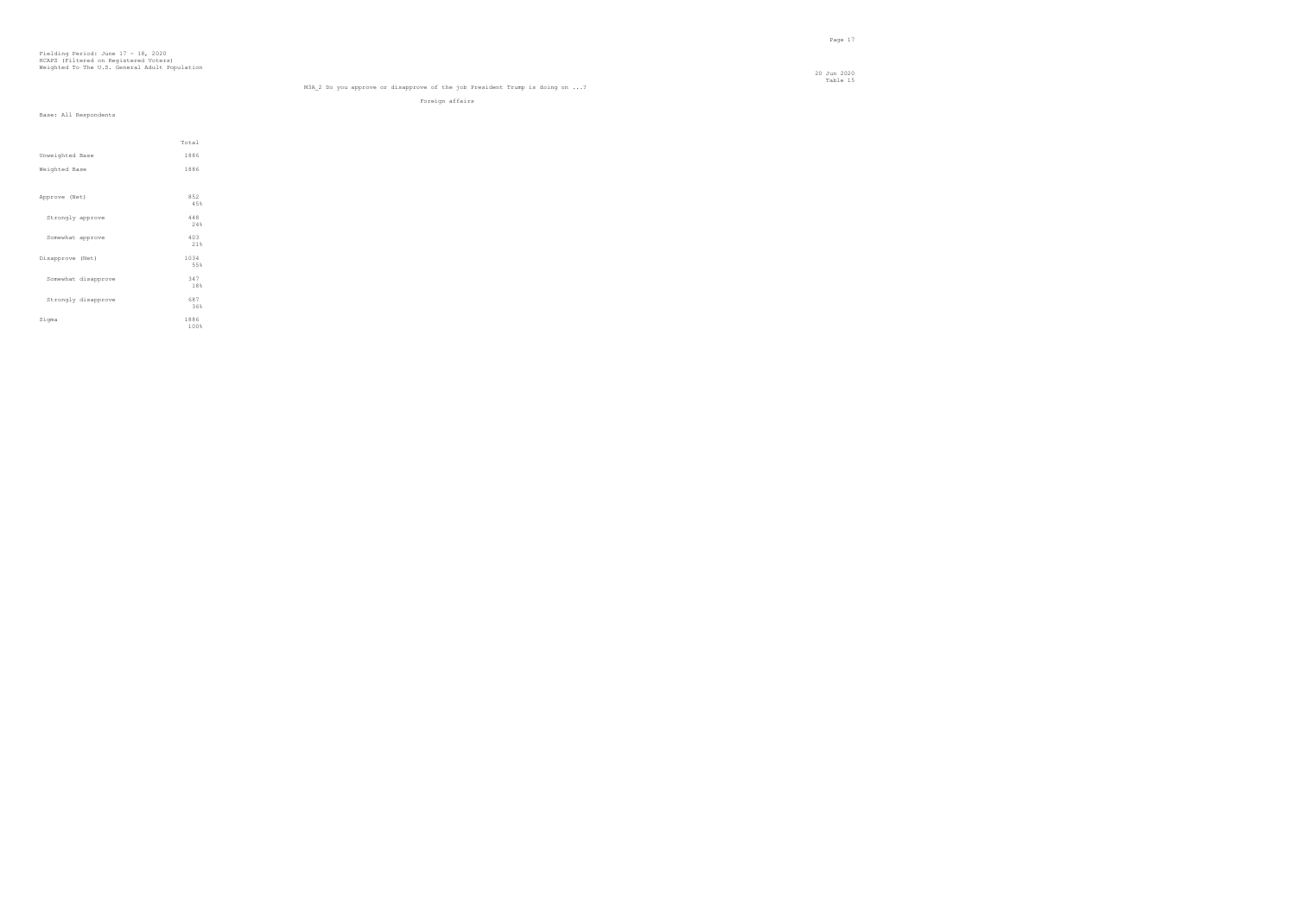#### Table 16 M3A\_3 Do you approve or disapprove of the job President Trump is doing on ...?

Fighting terrorism

|                     | Total |
|---------------------|-------|
| Unweighted Base     | 1886  |
| Weighted Base       | 1886  |
|                     |       |
| Approve (Net)       | 1014  |
|                     | 54%   |
| Strongly approve    | 550   |
|                     | 29%   |
| Somewhat approve    | 464   |
|                     | 25%   |
| Disapprove (Net)    | 872   |
|                     | 46%   |
| Somewhat disapprove | 337   |
|                     | 18%   |
| Strongly disapprove | 535   |
|                     | 28%   |
| Sigma               | 1886  |
|                     | 100%  |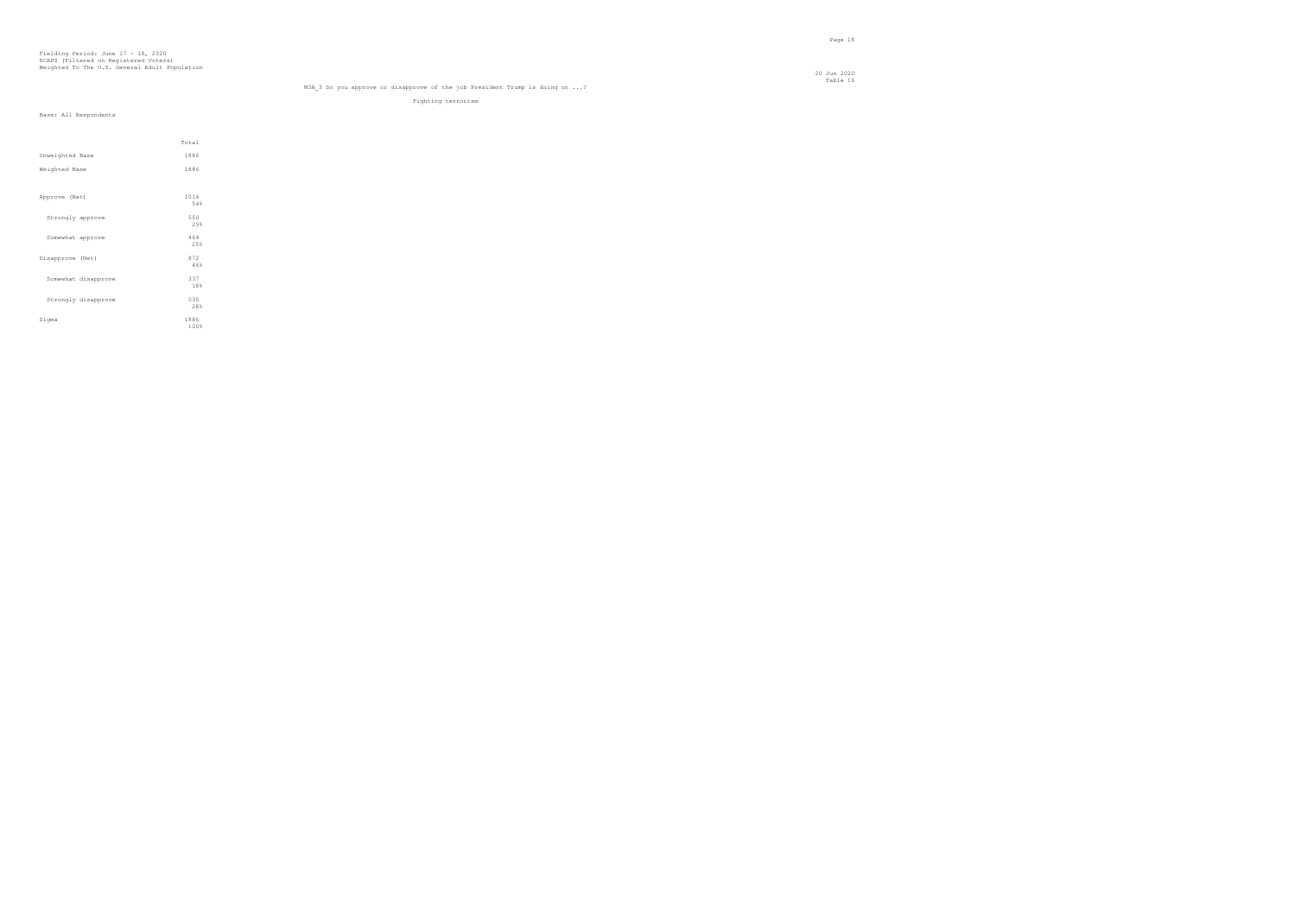#### Table 17 M3A\_4 Do you approve or disapprove of the job President Trump is doing on ...?

Administering the government

|                     | Total |
|---------------------|-------|
| Unweighted Base     | 1886  |
| Weighted Base       | 1886  |
|                     |       |
| Approve (Net)       | 824   |
|                     | 44%   |
| Strongly approve    | 392   |
|                     | 21%   |
| Somewhat approve    | 432   |
|                     | 23%   |
| Disapprove (Net)    | 1062  |
|                     | 56%   |
| Somewhat disapprove | 318   |
|                     | 17%   |
| Strongly disapprove | 745   |
|                     | 39%   |
| Sigma               | 1886  |
|                     | 100%  |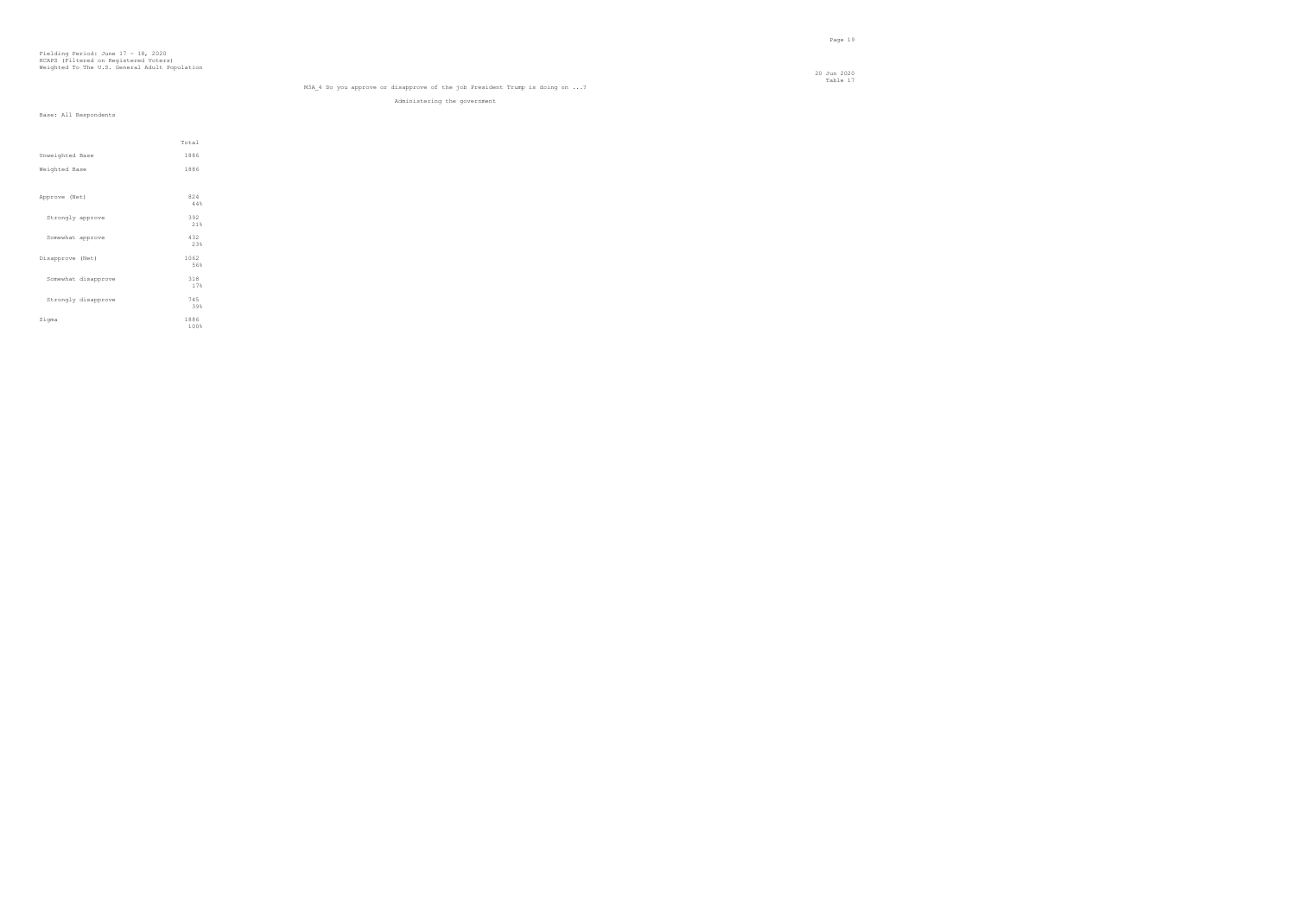#### M3A\_5 Do you approve or disapprove of the job President Trump is doing on ...?<br>M3A\_5 Do you approve or disapprove of the job President Trump is doing on ...?

Stimulating jobs

|                     | Total        |
|---------------------|--------------|
| Unweighted Base     | 1886         |
| Weighted Base       | 1886         |
|                     |              |
| Approve (Net)       | 1025<br>54%  |
| Strongly approve    | 534<br>28%   |
| Somewhat approve    | 491<br>26%   |
| Disapprove (Net)    | 861<br>46%   |
| Somewhat disapprove | 359<br>19%   |
| Strongly disapprove | 502<br>27%   |
| Sigma               | 1886<br>100% |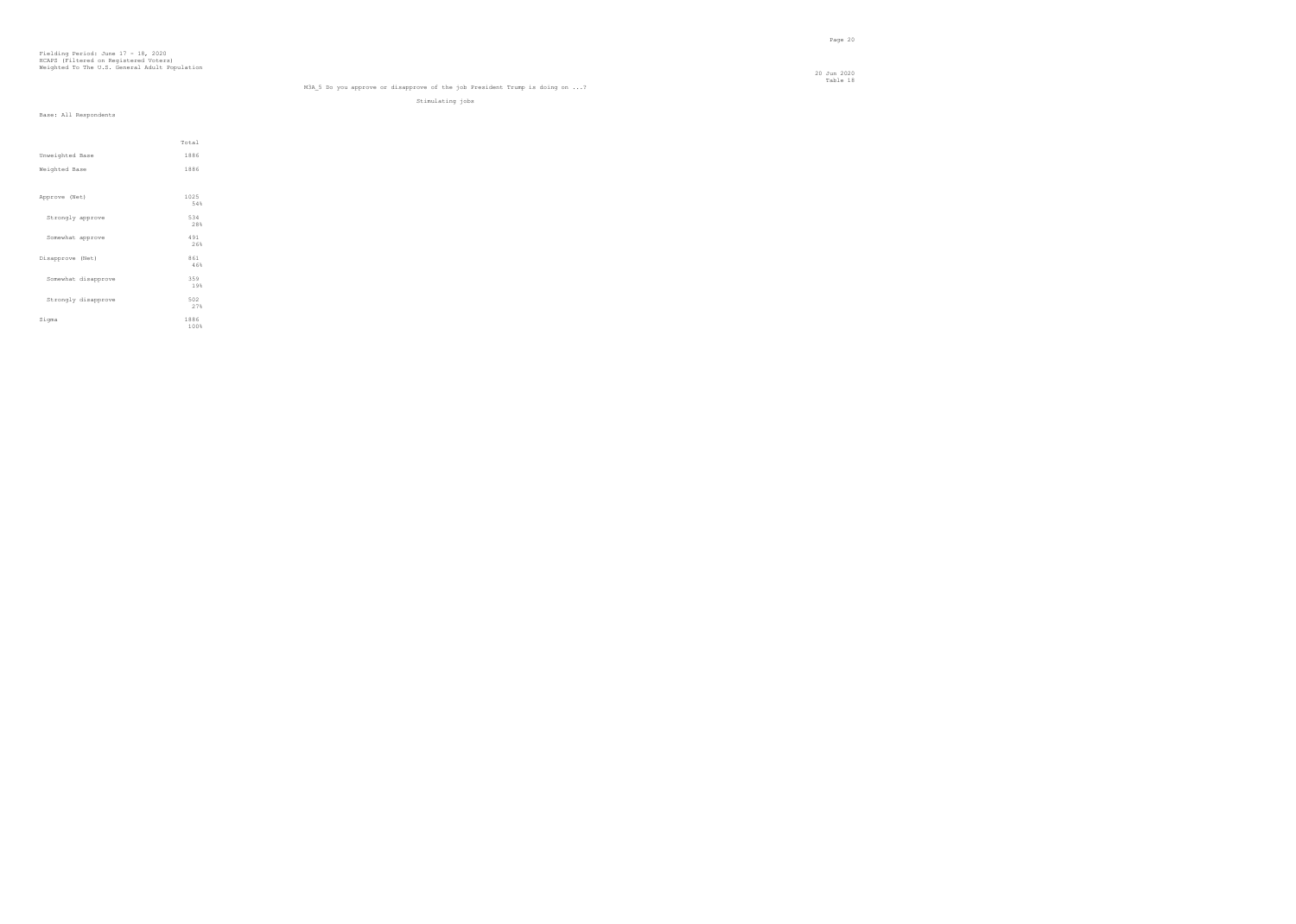#### Table 19 M3A\_6 Do you approve or disapprove of the job President Trump is doing on ...?

Immigration

|                     | Total        |  |
|---------------------|--------------|--|
| Unweighted Base     | 1886         |  |
| Weighted Base       | 1886         |  |
|                     |              |  |
| Approve (Net)       | 892<br>47%   |  |
| Strongly approve    | 515<br>27%   |  |
| Somewhat approve    | 377<br>20%   |  |
| Disapprove (Net)    | 994<br>53%   |  |
| Somewhat disapprove | 284<br>15%   |  |
| Strongly disapprove | 709<br>38%   |  |
| Sigma               | 1886<br>100% |  |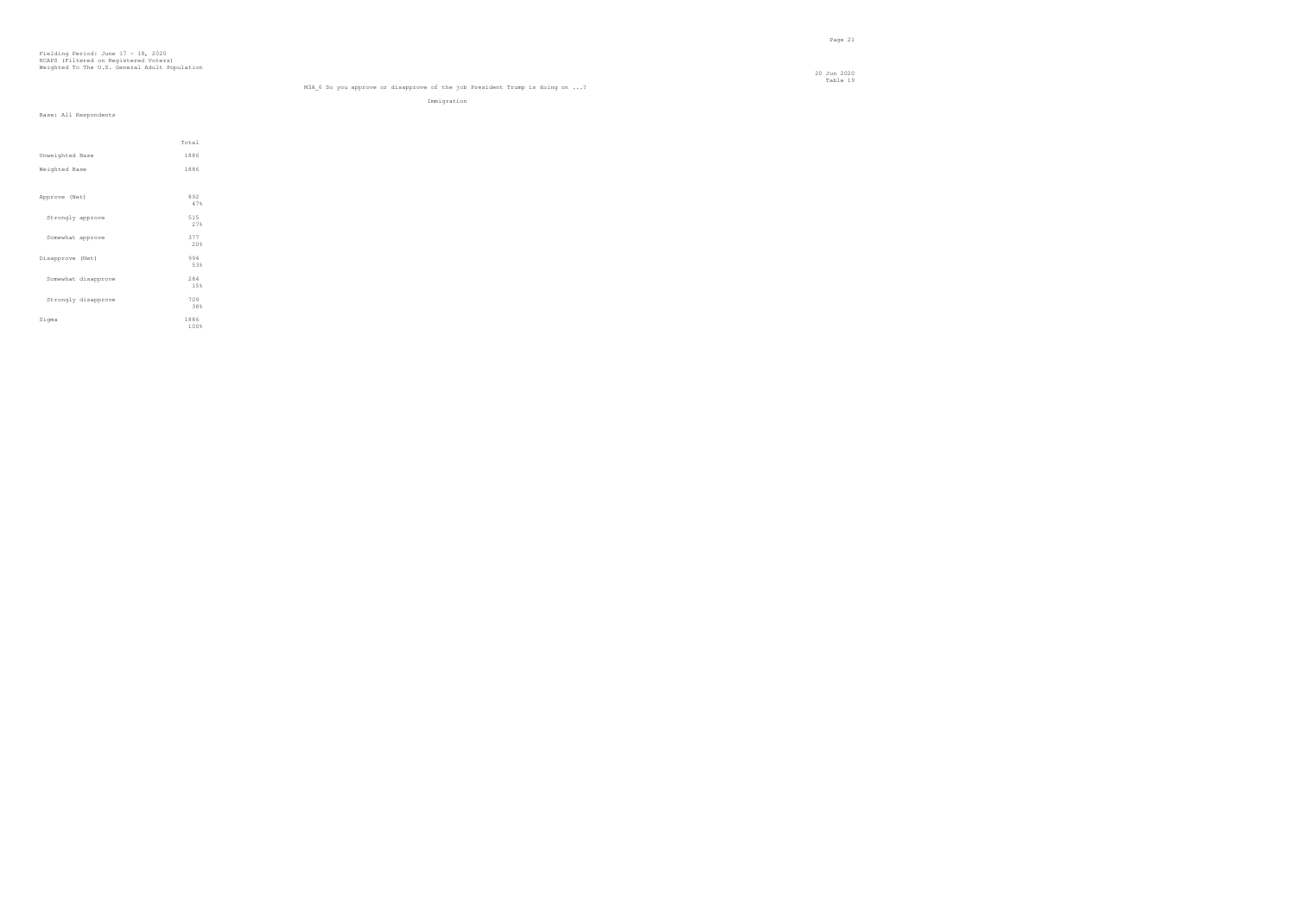#### Table 20 M3A\_7 Do you approve or disapprove of the job President Trump is doing on ...?

Reacting to coronavirus

|                     | Total      |
|---------------------|------------|
| Unweighted Base     | 1886       |
| Weighted Base       | 1886       |
|                     |            |
| Approve (Net)       | 822<br>44% |
|                     |            |
| Strongly approve    | 407        |
|                     | 22%        |
| Somewhat approve    | 415        |
|                     | 22%        |
| Disapprove (Net)    | 1064       |
|                     | 56%        |
| Somewhat disapprove | 273        |
|                     | 14%        |
| Strongly disapprove | 791        |
|                     | 42%        |
| Sigma               | 1886       |
|                     | 100%       |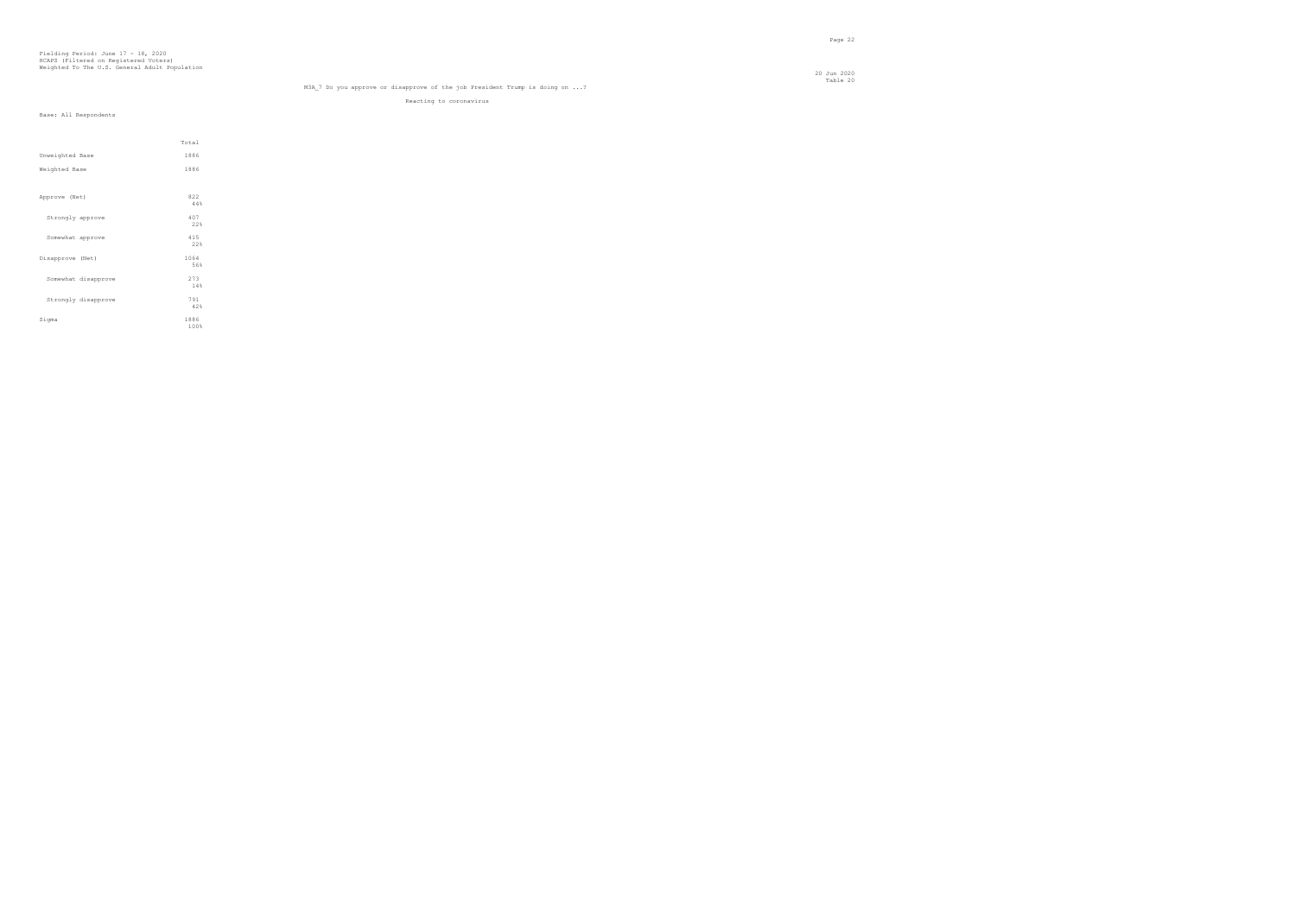#### Table 21 M3A\_8 Do you approve or disapprove of the job President Trump is doing on ...?

Responding to issues of race and policing

|                     | Total |  |
|---------------------|-------|--|
| Unweighted Base     | 1886  |  |
| Weighted Base       | 1886  |  |
|                     |       |  |
| Approve (Net)       | 803   |  |
|                     | 43%   |  |
| Strongly approve    | 386   |  |
|                     | 20%   |  |
| Somewhat approve    | 417   |  |
|                     | 22%   |  |
| Disapprove (Net)    | 1083  |  |
|                     | 57%   |  |
| Somewhat disapprove | 297   |  |
|                     | 16%   |  |
| Strongly disapprove | 786   |  |
|                     | 42%   |  |
| Sigma               | 1886  |  |
|                     | 100%  |  |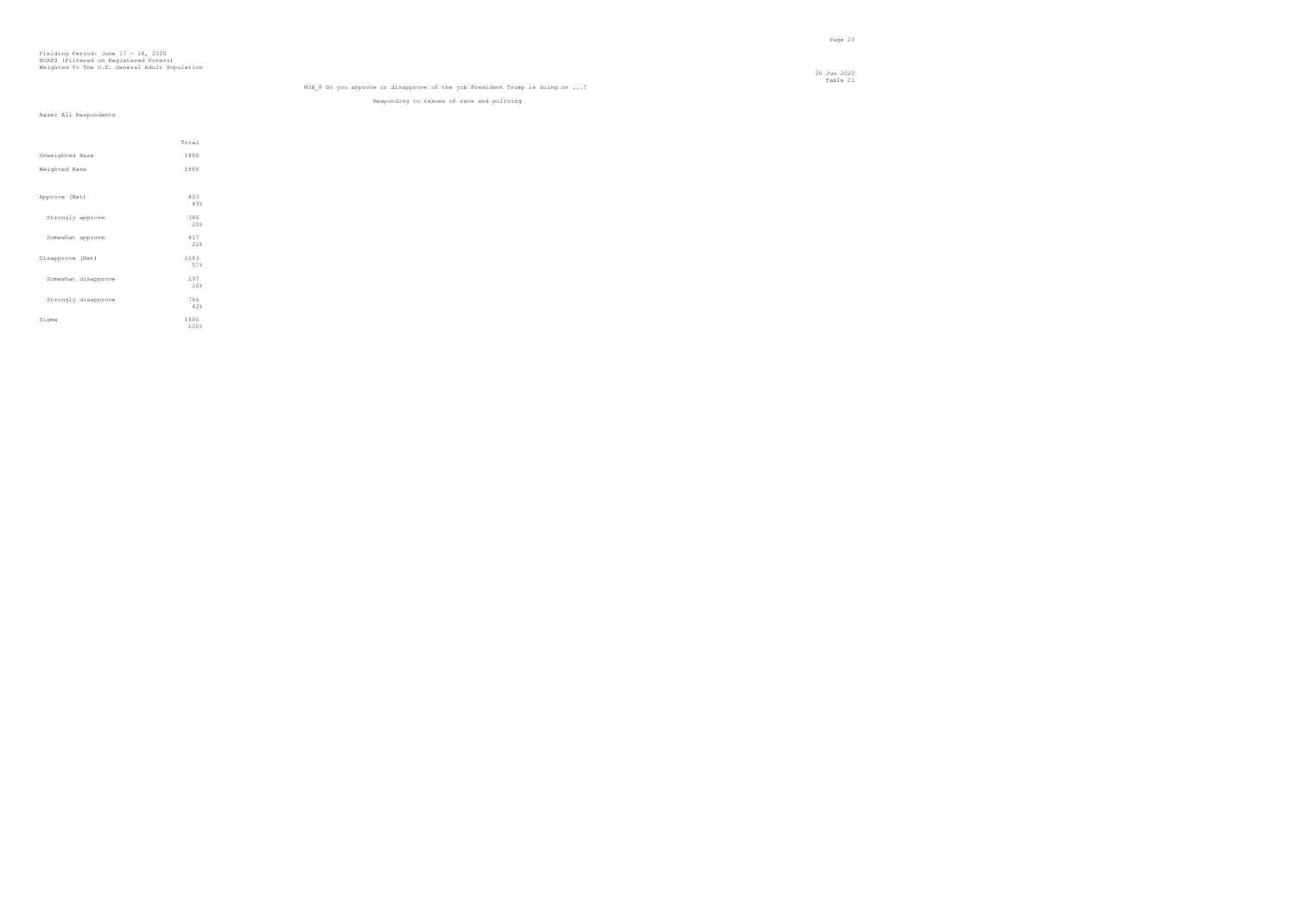#### Table 22 M3A\_9 Do you approve or disapprove of the job President Trump is doing on ...?

Responding to civil disorder

|                     | Total |
|---------------------|-------|
| Unweighted Base     | 1886  |
| Weighted Base       | 1886  |
|                     |       |
| Approve (Net)       | 784   |
|                     | 42%   |
| Strongly approve    | 385   |
|                     | 20%   |
| Somewhat approve    | 400   |
|                     | 21%   |
| Disapprove (Net)    | 1102  |
|                     | 58%   |
| Somewhat disapprove | 347   |
|                     | 18%   |
| Strongly disapprove | 754   |
|                     | 40%   |
| Sigma               | 1886  |
|                     | 100%  |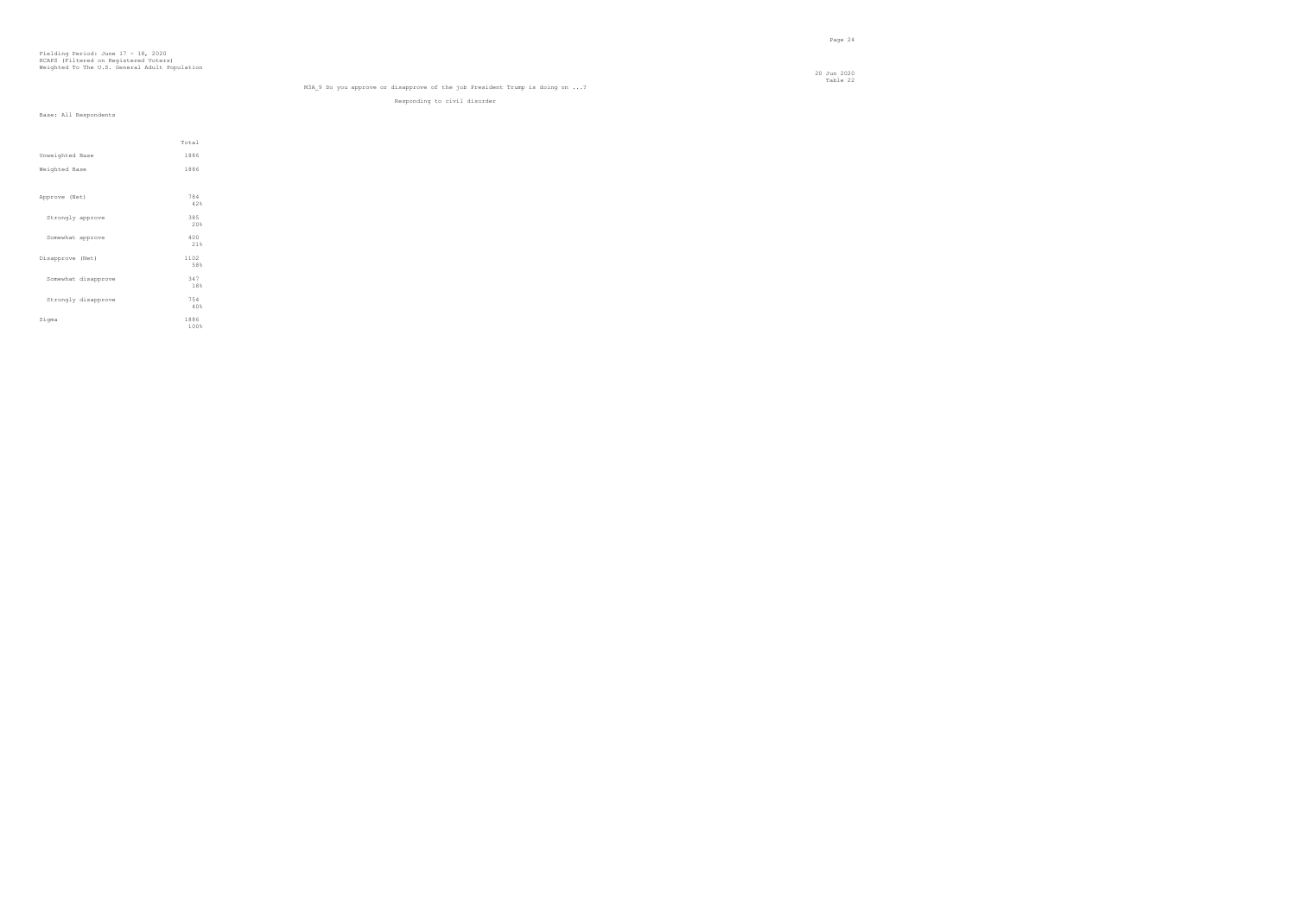20 Jun 2020

#### Table 23 M4 Do you approve or disapprove of the way the Republican Party is handling its job?

|                     | Total        |  |
|---------------------|--------------|--|
| Unweighted Base     | 1886         |  |
| Weighted Base       | 1886         |  |
|                     |              |  |
| Approve (Net)       | 779<br>41%   |  |
| Strongly approve    | 243<br>13%   |  |
| Somewhat approve    | 536<br>28%   |  |
| Disapprove (Net)    | 1107<br>59%  |  |
| Somewhat disapprove | 490<br>26%   |  |
| Strongly disapprove | 617<br>33%   |  |
| Sigma               | 1886<br>100% |  |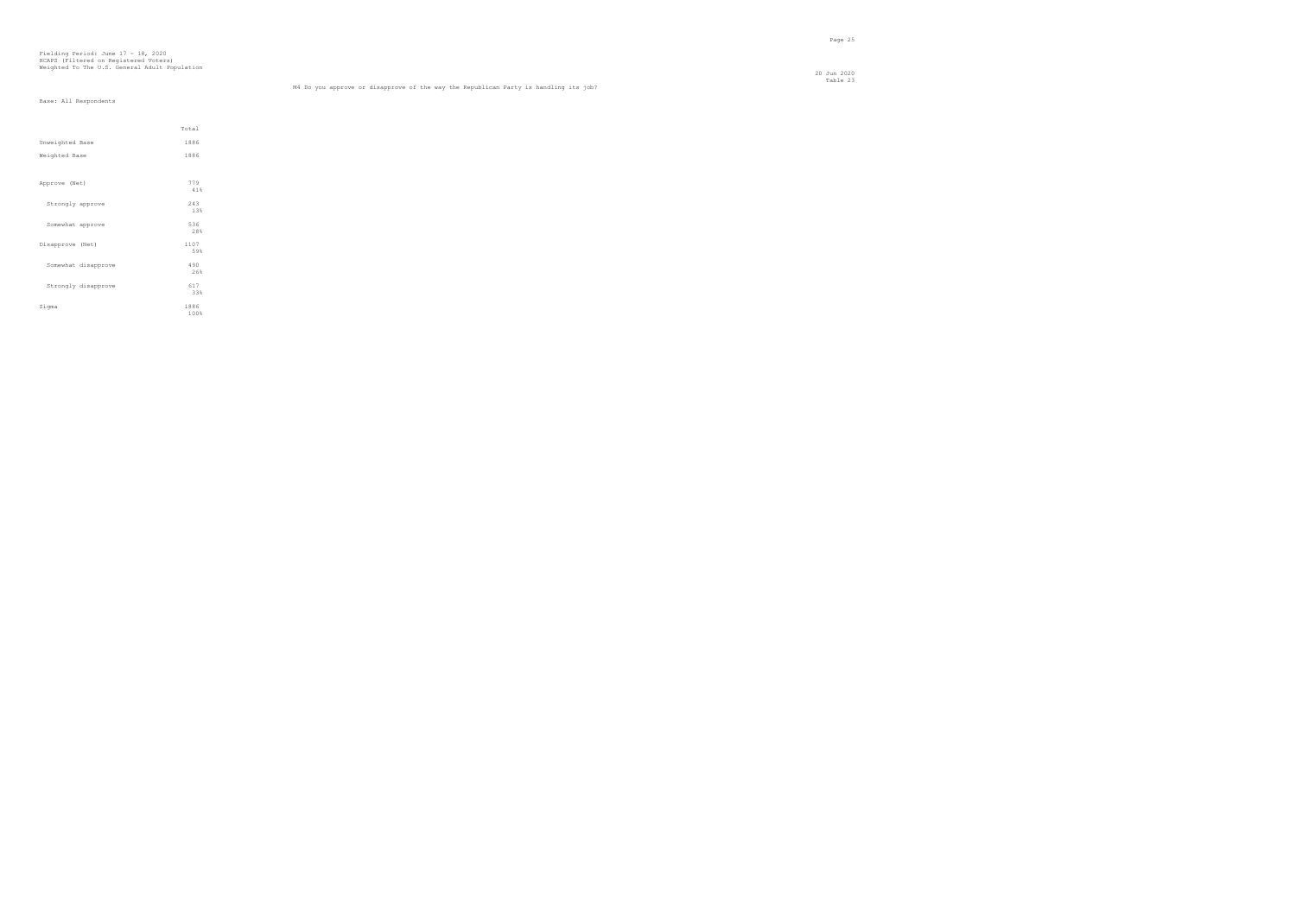#### Table 24 M5 Do you approve or disapprove of the way the Democratic Party is handling its job?

|                     | Total |  |
|---------------------|-------|--|
| Unweighted Base     | 1886  |  |
| Weighted Base       | 1886  |  |
|                     |       |  |
| Approve (Net)       | 865   |  |
|                     | 46%   |  |
| Strongly approve    | 270   |  |
|                     | 14%   |  |
| Somewhat approve    | 595   |  |
|                     | 32%   |  |
| Disapprove (Net)    | 1021  |  |
|                     | 54%   |  |
| Somewhat disapprove | 463   |  |
|                     | 25%   |  |
| Strongly disapprove | 558   |  |
|                     | 30%   |  |
| Sigma               | 1886  |  |
|                     | 100%  |  |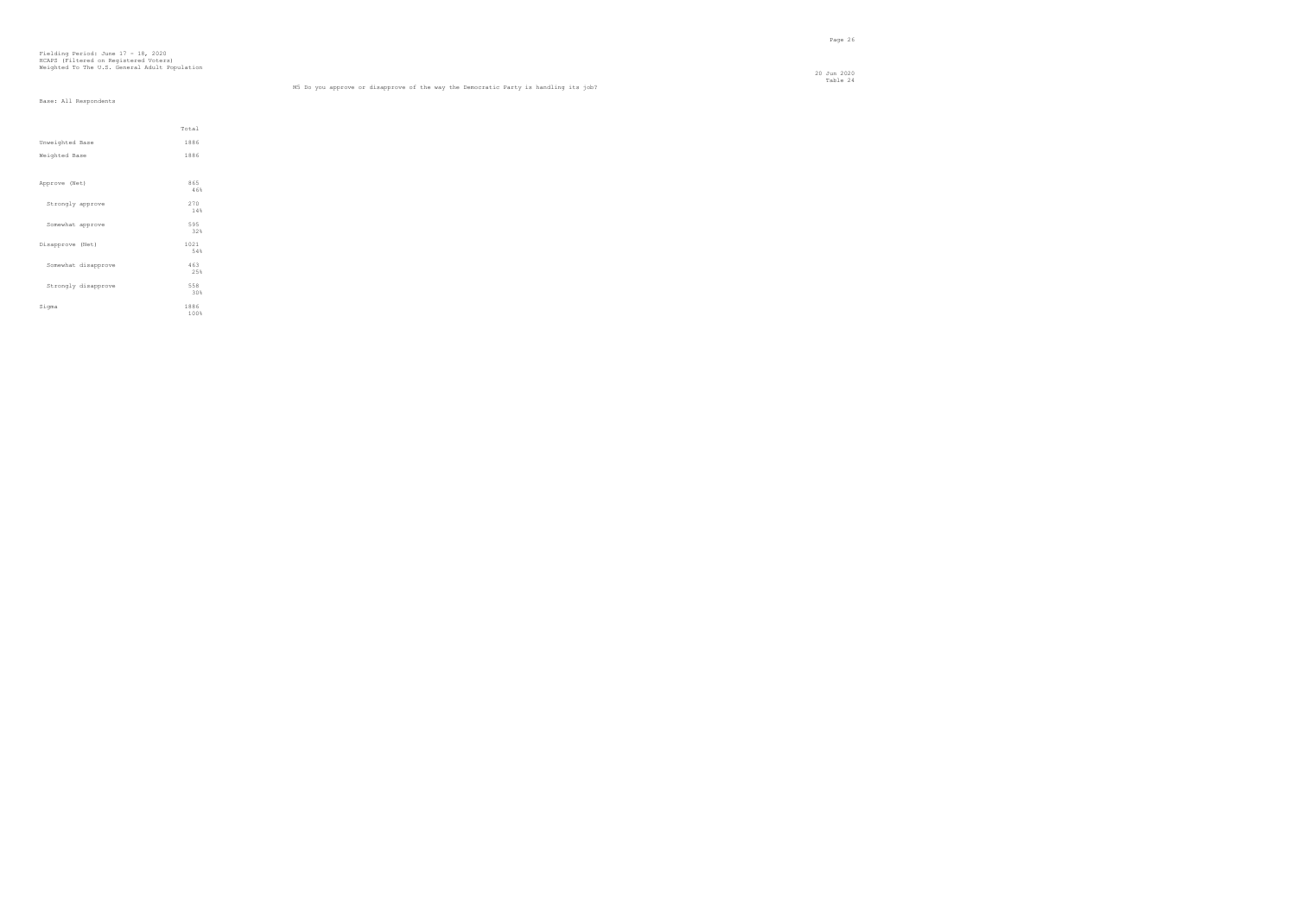|                                                          | Total        |
|----------------------------------------------------------|--------------|
| Unweighted Base                                          | 1886         |
| Weighted Base                                            | 1886         |
|                                                          |              |
| Definitely vote for Trump                                | 502<br>27%   |
| Probably vote for Trump                                  | 244<br>13%   |
| Probably vote for the<br>Democratic candidate            | 154<br>8%    |
| Definitely vote for the<br>Democratic candidate          | 688<br>36%   |
| I will vote for and<br>Independent or Other<br>Candidate | 156<br>8%    |
| Not Sure / Other                                         | 142<br>8%    |
| Sigma                                                    | 1886<br>100% |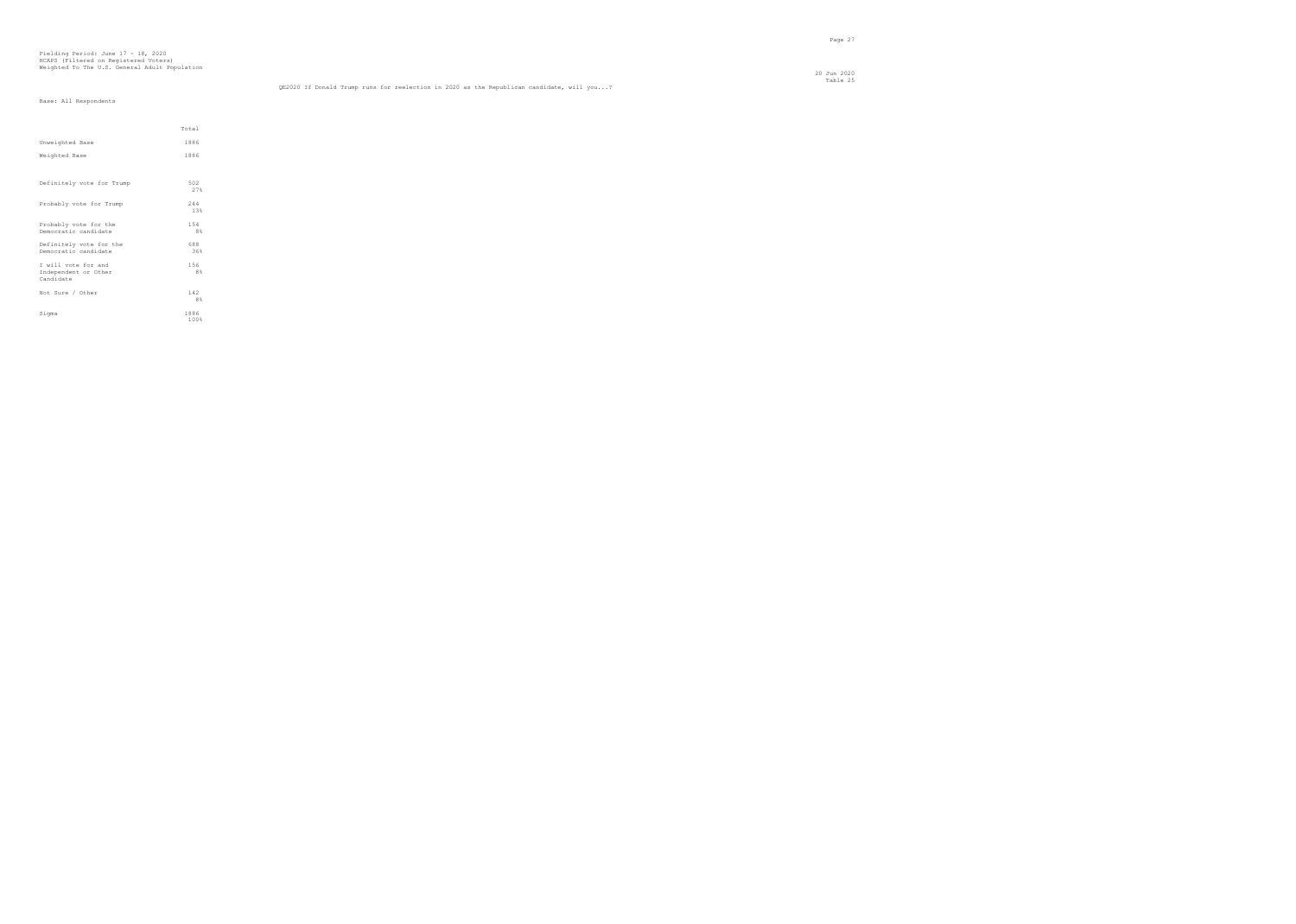20 Jun 2020 Table 26 Q1903 Regardless of how you may vote, what do you usually consider yourself?

|                 | Total |
|-----------------|-------|
| Unweighted Base | 1886  |
| Weighted Base   | 1886  |
|                 |       |
| Republican      | 604   |
|                 | 32%   |
|                 |       |
| Democrat        | 698   |
|                 | 37%   |
|                 |       |
| Independent     | 538   |
|                 | 29%   |
|                 |       |
| Other           | 47    |
|                 | 2%    |
|                 |       |
| Sigma           | 1886  |
|                 | 100%  |
|                 |       |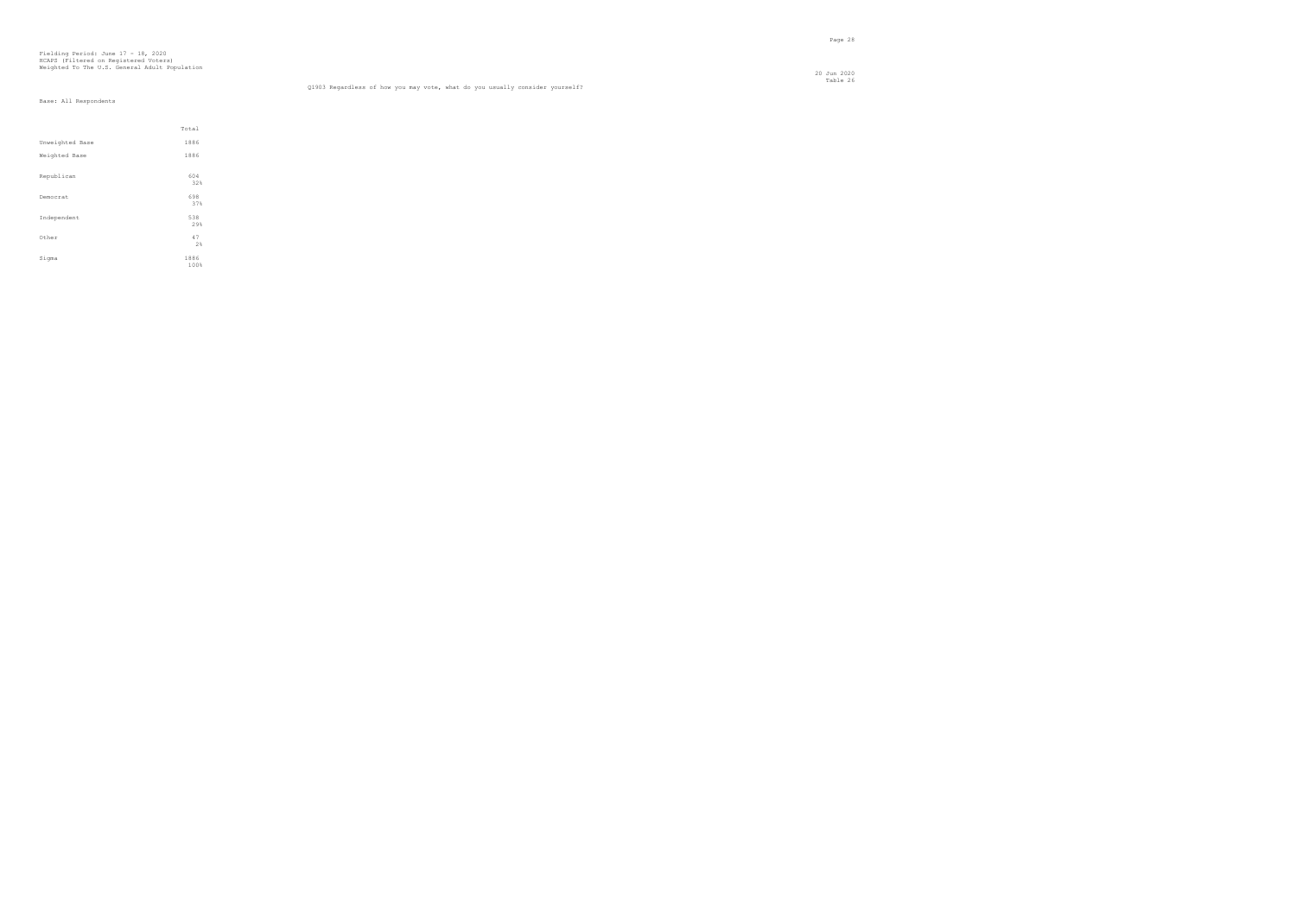20 Jun 2020

#### Table 27 Q1905 Would you call yourself a strong Republican or a not-so-strong Republican?

#### Base: Republican

|                          | Total       |
|--------------------------|-------------|
| Unweighted Base          | 587         |
| Weighted Base            | 604         |
|                          |             |
| Strong Republican        | 357<br>59%  |
| Not-so-strong Republican | 246<br>41%  |
| Sigma                    | 604<br>100% |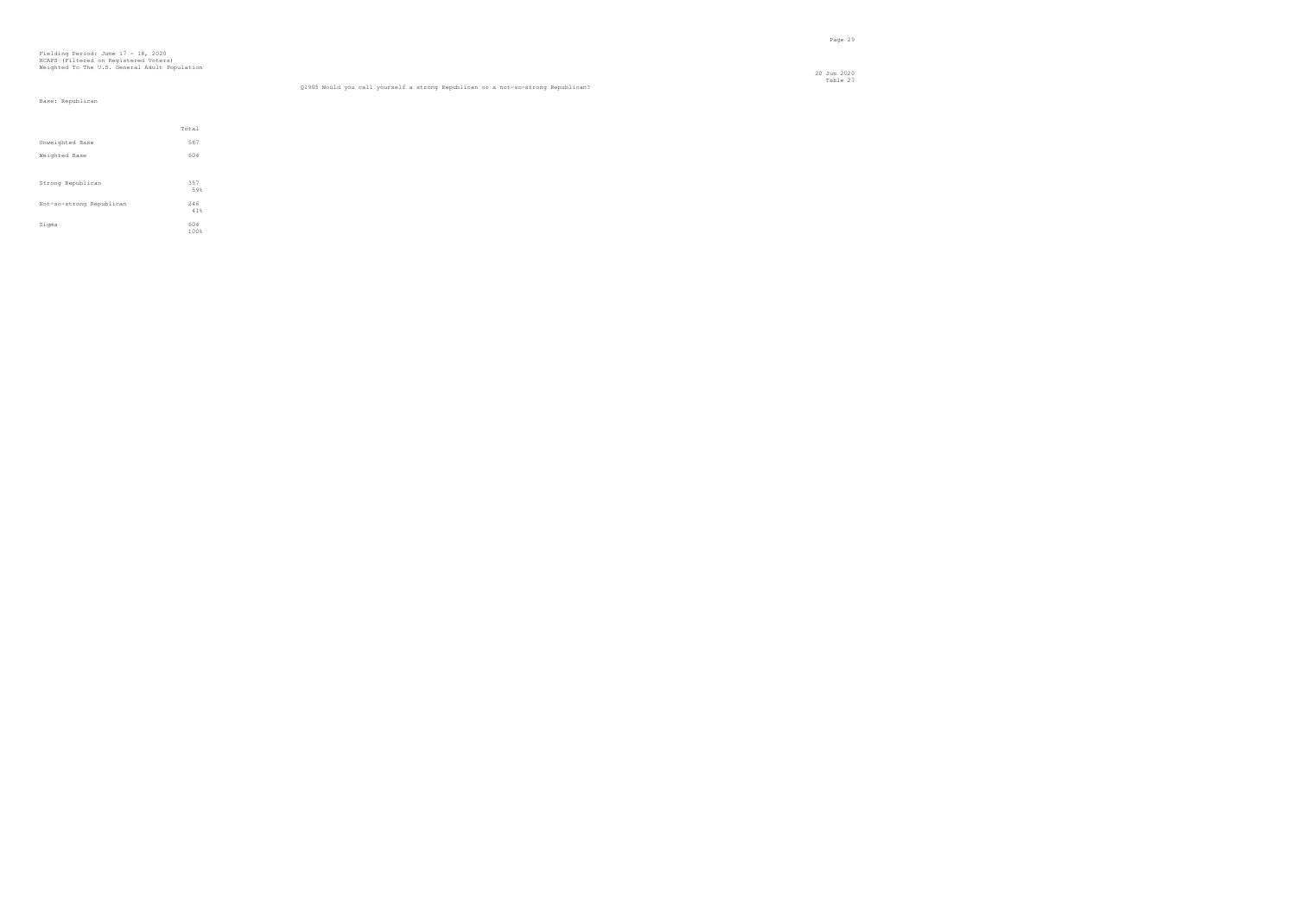#### Table 28 Q1910 Would you call yourself a strong Democrat or a not-so-strong Democrat?

#### Base: Democrat

|                        | Total       |
|------------------------|-------------|
| Unweighted Base        | 706         |
| Weighted Base          | 698         |
|                        |             |
| Strong Democrat        | 432<br>62%  |
| Not-so-strong Democrat | 266<br>38%  |
| Sigma                  | 698<br>100% |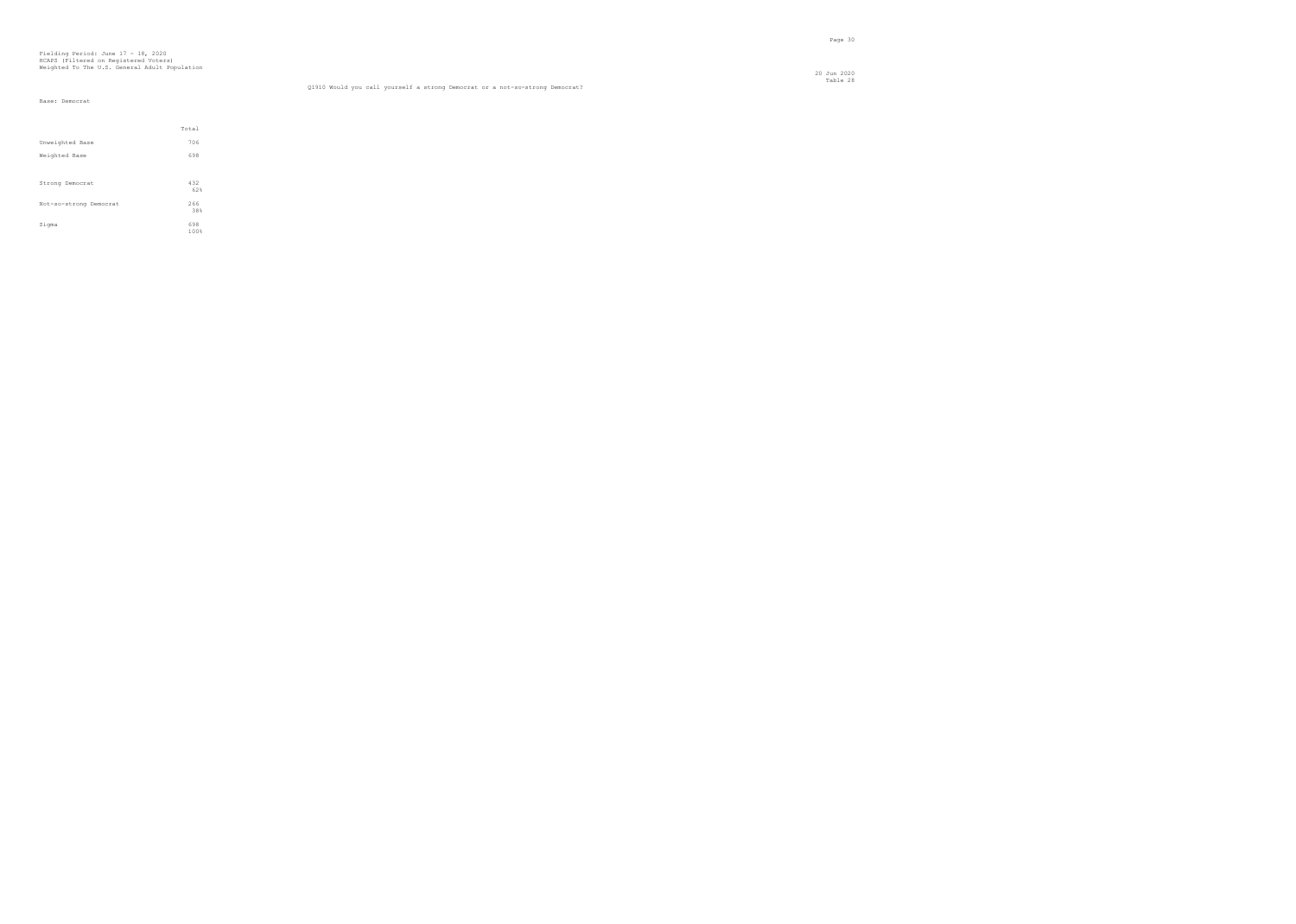Q1912 Insert text assignment

#### Base: Independent/Other

|                       | Total       |
|-----------------------|-------------|
| Unweighted Base       | 593         |
| Weighted Base         | 585         |
| Republican/Democratic | 313<br>54%  |
| Democratic/Republican | 272<br>46%  |
| Sigma                 | 585<br>100% |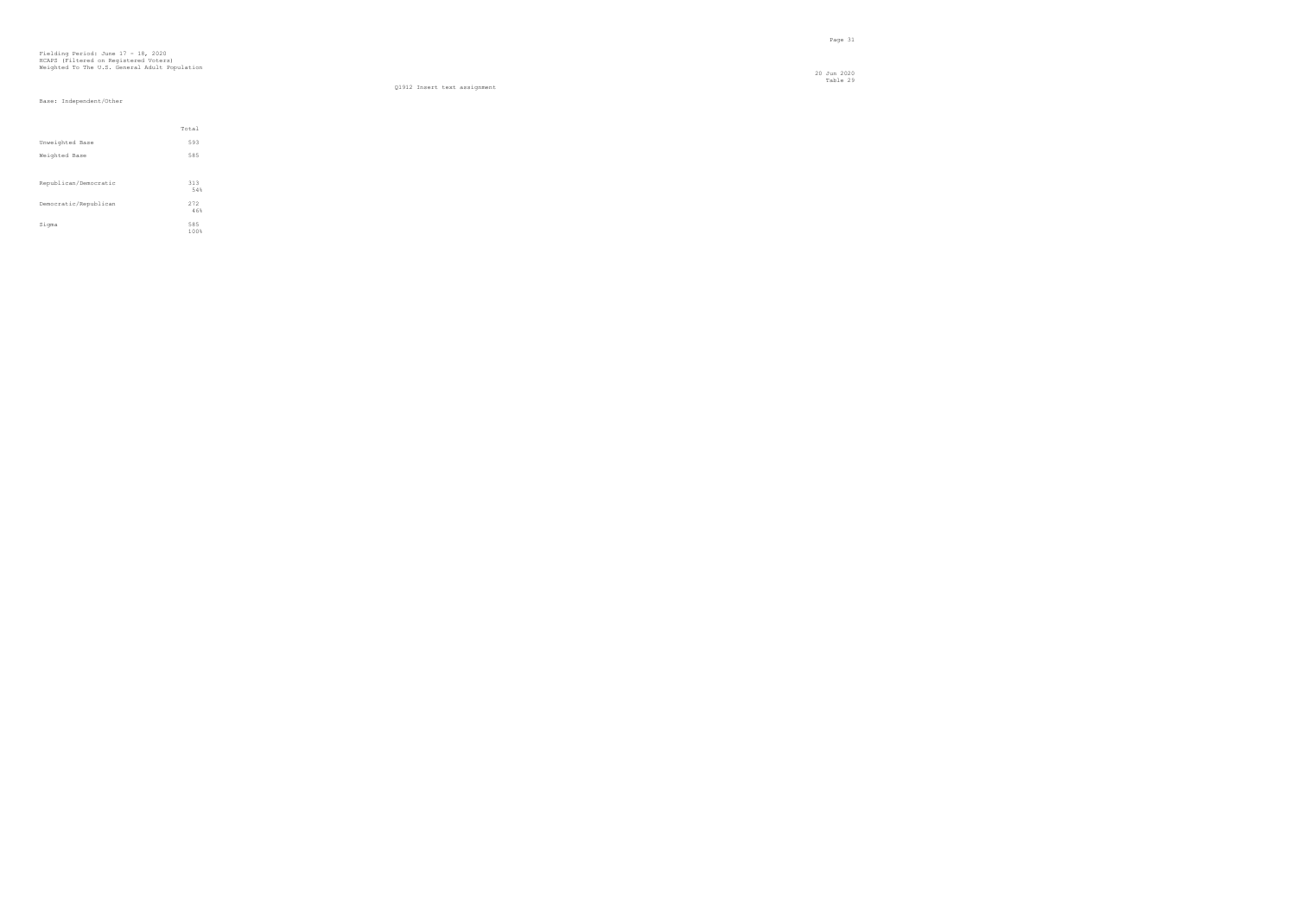$\frac{585}{100\%}$ 

 $Signa$ 

 20 Jun 2020 Table 30 Q1915 Do you lean more toward the Republican Party or toward the Democratic Party/the Democratic Party or toward the Republican Party?

| Base: Independent/Other |            |  |  |
|-------------------------|------------|--|--|
|                         | Total      |  |  |
| Unweighted Base         | 593        |  |  |
| Weighted Base           | 585        |  |  |
|                         |            |  |  |
| Lean Republican         | 152<br>26% |  |  |
| Lean Democrat           | 156<br>27% |  |  |
| Do not lean either way  | 277<br>47% |  |  |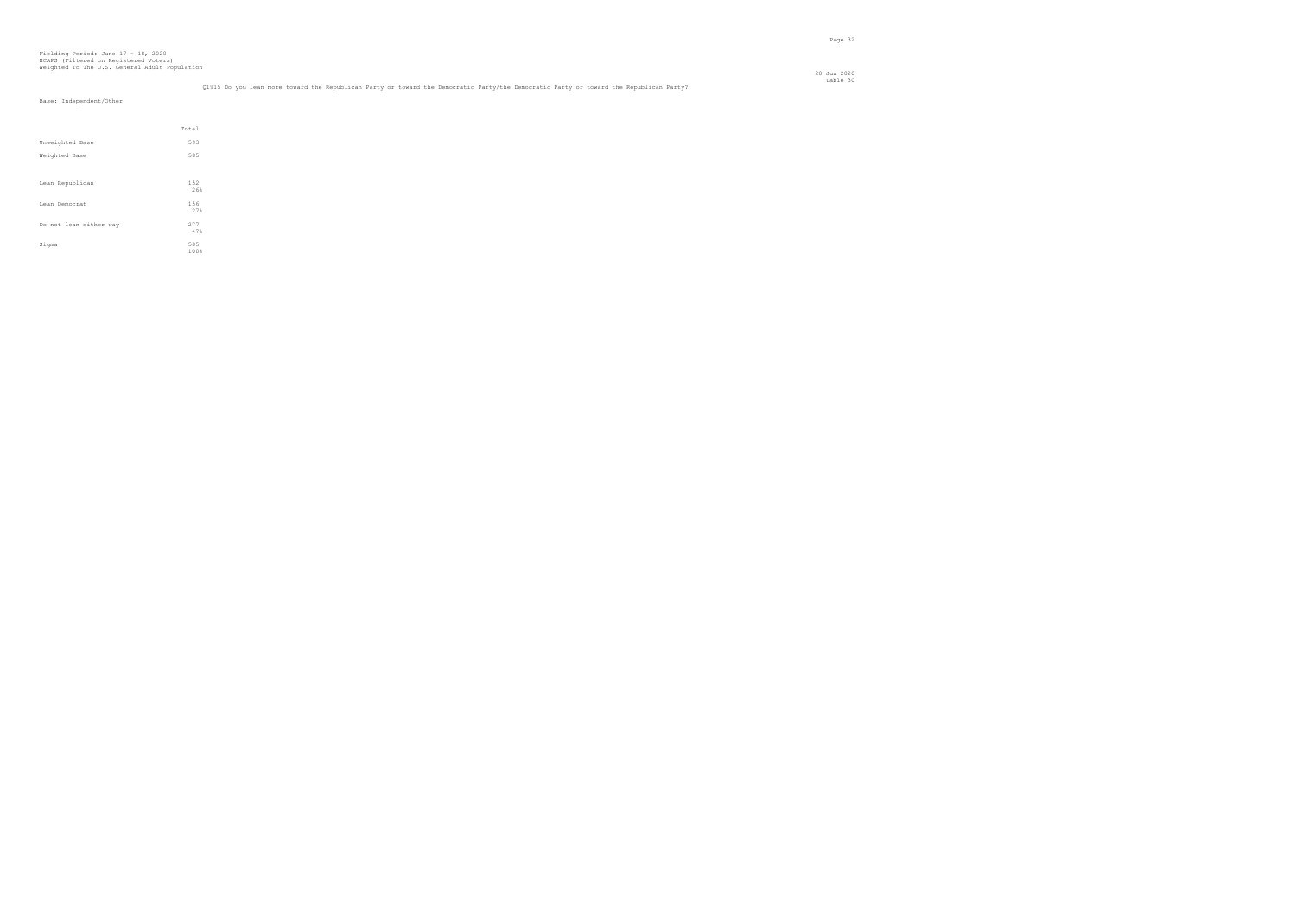#### Table 31 now we will show you some names and groups. Please indicate if you have a favorable or unfavorable view of that person or group - or if you've never heard of them.

20 Jun 2020

Summary Of Ever Heard Of

|                             | Total       |
|-----------------------------|-------------|
| Unweighted Base             | 1886        |
| Weighted Base               | 1886        |
| Donald Trump                | 1807        |
|                             | 96%         |
| Barack Obama                | 1781<br>94% |
| Hillary Clinton             | 1750<br>93% |
| Police                      | 1736<br>92% |
| U.S. Military               | 1734<br>92% |
| Joe Biden                   | 1731<br>92% |
| Center for Decease Controls | 1688<br>90% |
| Bill Clinton                | 1687<br>89% |
| Black Lives Matter          | 1665<br>88% |
| Nancy Pelosi                | 1639<br>87% |
| Mike Pence                  | 1612<br>85% |
| Department of Justice       | 1564<br>83% |
| National Football League    | 1550<br>82% |
| Twitter                     | 1451<br>77% |
| Andrew Cuomo                | 1446<br>77% |
| Mitch McConnell             | 1392<br>74% |
| Chuck Schumer               | 1285<br>68% |
| William Barr                | 1156<br>61% |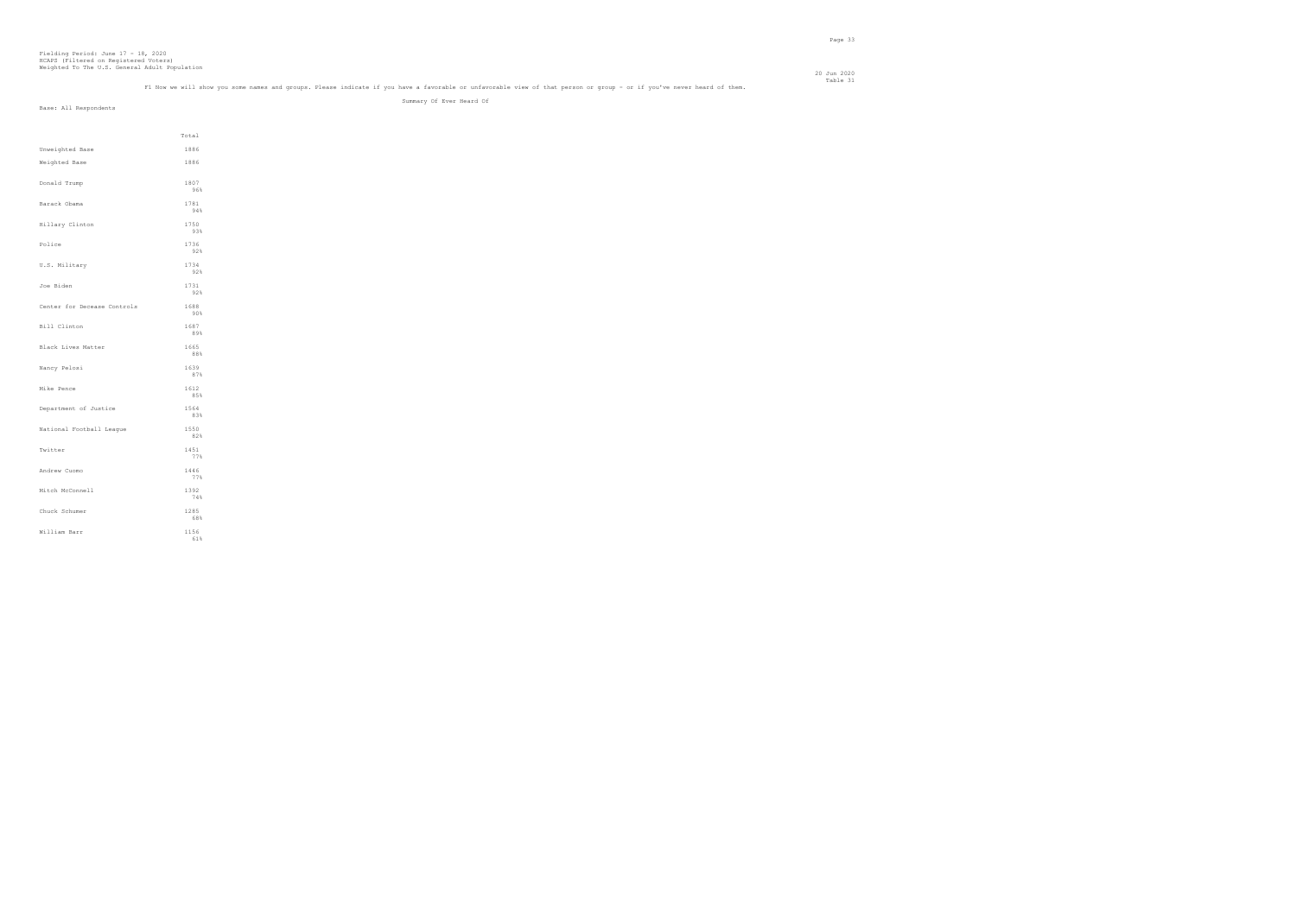#### Table 31 now we will show you some names and groups. Please indicate if you have a favorable or unfavorable view of that person or group - or if you've never heard of them.

20 Jun 2020

Bill DeBlasio

 $\begin{array}{c} 1142 \\ 618 \end{array}$ 

Summary Of Ever Heard Of

Base: All Respondents

Total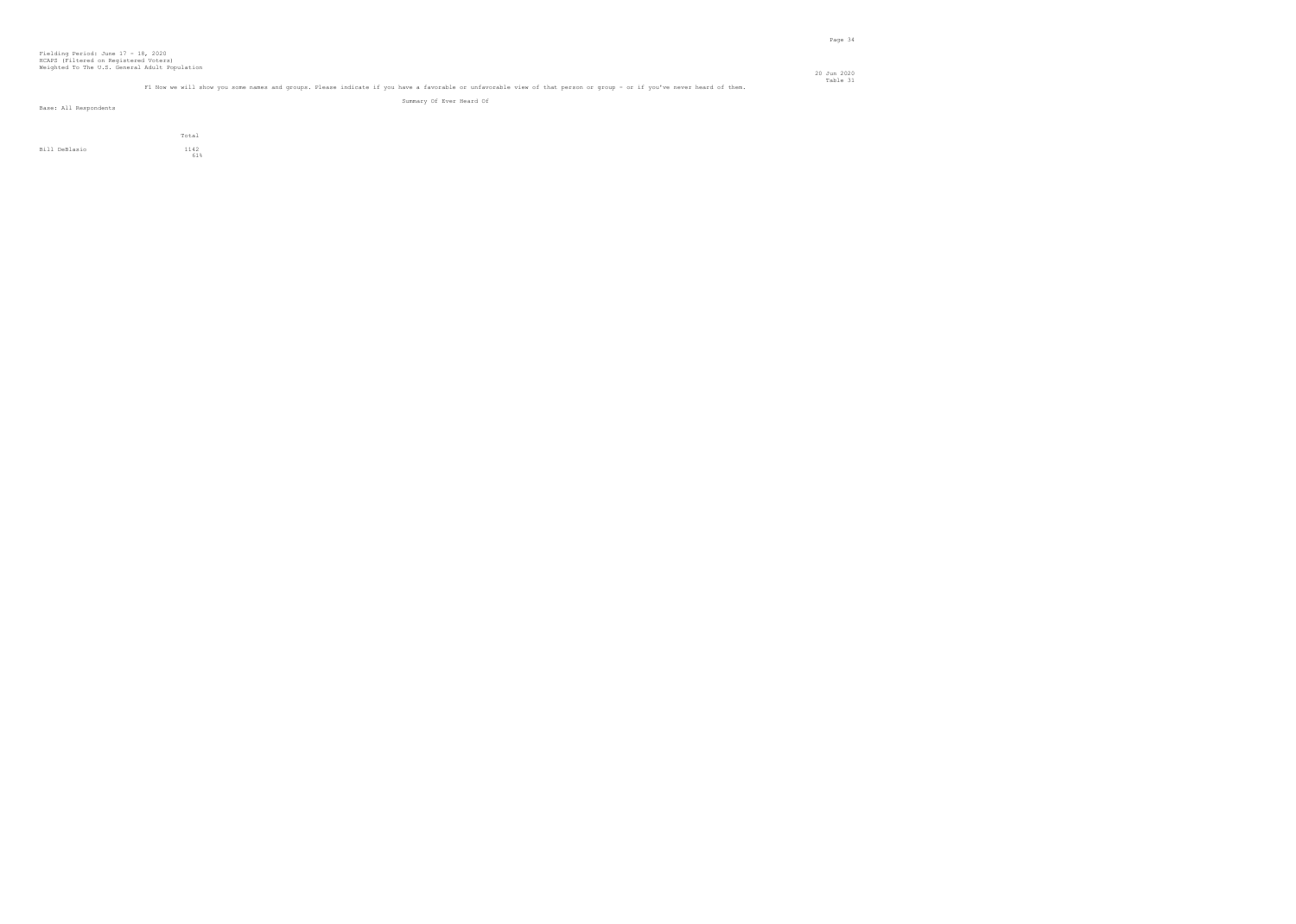#### Table 32<br>Fl Now we will show you some names and groups. Please indicate if you have a favorable or unfavorable view of that person or group - or if you've never heard of them.

Summary Of Very Favorable/ Favorable

|                             | Total       |
|-----------------------------|-------------|
| Unweighted Base             | 1886        |
| Weighted Base               | 1886        |
| U.S. Military               | 1515<br>80% |
| Center for Decease Controls | 1293<br>69% |
| Police                      | 1140<br>60% |
| Barack Obama                | 1119<br>59% |
| Black Lives Matter          | 1039<br>55% |
| National Football League    | 979<br>52%  |
| Department of Justice       | 901<br>48%  |
| Joe Biden                   | 893<br>47%  |
| Bill Clinton                | 848<br>45%  |
| Andrew Cuomo                | 831<br>44%  |
| Mike Pence                  | 768<br>41%  |
| Donald Trump                | 743<br>39%  |
| Hillary Clinton             | 695<br>37%  |
| Nancy Pelosi                | 663<br>35%  |
| Twitter                     | 630<br>33%  |
| Chuck Schumer               | 523<br>28%  |
| Mitch McConnell             | 498<br>26%  |
| William Barr                | 482<br>26%  |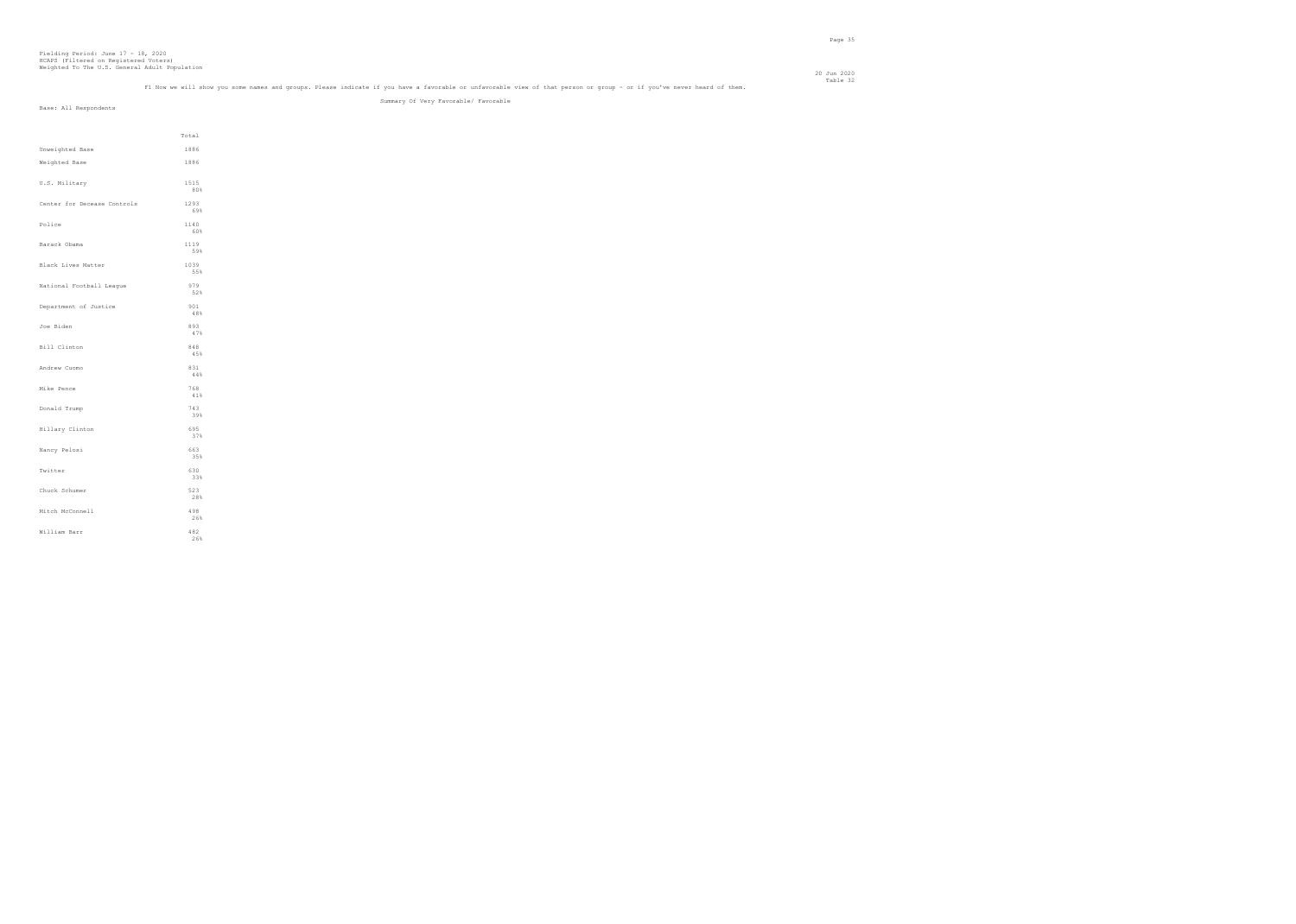# Table 32<br>Fl Now we will show you some names and groups. Please indicate if you have a favorable or unfavorable view of that person or group - or if you've never heard of them.

20 Jun 2020

 Total Bill DeBlasio 404  $\frac{404}{218}$ 

Summary Of Very Favorable/ Favorable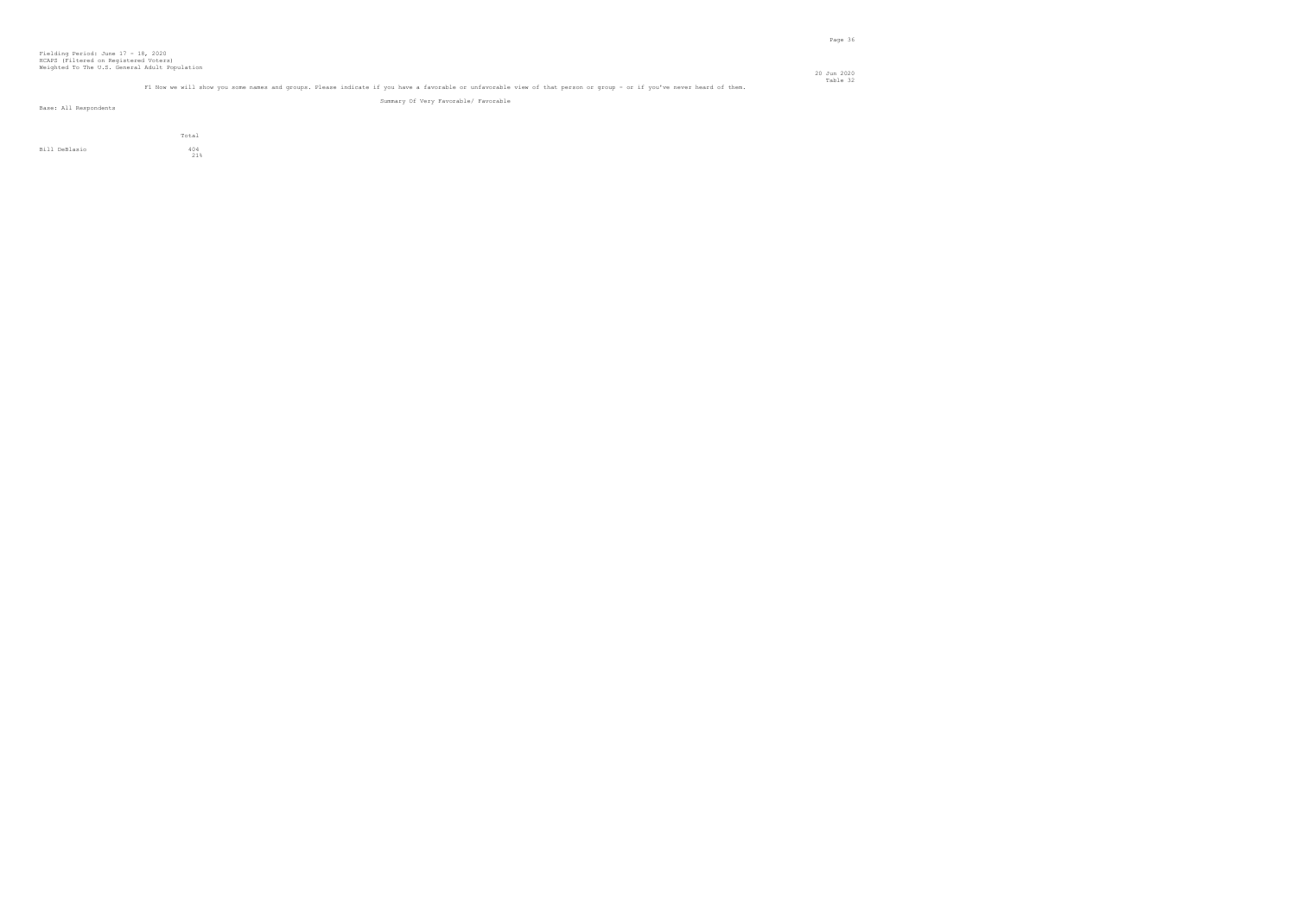#### Table 33<br>F1 Now we will show you some names and groups. Please indicate if you have a favorable or unfavorable view of that person or group - or if you've never heard of them.

20 Jun 2020

Summary Of Very Unfavorable/ Unfavorable

|                             | Total       |  |
|-----------------------------|-------------|--|
| Unweighted Base             | 1886        |  |
| Weighted Base               | 1886        |  |
| Donald Trump                | 1064<br>56% |  |
| Hillary Clinton             | 1055<br>56% |  |
| Nancy Pelosi                | 976<br>52%  |  |
| Mitch McConnell             | 894<br>47%  |  |
| Mike Pence                  | 844<br>45%  |  |
| Bill Clinton                | 839<br>44%  |  |
| Joe Biden                   | 838<br>44%  |  |
| Twitter                     | 820<br>43%  |  |
| Chuck Schumer               | 762<br>40%  |  |
| Bill DeBlasio               | 739<br>39%  |  |
| William Barr                | 674<br>36%  |  |
| Department of Justice       | 662<br>35%  |  |
| Barack Obama                | 662<br>35%  |  |
| Black Lives Matter          | 626<br>33%  |  |
| Andrew Cuomo                | 615<br>33%  |  |
| Police                      | 596<br>32%  |  |
| National Football League    | 571<br>30%  |  |
| Center for Decease Controls | 395<br>21%  |  |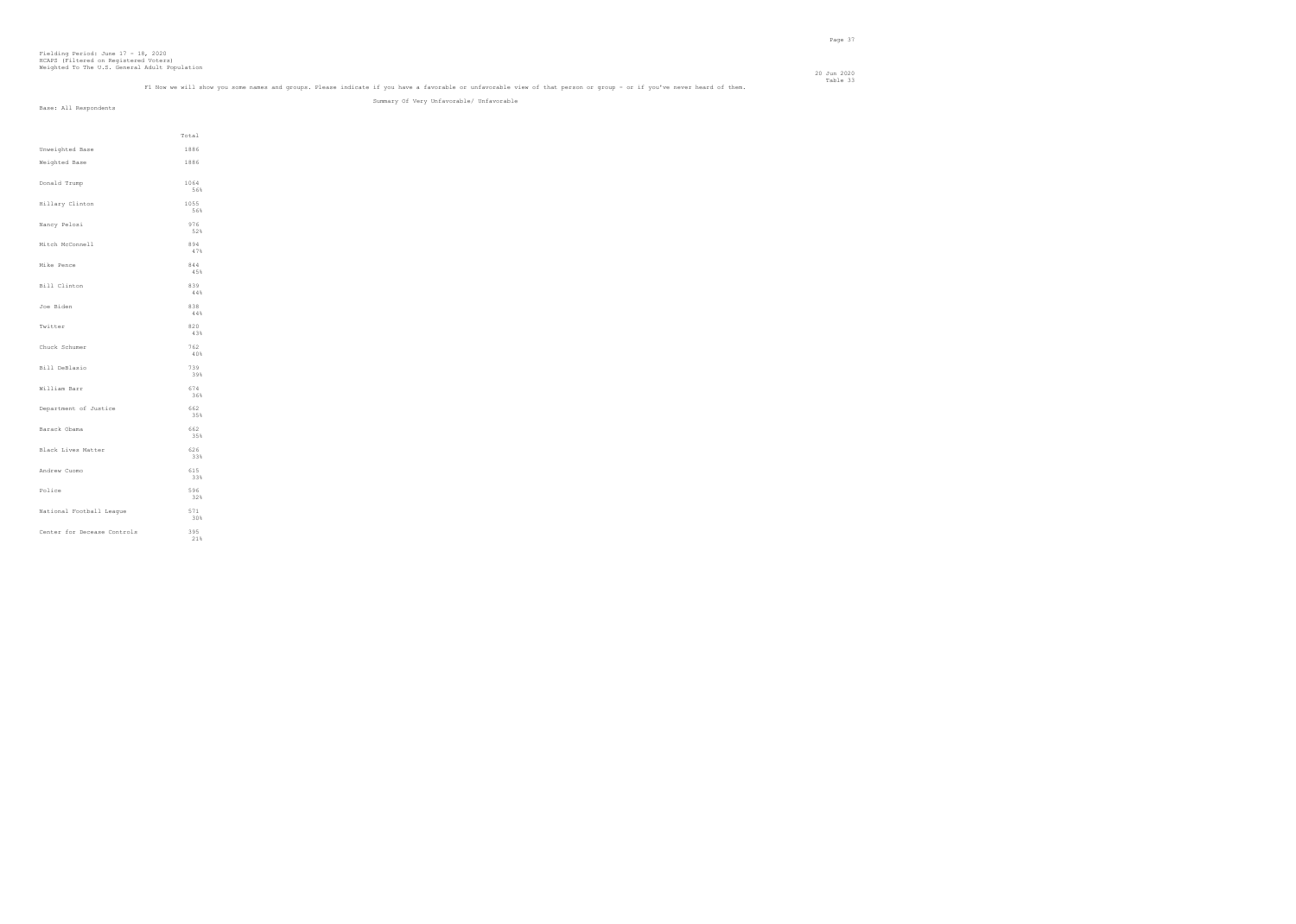# Table 33<br>F1 Now we will show you some names and groups. Please indicate if you have a favorable or unfavorable view of that person or group - or if you've never heard of them.

20 Jun 2020

 Total U.S. Military  $^{219}_{12\%}$ 

Summary Of Very Unfavorable/ Unfavorable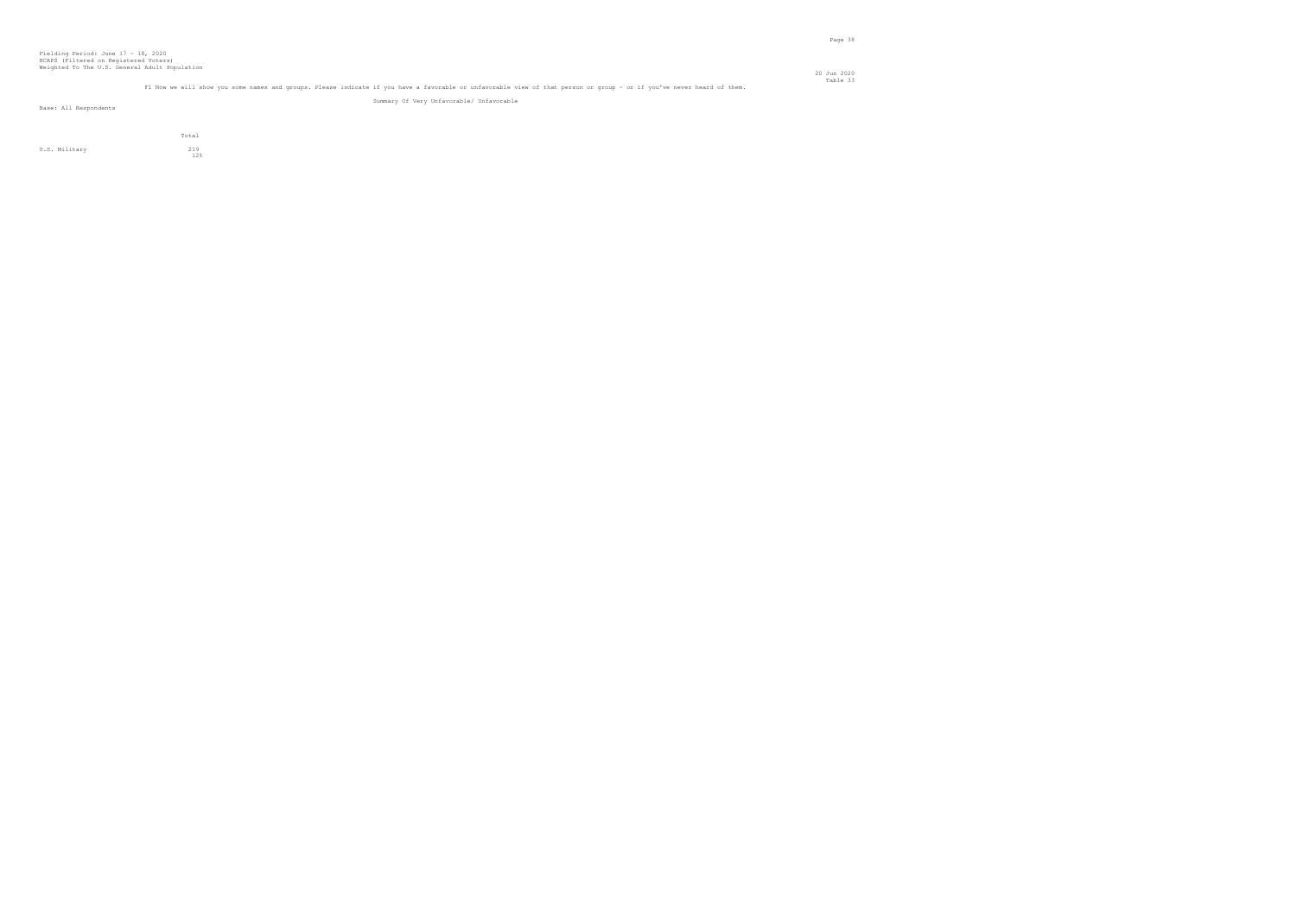## Table 34 m<br>Fl 1 Now we will show you some names and groups. Please indicate if you have a favorable or unfavorable view of that person or group - or if you've never heard of them.

20 Jun 2020

Hillary Clinton

|  |  | Base: All Respondents |
|--|--|-----------------------|
|--|--|-----------------------|

|                                            | Total        |  |
|--------------------------------------------|--------------|--|
| Unweighted Base                            | 1886         |  |
| Weighted Base                              | 1886         |  |
|                                            |              |  |
| Ever Heard Of (Net)                        | 1750<br>93%  |  |
| Very Favorable/ Favorable<br>(Sub-Net)     | 695<br>37%   |  |
| Very favorable                             | 242<br>13%   |  |
| Favorable                                  | 453<br>2.4%  |  |
| Very Unfavorable/<br>Unfavorable (Sub-Net) | 1055<br>56%  |  |
| Unfavorable                                | 319<br>17%   |  |
| Very unfavorable                           | 736<br>39%   |  |
| Never heard of them                        | 13<br>1%     |  |
| No opinion                                 | 123<br>7%    |  |
| Sigma                                      | 1886<br>100% |  |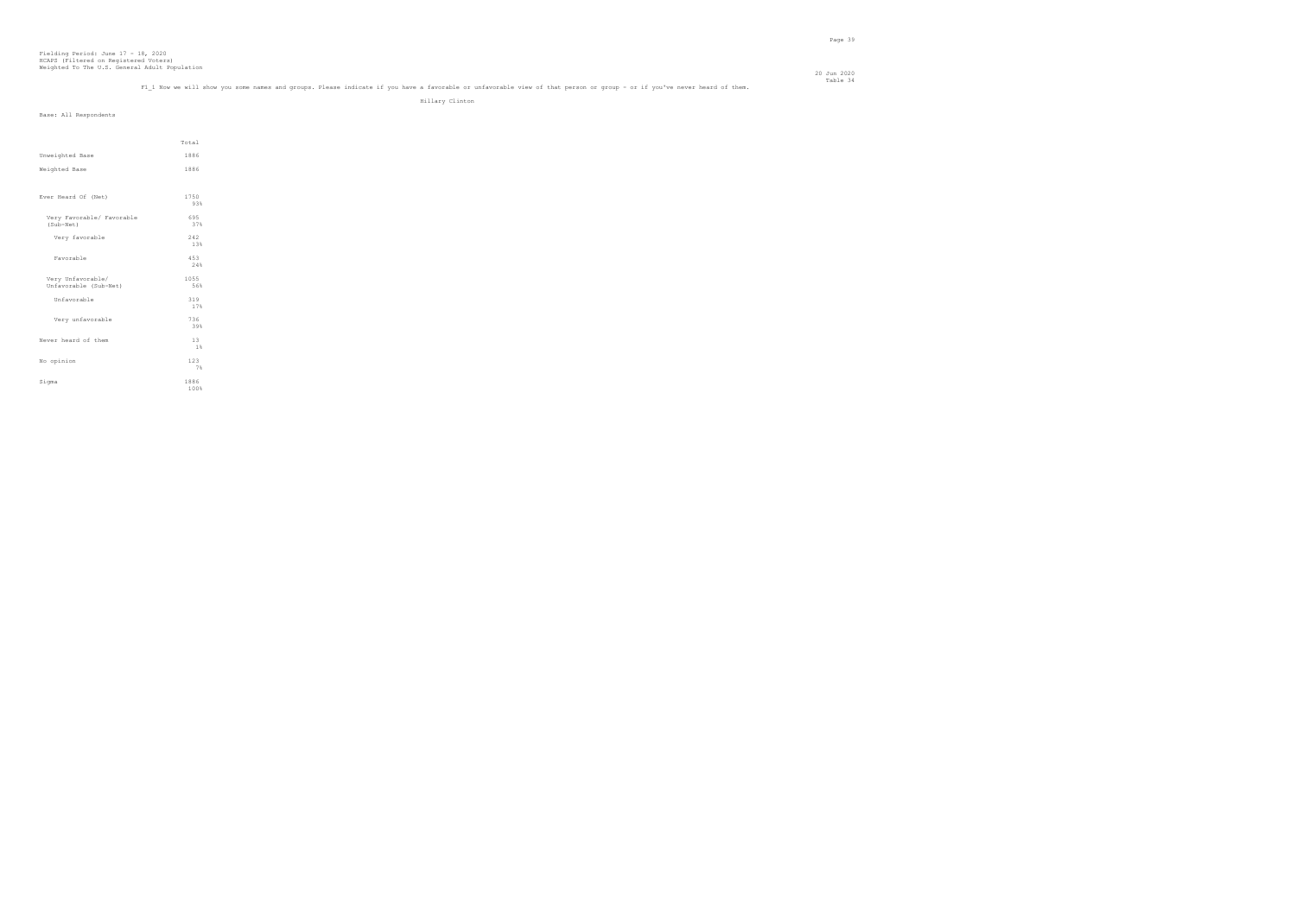# Table 35 Table 35<br>Fl 2 Now we will show you some names and groups. Please indicate if you have a favorable or unfavorable view of that person or group - or if you've never heard of them.

20 Jun 2020

Donald Trump

| Base: All Respondents     |        |
|---------------------------|--------|
|                           |        |
|                           |        |
|                           |        |
|                           | Total  |
|                           |        |
| Unweighted Base           | 1886   |
|                           |        |
| Weighted Base             | 1886   |
|                           |        |
|                           |        |
| Ever Heard Of (Net)       | 1807   |
|                           | 96%    |
|                           |        |
| Very Favorable/ Favorable | 743    |
| (Sub-Net)                 | 39%    |
|                           |        |
| Very favorable            | 414    |
|                           | 22%    |
|                           |        |
| Favorable                 | 330    |
|                           | 17%    |
|                           |        |
| Very Unfavorable/         | 1064   |
| Unfavorable (Sub-Net)     | 56%    |
| Unfavorable               | 217    |
|                           | $12\,$ |
|                           |        |
| Very unfavorable          | 847    |
|                           | 45%    |
|                           |        |
| Never heard of them       | 20     |
|                           | $1\,$  |
|                           |        |
| No opinion                | $5\,8$ |
|                           | 3%     |
| Sigma                     | 1886   |
|                           | 100%   |
|                           |        |
|                           |        |
|                           |        |
|                           |        |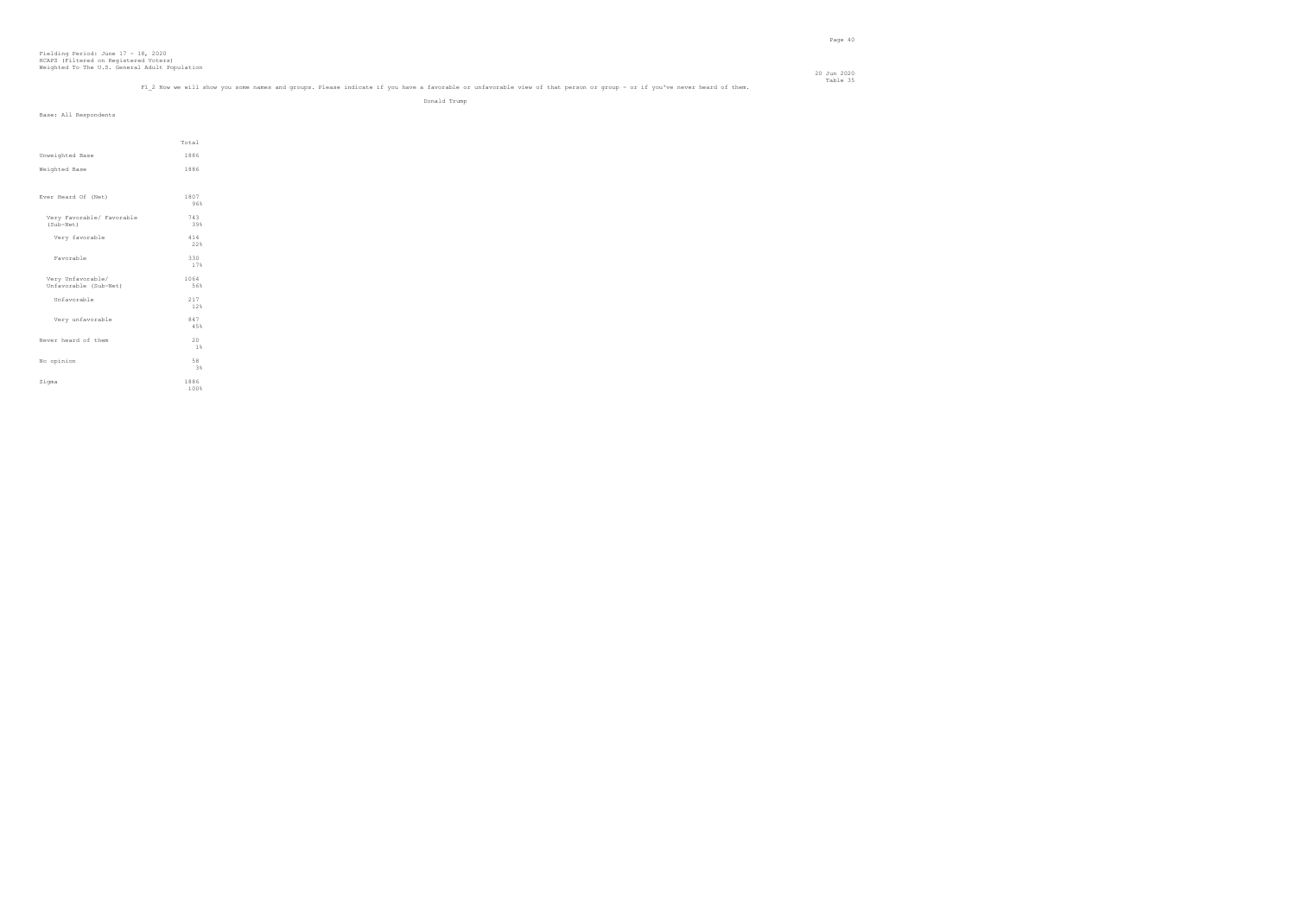## Table 36 Table 36 Table 36 Table 36 Table 36 Table 36 Table 36 Table or unfavorable view of that person or group - or if you've never heard of them.

20 Jun 2020

Mike Pence

| Base: All Respondents     |            |
|---------------------------|------------|
|                           |            |
|                           |            |
|                           | Total      |
|                           |            |
| Unweighted Base           | 1886       |
| Weighted Base             | 1886       |
|                           |            |
|                           |            |
| Ever Heard Of (Net)       | 1612       |
|                           | 85%        |
|                           |            |
| Very Favorable/ Favorable | 768        |
| (Sub-Net)                 | 41%        |
| Very favorable            | 355        |
|                           | 19%        |
|                           |            |
| Favorable                 | 412<br>22% |
|                           |            |
| Very Unfavorable/         | 844        |
| Unfavorable (Sub-Net)     | 45%        |
| Unfavorable               | 319        |
|                           | 17%        |
|                           |            |
| Very unfavorable          | 525        |
|                           | 28%        |
| Never heard of them       | 41         |
|                           | $2\,$      |
|                           |            |
| No opinion                | 232<br>12% |
|                           |            |
| Sigma                     | 1886       |
|                           | 100%       |
|                           |            |
|                           |            |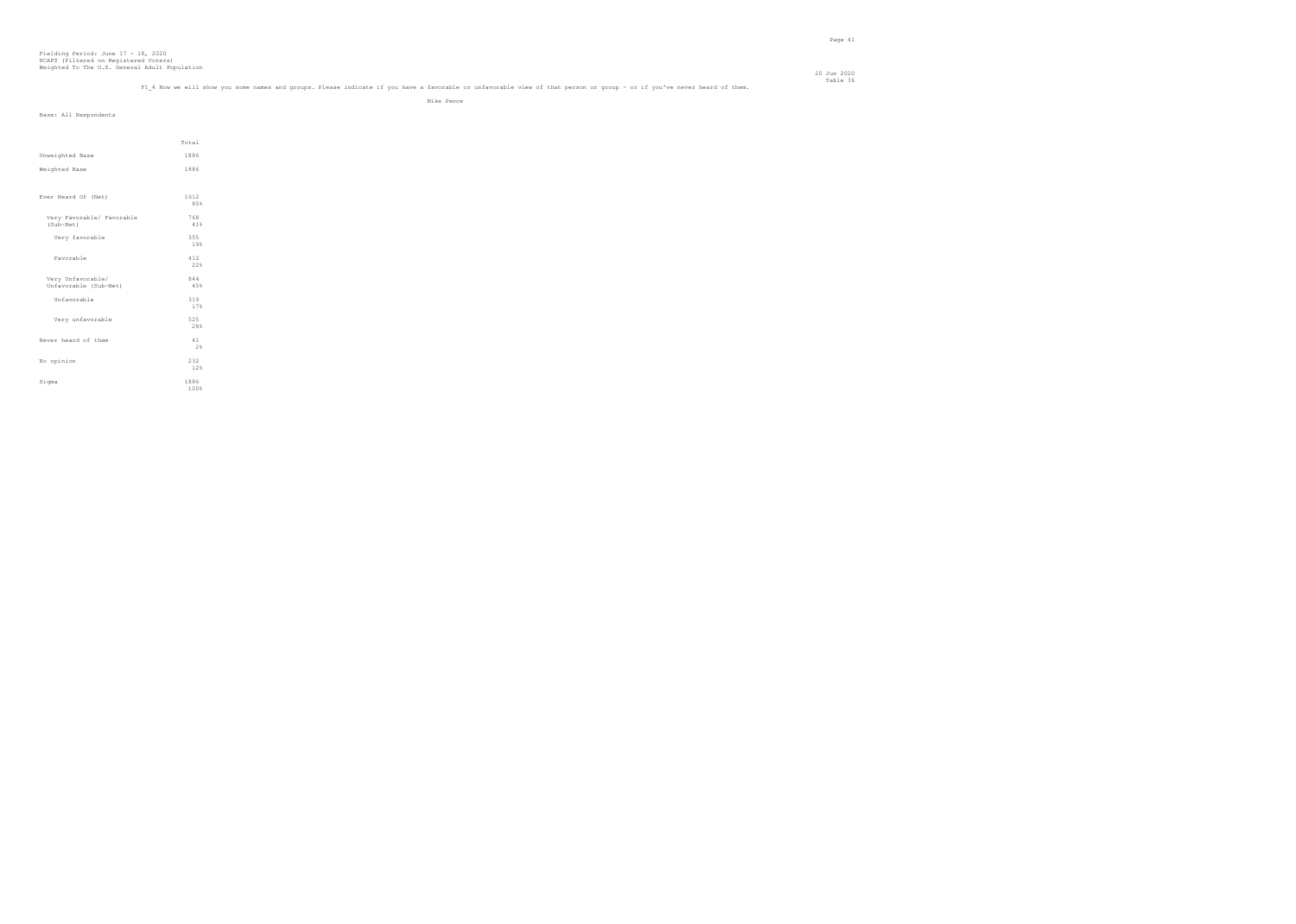## Table 37<br>Fl 9 Now we will show you some names and groups. Please indicate if you have a favorable or unfavorable view of that person or group - or if you've never heard of them.

20 Jun 2020

Nancy Pelosi

| Base: All Respondents                      |            |
|--------------------------------------------|------------|
|                                            |            |
|                                            |            |
|                                            | Total      |
| Unweighted Base                            | 1886       |
| Weighted Base                              | 1886       |
|                                            |            |
| Ever Heard Of (Net)                        | 1639       |
|                                            | 87%        |
| Very Favorable/ Favorable                  | 663        |
| (Sub-Net)                                  | 35%        |
| Very favorable                             | 279<br>15% |
|                                            |            |
| Favorable                                  | 384<br>20% |
|                                            |            |
| Very Unfavorable/<br>Unfavorable (Sub-Net) | 976<br>52% |
|                                            |            |
| Unfavorable                                | 254<br>13% |
|                                            |            |
| Very unfavorable                           | 722<br>38% |
|                                            |            |
| Never heard of them                        | 65<br>3%   |
|                                            | 182        |
| No opinion                                 | 10%        |
|                                            | 1886       |
| Sigma                                      | 100%       |
|                                            |            |
|                                            |            |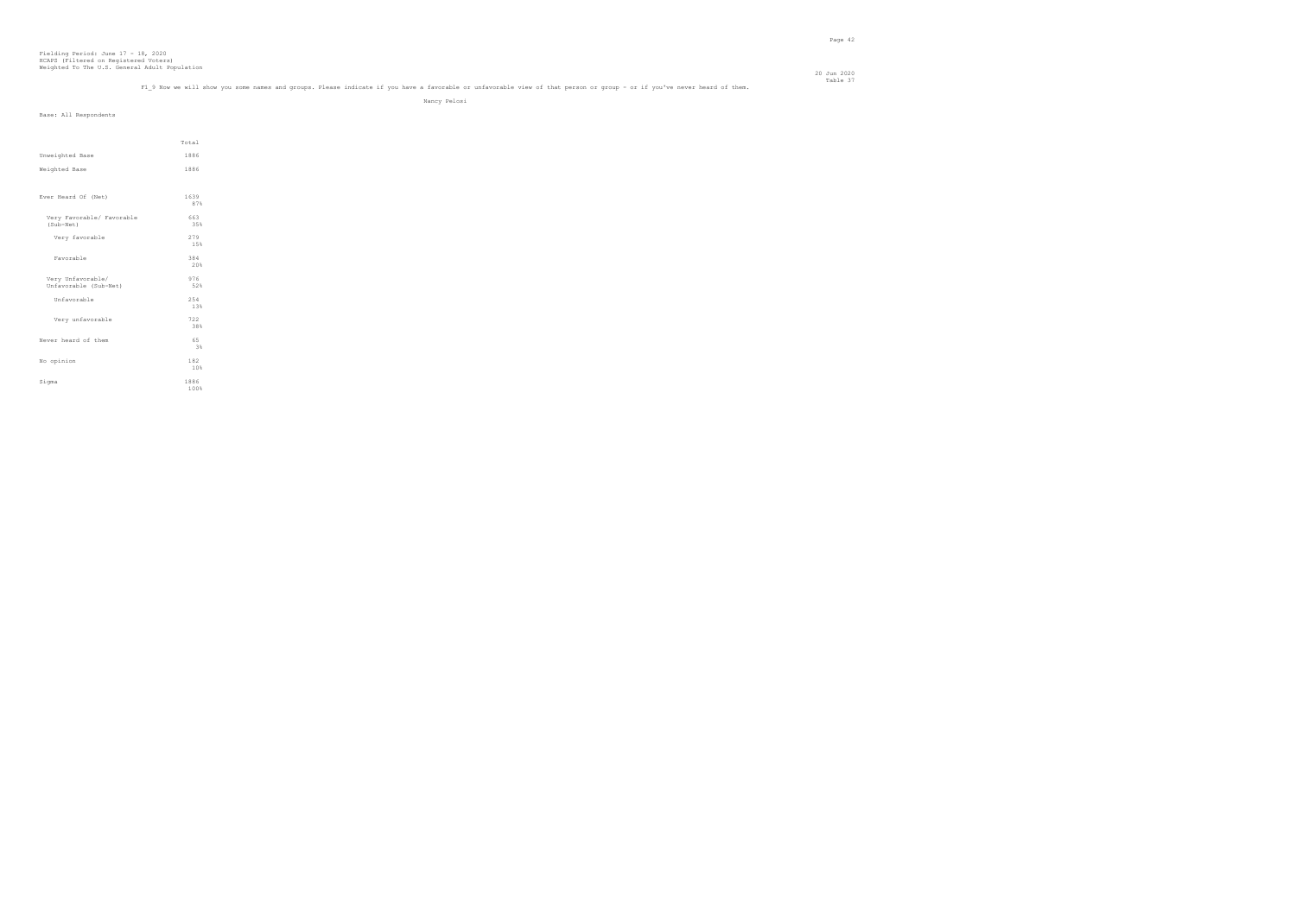# Table 38 Table 38<br>Fl 10 Now we will show you some names and groups. Please indicate if you have a favorable or unfavorable view of that person or group - or if you've never heard of them.

Mitch McConnell

| Base: All Respondents                      |              |  |
|--------------------------------------------|--------------|--|
|                                            | Total        |  |
| Unweighted Base                            | 1886         |  |
| Weighted Base                              | 1886         |  |
|                                            |              |  |
| Ever Heard Of (Net)                        | 1392<br>74%  |  |
| Very Favorable/ Favorable<br>(Sub-Net)     | 498<br>26%   |  |
| Very favorable                             | 160<br>8%    |  |
| Favorable                                  | 338<br>18%   |  |
| Very Unfavorable/<br>Unfavorable (Sub-Net) | 894<br>47%   |  |
| Unfavorable                                | 318<br>17%   |  |
| Very unfavorable                           | 576<br>31%   |  |
| Never heard of them                        | 149<br>8%    |  |
| No opinion                                 | 345<br>18%   |  |
| Sigma                                      | 1886<br>100% |  |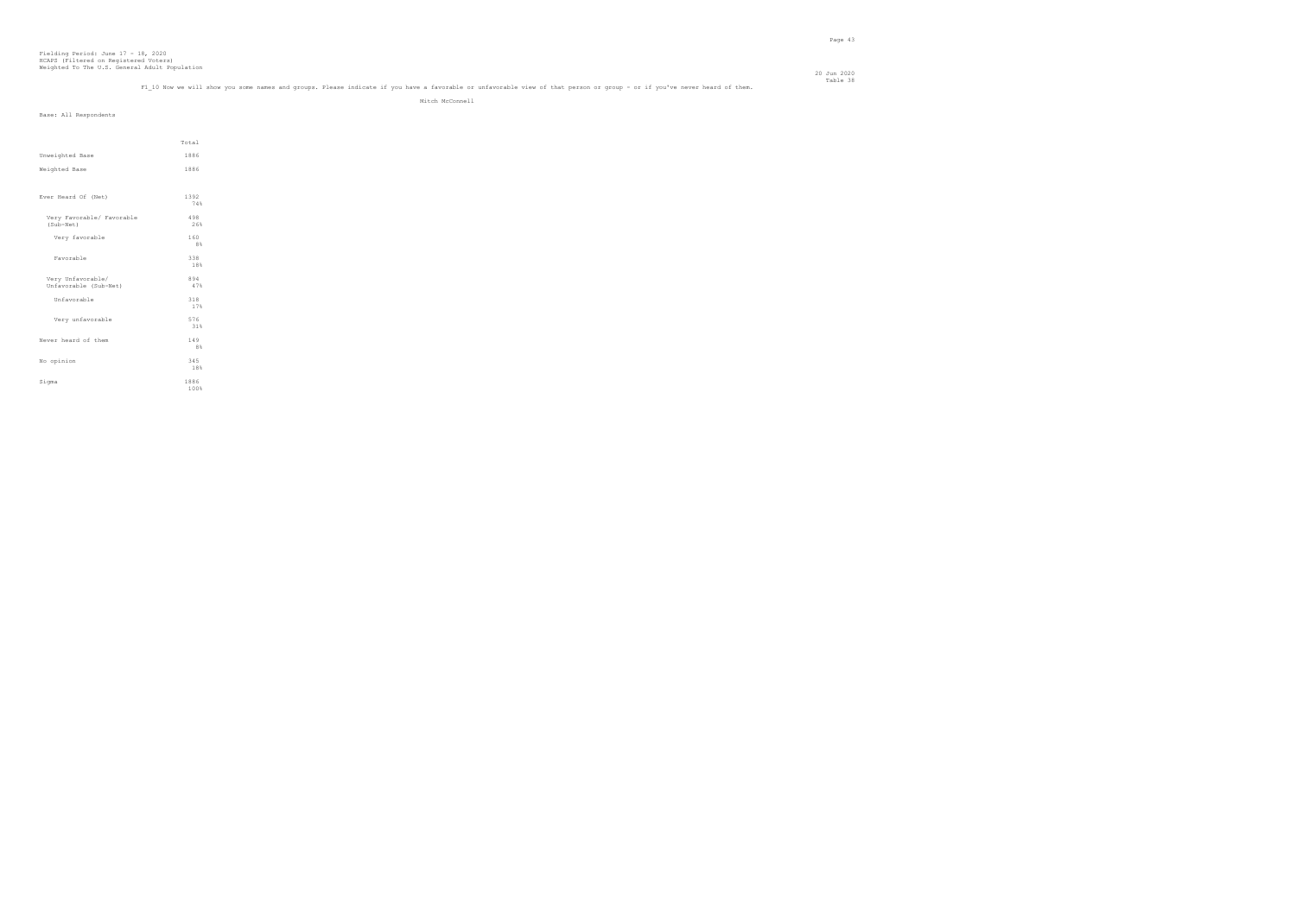# Table 39 Table 39 Table 39 Table 39 Table 39 Table 39 Table or unfavorable or unfavorable view of that person or group - or if you've never heard of them.

Chuck Schumer

| Base: All Respondents     |            |
|---------------------------|------------|
|                           |            |
|                           | Total      |
|                           |            |
| Unweighted Base           | 1886       |
| Weighted Base             | 1886       |
|                           |            |
| Ever Heard Of (Net)       | 1285       |
|                           | 68%        |
| Very Favorable/ Favorable | 523        |
| (Sub-Net)                 | 28%        |
| Very favorable            | 187        |
|                           | 10%        |
| Favorable                 | 336        |
|                           | 18%        |
| Very Unfavorable/         | 762        |
| Unfavorable (Sub-Net)     | 40%        |
| Unfavorable               | 269<br>14% |
|                           |            |
| Very unfavorable          | 492<br>26% |
| Never heard of them       | 211        |
|                           | $11\%$     |
| No opinion                | 391        |
|                           | 21%        |
| Sigma                     | 1886       |
|                           | 100%       |
|                           |            |
|                           |            |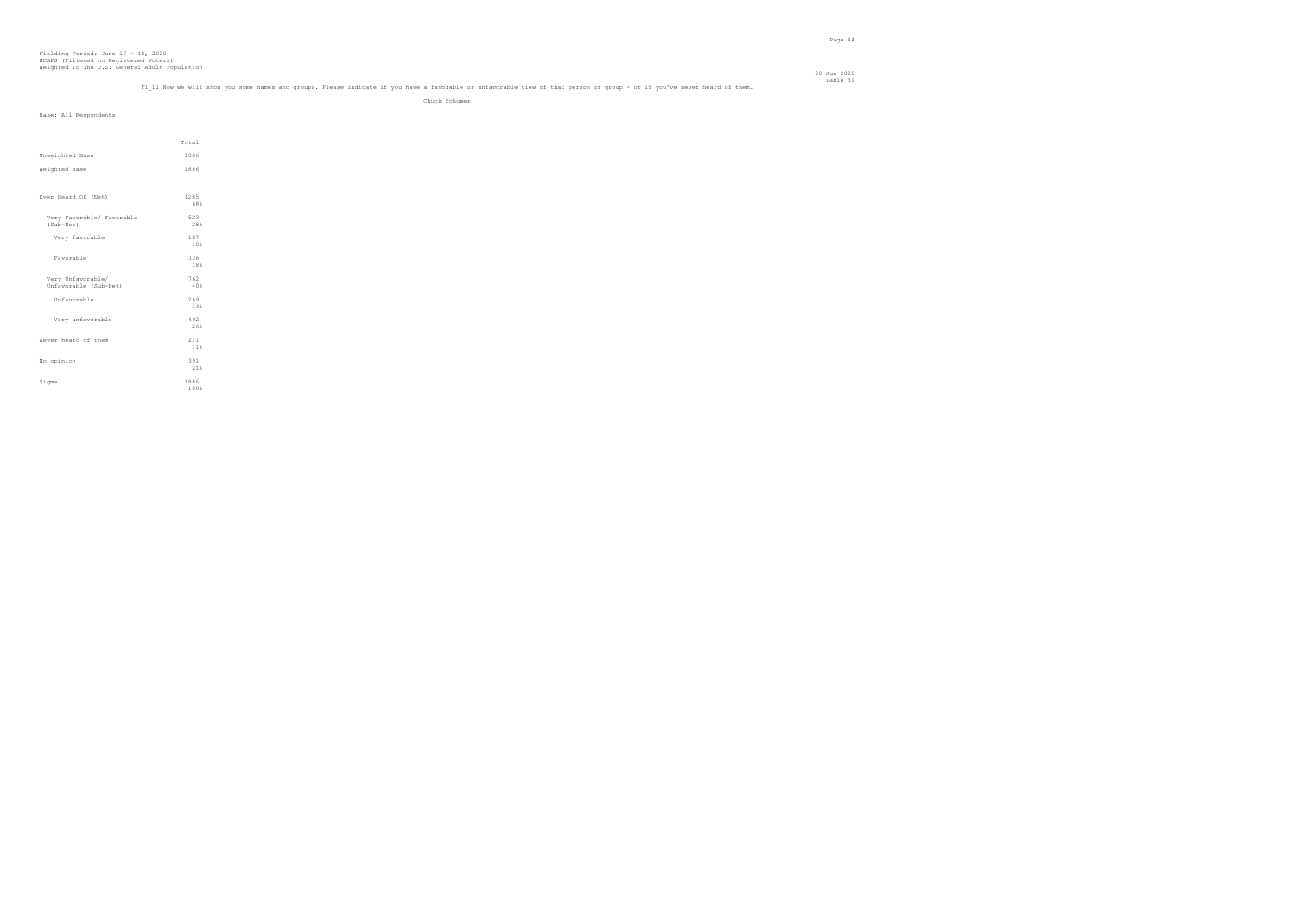#### Table 40 Table 40 Table 40 Table 40 Table 40 Table 40 Table or unfavorable or unfavorable view of that person or group - or if you've never heard of them.

20 Jun 2020

Joe Biden

| Base: All Respondents     |        |
|---------------------------|--------|
|                           |        |
|                           |        |
|                           | Total  |
| Unweighted Base           | 1886   |
| Weighted Base             | 1886   |
|                           |        |
| Ever Heard Of (Net)       | 1731   |
|                           | 92%    |
| Very Favorable/ Favorable | 893    |
| (Sub-Net)                 | 47%    |
| Very favorable            | 362    |
|                           | 19%    |
| Favorable                 | 532    |
|                           | 28%    |
| Very Unfavorable/         | 838    |
| Unfavorable (Sub-Net)     | 44%    |
| Unfavorable               | 303    |
|                           | 16%    |
| Very unfavorable          | 535    |
|                           | 28%    |
| Never heard of them       | $25\,$ |
|                           | $1\,$  |
| No opinion                | 130    |
|                           | 7%     |
| Sigma                     | 1886   |
|                           | 100%   |
|                           |        |
|                           |        |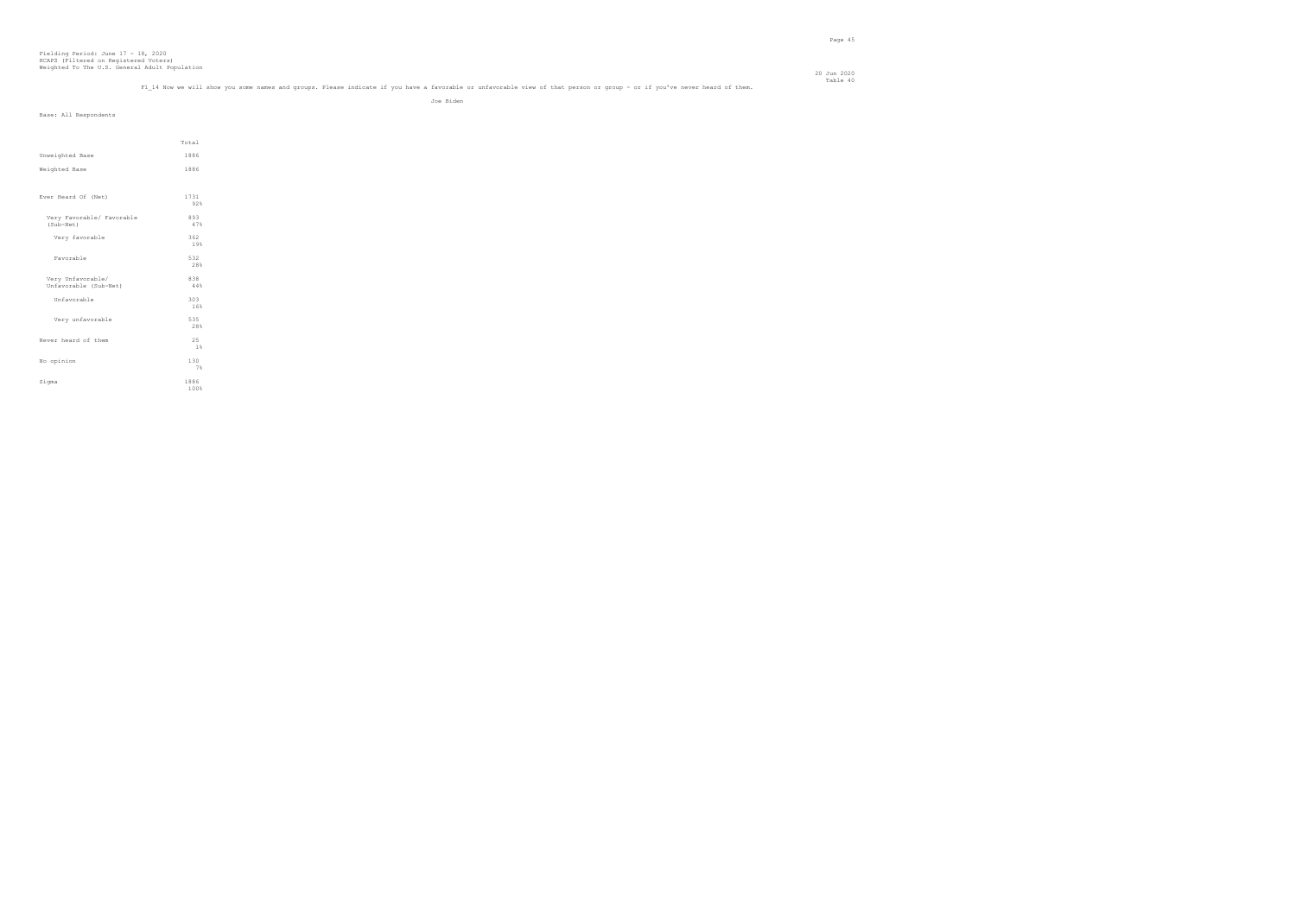## Table 41 Table 41 Table 41 Table 41<br>Fl 37 Now we will show you some names and groups. Please indicate if you have a favorable or unfavorable view of that person or group - or if you've never heard of them.

Barack Obama

| Base: All Respondents                      |              |
|--------------------------------------------|--------------|
|                                            | Total        |
| Unweighted Base                            | 1886         |
| Weighted Base                              | 1886         |
| Ever Heard Of (Net)                        | 1781<br>94%  |
| Very Favorable/ Favorable<br>(Sub-Net)     | 1119<br>59%  |
| Very favorable                             | 699<br>37%   |
| Favorable                                  | 420<br>22%   |
| Very Unfavorable/<br>Unfavorable (Sub-Net) | 662<br>35%   |
| Unfavorable                                | 230<br>12%   |
| Very unfavorable                           | 432<br>23%   |
| Never heard of them                        | 11<br>1%     |
| No opinion                                 | 94<br>5%     |
| Sigma                                      | 1886<br>100% |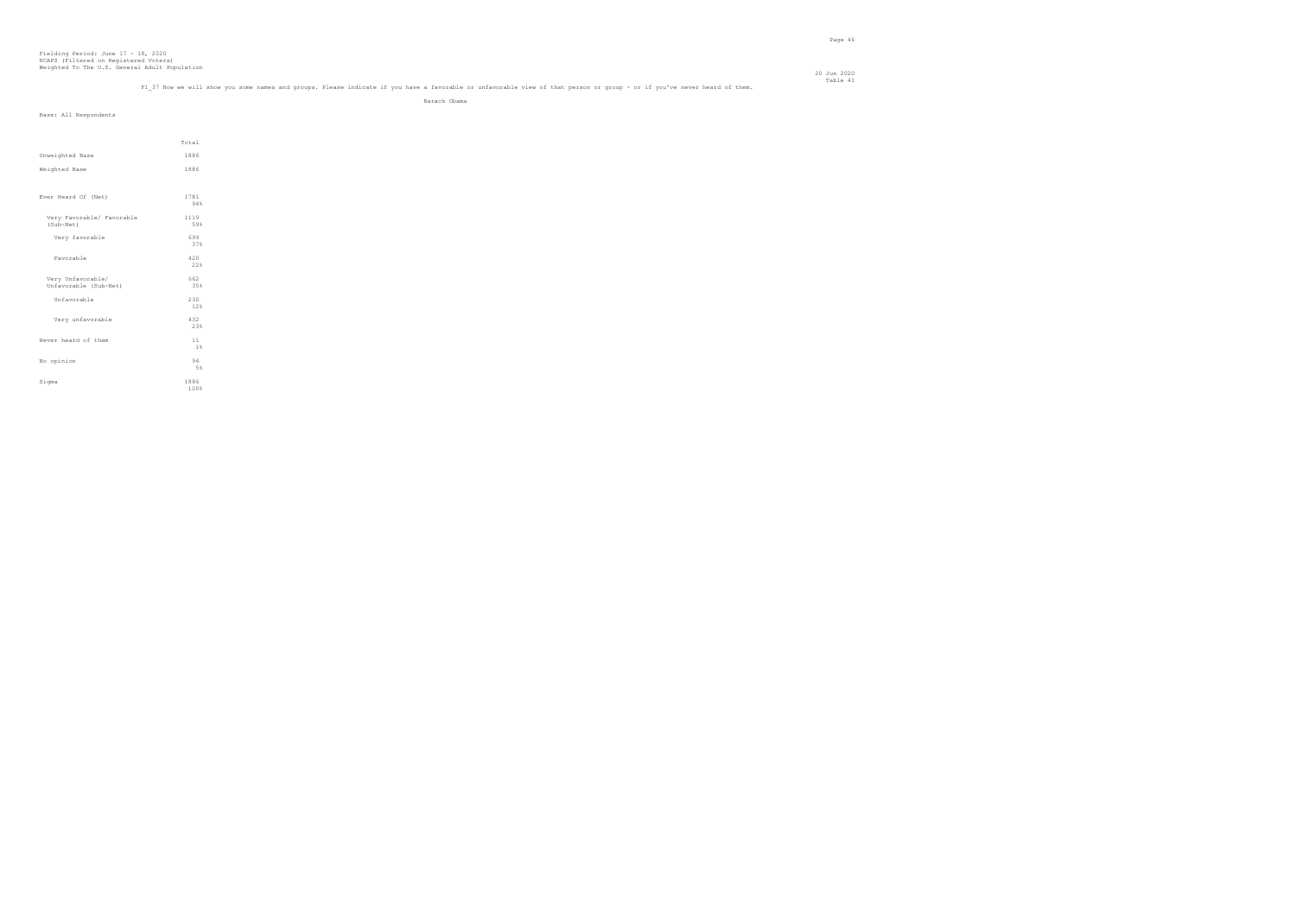# Table 42 Table 42<br>Fl 53 Now we will show you some names and groups. Please indicate if you have a favorable or unfavorable view of that person or group - or if you've never heard of them.

U.S. Military

| Base: All Respondents                  |             |
|----------------------------------------|-------------|
|                                        |             |
|                                        |             |
|                                        | Total       |
|                                        |             |
| Unweighted Base                        | 1886        |
|                                        |             |
| Weighted Base                          | 1886        |
|                                        |             |
|                                        |             |
| Ever Heard Of (Net)                    | 1734        |
|                                        | 92%         |
|                                        |             |
| Very Favorable/ Favorable<br>(Sub-Net) | 1515<br>80% |
|                                        |             |
| Very favorable                         | 825         |
|                                        | 44%         |
|                                        |             |
| Favorable                              | 689<br>37%  |
|                                        |             |
| Very Unfavorable/                      | 219         |
| Unfavorable (Sub-Net)                  | 12%         |
|                                        |             |
| Unfavorable                            | 144         |
|                                        | $8\,$       |
| Very unfavorable                       | 75          |
|                                        | $4\,$       |
|                                        |             |
| Never heard of them                    | 15          |
|                                        | 1%          |
| No opinion                             | 138         |
|                                        | 7%          |
|                                        |             |
| Sigma                                  | 1886        |
|                                        | 100%        |
|                                        |             |
|                                        |             |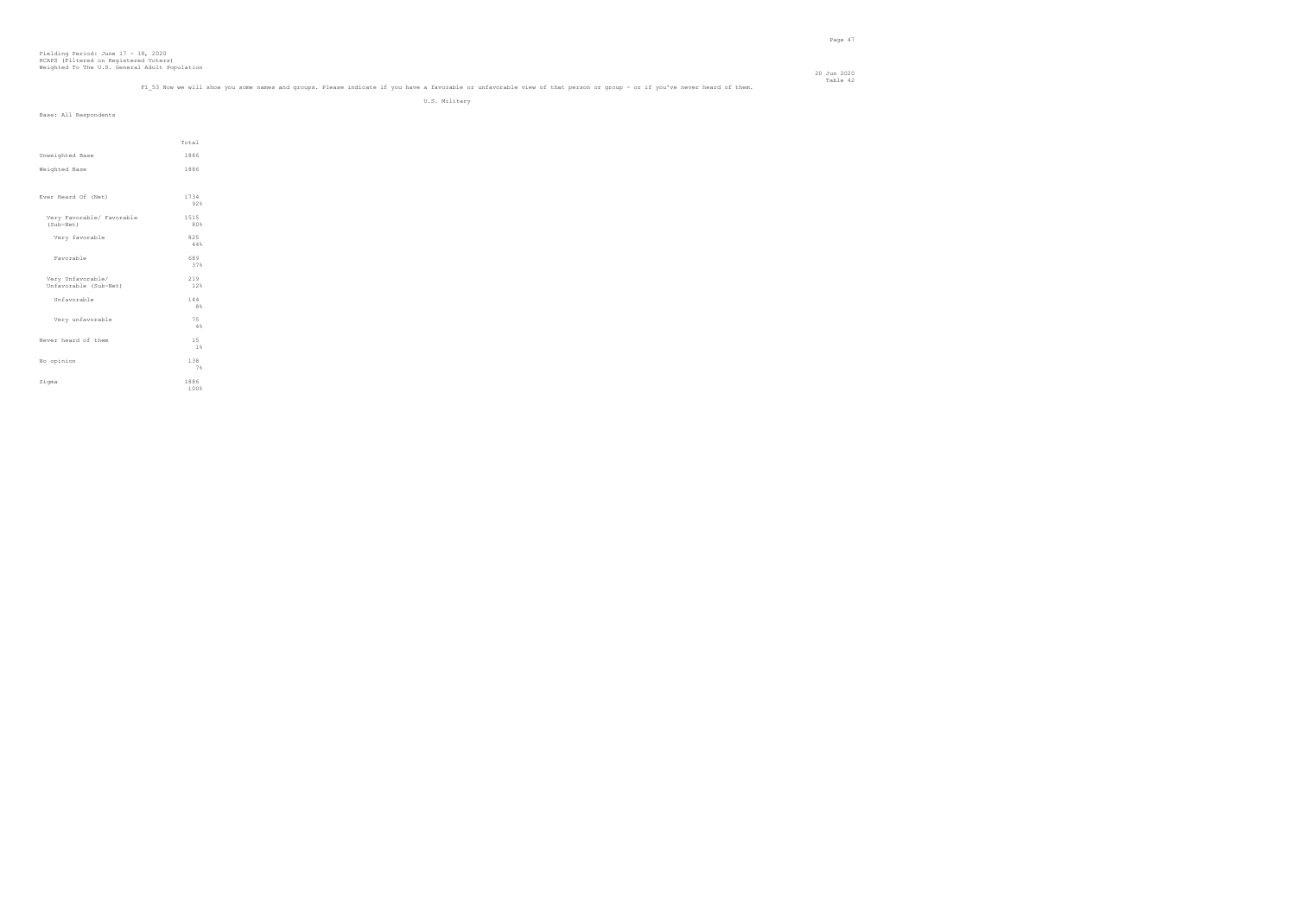# Table 43 and the Viet of the Magnetic or unfavorable or unfavorable view of that person or group - or if you've never heard of them.<br>Fl 67 Now we will show you some names and groups. Please indicate if you have a favorable

William Barr

| Base: All Respondents                      |              |  |
|--------------------------------------------|--------------|--|
|                                            | Total        |  |
| Unweighted Base                            | 1886         |  |
| Weighted Base                              | 1886         |  |
| Ever Heard Of (Net)                        | 1156<br>61%  |  |
| Very Favorable/ Favorable<br>(Sub-Net)     | 482<br>26%   |  |
| Very favorable                             | 210<br>11%   |  |
| Favorable                                  | 272<br>14%   |  |
| Very Unfavorable/<br>Unfavorable (Sub-Net) | 674<br>36%   |  |
| Unfavorable                                | 242<br>13%   |  |
| Very unfavorable                           | 432<br>23%   |  |
| Never heard of them                        | 334<br>18%   |  |
| No opinion                                 | 396<br>21%   |  |
| Sigma                                      | 1886<br>100% |  |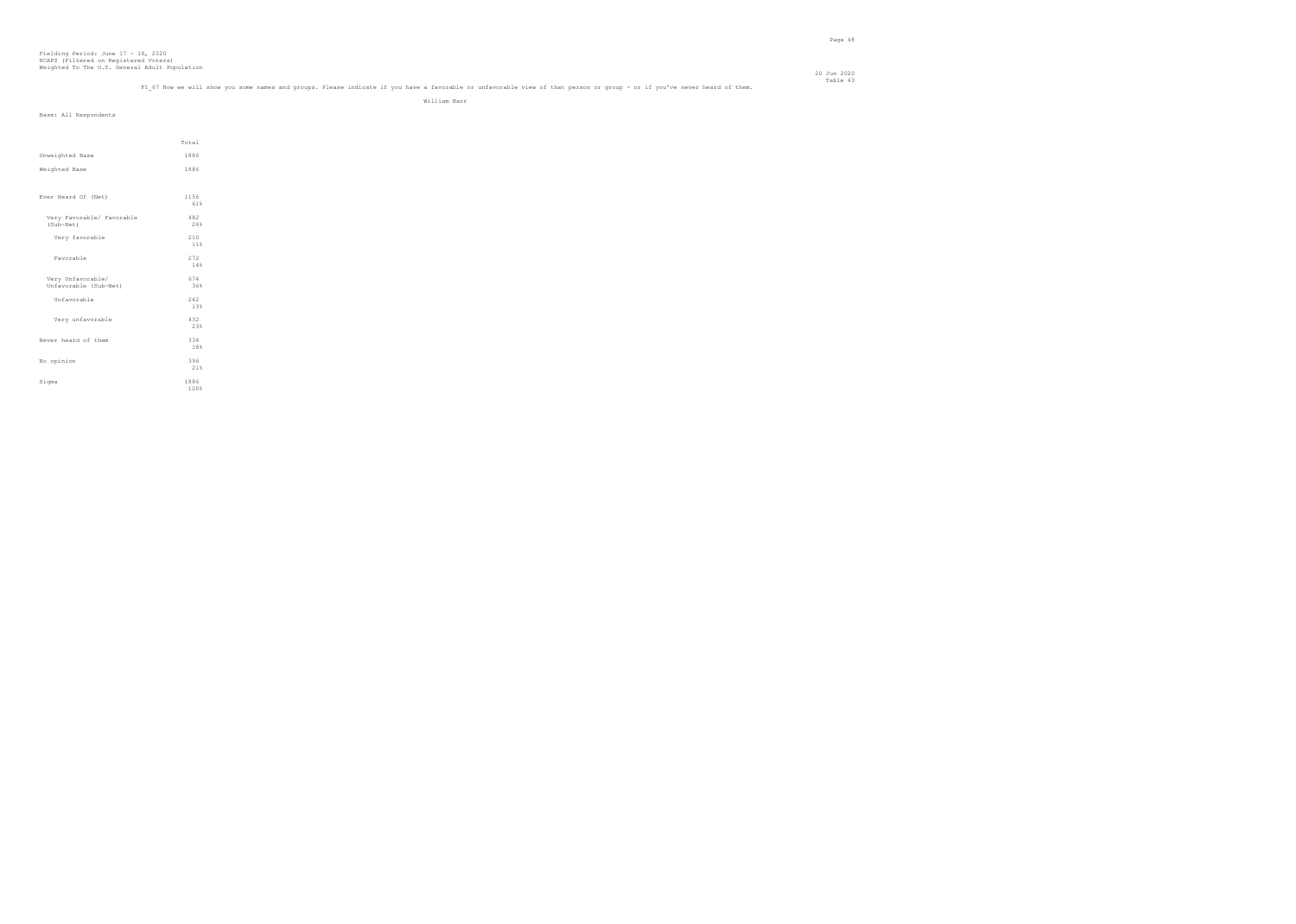## Table 44 Table 44 Table 44 Table 44<br>Fl 68 Now we will show you some names and groups. Please indicate if you have a favorable or unfavorable view of that person or group - or if you've never heard of them.

Department of Justice

|                                            | Total        |  |
|--------------------------------------------|--------------|--|
| Unweighted Base                            | 1886         |  |
| Weighted Base                              | 1886         |  |
|                                            |              |  |
| Ever Heard Of (Net)                        | 1564<br>83%  |  |
| Very Favorable/ Favorable<br>(Sub-Net)     | 901<br>48%   |  |
| Very favorable                             | 230<br>12%   |  |
| Favorable                                  | 672<br>36%   |  |
| Very Unfavorable/<br>Unfavorable (Sub-Net) | 662<br>35%   |  |
| Unfavorable                                | 384<br>20%   |  |
| Very unfavorable                           | 279<br>15%   |  |
| Never heard of them                        | 41<br>2%     |  |
| No opinion                                 | 281<br>15%   |  |
| Sigma                                      | 1886<br>100% |  |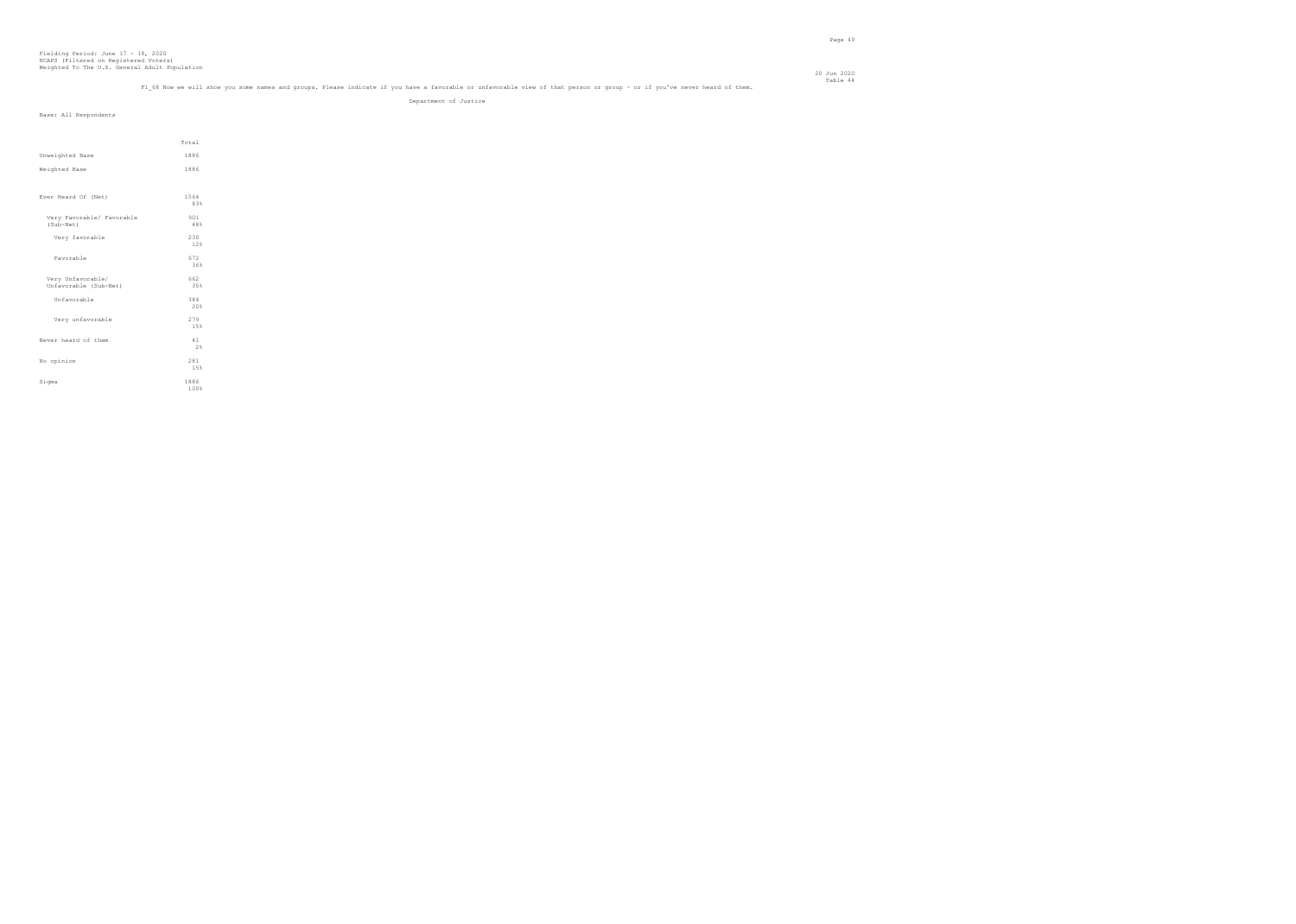# Table 45 m<br>Fl 78 Now we will show you some names and groups. Please indicate if you have a favorable or unfavorable view of that person or group - or if you've never heard of them.

Bill Clinton

| Base: All Respondents                      |              |
|--------------------------------------------|--------------|
|                                            | Total        |
| Unweighted Base                            | 1886         |
| Weighted Base                              | 1886         |
|                                            |              |
| Ever Heard Of (Net)                        | 1687<br>89%  |
| Very Favorable/ Favorable<br>(Sub-Net)     | 848<br>45%   |
| Very favorable                             | 308<br>16%   |
| Favorable                                  | 540<br>29%   |
| Very Unfavorable/<br>Unfavorable (Sub-Net) | 839<br>44%   |
| Unfavorable                                | 362<br>19%   |
| Very unfavorable                           | 477<br>25%   |
| Never heard of them                        | 21<br>1%     |
| No opinion                                 | 178<br>9%    |
| Sigma                                      | 1886<br>100% |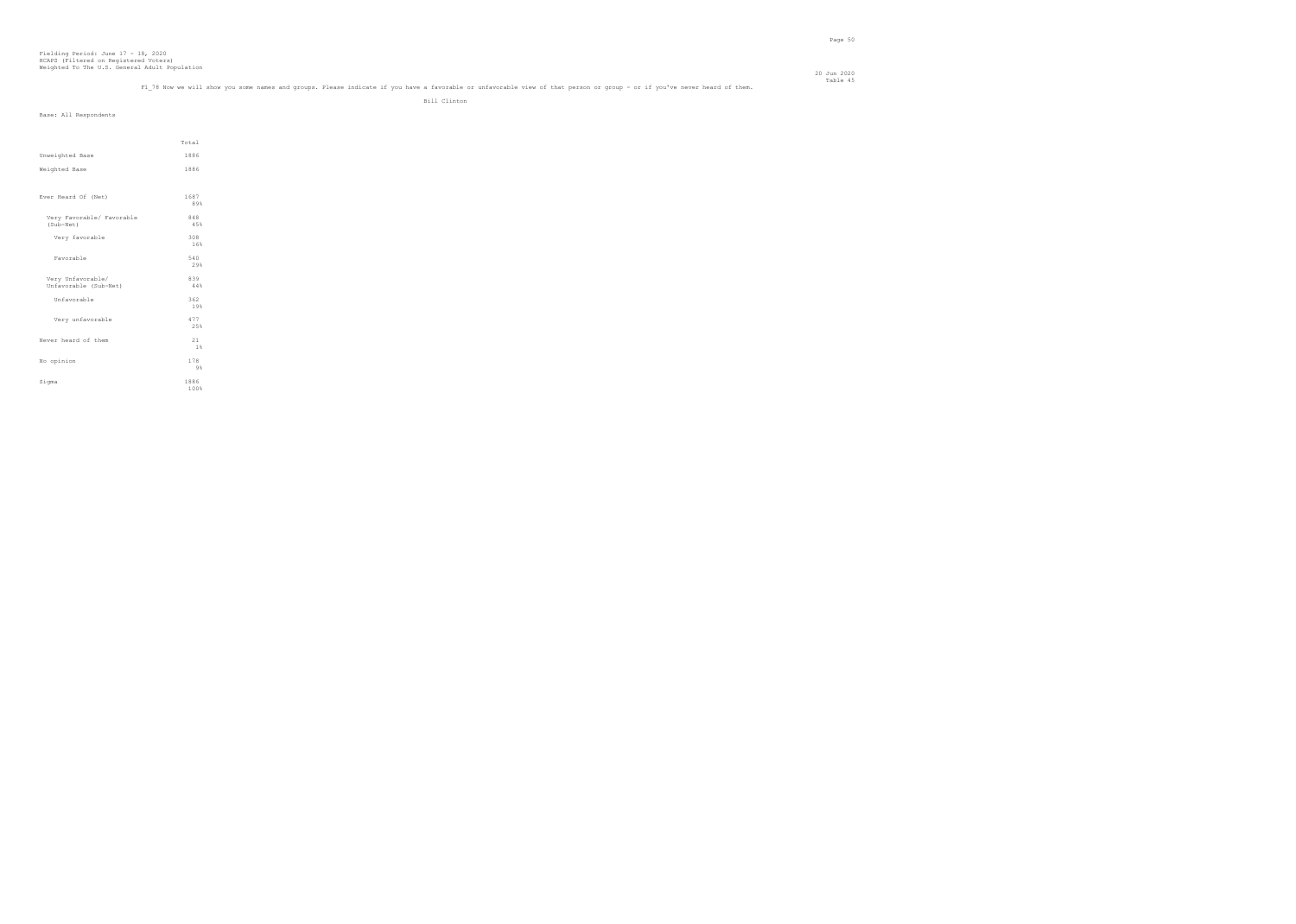## Table 46 Table 46 Table 16 Table 46 Table 46 Table 46 Table or unfavorable or unfavorable view of that person or group - or if you've never heard of them.

National Football League

| Base: All Respondents     |       |
|---------------------------|-------|
|                           |       |
|                           | Total |
| Unweighted Base           | 1886  |
| Weighted Base             | 1886  |
|                           |       |
| Ever Heard Of (Net)       | 1550  |
|                           | 82%   |
| Very Favorable/ Favorable | 979   |
| (Sub-Net)                 | 52%   |
| Very favorable            | 320   |
|                           | 17%   |
| Favorable                 | 659   |
|                           | 35%   |
| Very Unfavorable/         | 571   |
| Unfavorable (Sub-Net)     | 30%   |
| Unfavorable               | 318   |
|                           | 17%   |
| Very unfavorable          | 252   |
|                           | 13%   |
| Never heard of them       | 14    |
|                           | $1\%$ |
| No opinion                | 322   |
|                           | 17%   |
| Sigma                     | 1886  |
|                           | 100%  |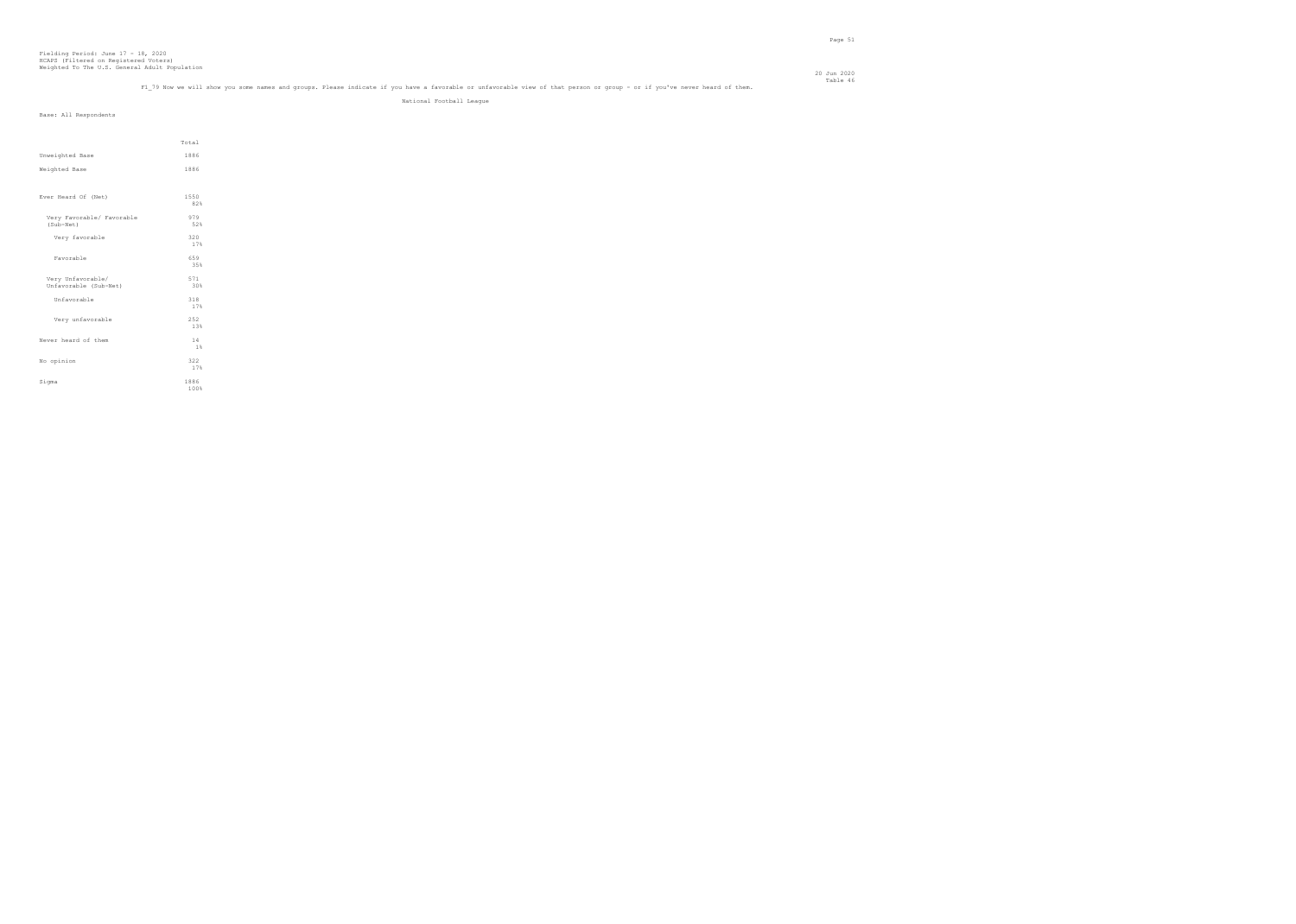#### 20 Jun 2020 Table 47<br>Fl 81 Now we will show you some names and groups. Please indicate if you have a favorable or unfavorable view of that person or group - or if you've never heard of them.

Twitter

| Base: All Respondents                      |              |  |
|--------------------------------------------|--------------|--|
|                                            | Total        |  |
| Unweighted Base                            | 1886         |  |
| Weighted Base                              | 1886         |  |
|                                            |              |  |
| Ever Heard Of (Net)                        | 1451<br>77%  |  |
| Very Favorable/ Favorable<br>(Sub-Net)     | 630<br>33%   |  |
| Very favorable                             | 205<br>11%   |  |
| Favorable                                  | 425<br>23%   |  |
| Very Unfavorable/<br>Unfavorable (Sub-Net) | 820<br>43%   |  |
| Unfavorable                                | 397<br>21%   |  |
| Very unfavorable                           | 424<br>22%   |  |
| Never heard of them                        | 18<br>$1\%$  |  |
| No opinion                                 | 417<br>22%   |  |
| Sigma                                      | 1886<br>100% |  |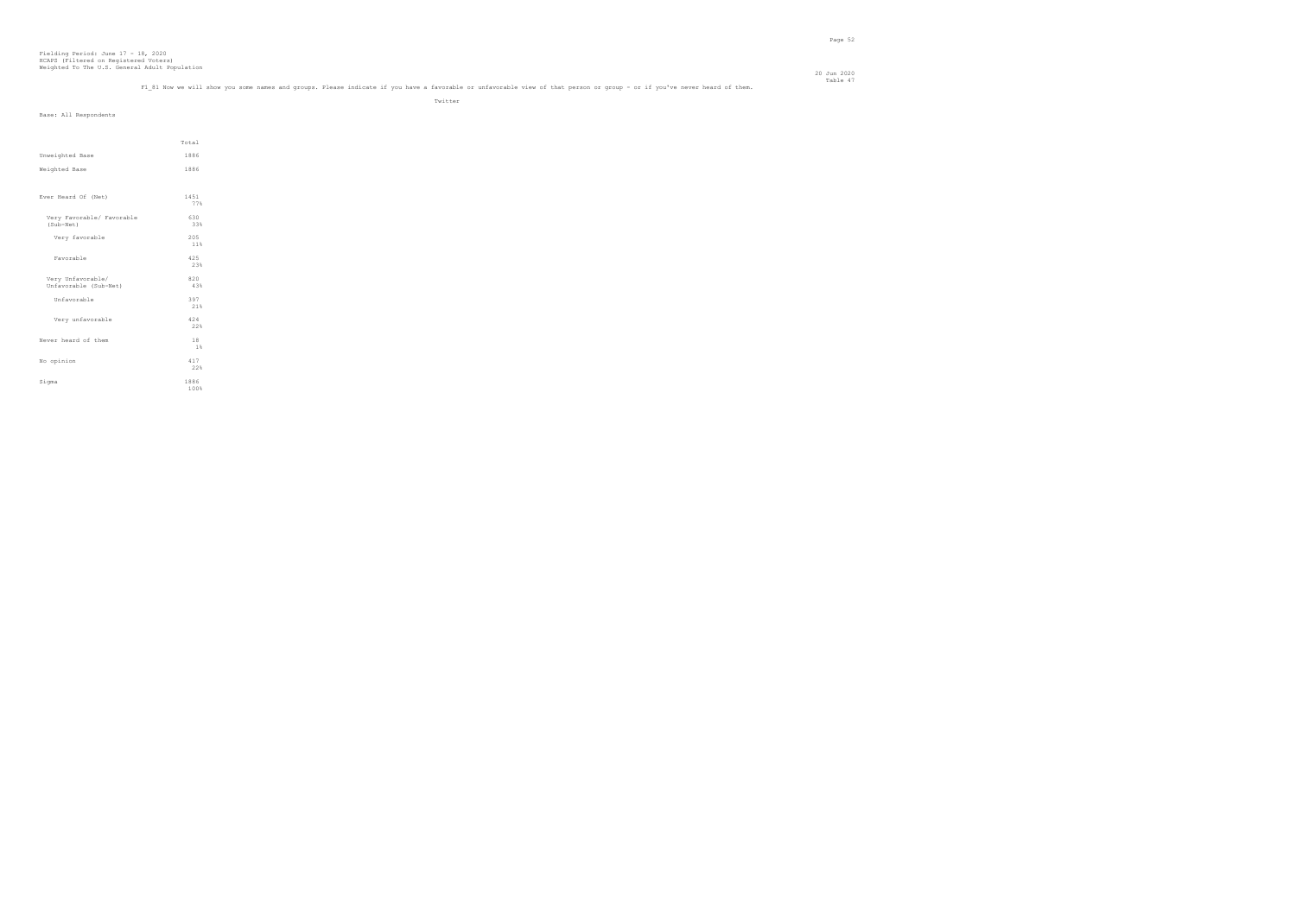# Table 48 Table 48 and the some names and groups. Please indicate if you have a favorable or unfavorable view of that person or group - or if you've never heard of them. Table 48 and them.

Andrew Cuomo

| Base: All Respondents                      |              |
|--------------------------------------------|--------------|
|                                            | Total        |
| Unweighted Base                            | 1886         |
| Weighted Base                              | 1886         |
| Ever Heard Of (Net)                        | 1446<br>77%  |
| Very Favorable/ Favorable<br>(Sub-Net)     | 831<br>44%   |
| Very favorable                             | 359<br>19%   |
| Favorable                                  | 472<br>25%   |
| Very Unfavorable/<br>Unfavorable (Sub-Net) | 615<br>33%   |
| Unfavorable                                | 263<br>14%   |
| Very unfavorable                           | 351<br>19%   |
| Never heard of them                        | 159<br>8%    |
| No opinion                                 | 281<br>15%   |
| Sigma                                      | 1886<br>100% |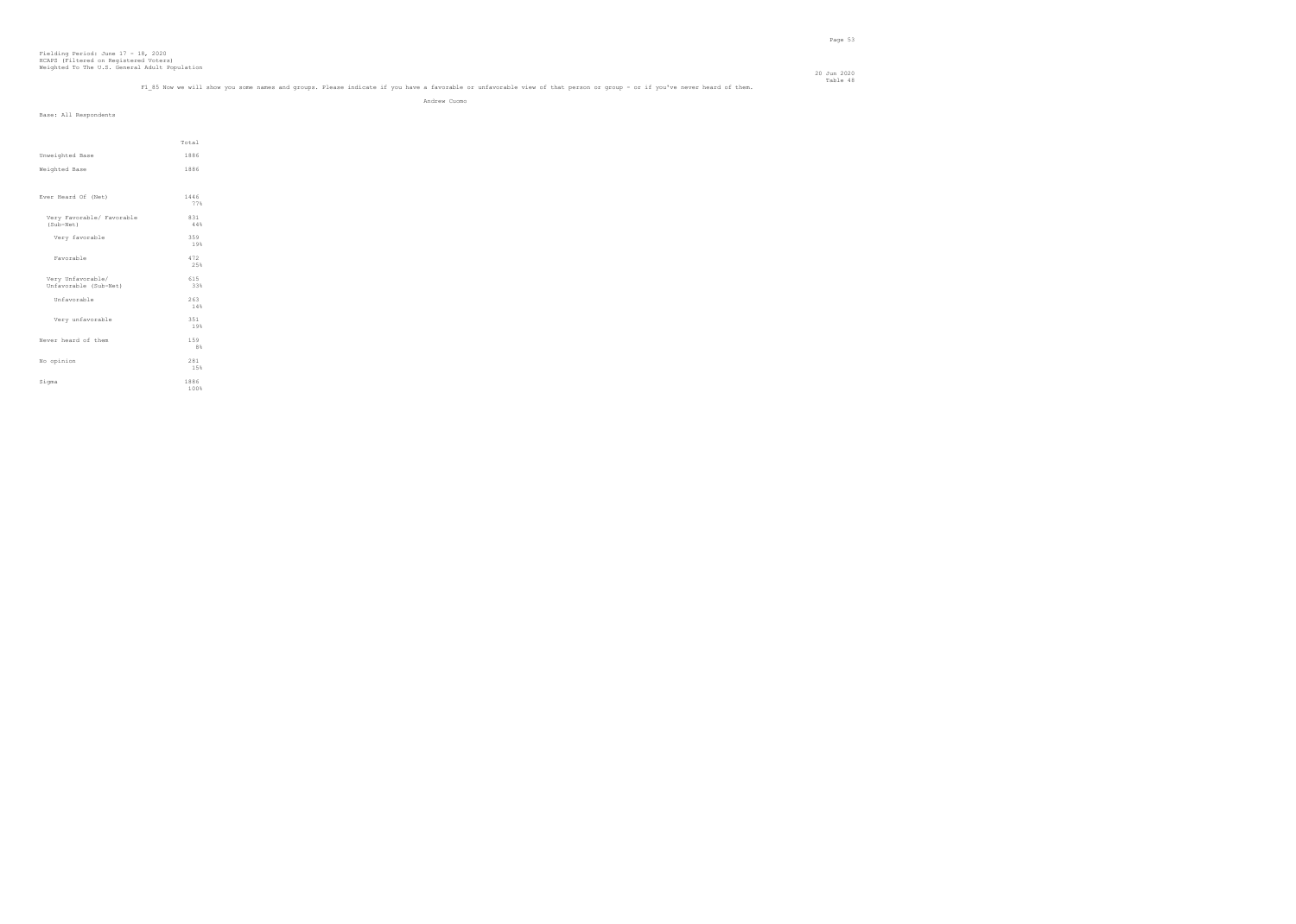# Table 49 now we will show you some names and groups. Please indicate if you have a favorable or unfavorable view of that person or group - or if you've never heard of them. Table 49

Bill DeBlasio

| Base: All Respondents                      |              |  |
|--------------------------------------------|--------------|--|
|                                            | Total        |  |
| Unweighted Base                            | 1886         |  |
| Weighted Base                              | 1886         |  |
|                                            |              |  |
| Ever Heard Of (Net)                        | 1142<br>61%  |  |
| Very Favorable/ Favorable<br>(Sub-Net)     | 404<br>21%   |  |
| Very favorable                             | 103<br>5%    |  |
| Favorable                                  | 301<br>16%   |  |
| Very Unfavorable/<br>Unfavorable (Sub-Net) | 739<br>39%   |  |
| Unfavorable                                | 303<br>16%   |  |
| Very unfavorable                           | 436<br>23%   |  |
| Never heard of them                        | 295<br>16%   |  |
| No opinion                                 | 448<br>24%   |  |
| Sigma                                      | 1886<br>100% |  |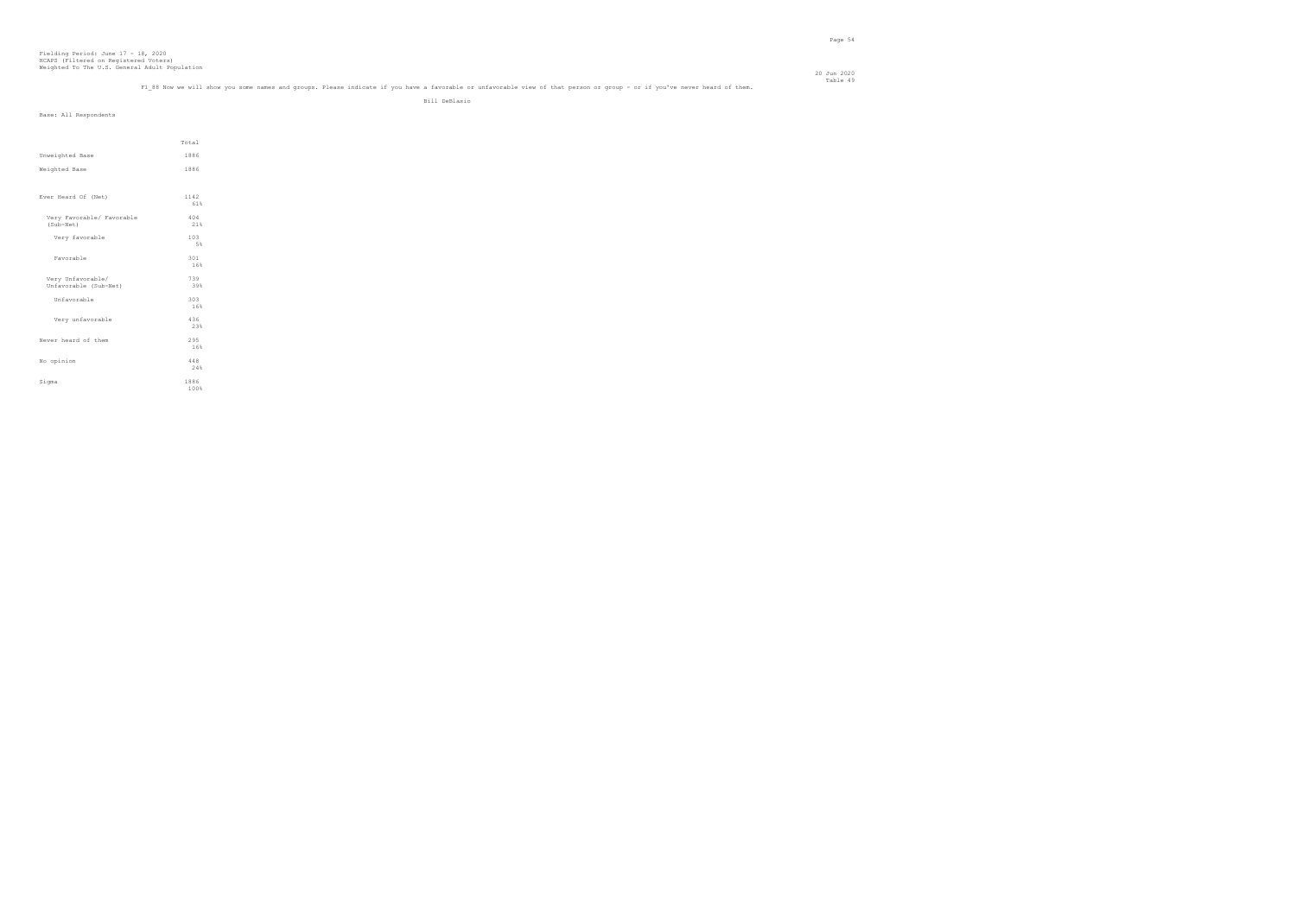## Table 50 m<br>Fl 94 Now we will show you some names and groups. Please indicate if you have a favorable or unfavorable view of that person or group - or if you've never heard of them.

Center for Decease Controls

|                 | Total |
|-----------------|-------|
| Unweighted Base | 1886  |
| Weighted Base   | 1886  |

| Ever Heard Of (Net)                        | 1688<br>90%  |  |
|--------------------------------------------|--------------|--|
| Very Favorable/ Favorable<br>(Sub-Net)     | 1293<br>69%  |  |
| Very favorable                             | 439<br>23%   |  |
| Favorable                                  | 854<br>45%   |  |
| Very Unfavorable/<br>Unfavorable (Sub-Net) | 395<br>21%   |  |
| Unfavorable                                | 289<br>15%   |  |
| Very unfavorable                           | 106<br>6%    |  |
| Never heard of them                        | 26<br>$1\%$  |  |
| No opinion                                 | 172<br>$9\%$ |  |
| Sigma                                      | 1886<br>100% |  |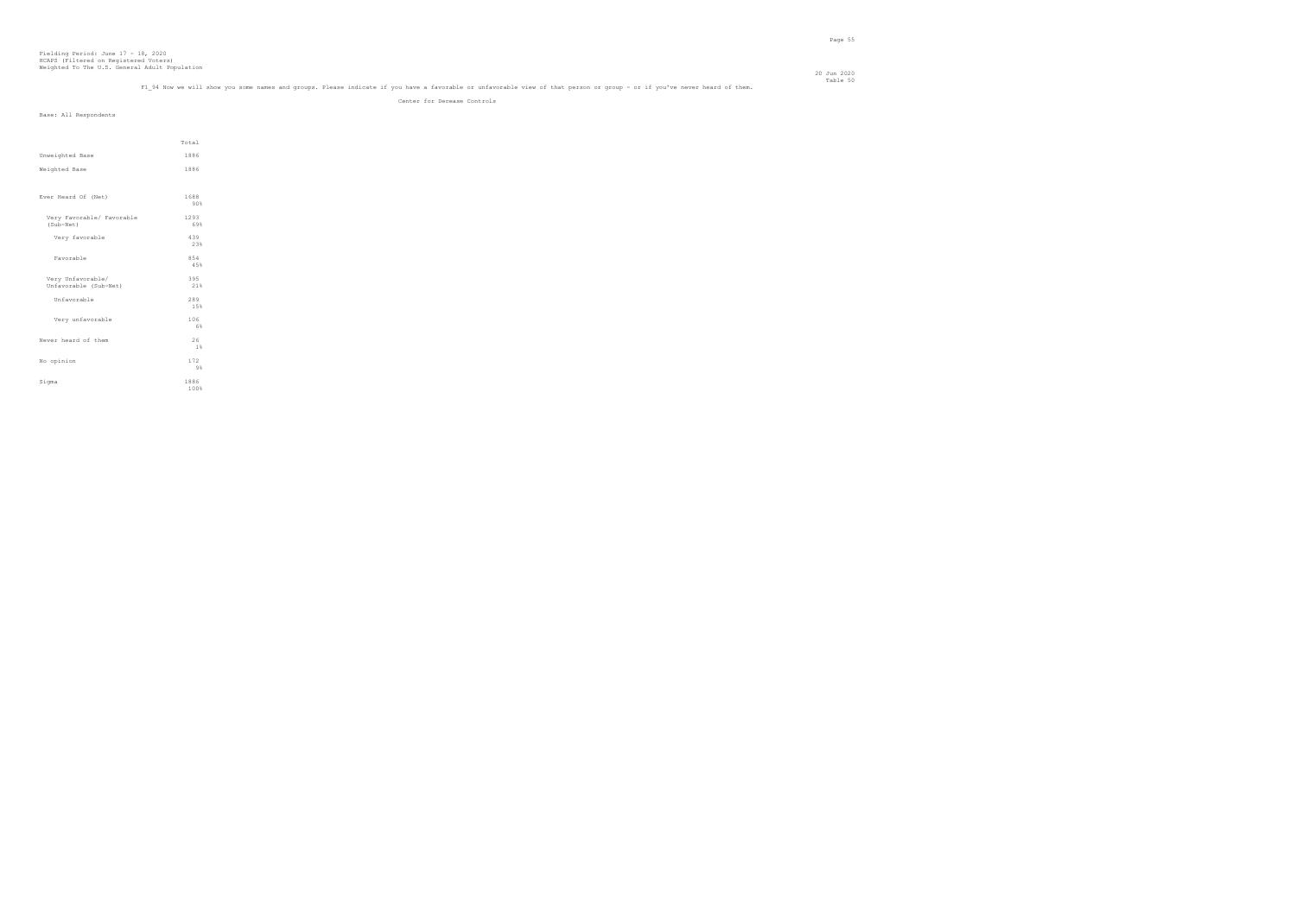#### 20 Jun 2020 Table 51 تrable 51<br>Fl 97 Now we will show you some names and groups. Please indicate if you have a favorable or unfavorable view of that person or group - or if you've never heard of them.

|                                            |               |  | Police |  |  |
|--------------------------------------------|---------------|--|--------|--|--|
| Base: All Respondents                      |               |  |        |  |  |
|                                            |               |  |        |  |  |
|                                            | Total         |  |        |  |  |
| Unweighted Base                            | 1886          |  |        |  |  |
| Weighted Base                              | 1886          |  |        |  |  |
|                                            |               |  |        |  |  |
| Ever Heard Of (Net)                        | 1736<br>92%   |  |        |  |  |
| Very Favorable/ Favorable<br>(Sub-Net)     | 1140<br>60%   |  |        |  |  |
| Very favorable                             | 459<br>24%    |  |        |  |  |
| Favorable                                  | 681<br>36%    |  |        |  |  |
| Very Unfavorable/<br>Unfavorable (Sub-Net) | 596<br>32%    |  |        |  |  |
| Unfavorable                                | 355<br>19%    |  |        |  |  |
| Very unfavorable                           | 241<br>$13\%$ |  |        |  |  |
| Never heard of them                        | 19<br>$1\,$   |  |        |  |  |
| No opinion                                 | 131<br>7%     |  |        |  |  |
| Sigma                                      | 1886<br>100%  |  |        |  |  |
|                                            |               |  |        |  |  |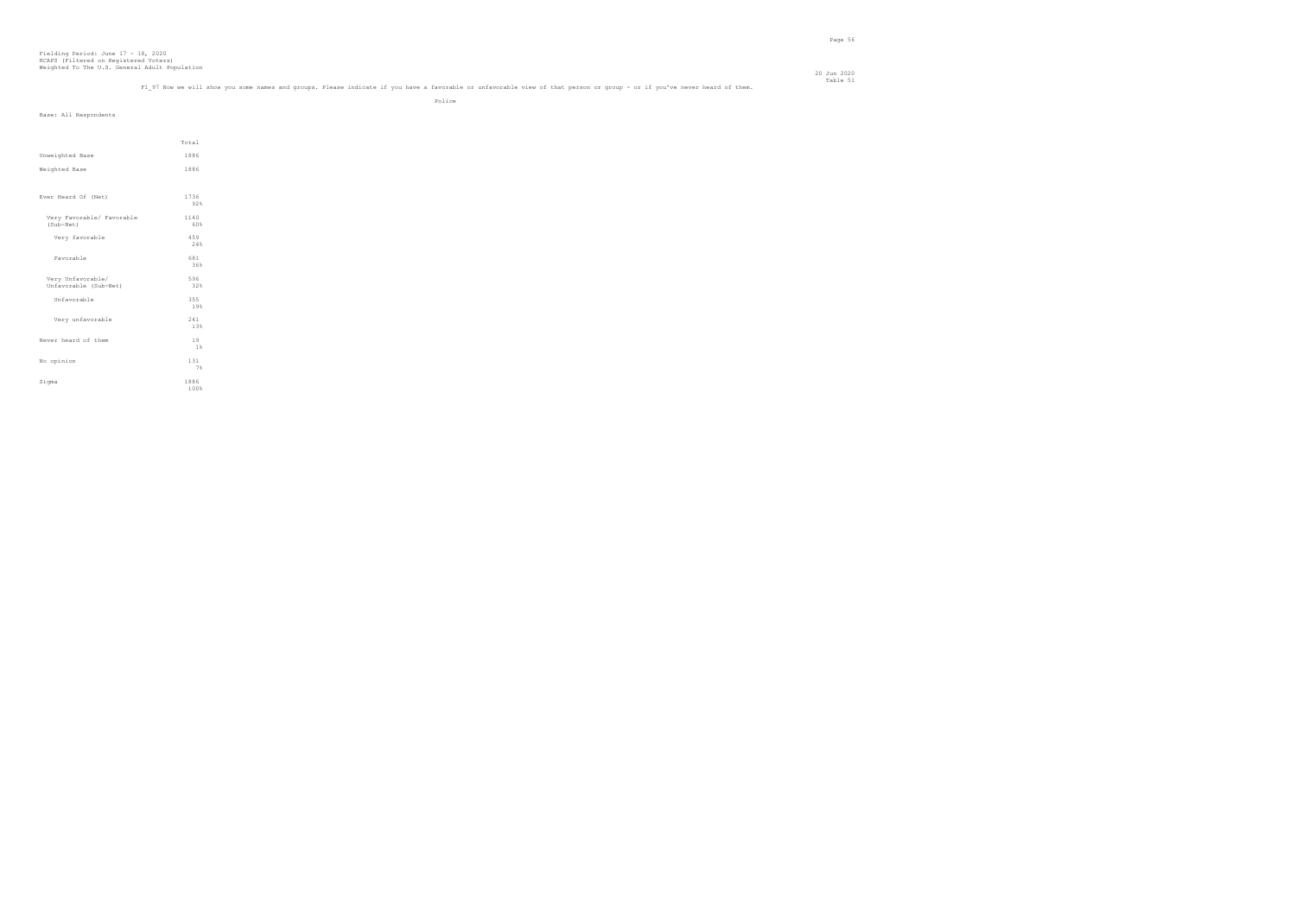# Table 52<br>Fl 100 Now we will show you some names and groups. Please indicate if you have a favorable or unfavorable view of that person or group - or if you've never heard of them.

Black Lives Matter

| Base: All Respondents                      |                         |  |
|--------------------------------------------|-------------------------|--|
|                                            | Total                   |  |
| Unweighted Base                            | 1886                    |  |
| Weighted Base                              | 1886                    |  |
| Ever Heard Of (Net)                        | 1665<br>88%             |  |
| Very Favorable/ Favorable<br>(Sub-Net)     | 1039<br>55%             |  |
| Very favorable                             | 518<br>27%              |  |
| Favorable                                  | 520<br>28%              |  |
| Very Unfavorable/<br>Unfavorable (Sub-Net) | 626<br>33%              |  |
| Unfavorable                                | 244<br>13%              |  |
| Very unfavorable                           | 382<br>20%              |  |
| Never heard of them                        | $12 \overline{ }$<br>1% |  |
| No opinion                                 | 209<br>11%              |  |
| Sigma                                      | 1886<br>100%            |  |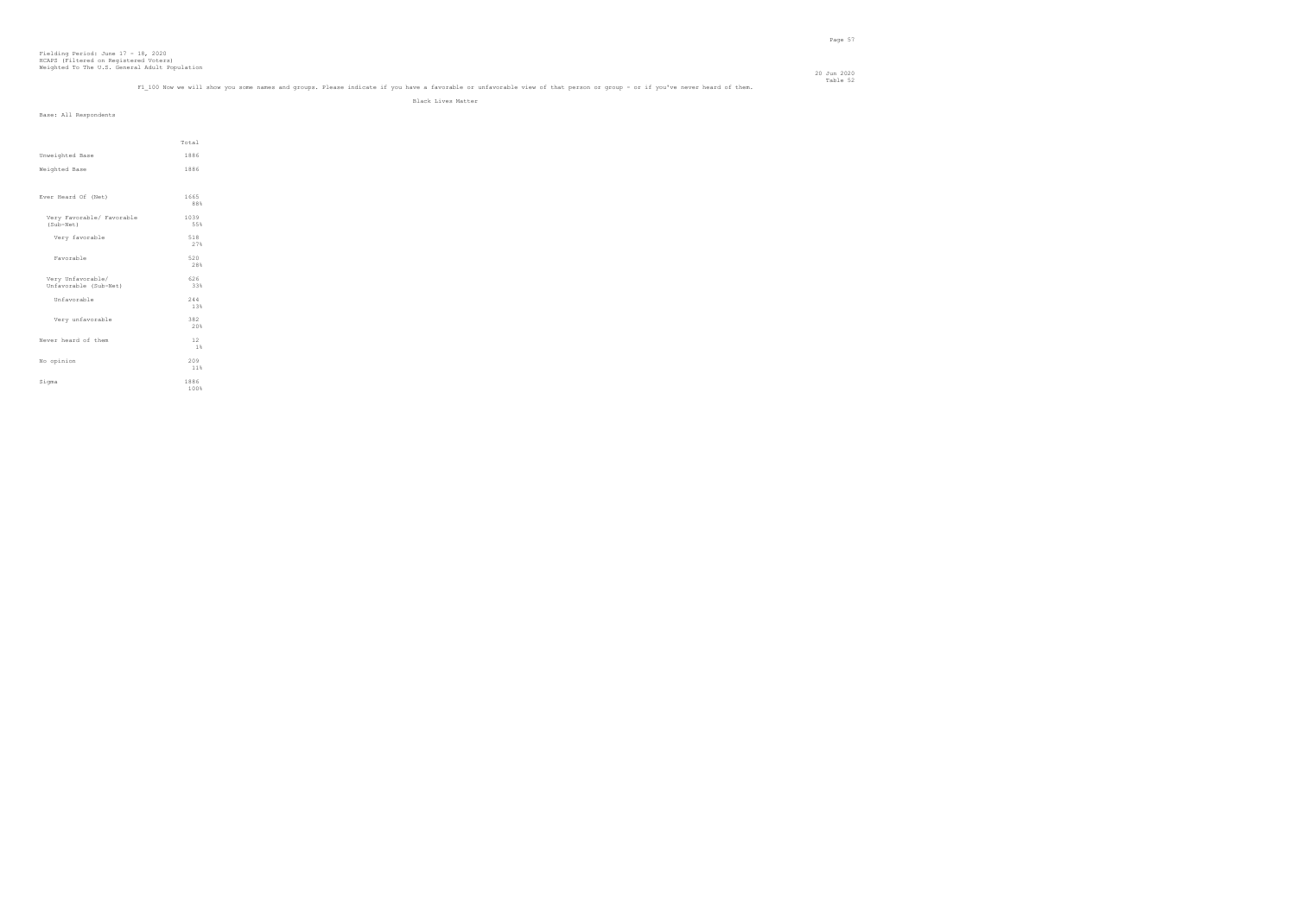#### Table 53 DT01 When you think of Donald Trump do you like or dislike him personally?

|                        | Total        |  |
|------------------------|--------------|--|
| Unweighted Base        | 1886         |  |
| Weighted Base          | 1886         |  |
|                        |              |  |
| Like him personally    | 528<br>28%   |  |
| Dislike him personally | 1156<br>61%  |  |
| Unsure / Don't Know    | 201<br>11%   |  |
| Sigma                  | 1886<br>100% |  |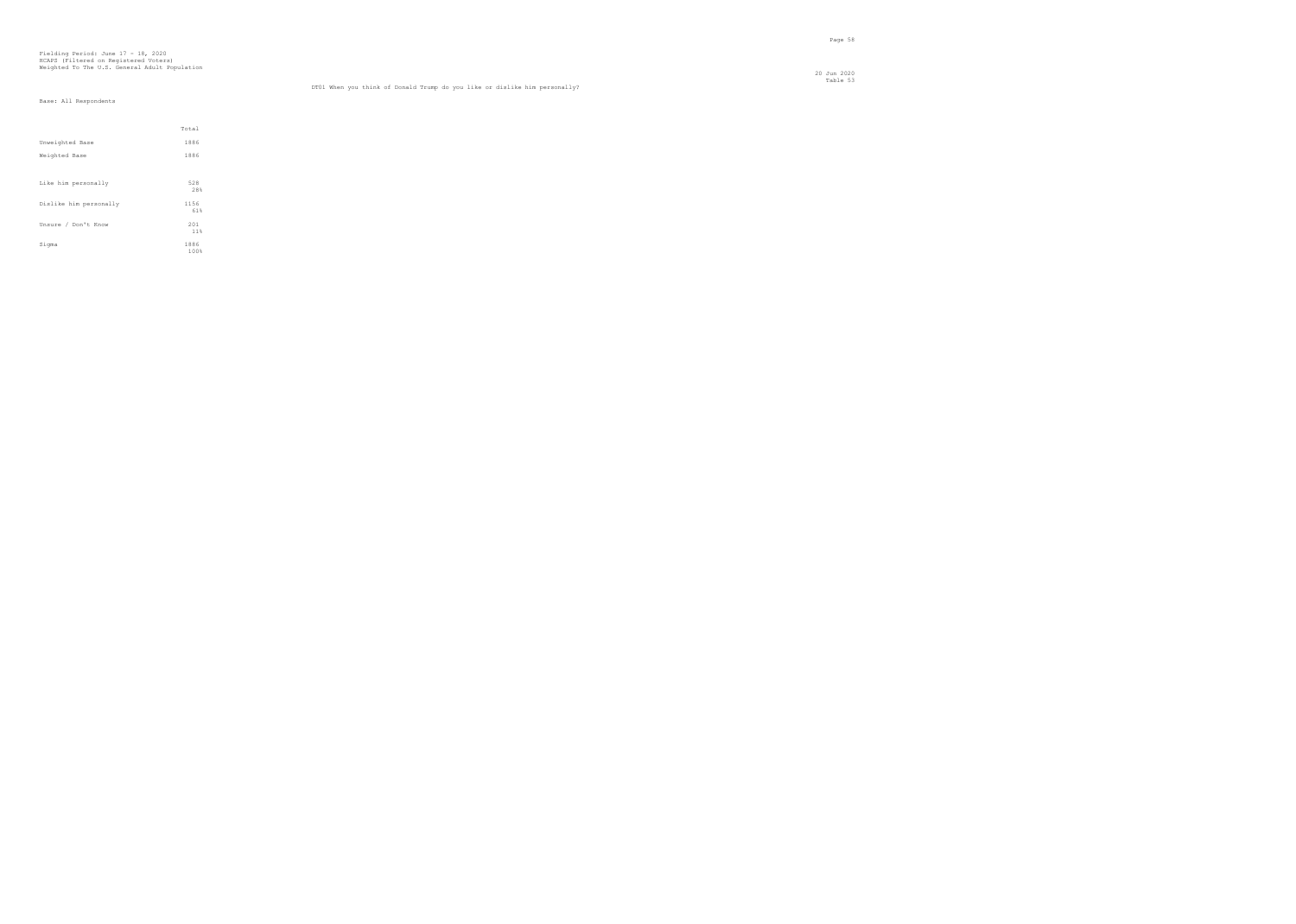# Fielding Period: June 17 - 18, 2020 HCAPS (Filtered on Registered Voters) Weighted To The U.S. General Adult Population

20 Jun 2020

 Total Unweighted Base 1886 Weighted Base 1886 Coronavirus  $859$ <br> $46%$ Economy and jobs 541 541 Race relations  $\begin{array}{c} 517 \\ 27\% \end{array}$ Health care  $\begin{array}{c} 481 \\ 25\% \end{array}$ Civil disorder  $309$ <br> $16%$ Immigration  $304$ <br> $16%$ Environment / climate change  $\begin{array}{c} 238 \\ 13\% \end{array}$ National debt / federal 224 budget deficits 12% Corruption  $\begin{array}{c} 222 \\ 12\% \end{array}$ Terrorism / national 221 security 12% Criminal justice (policing, 220 courts, prisons) 12% Policing  $\begin{array}{c} 214 \\ 11\% \end{array}$ Education  $\begin{array}{c} 168 \\ 9\% \end{array}$  $Guns$  $166$ <br>9% Crime and drugs  $\begin{array}{c} 161 \\ 9\% \end{array}$ Income inequality  $\begin{array}{c} 143 \\ 88 \end{array}$ School safety  $\begin{array}{c} 120 \\ 6\% \end{array}$ Political correctness  $\begin{array}{c} 119 \\ 68 \end{array}$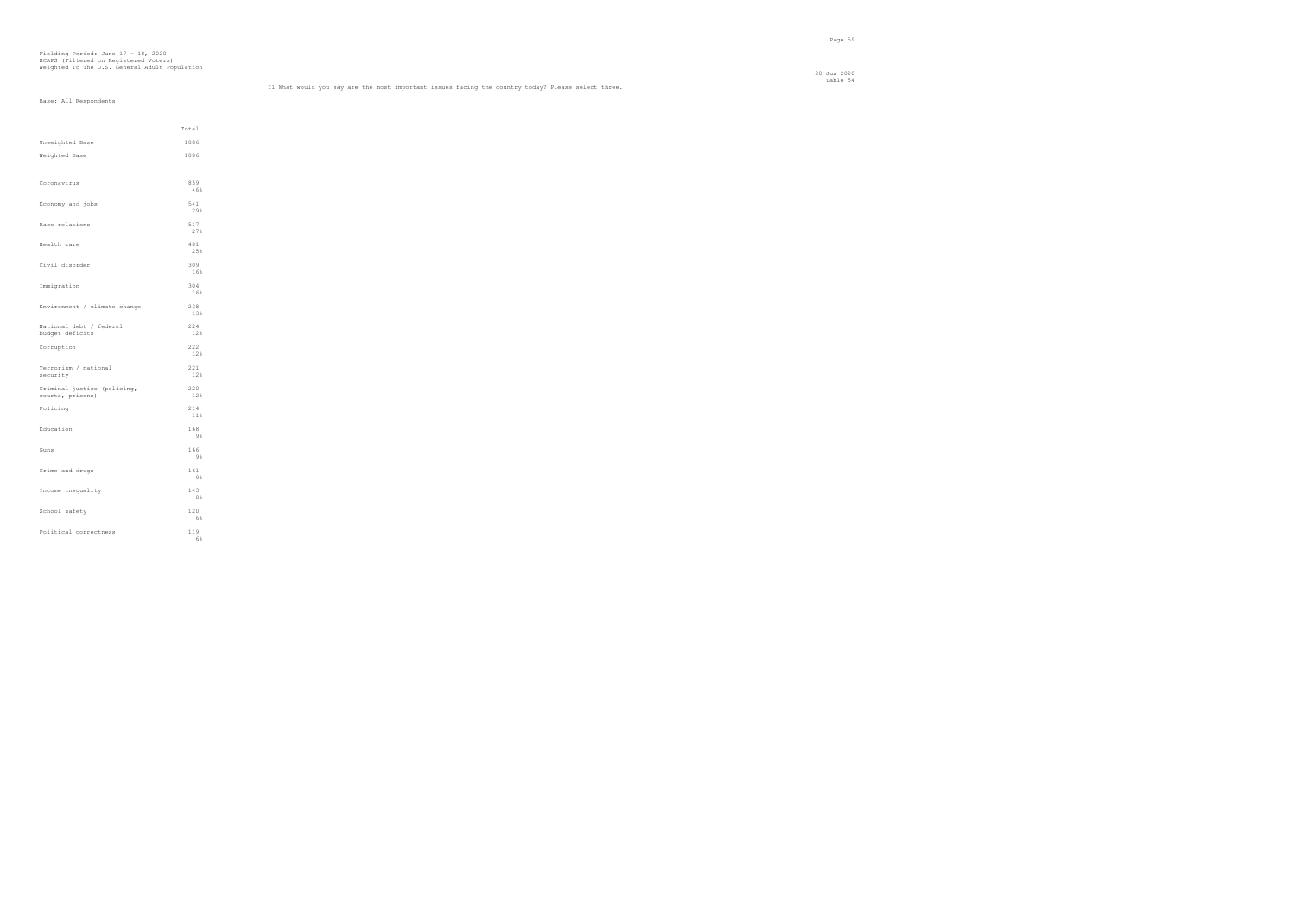# Fielding Period: June 17 - 18, 2020 HCAPS (Filtered on Registered Voters) Weighted To The U.S. General Adult Population

20 Jun 2020

|                                                                                                                                                                                                                                                                                                                                     | Table 54 |
|-------------------------------------------------------------------------------------------------------------------------------------------------------------------------------------------------------------------------------------------------------------------------------------------------------------------------------------|----------|
| Il What would you say are the most important issues facing the country today? Please select three.<br>. The contract of the contract of the contract of the contract of the contract of the contract of the contract of the contract of the contract of the contract of the contract of the contract of the contract of the contrac |          |

Base: All Respondents

 Total Weighted Base 1886 Taxes  $\begin{array}{c} 108 \\ 6\% \end{array}$ Defense  $\begin{array}{c} 8\,5 \\ 4\, \text{\textdegree}\end{array}$ Foreign policy  $72 \\
4%$ Cybersecurity  $\begin{array}{c} 68 \\ 4\% \end{array}$ Women's rights 66  $66$   $4\,$ 0ther  $32 \atop 2\%$ Sigma 5658 300%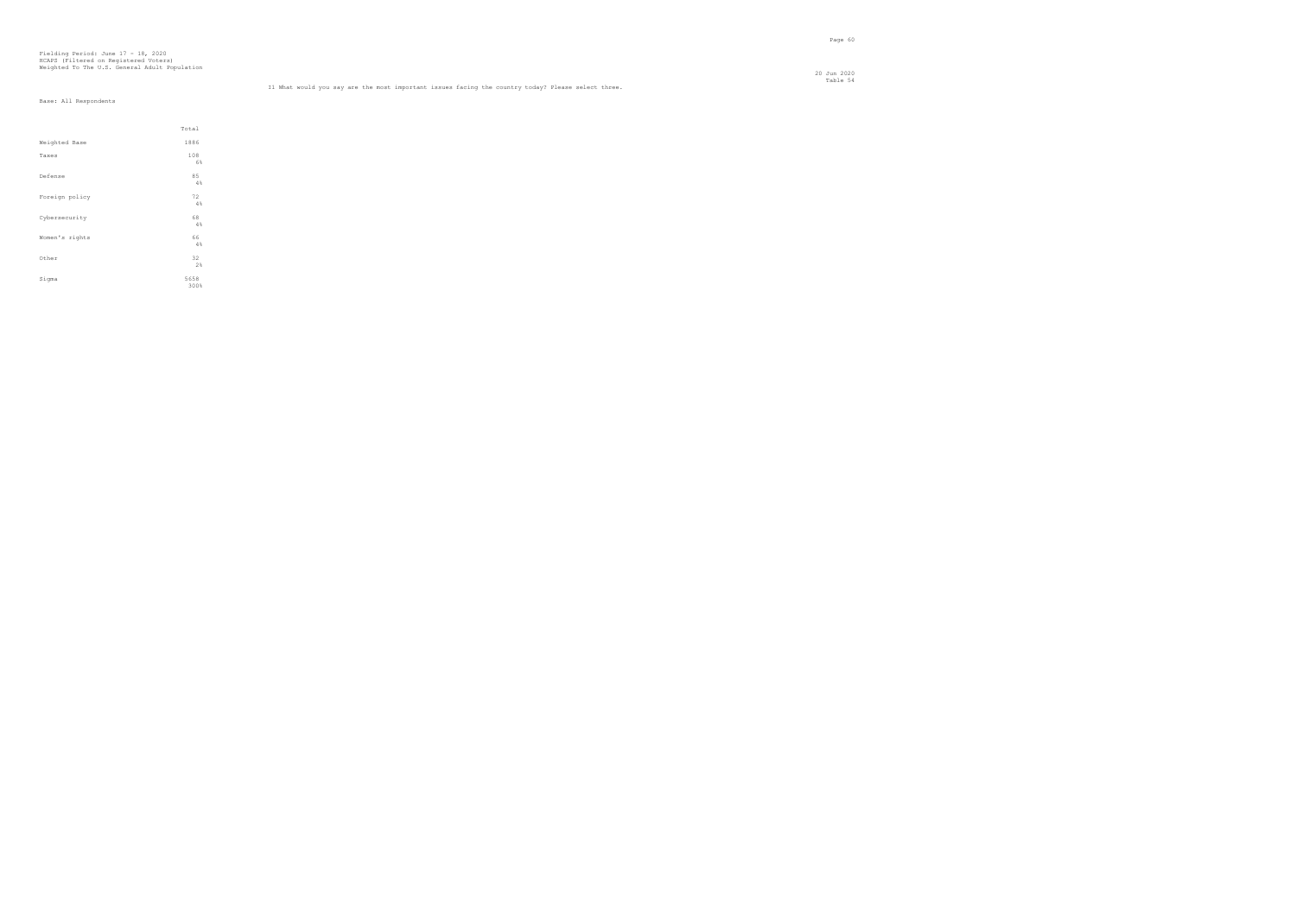en de la provincia de la provincia de la provincia de la provincia de la provincia de la provincia de la provi<br>Page 61

|                            | Total        |
|----------------------------|--------------|
| Unweighted Base            | 1886         |
| Weighted Base              | 1886         |
|                            |              |
| Coronavirus pandemic       | 891<br>47%   |
| Issue of race and policing | 537<br>28%   |
| Civil disorder             | 458<br>24%   |
| Sigma                      | 1886<br>100% |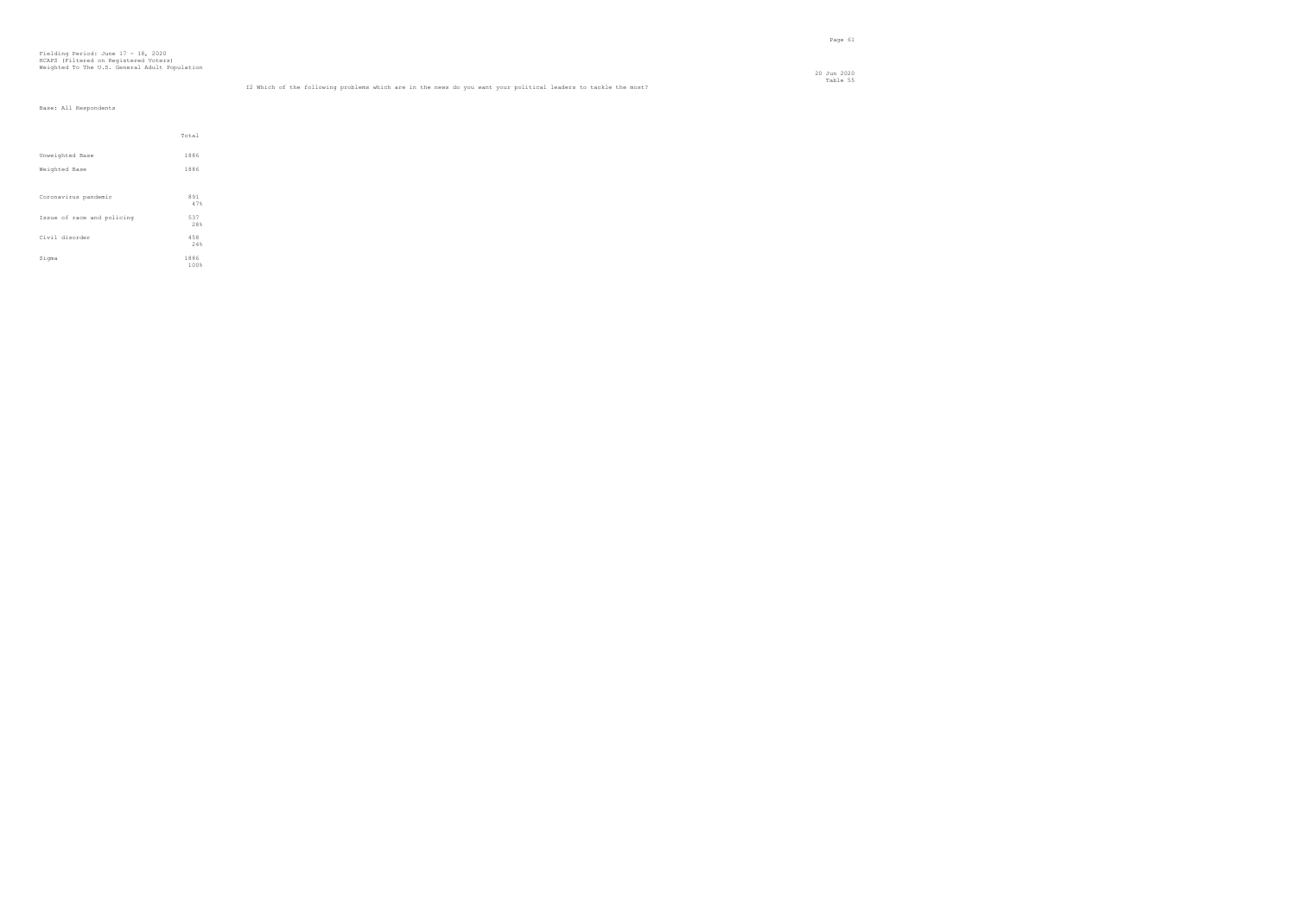# HORSE1 How likely is it you will vote this November in the presidential election - very likely, somewhat likely, somewhat<br>unlikely or not very likely?

|                              | Total        |  |
|------------------------------|--------------|--|
|                              |              |  |
| Unweighted Base              | 1886         |  |
| Weighted Base                | 1886         |  |
|                              |              |  |
| Very/Somewhat Likely (Net)   | 1738         |  |
|                              | 92%          |  |
| Very Likely                  | 1449         |  |
|                              | 77%          |  |
| Somewhat Likely              | 289          |  |
|                              | 15%          |  |
| Very/Somewhat Unlikely (Net) | 148          |  |
|                              | 8%           |  |
| Somewhat Unlikely            | 89<br>5%     |  |
|                              |              |  |
| Very Unlikely                | 60<br>3%     |  |
|                              |              |  |
| Sigma                        | 1886<br>100% |  |
|                              |              |  |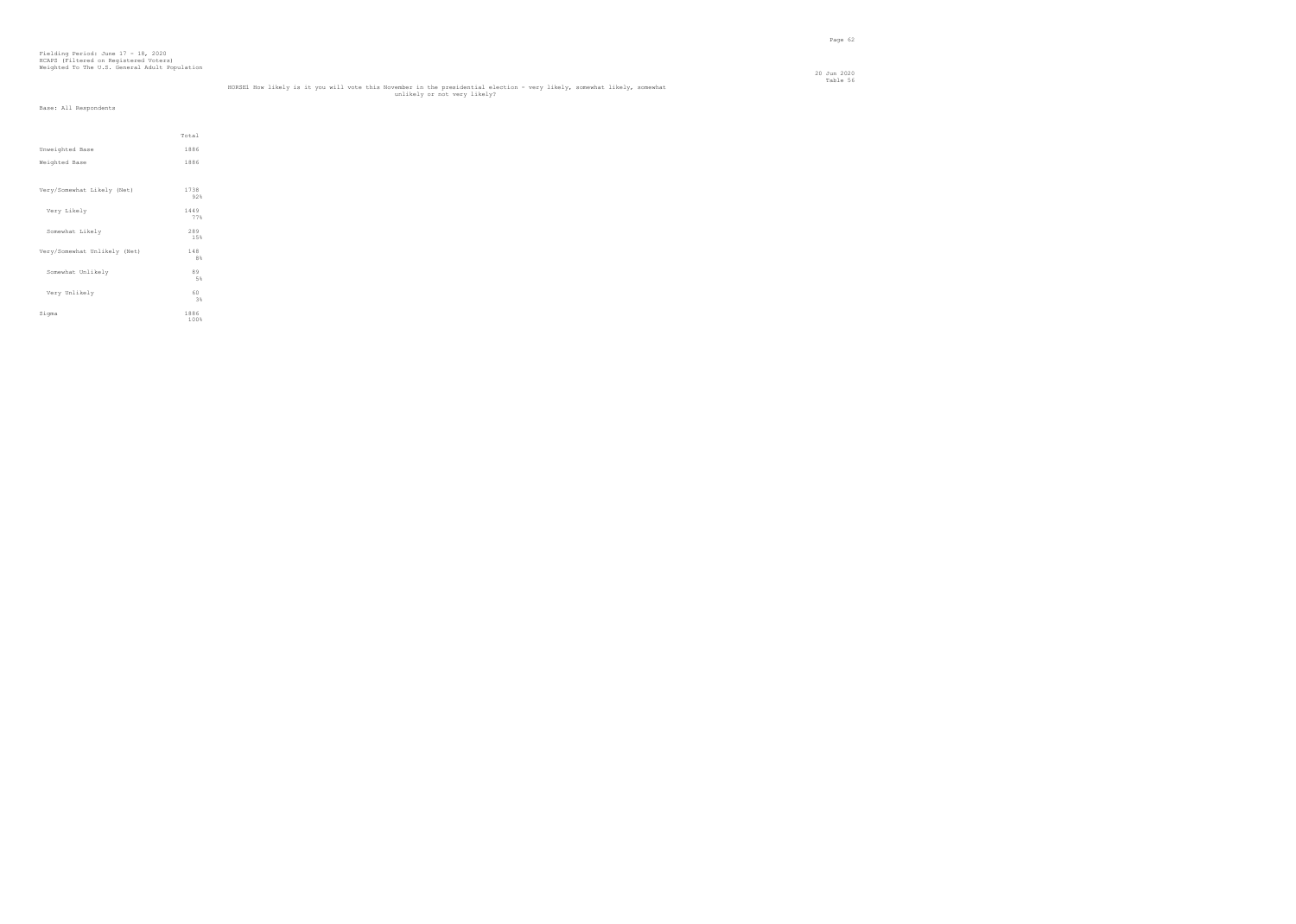en de la provincia de la provincia de la provincia de la provincia de la provincia de la provincia de la provi<br>Page 63

| Total        |
|--------------|
| 1886         |
| 1886         |
|              |
| 829          |
| 44%          |
| 1057<br>56%  |
| 1886<br>100% |
|              |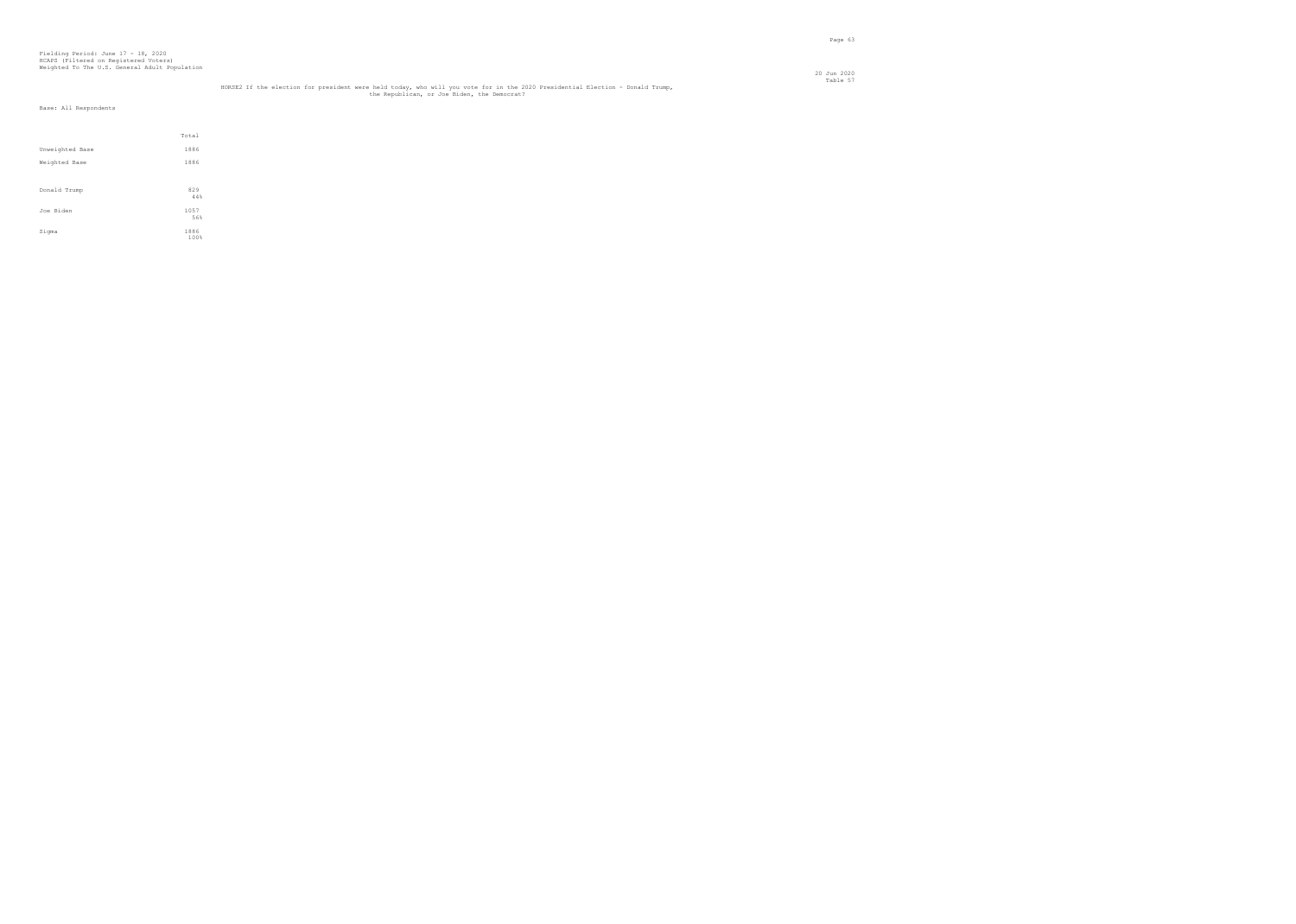#### 20 Jun 2020 Table 58 HORSE062002\_1 Who will do a better job on each of these issues - Donald Trump or Joe Biden?

Fixing the economy

|                 | Total        |
|-----------------|--------------|
| Unweighted Base | 1886         |
| Weighted Base   | 1886         |
| Donald Trump    | 1031<br>55%  |
| Joe Biden       | 855<br>45%   |
| Sigma           | 1886<br>100% |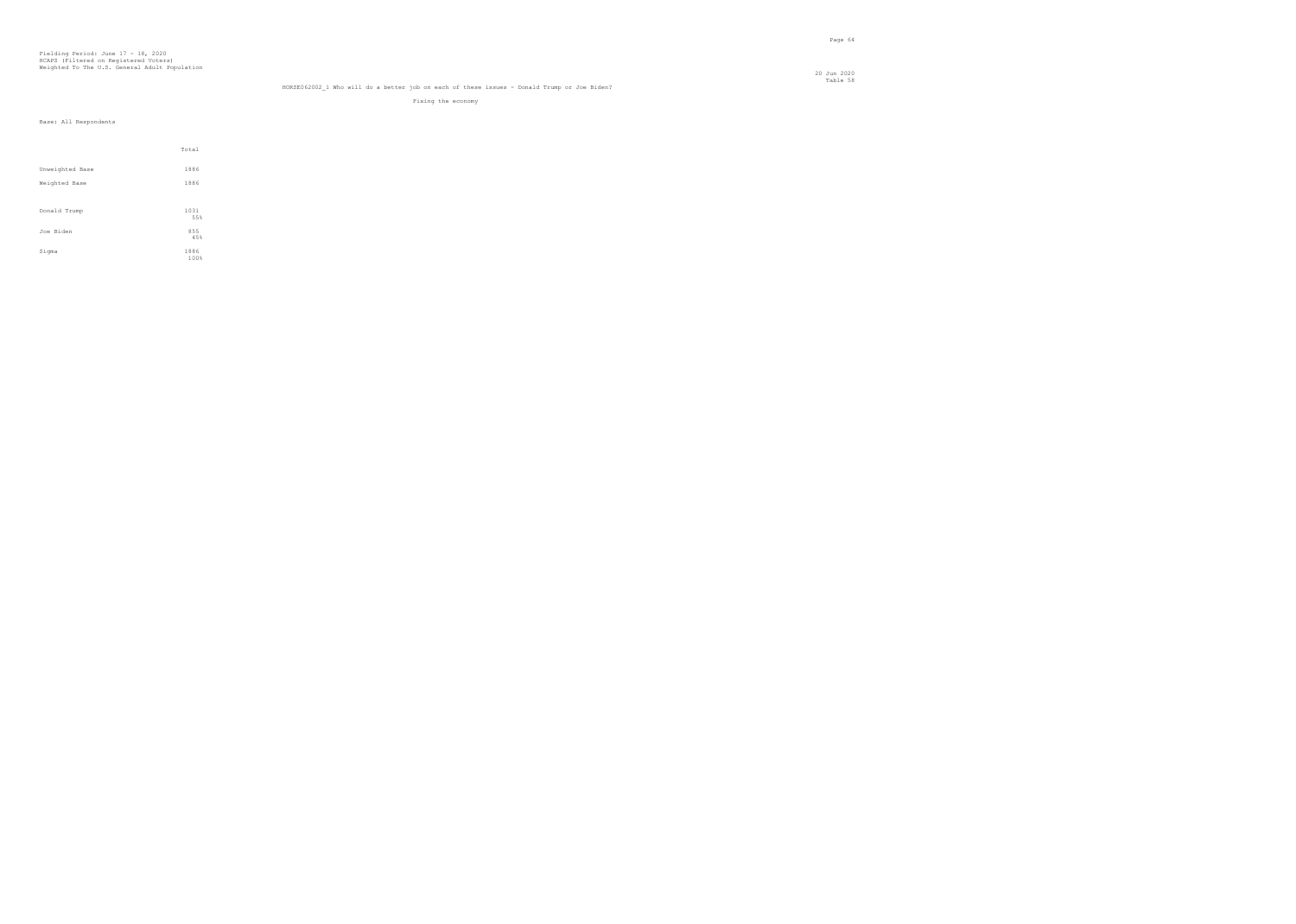#### 20 Jun 2020 Table 59 HORSE062002\_2 Who will do a better job on each of these issues - Donald Trump or Joe Biden?

Bringing the country together

|                 | Total        |
|-----------------|--------------|
| Unweighted Base | 1886         |
| Weighted Base   | 1886         |
| Donald Trump    | 714<br>38%   |
| Joe Biden       | 1172<br>62%  |
| Sigma           | 1886<br>100% |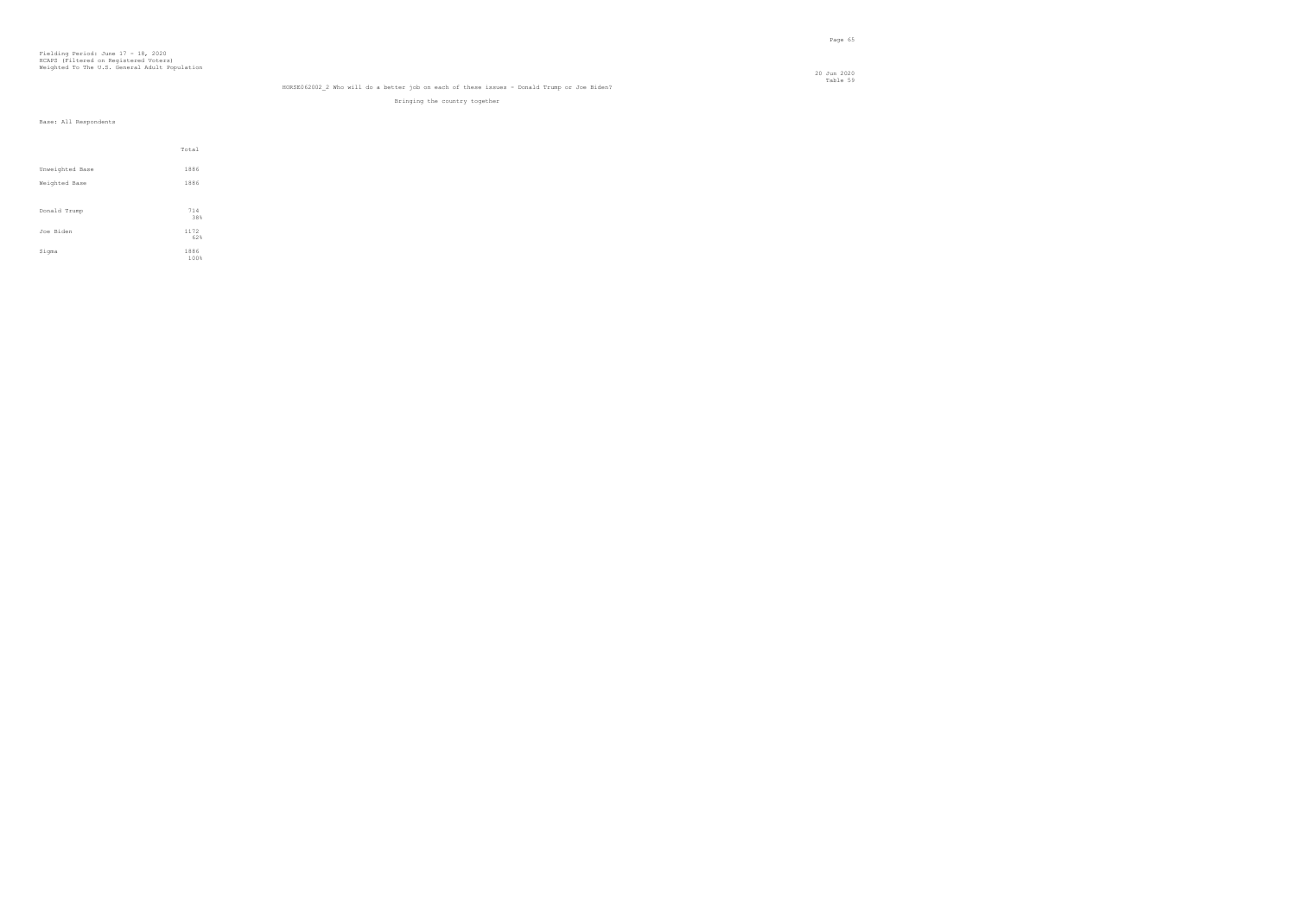#### 20 Jun 2020 Table 60 HORSE062002\_3 Who will do a better job on each of these issues - Donald Trump or Joe Biden?

# Solving issues of race and policing

|                 | Total        |
|-----------------|--------------|
| Unweighted Base | 1886         |
| Weighted Base   | 1886         |
|                 |              |
| Donald Trump    | 743<br>39%   |
| Joe Biden       | 1143<br>61%  |
| Sigma           | 1886<br>100% |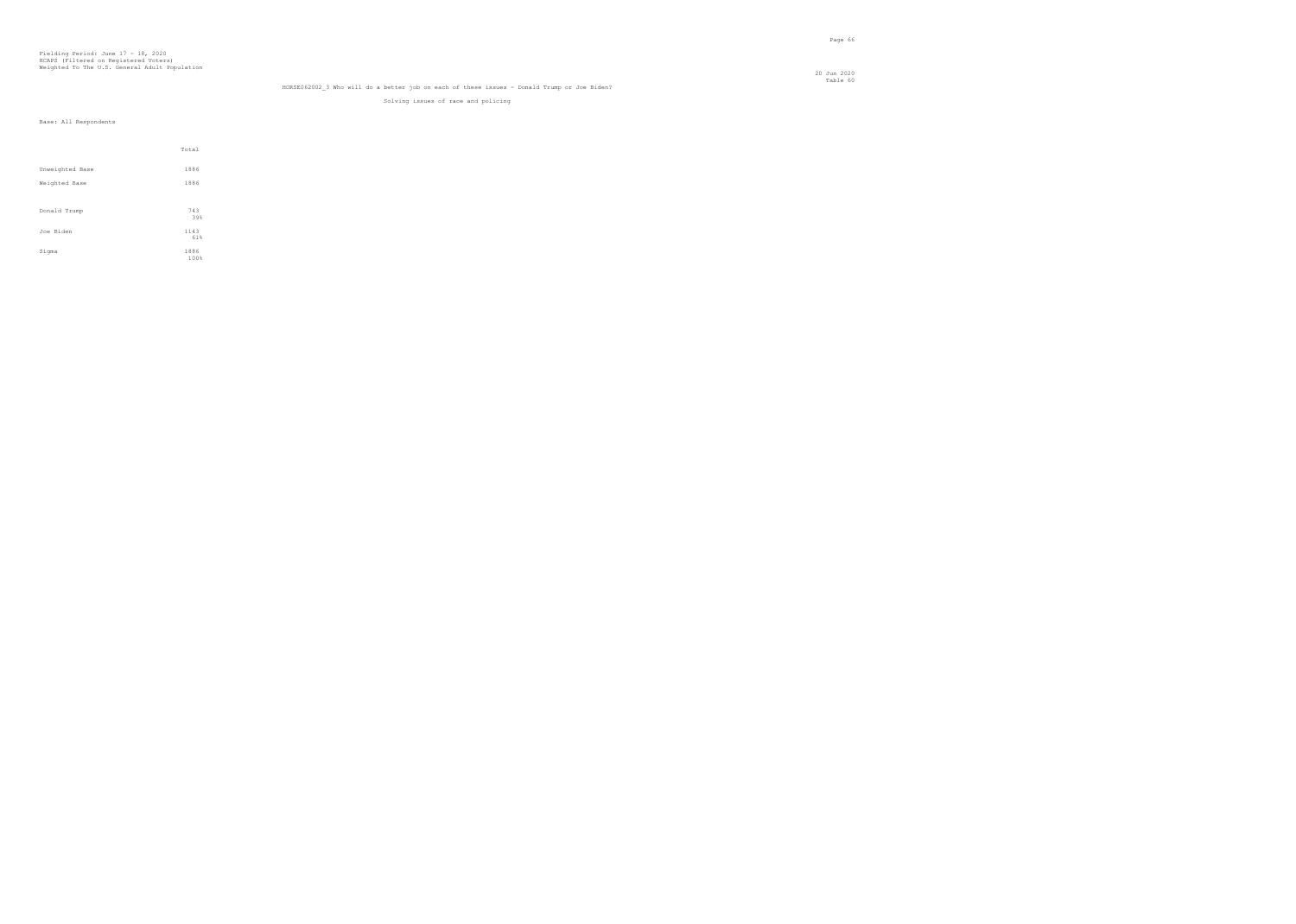#### 20 Jun 2020 Table 61 HORSE062002\_4 Who will do a better job on each of these issues - Donald Trump or Joe Biden?

# Establishing law and order

|                 | Total        |
|-----------------|--------------|
| Unweighted Base | 1886         |
| Weighted Base   | 1886         |
|                 |              |
| Donald Trump    | 882<br>47%   |
| Joe Biden       | 1004<br>53%  |
| Sigma           | 1886<br>100% |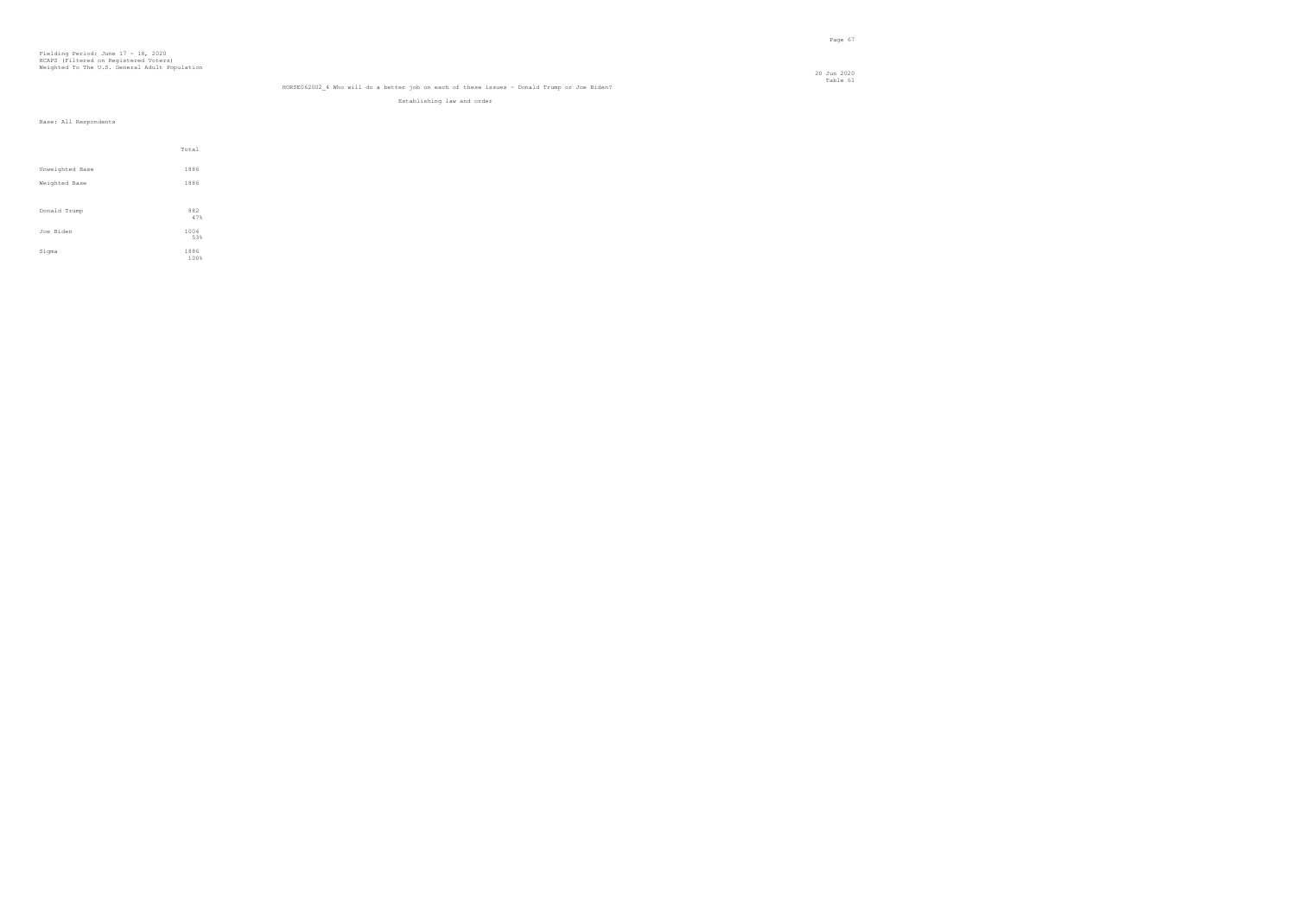#### 20 Jun 2020 Table 62 HORSE062002\_5 Who will do a better job on each of these issues - Donald Trump or Joe Biden?

# Getting us through the coronavirus pandemic

|                 | Total        |
|-----------------|--------------|
| Unweighted Base | 1886         |
| Weighted Base   | 1886         |
|                 |              |
| Donald Trump    | 834<br>44%   |
| Joe Biden       | 1052<br>56%  |
| Sigma           | 1886<br>100% |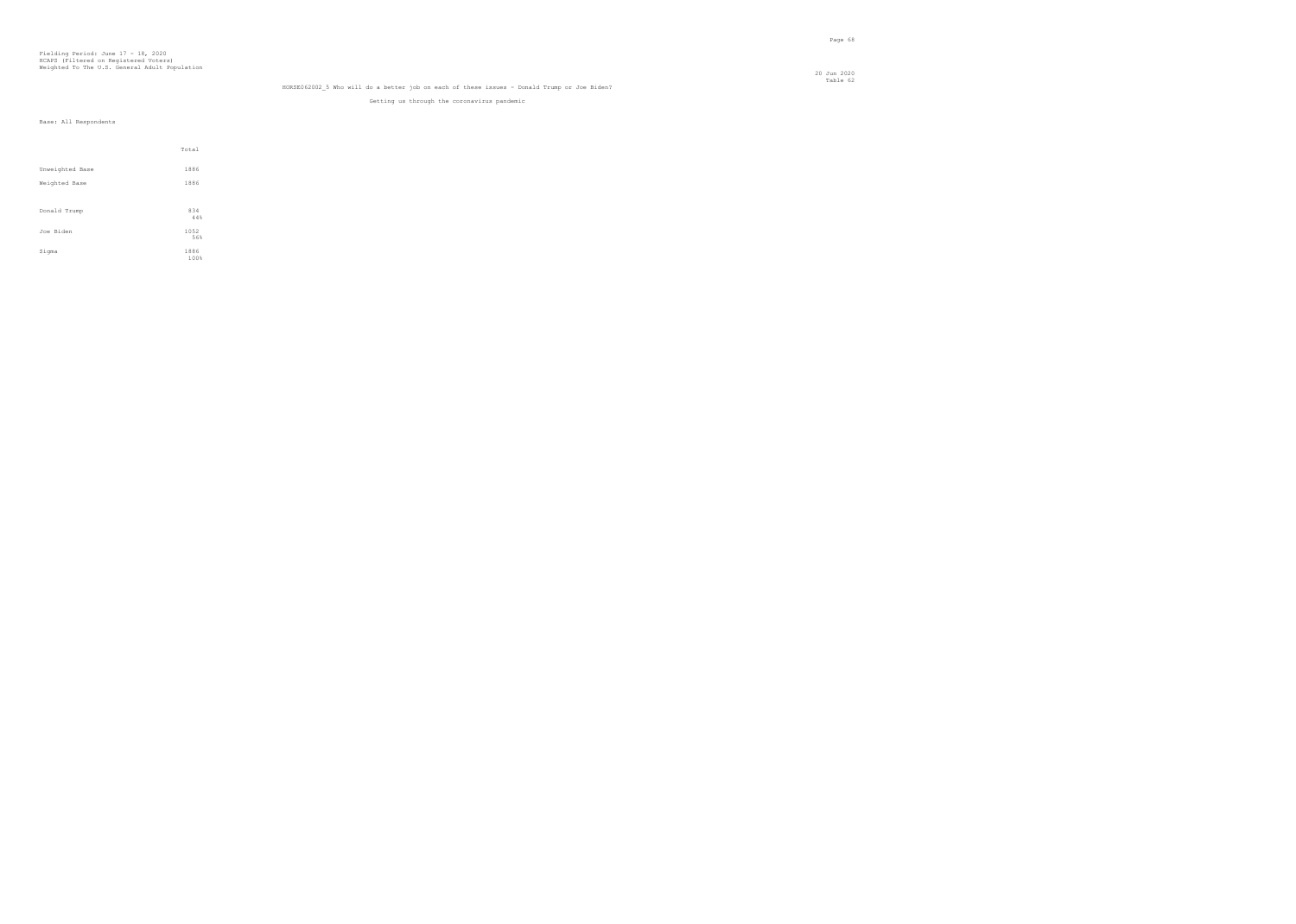## Table 63 HORSE062002\_6 Who will do a better job on each of these issues - Donald Trump or Joe Biden?

## Handling relations with China

|                 | Total        |
|-----------------|--------------|
| Unweighted Base | 1886         |
| Weighted Base   | 1886         |
| Donald Trump    | 866          |
| Joe Biden       | 46%<br>1020  |
|                 | 54%          |
| Sigma           | 1886<br>100% |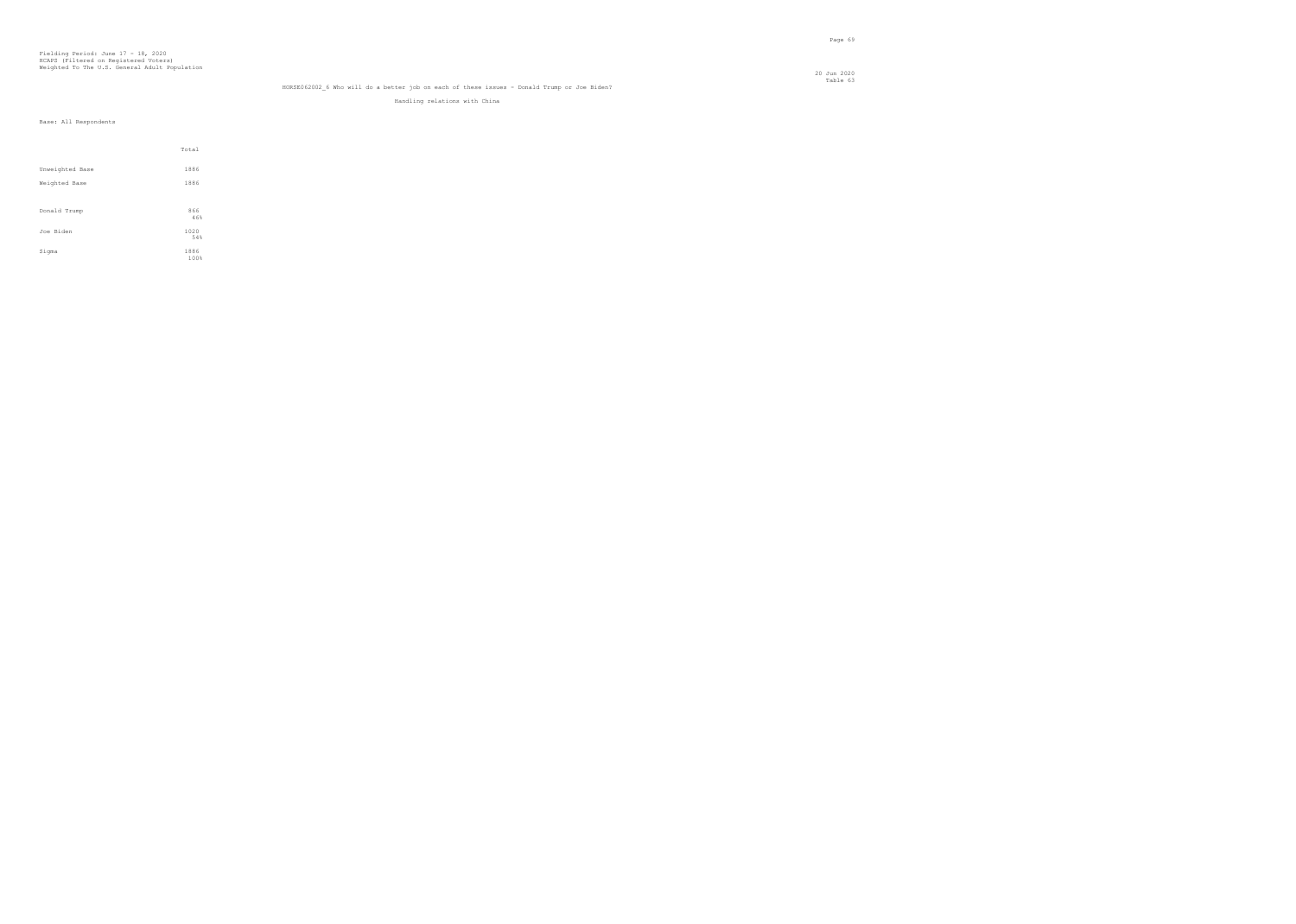# Table 64 RP062001 Do you think that most police operate fairly and according to the rules or do you think most police operate in biased and unfair ways?

en de la provincia de la provincia de la provincia de la provincia de la provincia de la provincia de la provi<br>Page 70

|  | Base: All Respondents |
|--|-----------------------|
|  |                       |

|                 | Total        |
|-----------------|--------------|
| Unweighted Base | 1886         |
| Weighted Base   | 1886         |
|                 |              |
| Fair            | 1212<br>64%  |
| Biased          | 674<br>36%   |
| Sigma           | 1886<br>100% |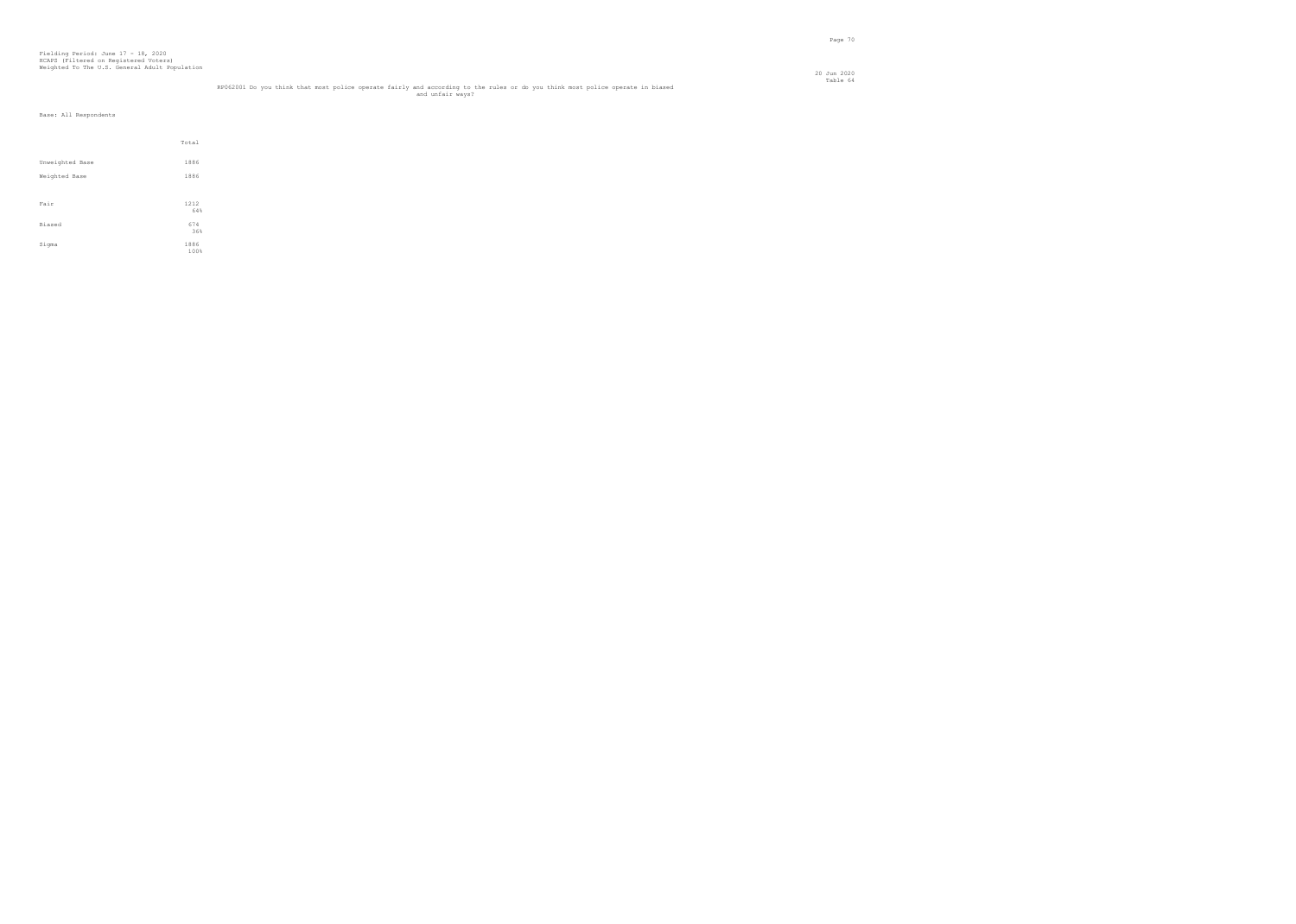en de la provincia de la provincia de la provincia de la provincia de la provincia de la provincia de la provi<br>Page 71

|  | Base: All Respondents |
|--|-----------------------|
|  |                       |

|                 | Total        |
|-----------------|--------------|
| Unweighted Base | 1886         |
| Weighted Base   | 1886         |
|                 |              |
| Increased       | 529<br>28%   |
| Decreased       | 497          |
|                 | 26%          |
| Stay the same   | 860<br>46%   |
| Sigma           | 1886<br>100% |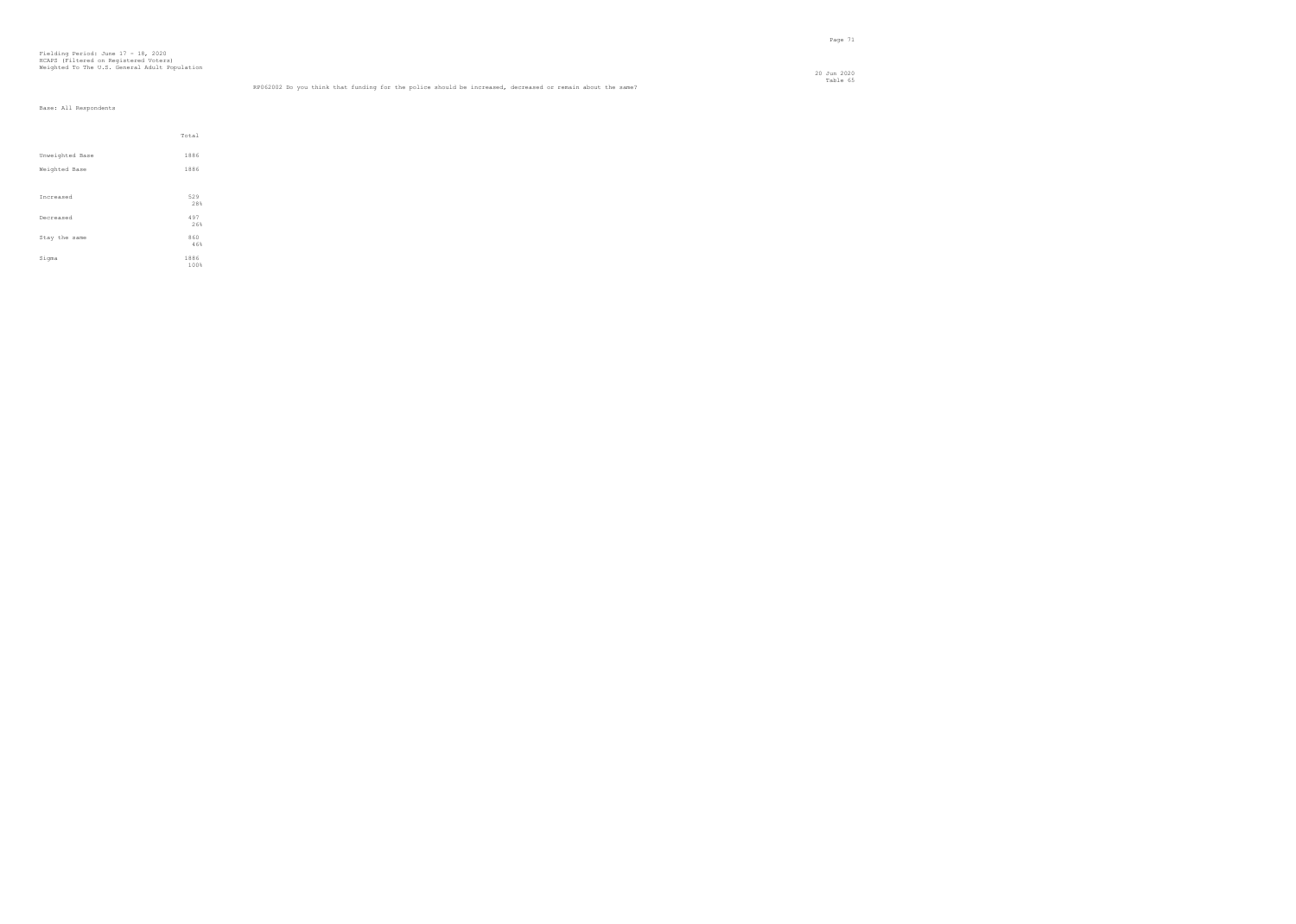en de la provincia de la provincia de la provincia de la provincia de la provincia de la provincia de la provi<br>Page 72

|                 | Total        |
|-----------------|--------------|
| Unweighted Base | 1886         |
| Weighted Base   | 1886         |
|                 |              |
| Defunded        | 536<br>28%   |
| Not defunded    | 1350<br>72%  |
| Sigma           | 1886<br>100% |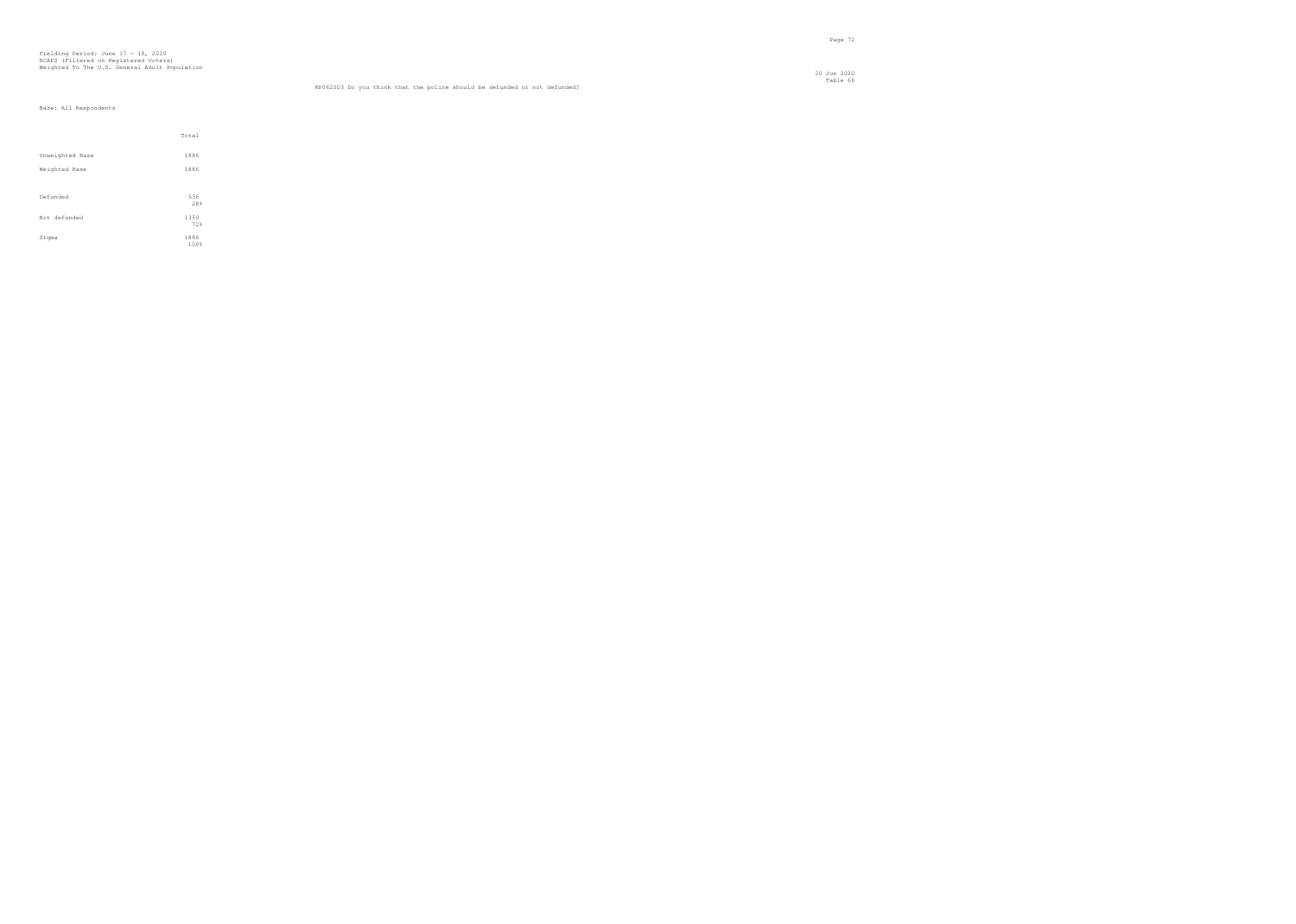en de la provincia de la provincia de la provincia de la provincia de la provincia de la provincia de la provi<br>Page 73

|                 | Total        |
|-----------------|--------------|
| Unweighted Base | 1886         |
| Weighted Base   | 1886         |
|                 |              |
| Fairly common   | 1059<br>56%  |
| Fairly rare     | 827<br>44%   |
| Sigma           | 1886<br>100% |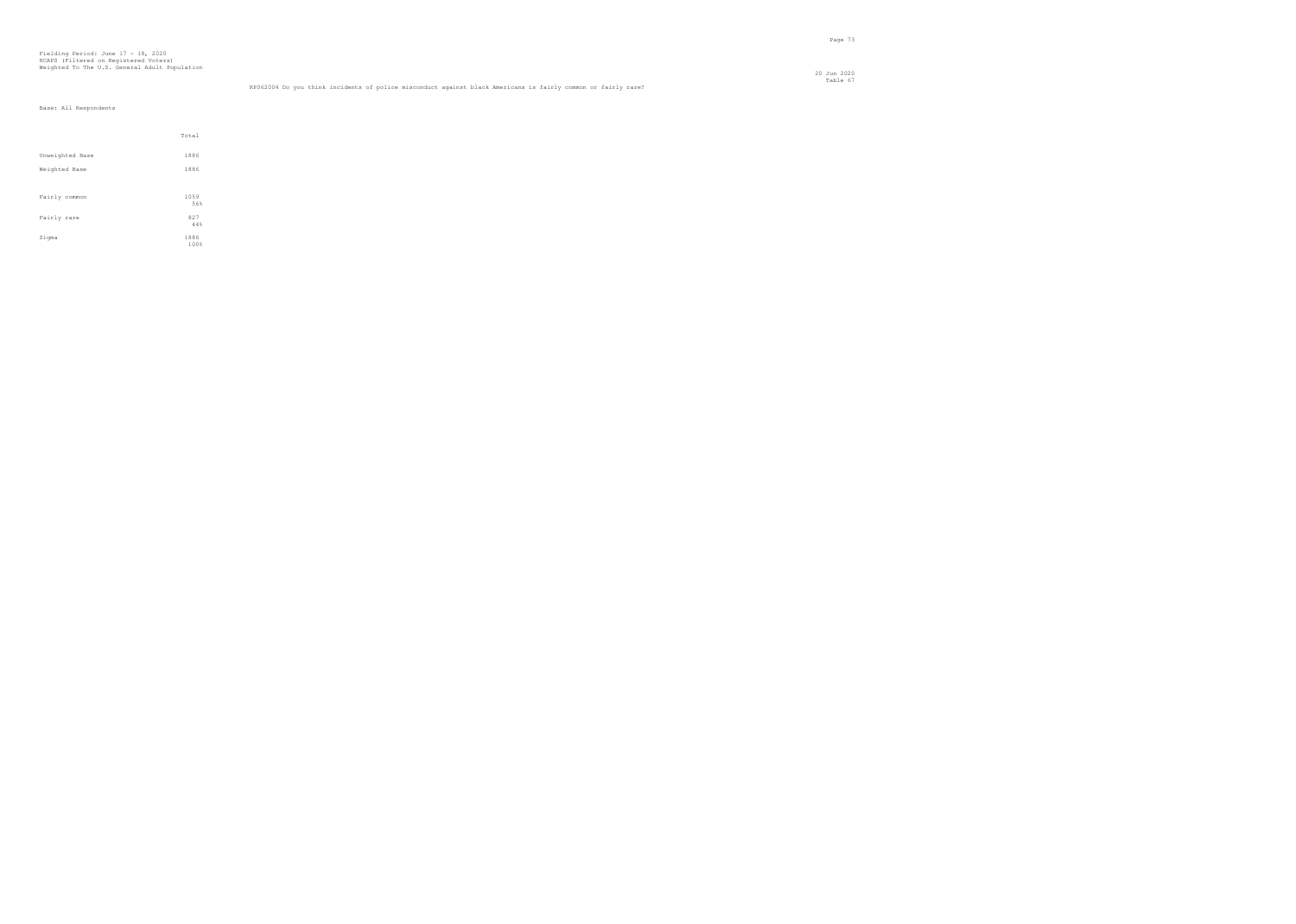en de la provincia de la provincia de la provincia de la provincia de la provincia de la provincia de la provi<br>Page 74

|                 | Total        |  |
|-----------------|--------------|--|
| Unweighted Base | 1886         |  |
| Weighted Base   | 1886         |  |
|                 |              |  |
| Fairly common   | 541<br>29%   |  |
| Fairly rare     | 1345<br>71%  |  |
|                 |              |  |
| Sigma           | 1886<br>100% |  |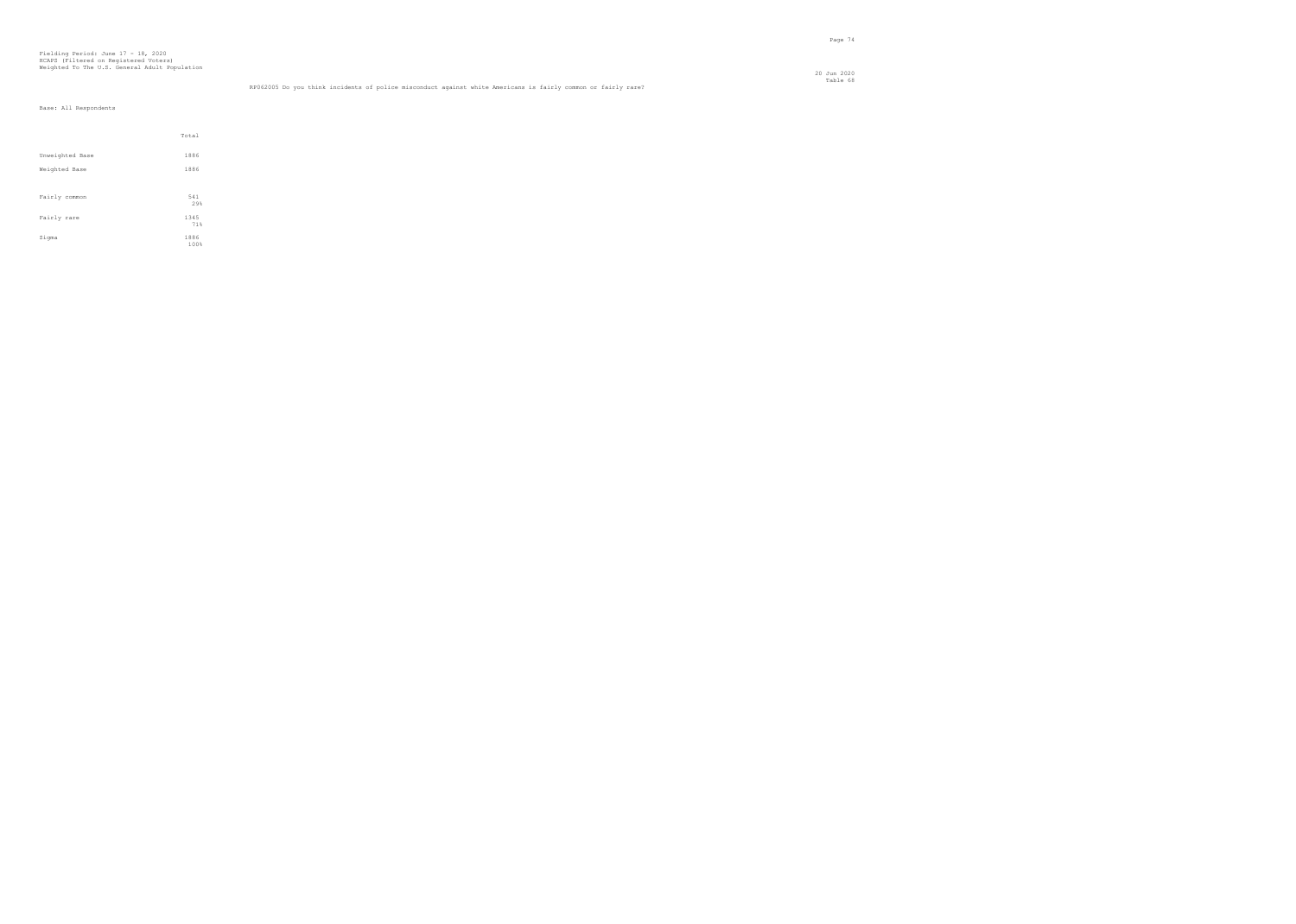### Table 69 RP062006 Do you think the police need major reforms and restructuring, minor reforms and improved training, or nothing beyond existing programs?

|                                        | Total        |
|----------------------------------------|--------------|
| Unweighted Base                        | 1886         |
| Weighted Base                          | 1886         |
|                                        |              |
| Major reforms and<br>restructuring     | 892<br>47%   |
| Minor reforms and improved<br>training | 865<br>46%   |
| Noting beyond existing<br>programs     | 129<br>7%    |
| Sigma                                  | 1886<br>100% |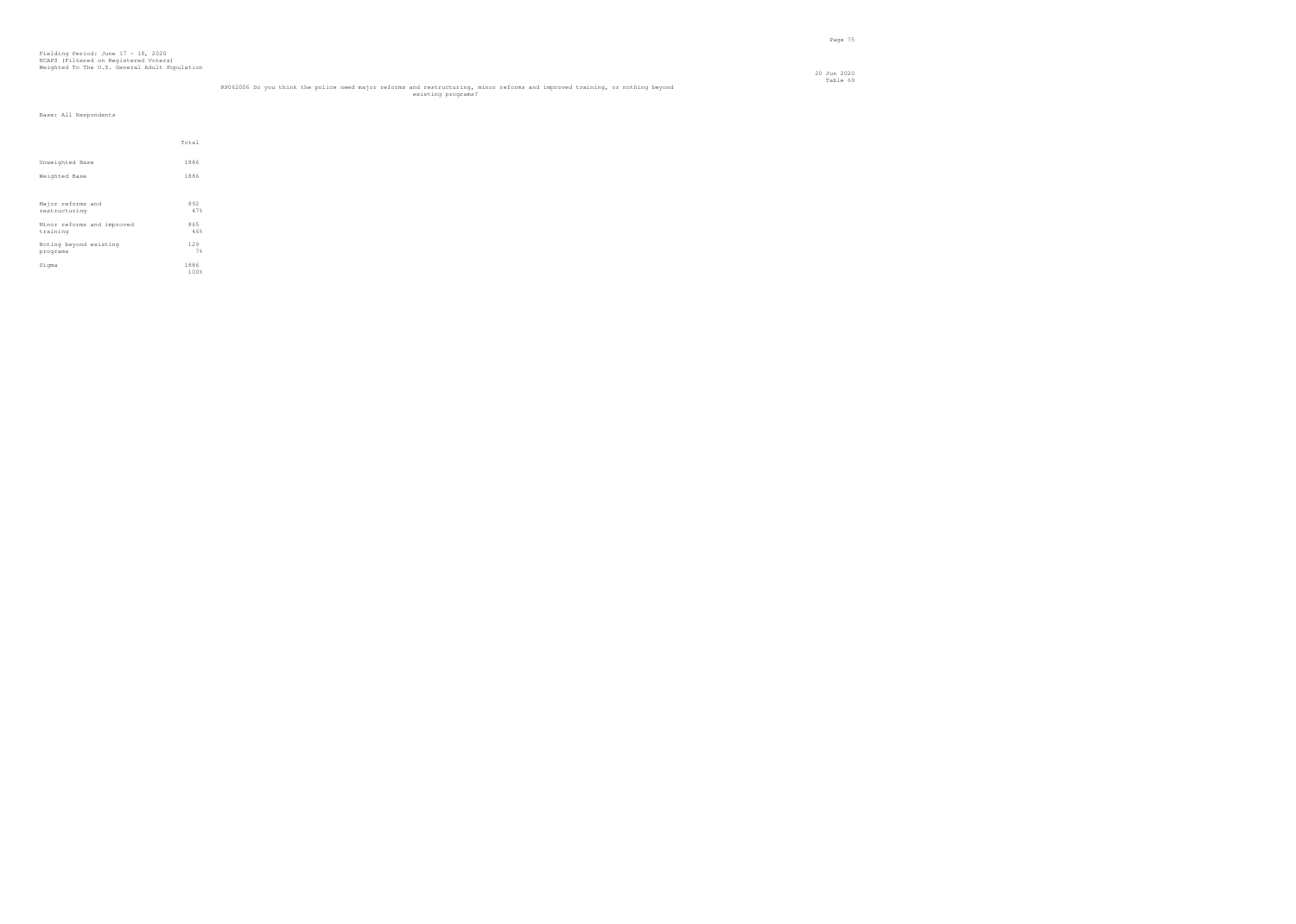## Fielding Period: June 17 - 18, 2020 HCAPS (Filtered on Registered Voters) Weighted To The U.S. General Adult Population

20 Jun 2020

### Table 70 RP062007 Do you think that racism is systematic and pervasive in America or more limited?

|                          | Total       |  |
|--------------------------|-------------|--|
| Unweighted Base          | 1886        |  |
| Weighted Base            | 1886        |  |
|                          |             |  |
| Systematic and pervasive | 1100<br>58% |  |
| Limited                  | 786<br>42%  |  |
| Sigma                    | 1886        |  |
|                          | 100%        |  |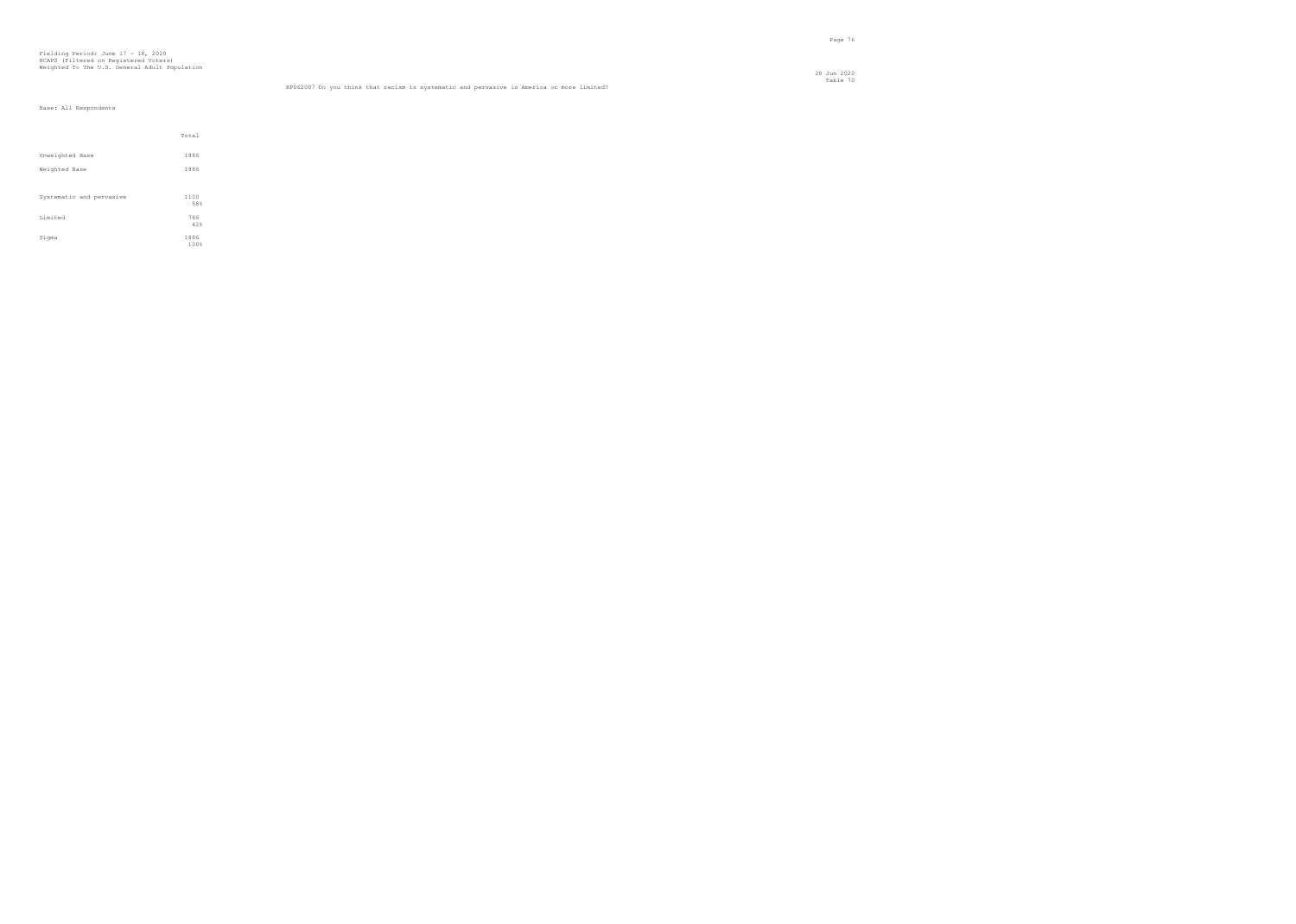## RP062008 Do you think that major cities were too harsh in their response to riots and looting, too soft in their response or<br>handled things about right?

en de la provincia de la provincia de la provincia de la provincia de la provincia de la provincia de la provi<br>Page 77

|                 | Total        |
|-----------------|--------------|
| Unweighted Base | 1886         |
| Weighted Base   | 1886         |
|                 |              |
| Too harsh       | 436<br>23%   |
| Too soft        | 895<br>47%   |
| About right     | 556<br>29%   |
| Sigma           | 1886<br>100% |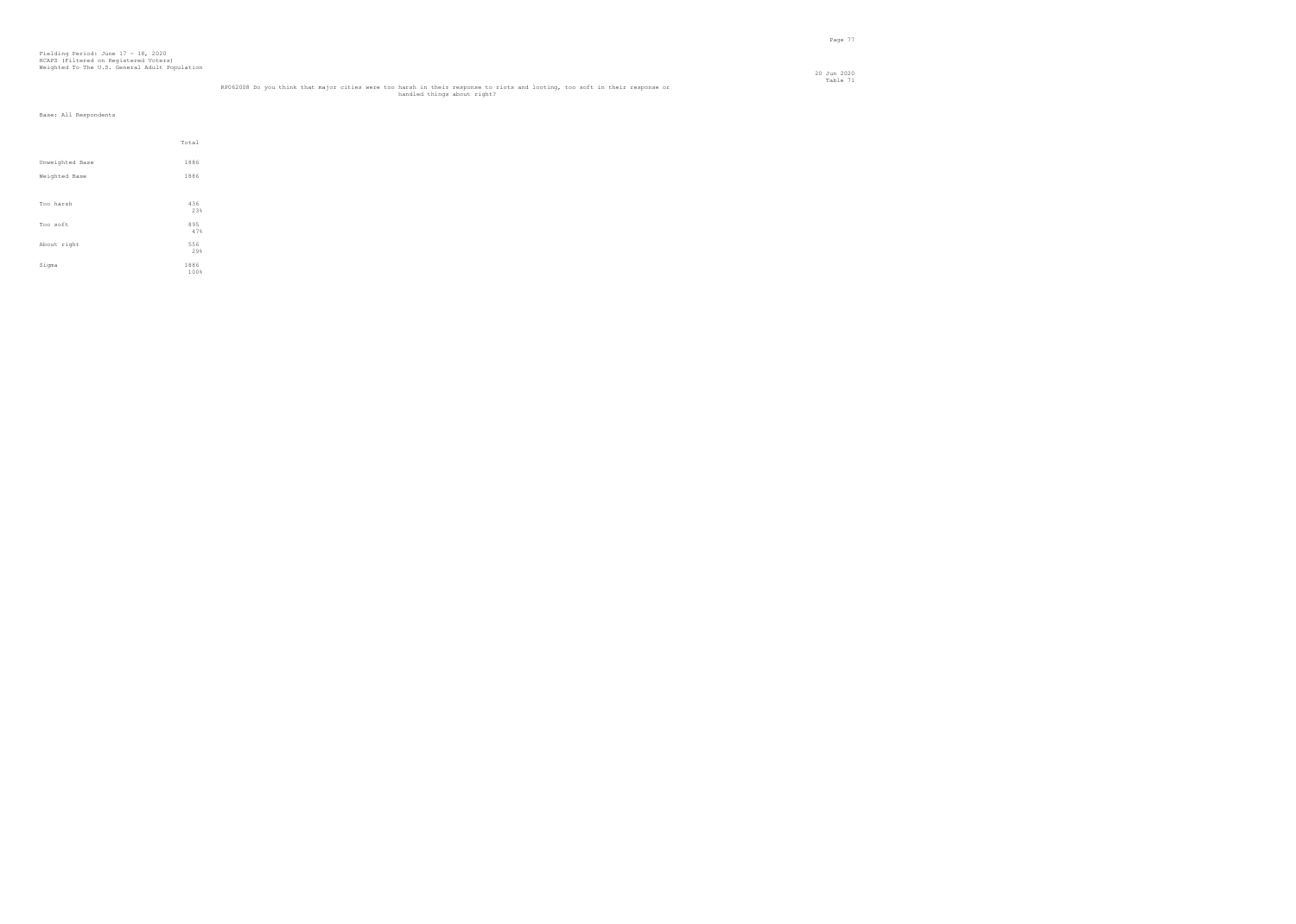### Table 72 RP062009 Do you think it was right or wrong for TV networks to remove TV shows that features cops and the jobs they do?

|                 | Total        |  |
|-----------------|--------------|--|
| Unweighted Base | 1886         |  |
| Weighted Base   | 1886         |  |
|                 |              |  |
| Right           | 656<br>35%   |  |
| Wrong           | 1230<br>65%  |  |
| Sigma           | 1886<br>100% |  |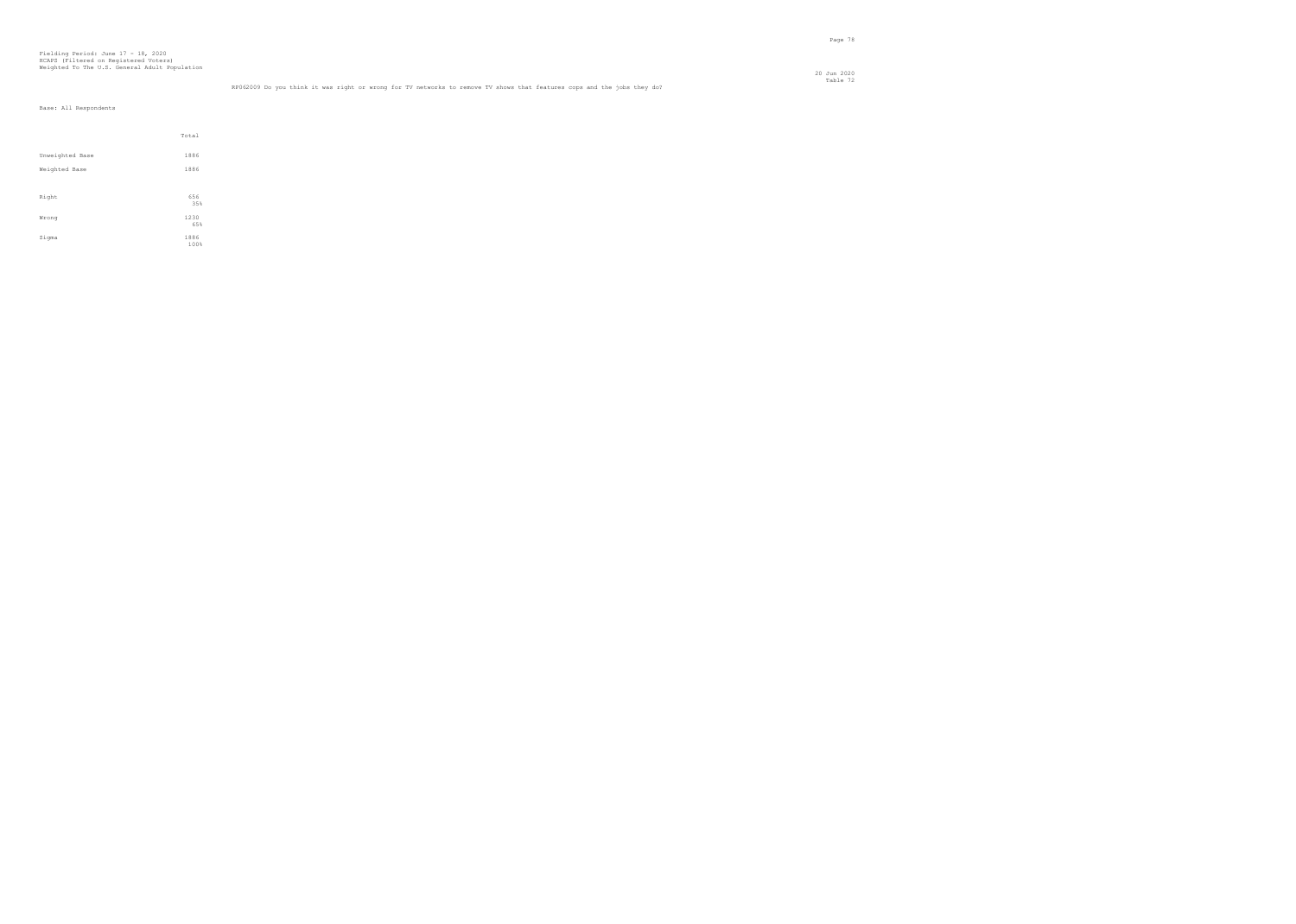## Fielding Period: June 17 - 18, 2020 HCAPS (Filtered on Registered Voters) Weighted To The U.S. General Adult Population

20 Jun 2020

### Table 73 RP062010 Do you think it was right or wrong for HBO to remove the movie "Gone with the Wind"?

|                 | Total        |
|-----------------|--------------|
| Unweighted Base | 1886         |
| Weighted Base   | 1886         |
|                 |              |
| Right           | 440<br>23%   |
| Wrong           | 1446         |
|                 | 77%          |
| Sigma           | 1886<br>100% |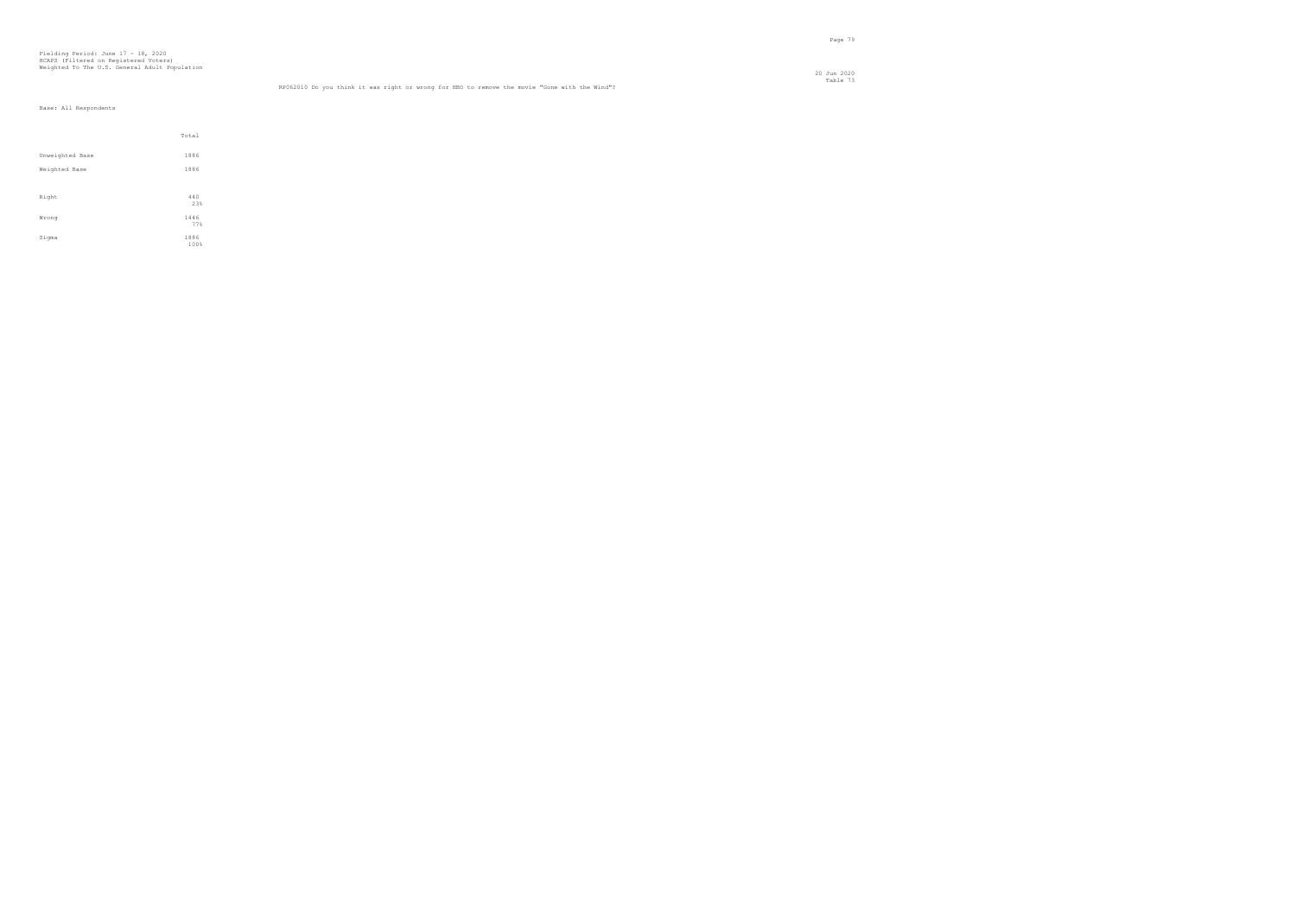en de la provincia de la provincia de la provincia de la provincia de la provincia de la provincia de la provi<br>Page 80

|                 | Total        |
|-----------------|--------------|
| Unweighted Base | 1886         |
| Weighted Base   | 1886         |
|                 |              |
| Remain          | 1103<br>58%  |
| Be removed      | 783<br>42%   |
| Sigma           | 1886<br>100% |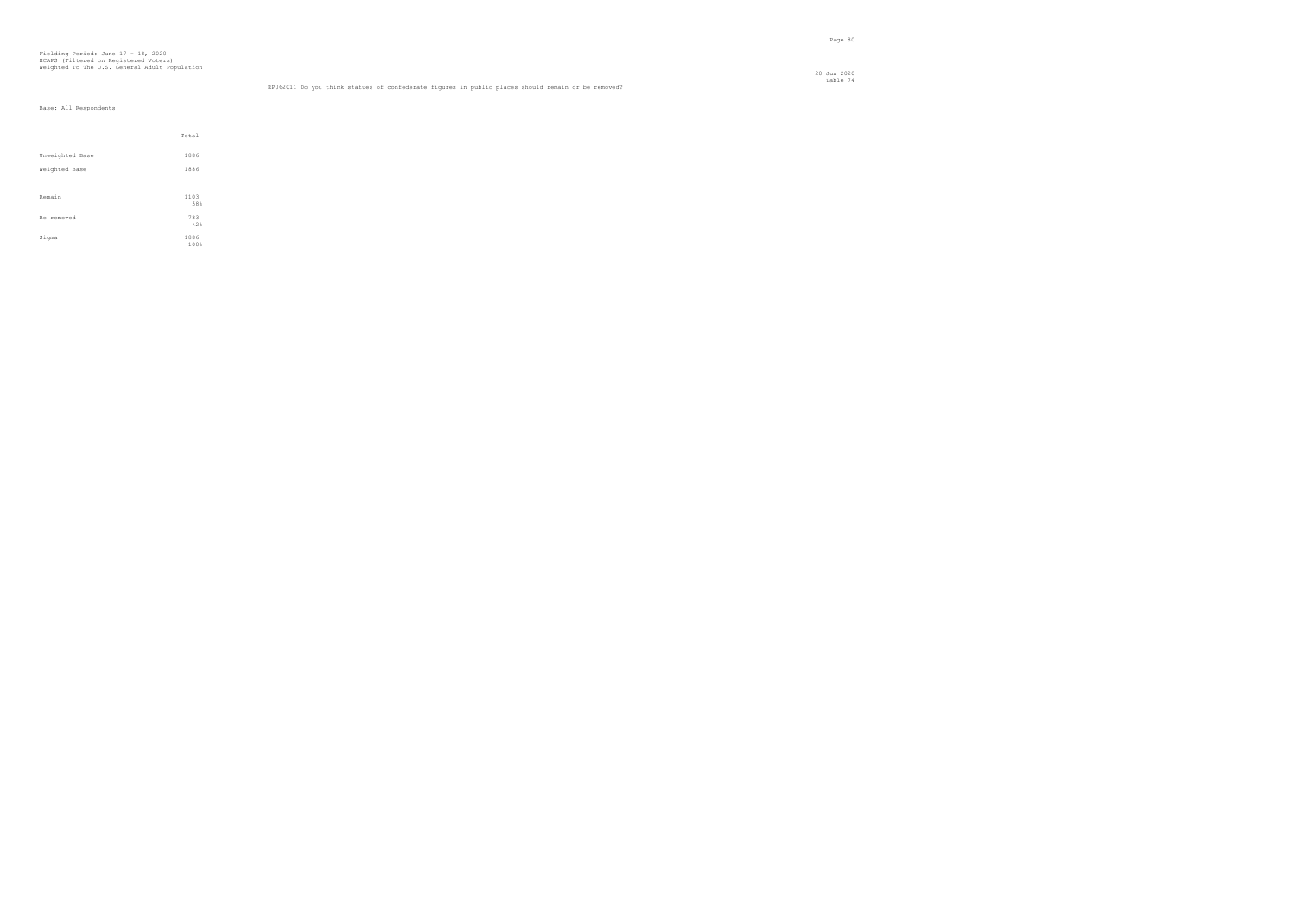### Table 75 RP062012 Do you think local governments should permit or block groups from physically destroying statues of confederate figures?

|                 | Total        |
|-----------------|--------------|
| Unweighted Base | 1886         |
| Weighted Base   | 1886         |
|                 |              |
| Permit          | 546<br>29%   |
| Block           | 1340<br>71%  |
| Sigma           | 1886<br>100% |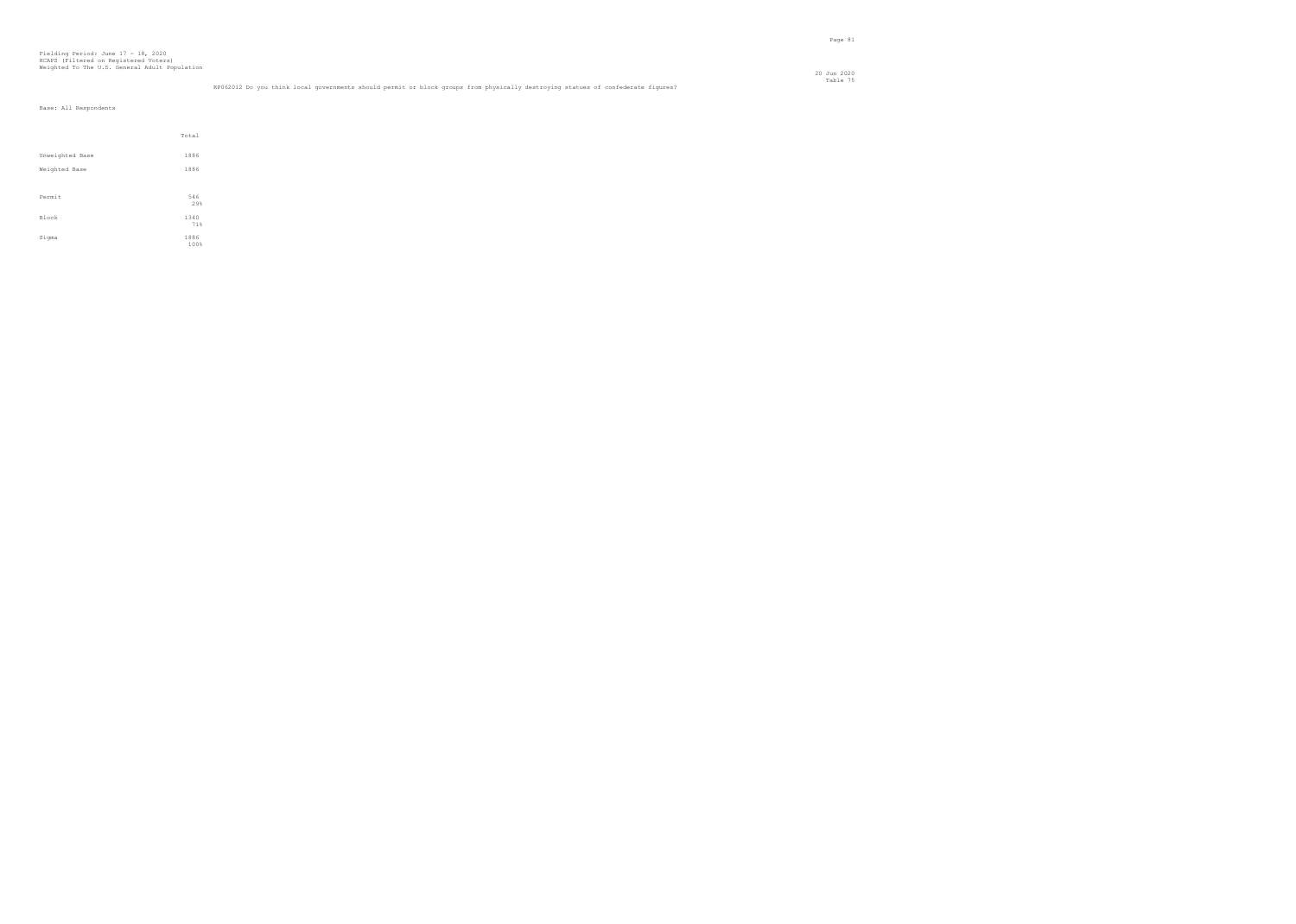en de la provincia de la provincia de la provincia de la provincia de la provincia de la provincia de la provi<br>Page 82

|  | Base: All Respondents |
|--|-----------------------|

|                 | Total      |  |
|-----------------|------------|--|
| Unweighted Base | 1886       |  |
| Weighted Base   | 1886       |  |
|                 |            |  |
| Favor           | 852<br>45% |  |
| Oppose          | 628<br>33% |  |
| Don't know      | 406<br>22% |  |
| Sigma           | 1886       |  |
|                 | 100%       |  |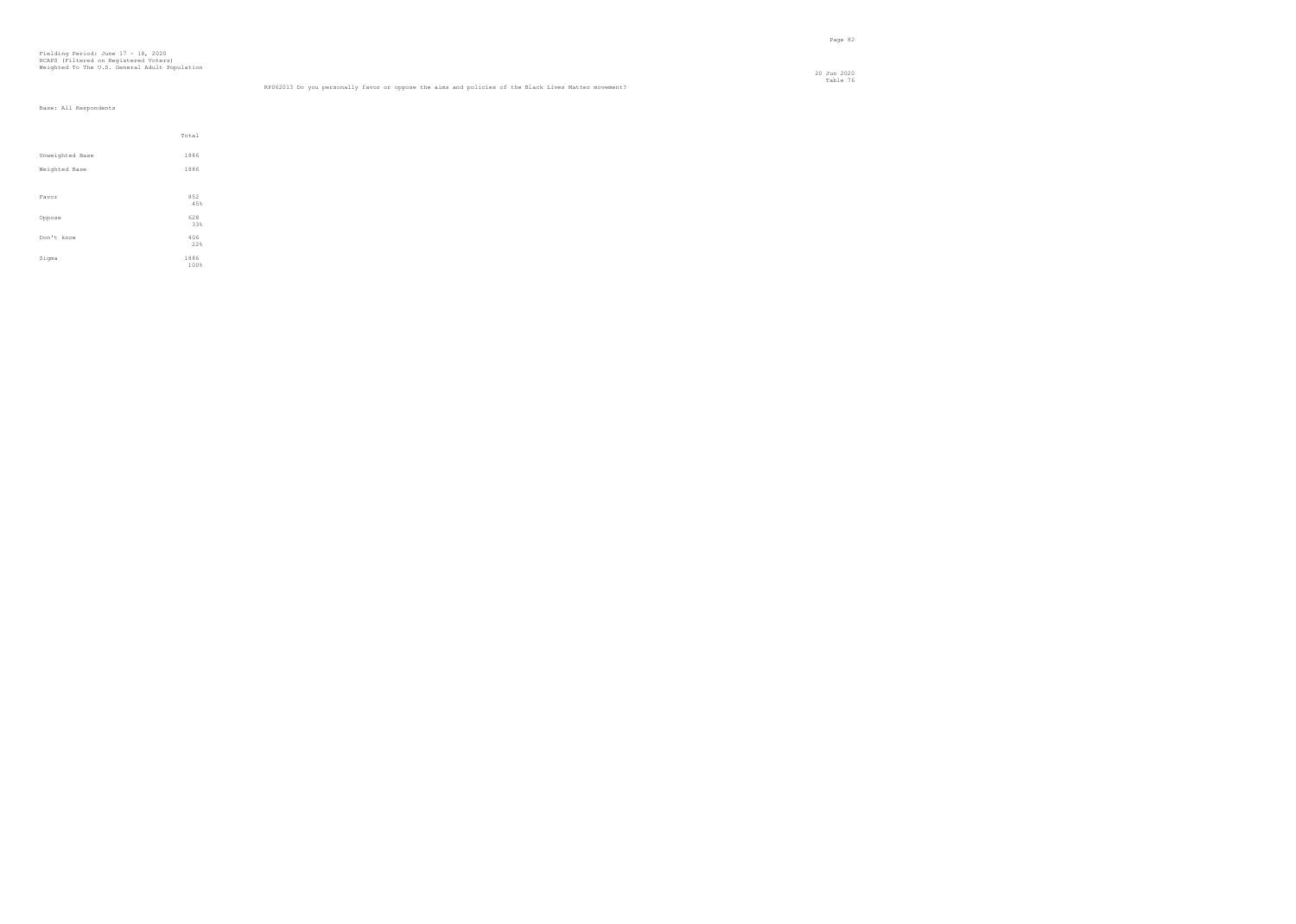### Fielding Period: June 17 - 18, 2020 HCAPS (Filtered on Registered Voters) Weighted To The U.S. General Adult Population

20 Jun 2020

### Table 77 RP062014 Do you think CEOs or news editors should lose their jobs if they criticize Black Lives Matter?

en de la provincia de la provincia de la provincia de la provincia de la provincia de la provincia de la provi<br>Page 83

|  | Base: All Respondents |
|--|-----------------------|
|  |                       |

|                 | Total        |
|-----------------|--------------|
| Unweighted Base | 1886         |
| Weighted Base   | 1886         |
|                 |              |
| Yes             | 589<br>31%   |
| No              | 1297<br>69%  |
| Sigma           | 1886<br>100% |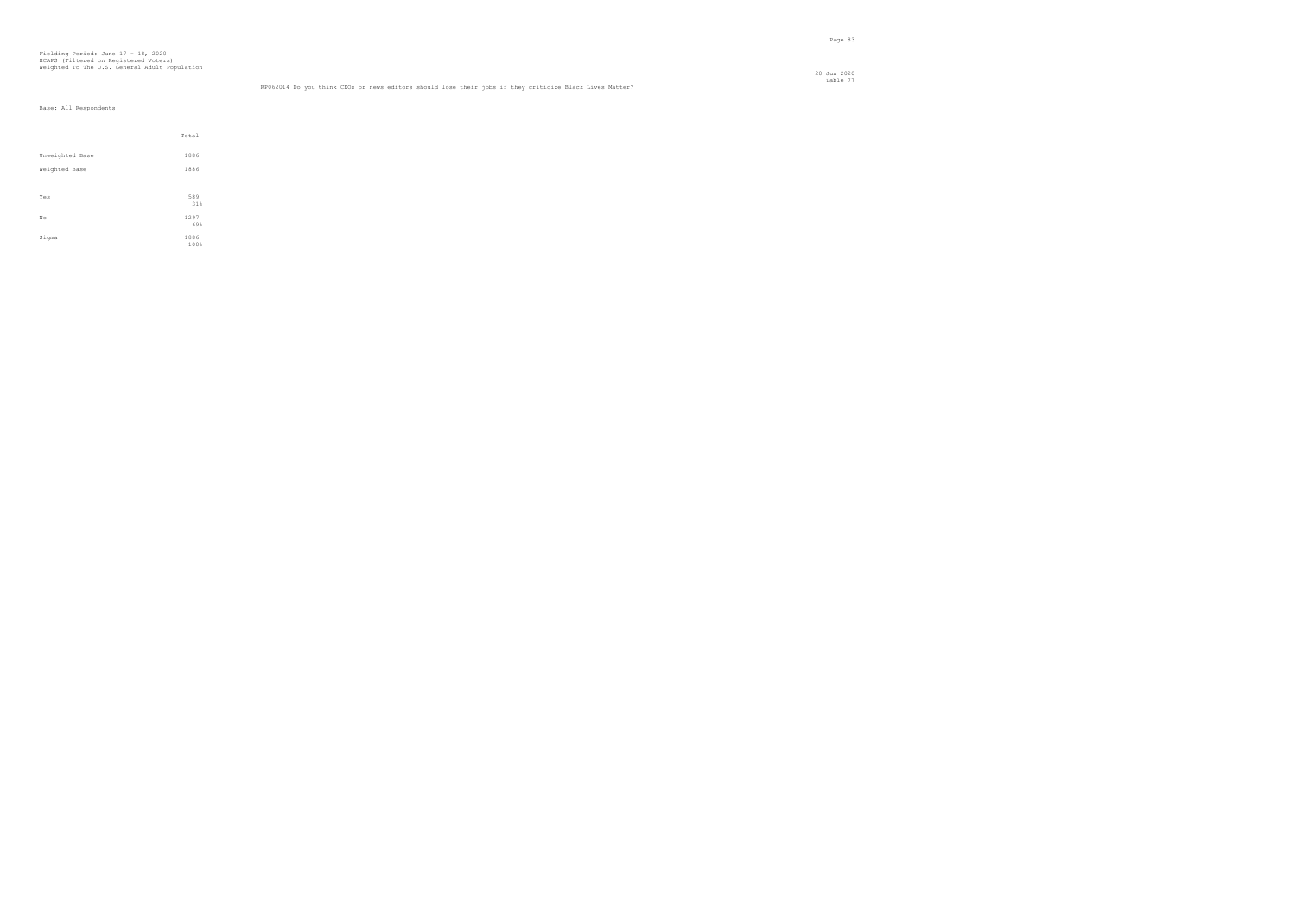en de la provincia de la provincia de la provincia de la provincia de la provincia de la provincia de la provi<br>Page 84

20 Jun 2020

|                                               | Total        |
|-----------------------------------------------|--------------|
| Unweighted Base                               | 1886         |
| Weighted Base                                 | 1886         |
|                                               |              |
| People are able to say what<br>they think     | 1039<br>55%  |
| People are not able to say<br>what they think | 847<br>45%   |
| Sigma                                         | 1886<br>100% |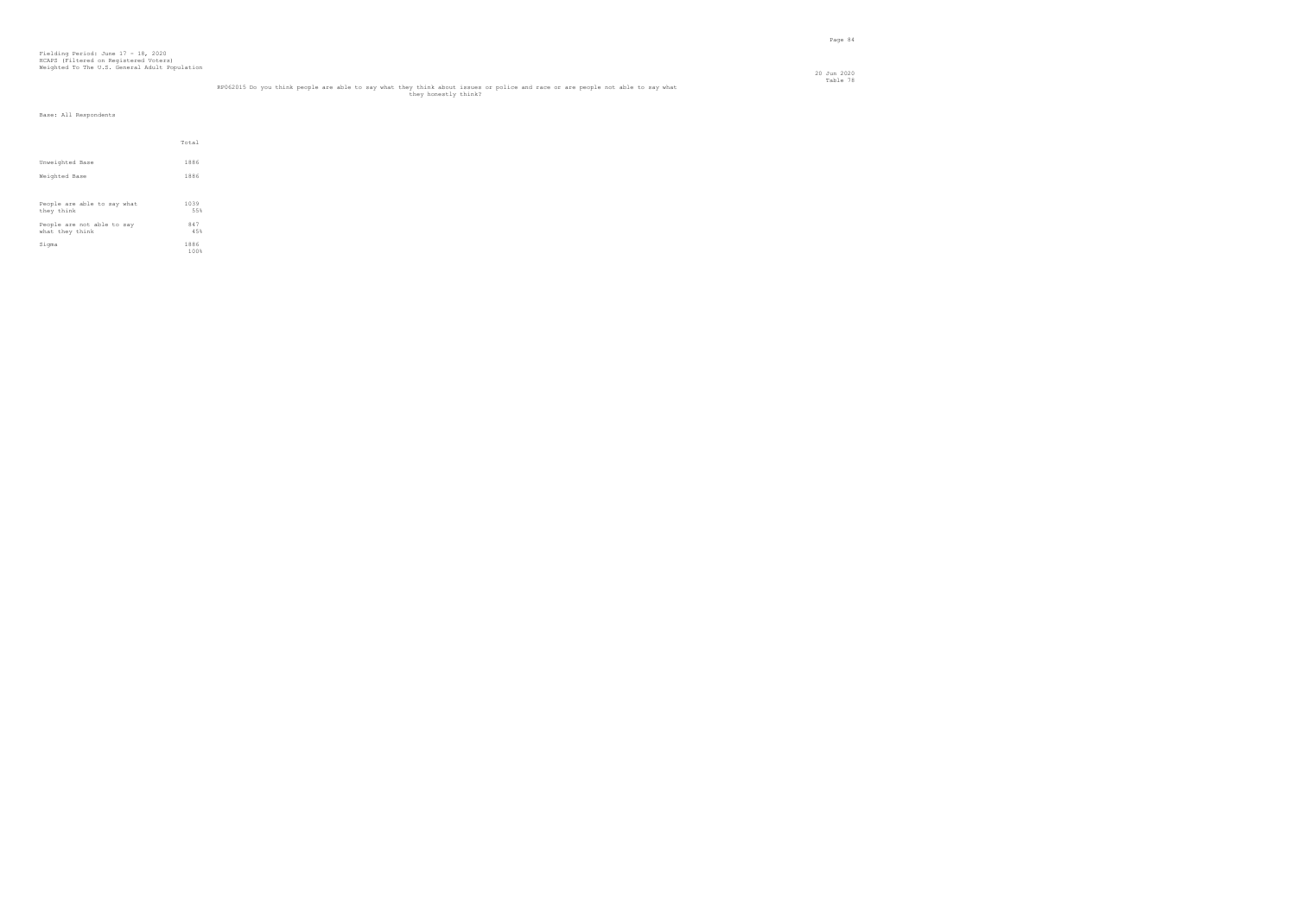# RPO62016 The New York Times printed an Op-Ed by Senator Tom Cotton supporting calling up the military as a last resort if riots were not stopped by the police and the national guard. Some black employees of the New York Ti

### Do you think the editorial threatened the safety of black news reporters and editors at the New York Times?

|  | Base: All Respondents |
|--|-----------------------|
|--|-----------------------|

|                                                     | Total        |
|-----------------------------------------------------|--------------|
| Unweighted Base                                     | 1886         |
| Weighted Base                                       | 1886         |
|                                                     |              |
| Threatened safety of black<br>reporters and editors | 876<br>46%   |
| Did not threaten safety                             | 1010<br>54%  |
| Sigma                                               | 1886<br>100% |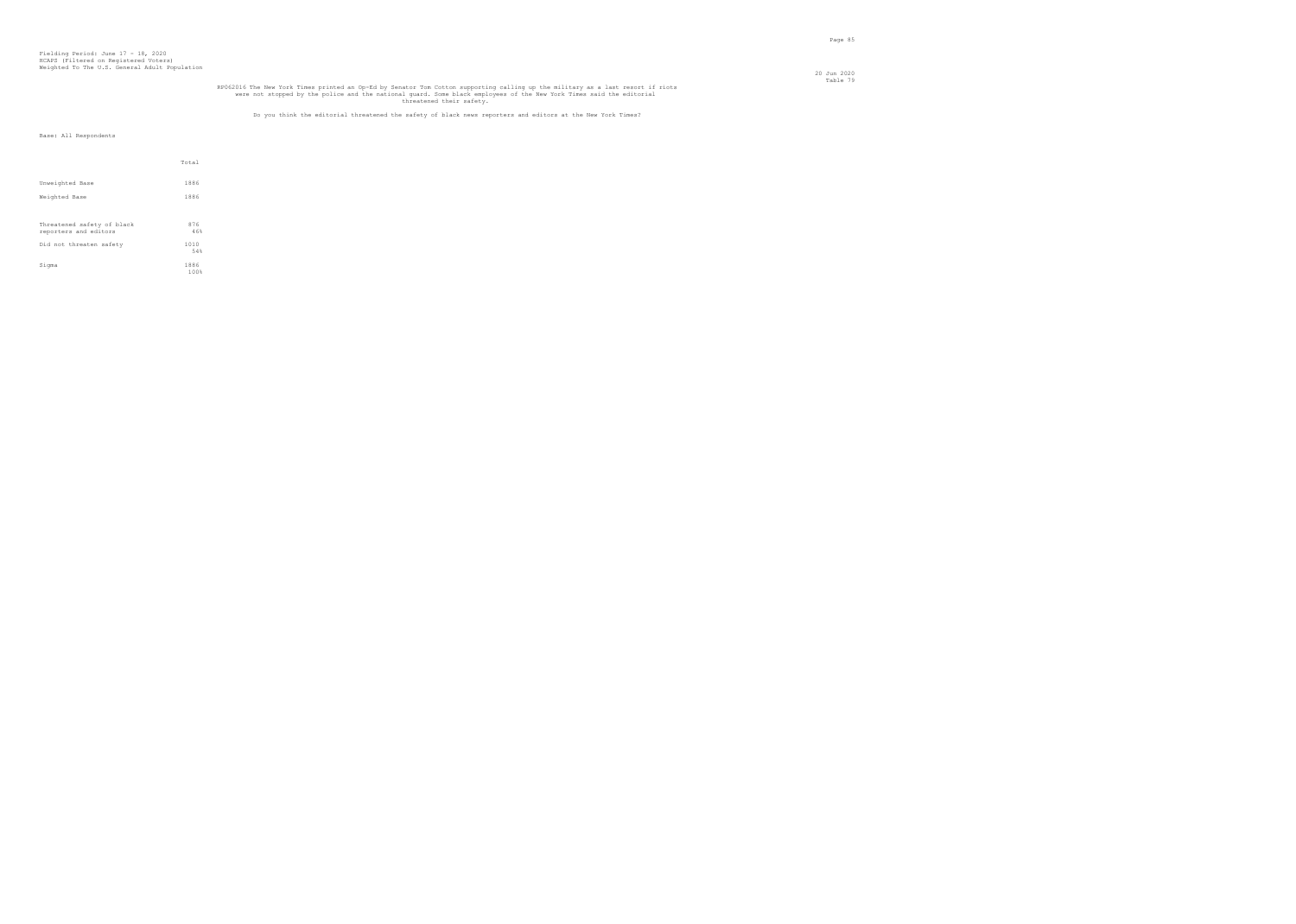### Table 80 RP062017 Should the New York Times run op ed pieces with views like those expressed by Senator Tom Cotton or should the New York Times not run such Op-Eds?

en de la provincia de la provincia de la provincia de la provincia de la provincia de la provincia de la provi<br>Page 86

|                 | Total        |
|-----------------|--------------|
| Unweighted Base | 1886         |
| Weighted Base   | 1886         |
|                 |              |
| Yes             | 1198<br>64%  |
| No              | 688<br>36%   |
| Sigma           | 1886<br>100% |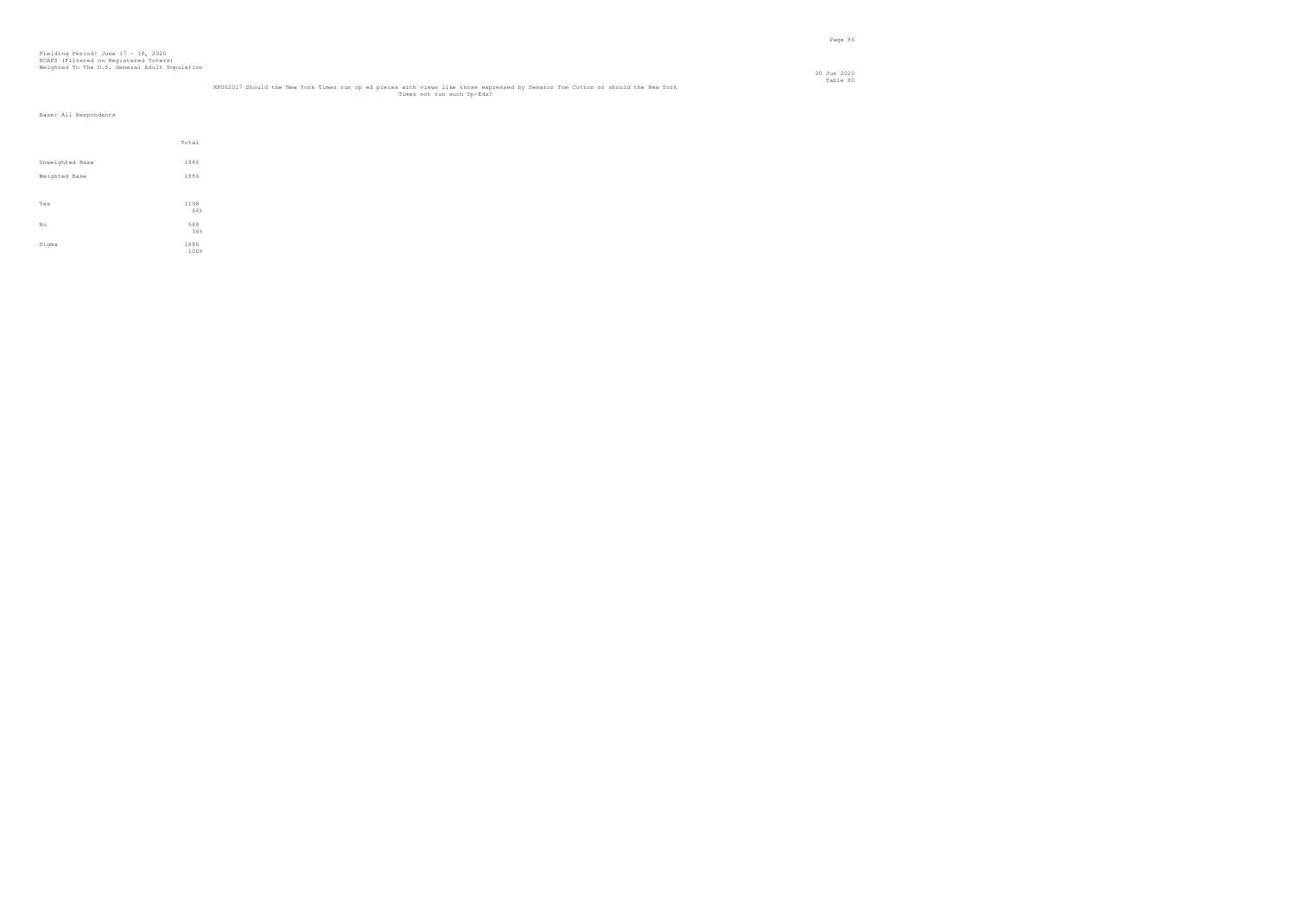### RP062018 Was it right or wrong for the New York Times to apologize for running the Op-Ed and saying it should not have been<br>published?

20 Jun 2020

|                 | Total        |
|-----------------|--------------|
| Unweighted Base | 1886         |
| Weighted Base   | 1886         |
|                 |              |
| Right           | 820<br>43%   |
| Wrong           | 1066<br>57%  |
| Sigma           | 1886<br>100% |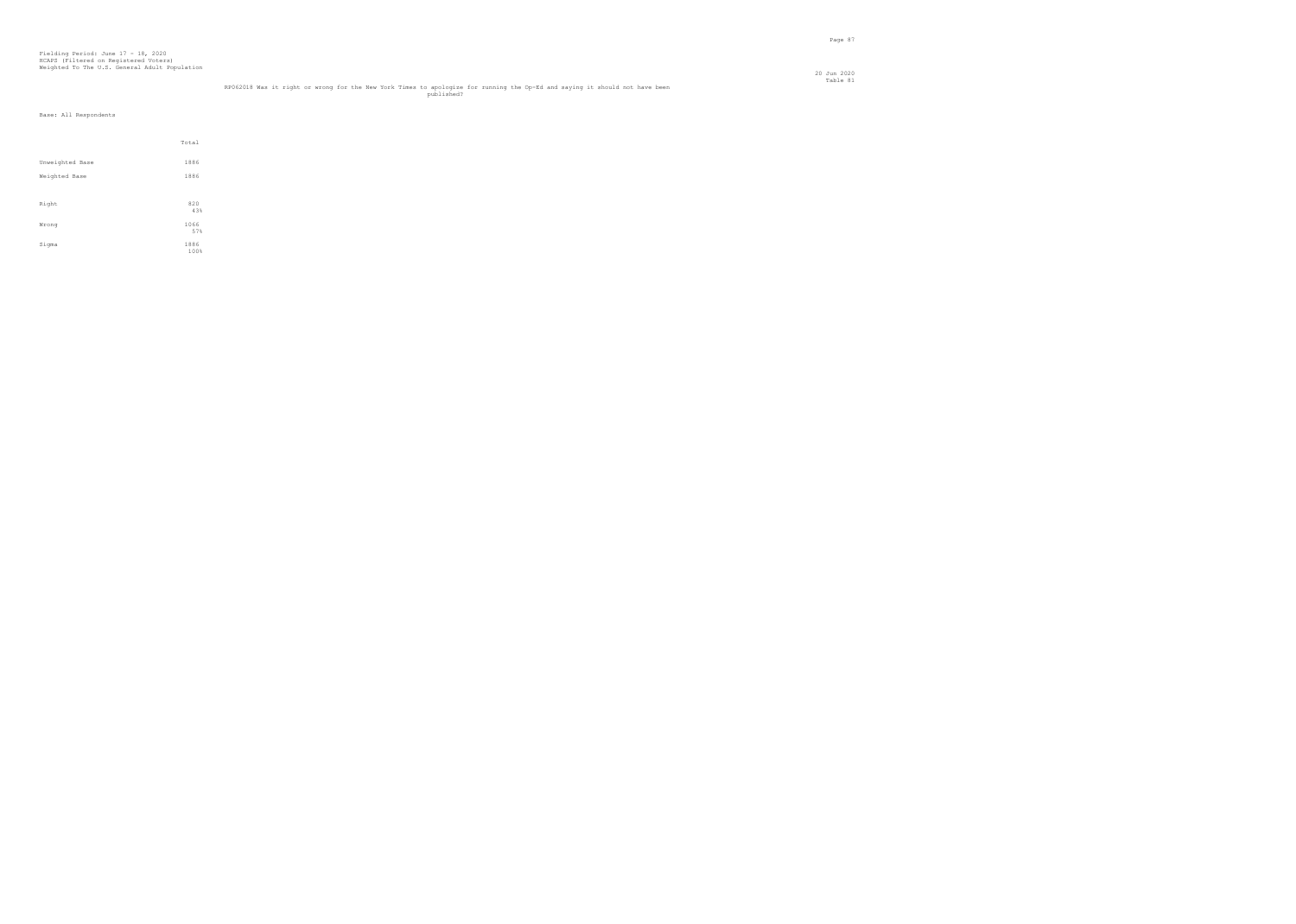## Fielding Period: June 17 - 18, 2020 HCAPS (Filtered on Registered Voters) Weighted To The U.S. General Adult Population

20 Jun 2020

### Table 82 RP062019 Do you think that major publications and tech platforms are censoring liberal views?

|                 | Total        |
|-----------------|--------------|
| Unweighted Base | 1886         |
| Weighted Base   | 1886         |
|                 |              |
| Yes             | 787<br>42%   |
| No              | 1099<br>58%  |
| Sigma           | 1886<br>100% |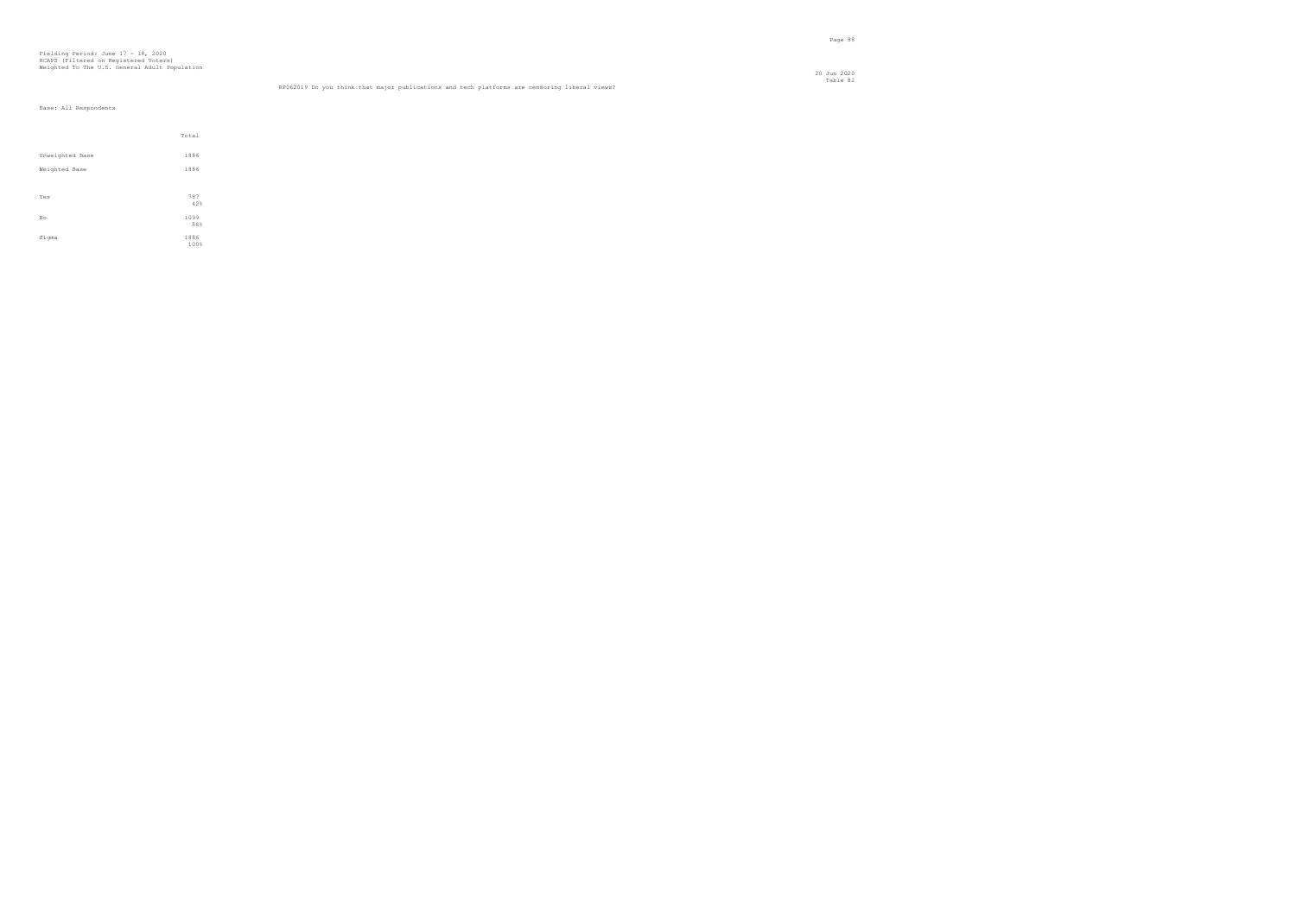en de la provincia de la provincia de la provincia de la provincia de la provincia de la provincia de la provi<br>Page 89

|                  | Total        |  |
|------------------|--------------|--|
| Unweighted Base  | 1886         |  |
| Weighted Base    | 1886         |  |
|                  |              |  |
| Yes              | 1147<br>61%  |  |
| $_{\mathrm{No}}$ | 739<br>39%   |  |
| Sigma            | 1886<br>100% |  |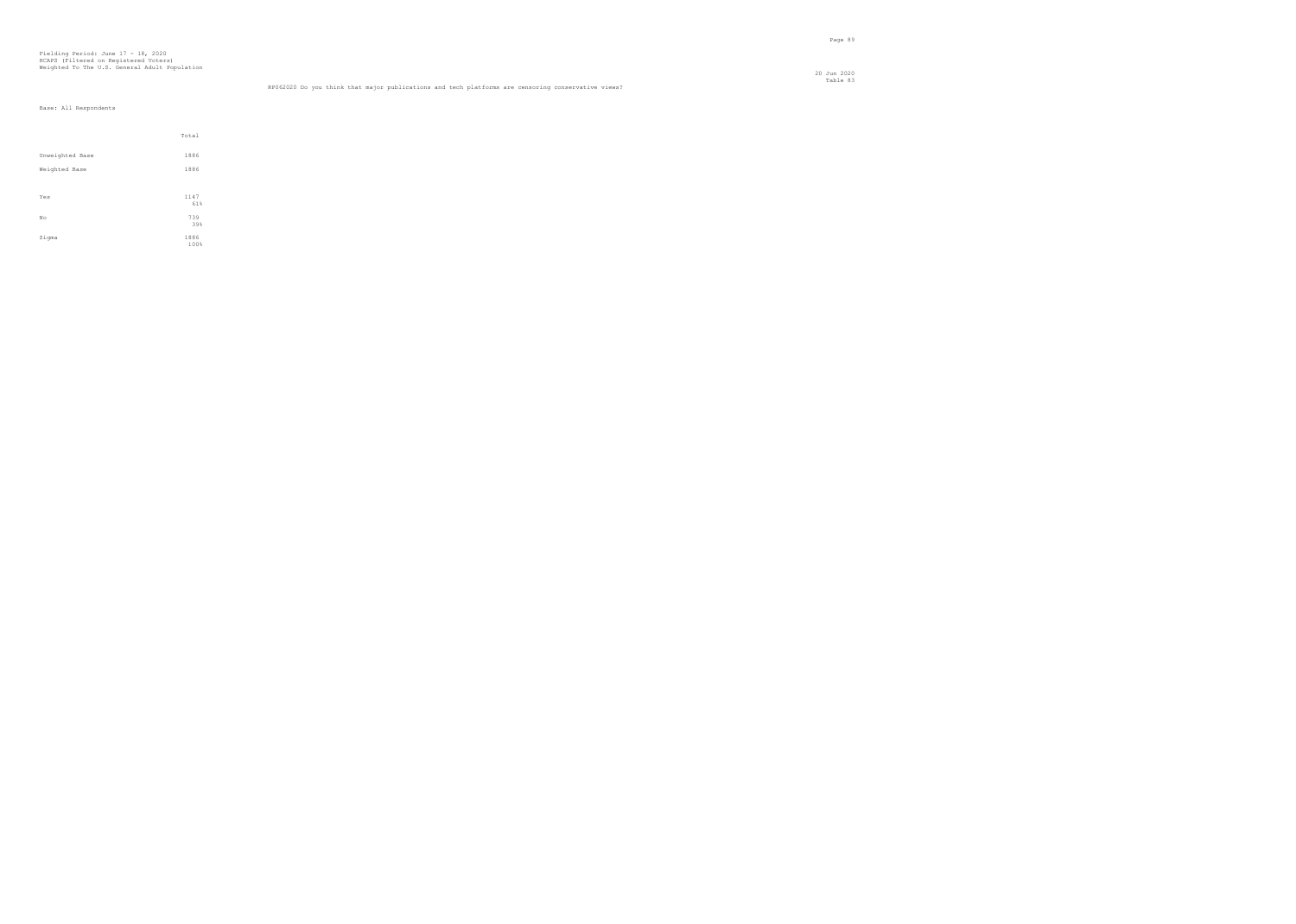### Table 84 RP062021 Major corporations are donating tens of millions of dollars to Black Lives Matter and related causes. Do you think that is appropriate or inappropriate?

en de la provincia de la provincia de la provincia de la provincia de la provincia de la provincia de la provi<br>Page 90

|                 | Total        |
|-----------------|--------------|
| Unweighted Base | 1886         |
| Weighted Base   | 1886         |
|                 |              |
| Appropriate     | 1121<br>59%  |
| Inappropriate   | 765<br>41%   |
| Sigma           | 1886<br>100% |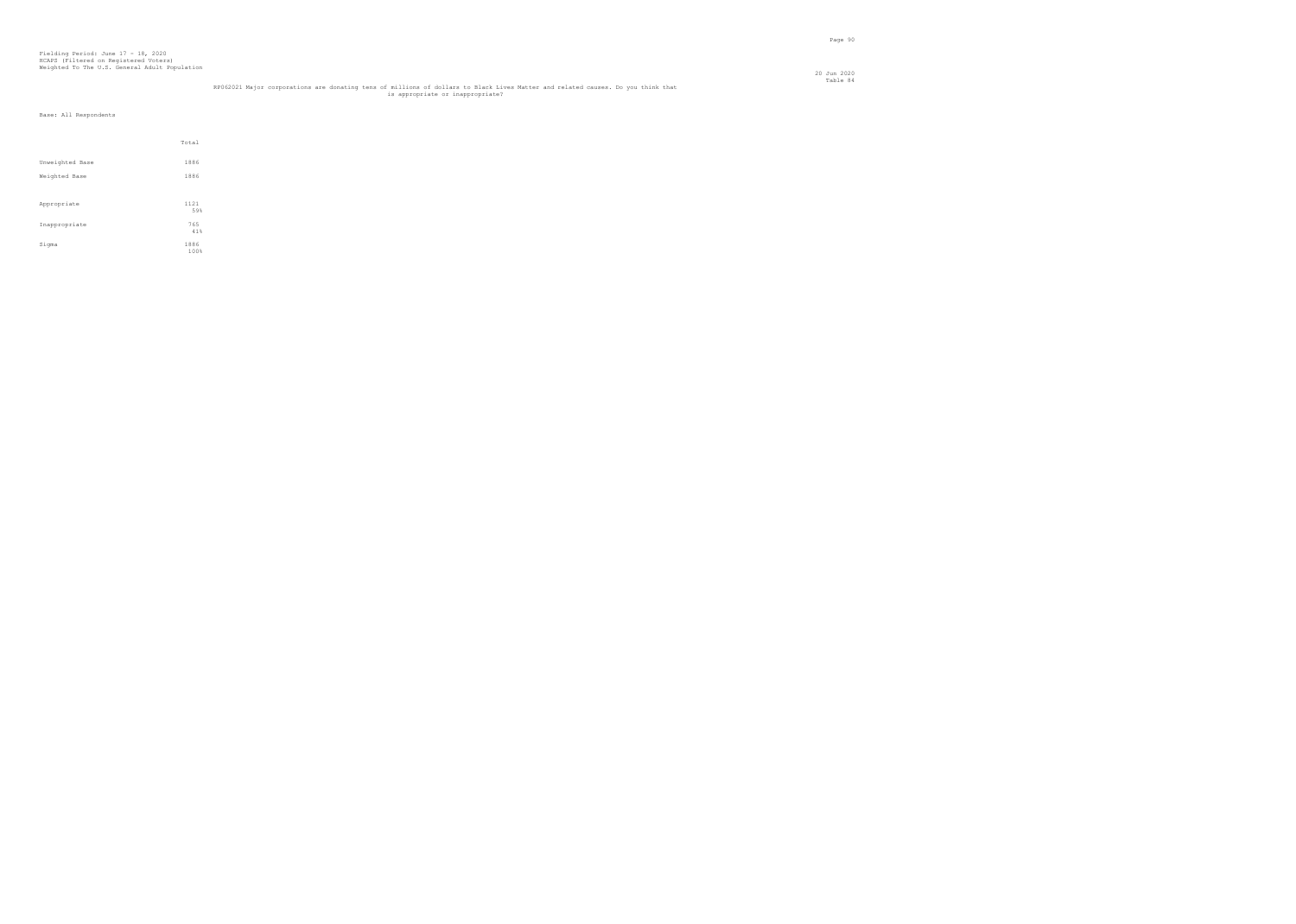en de la provincia de la provincia de la provincia de la provincia de la provincia de la provincia de la provi<br>Page 91

|                            | Total        |
|----------------------------|--------------|
| Unweighted Base            | 1886         |
| Weighted Base              | 1886         |
|                            |              |
| Let the protestors control | 668<br>35%   |
| Retake the city            | 1218<br>65%  |
| Sigma                      | 1886<br>100% |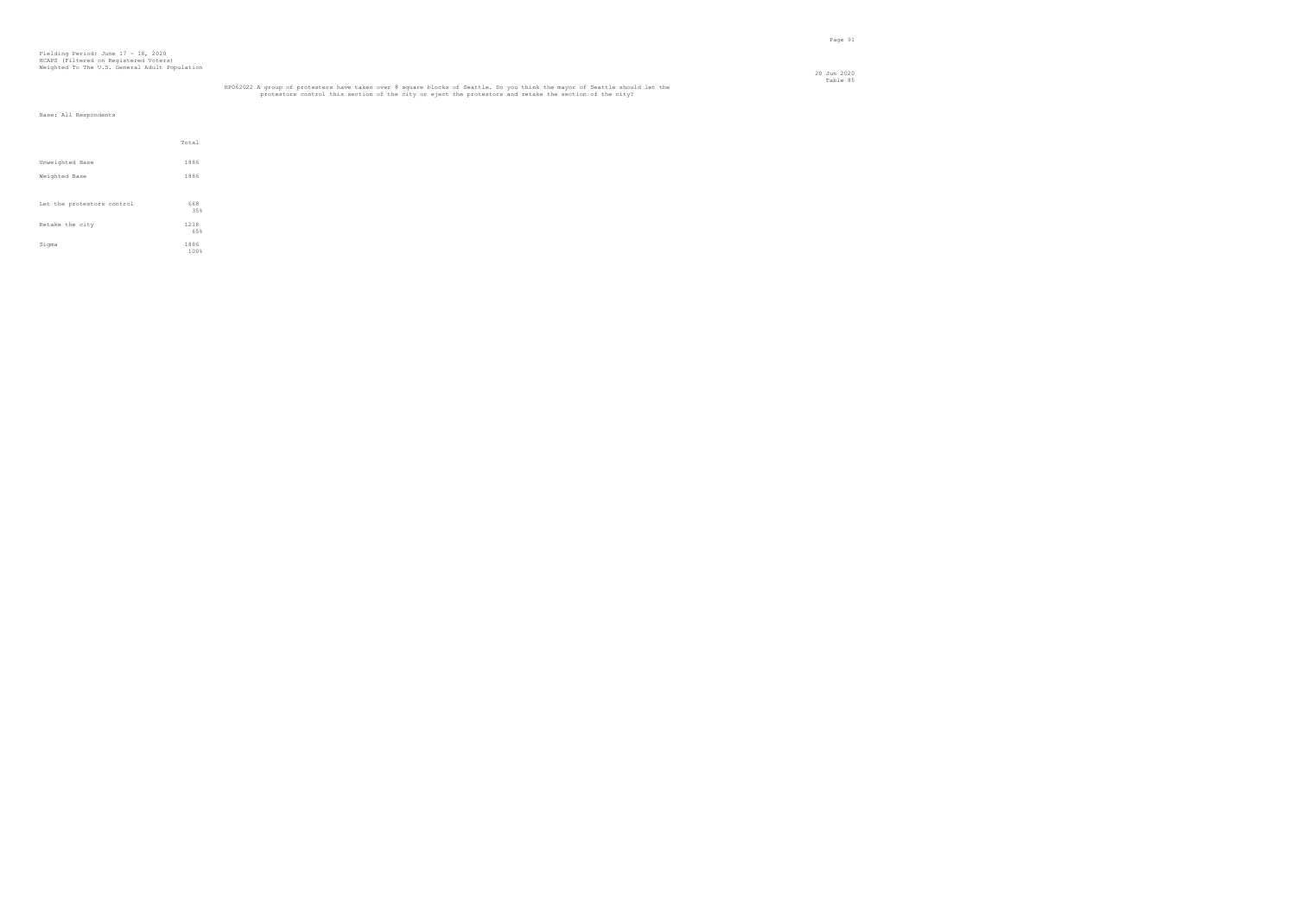20 Jun 2020 Table 86

Summary Of Yes

|                                                        | Total      |  |
|--------------------------------------------------------|------------|--|
|                                                        |            |  |
| Unweighted Base                                        | 1886       |  |
| Weighted Base                                          | 1886       |  |
|                                                        |            |  |
| Been called for jury duty.                             | 1211       |  |
|                                                        | 64%        |  |
| Been helped by a police                                | 1053       |  |
| officer.                                               | 56%        |  |
| Called the police to get<br>help.                      | 974<br>52% |  |
|                                                        |            |  |
| Called the police to report<br>a crime against you or  | 779<br>41% |  |
| someone else.                                          |            |  |
| Been the victim of a robbery                           | 667        |  |
| or burglary.                                           | 35%        |  |
| Been on a jury.                                        | 586        |  |
|                                                        | 31%        |  |
| Felt mistreated by a police<br>officer.                | 480<br>25% |  |
|                                                        |            |  |
| Been physically assaulted.                             | 475<br>25% |  |
| Been arrested.                                         | 419        |  |
|                                                        | 22%        |  |
| Gone to small claims court                             | 346        |  |
| to settle a dispute.                                   | 18%        |  |
| Sued someone else.                                     | 251        |  |
|                                                        | 13%        |  |
| Requested a restraining<br>order against someone else. | 247<br>13% |  |
|                                                        |            |  |
| Been sued by someone else.                             | 245<br>13% |  |
| Had a restraining order                                | 164        |  |
| taken out against you.                                 | $9\%$      |  |
|                                                        |            |  |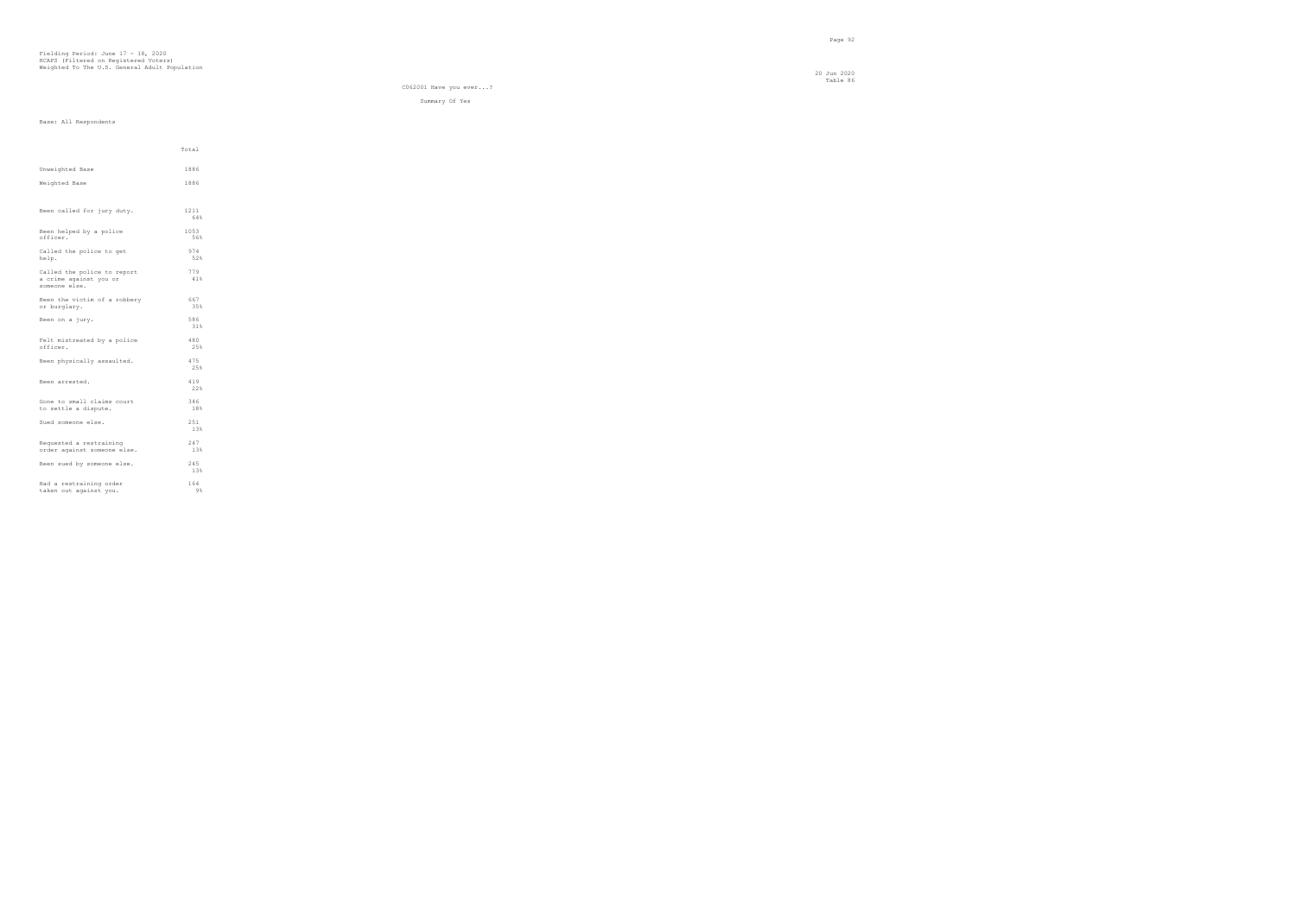20 Jun 2020 20 Jun 2020<br>Table 87

Summary Of No

|                                                                        | Total       |
|------------------------------------------------------------------------|-------------|
| Unweighted Base                                                        | 1886        |
| Weighted Base                                                          | 1886        |
| Had a restraining order                                                | 1722        |
| taken out against you.                                                 | 91%         |
| Been sued by someone else.                                             | 1641<br>87% |
| Requested a restraining<br>order against someone else.                 | 1639<br>87% |
| Sued someone else.                                                     | 1635<br>87% |
| Gone to small claims court<br>to settle a dispute.                     | 1540<br>82% |
| Been arrested.                                                         | 1467<br>78% |
| Been physically assaulted.                                             | 1411<br>75% |
| Felt mistreated by a police<br>officer.                                | 1406<br>75% |
| Been on a jury.                                                        | 1300<br>69% |
| Been the victim of a robbery<br>or burglary.                           | 1219<br>65% |
| Called the police to report<br>a crime against you or<br>someone else. | 1107<br>59% |
| Called the police to get<br>help.                                      | 912<br>48%  |
| Been helped by a police<br>officer.                                    | 833<br>44%  |
| Been called for jury duty.                                             | 675<br>36%  |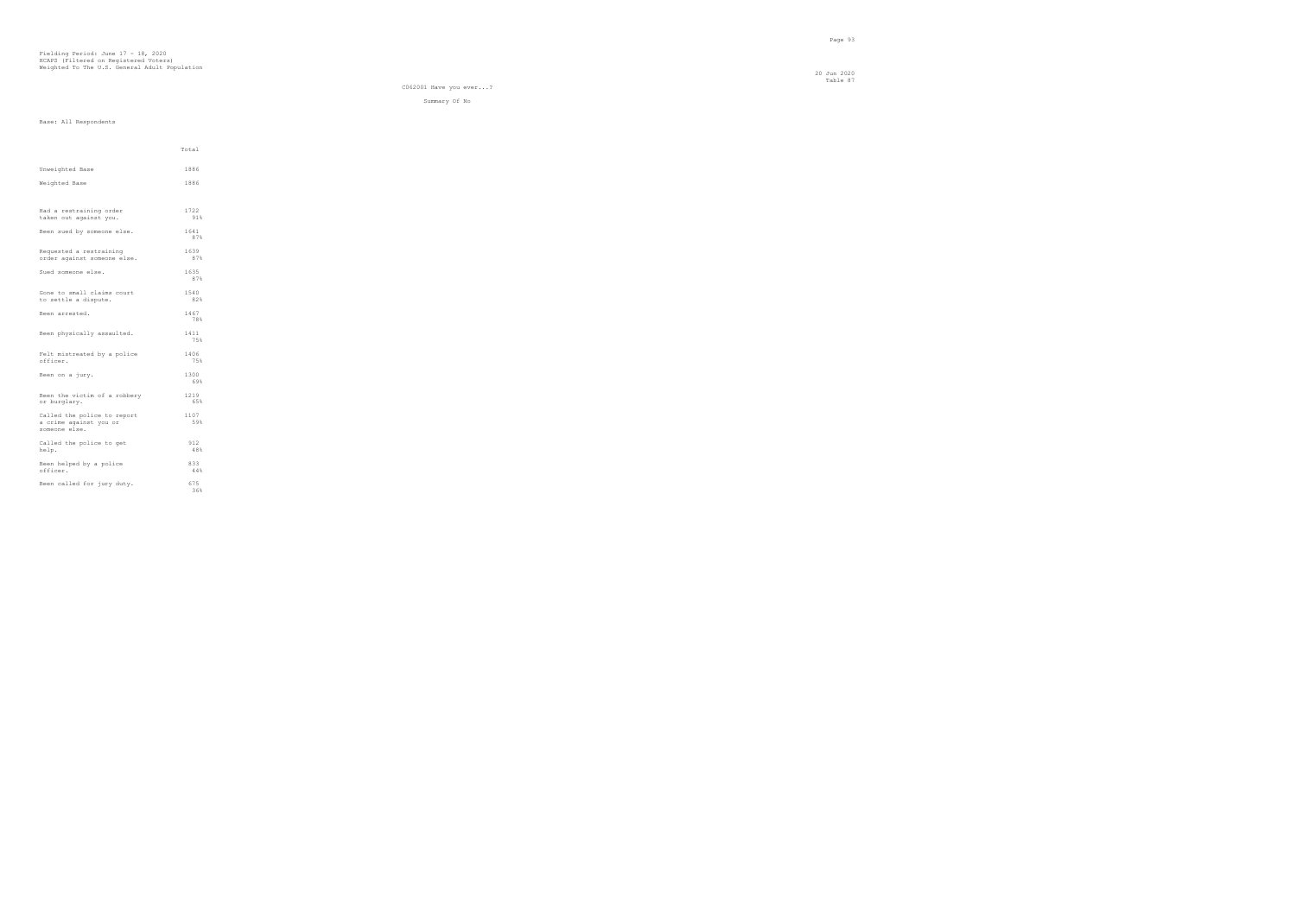### Table 88 C062001\_1 Have you ever...?

Sued someone else.

|                  | Total        |
|------------------|--------------|
| Unweighted Base  | 1886         |
| Weighted Base    | 1886         |
|                  |              |
| Yes              | 251<br>13%   |
| $_{\mathrm{No}}$ | 1635<br>87%  |
| Sigma            | 1886<br>100% |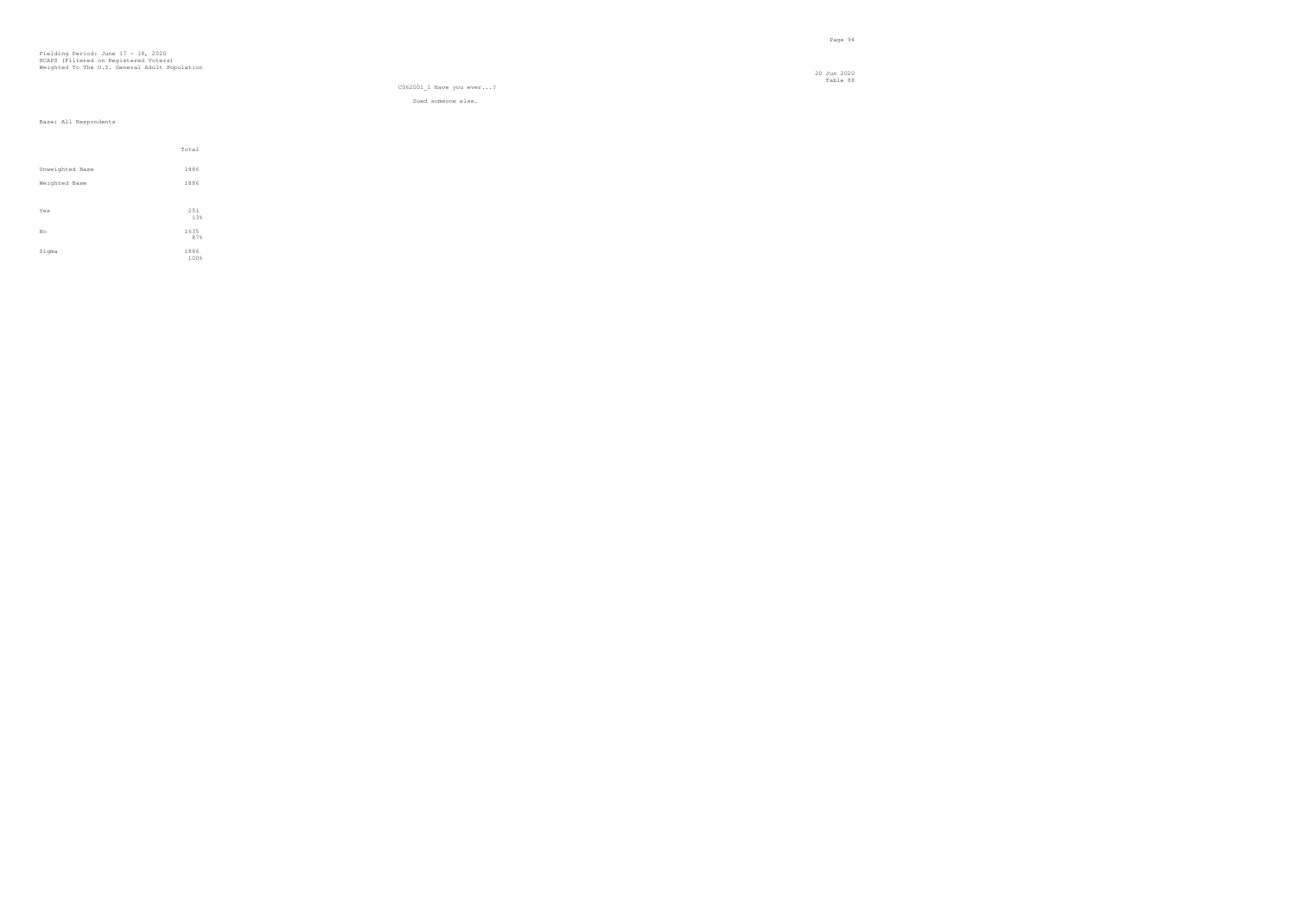en de la provincia de la provincia de la provincia de la provincia de la provincia de la provincia de la provi<br>Page 95

|                 | Total        |  |
|-----------------|--------------|--|
| Unweighted Base | 1886         |  |
| Weighted Base   | 1886         |  |
|                 |              |  |
| Yes             | 245<br>13%   |  |
| No              | 1641<br>87%  |  |
| Sigma           | 1886<br>100% |  |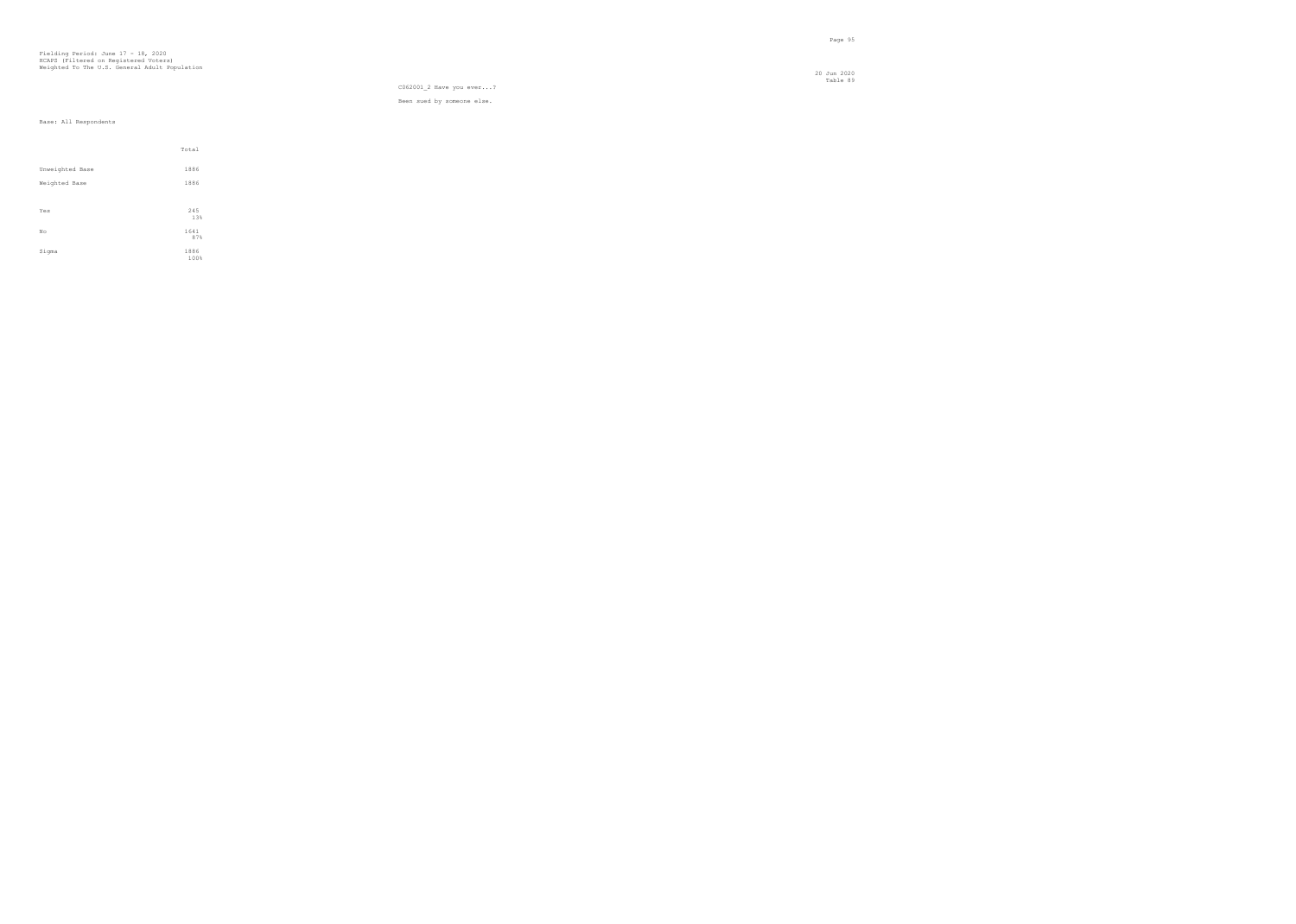20 Jun 2020 20 Jun 2020<br>Table 90

### C062001\_3 Have you ever...?

### Been arrested.

|                 | Total        |
|-----------------|--------------|
| Unweighted Base | 1886         |
| Weighted Base   | 1886         |
|                 |              |
| Yes             | 419<br>22%   |
| No              | 1467<br>78%  |
| Sigma           | 1886<br>100% |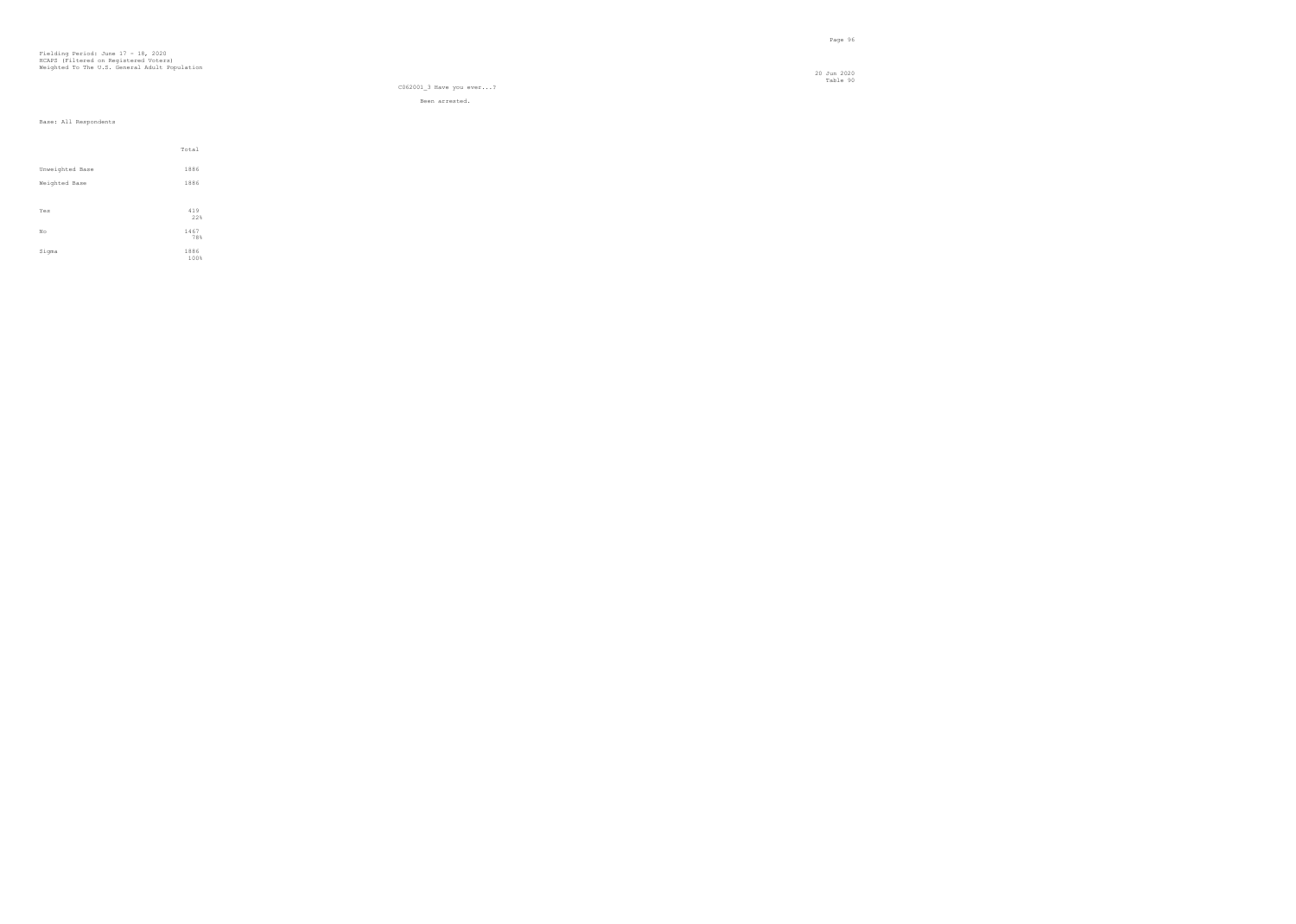20 Jun 2020 20 Jun 2020<br>Table 91

### C062001\_4 Have you ever...?

### Been the victim of a robbery or burglary.

|                  | Total        |
|------------------|--------------|
| Unweighted Base  | 1886         |
| Weighted Base    | 1886         |
|                  |              |
| Yes              | 667<br>35%   |
| $_{\mathrm{No}}$ | 1219<br>65%  |
| Sigma            | 1886<br>100% |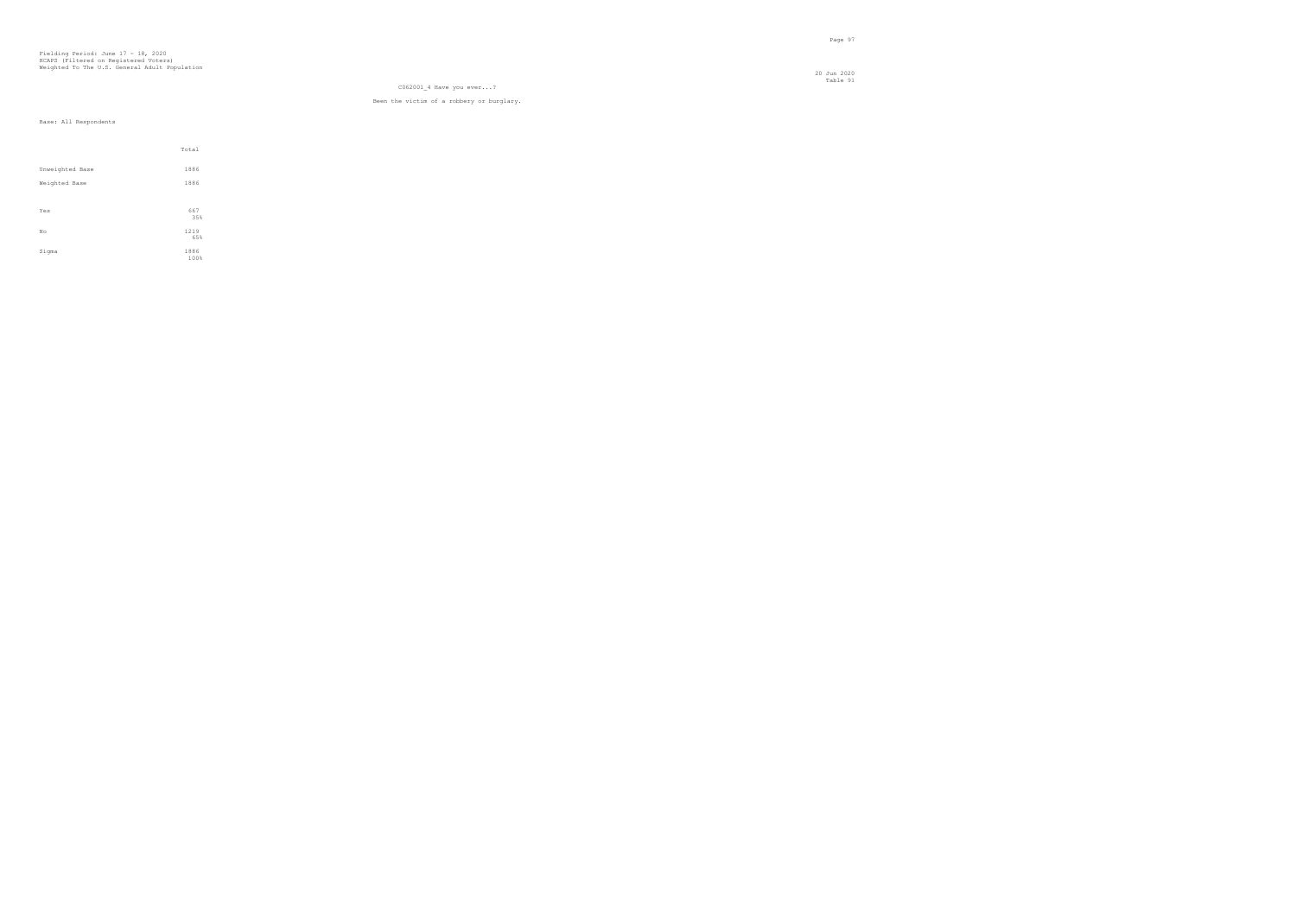20 Jun 2020 Table 92

en de la provincia de la provincia de la provincia de la provincia de la provincia de la provincia de la provi<br>Page 98

|                  | Total        |
|------------------|--------------|
| Unweighted Base  | 1886         |
| Weighted Base    | 1886         |
|                  |              |
| Yes              | 475<br>25%   |
| $_{\mathrm{No}}$ | 1411<br>75%  |
| Sigma            | 1886<br>100% |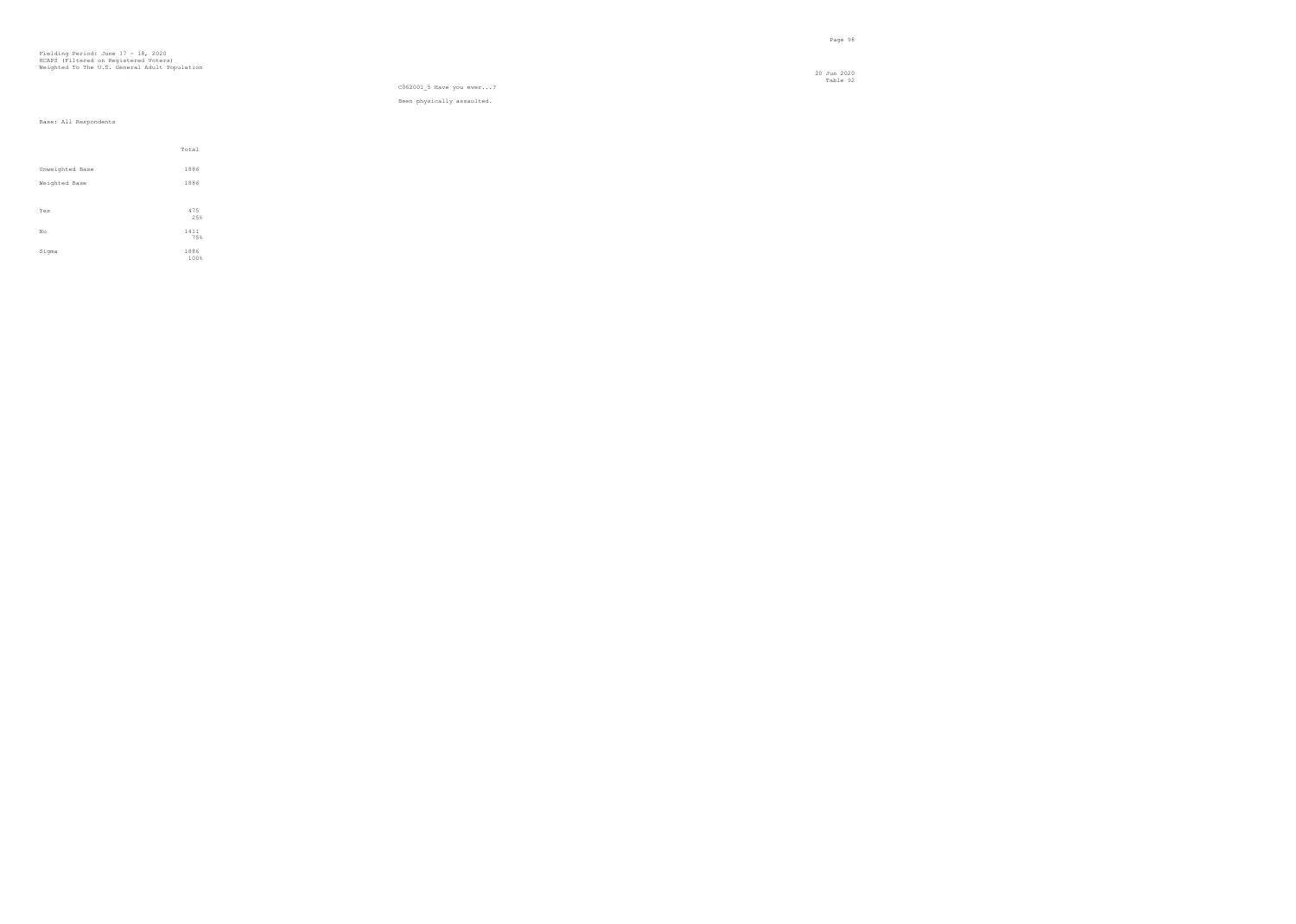#### Table 93 C062001\_6 Have you ever...? Been on a jury.

en de la provincia de la provincia de la provincia de la provincia de la provincia de la provincia de la provi<br>Page 99

|                  | Total        |
|------------------|--------------|
| Unweighted Base  | 1886         |
| Weighted Base    | 1886         |
|                  |              |
| Yes              | 586<br>31%   |
| $_{\mathrm{No}}$ | 1300<br>69%  |
| Sigma            | 1886<br>100% |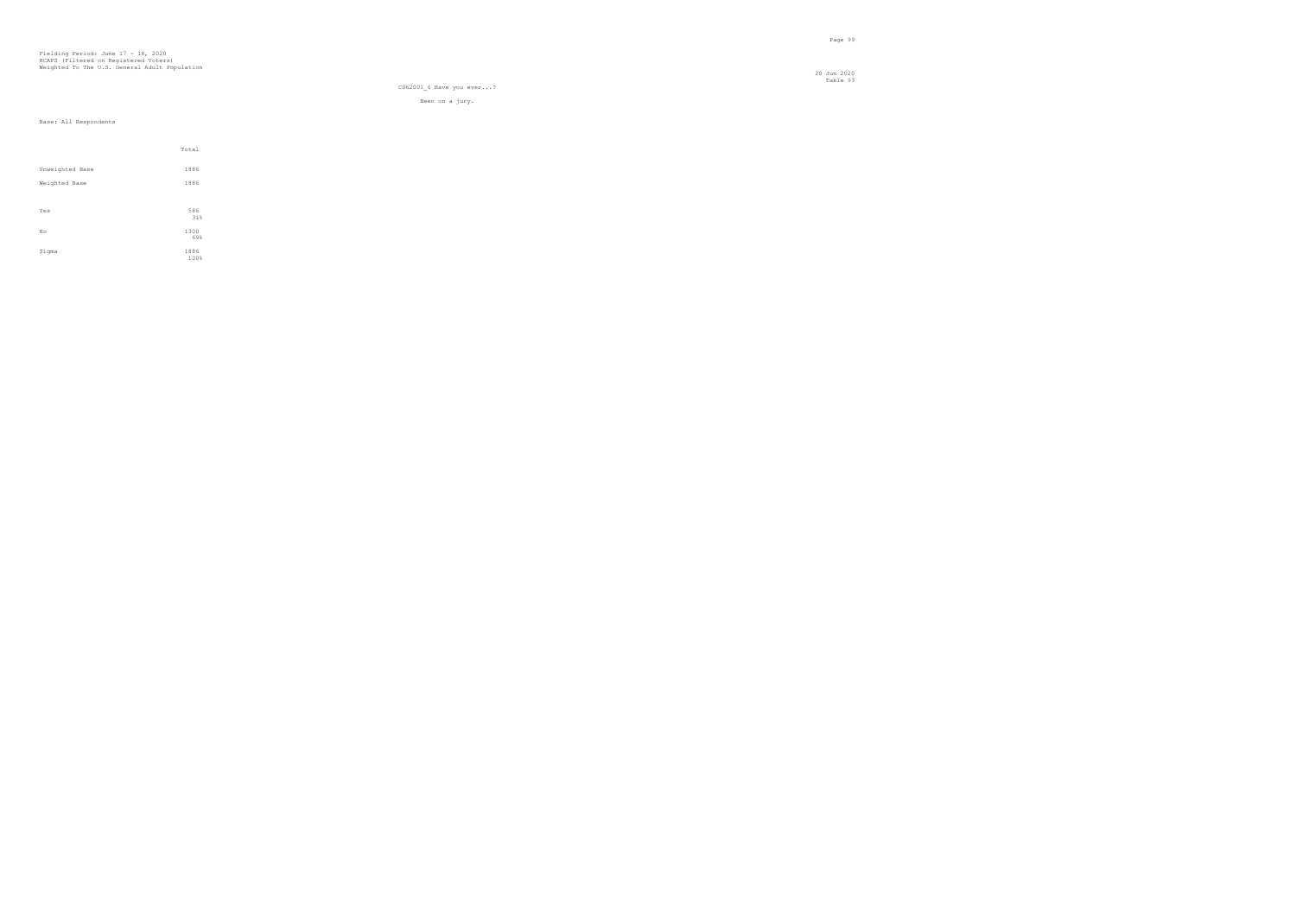#### 20 Jun 2020 20 Jun 2020<br>Table 94

### C062001\_7 Have you ever...? Been called for jury duty.

|                  | Total        |
|------------------|--------------|
| Unweighted Base  | 1886         |
| Weighted Base    | 1886         |
|                  |              |
| Yes              | 1211<br>64%  |
| $_{\mathrm{No}}$ | 675<br>36%   |
| Sigma            | 1886<br>100% |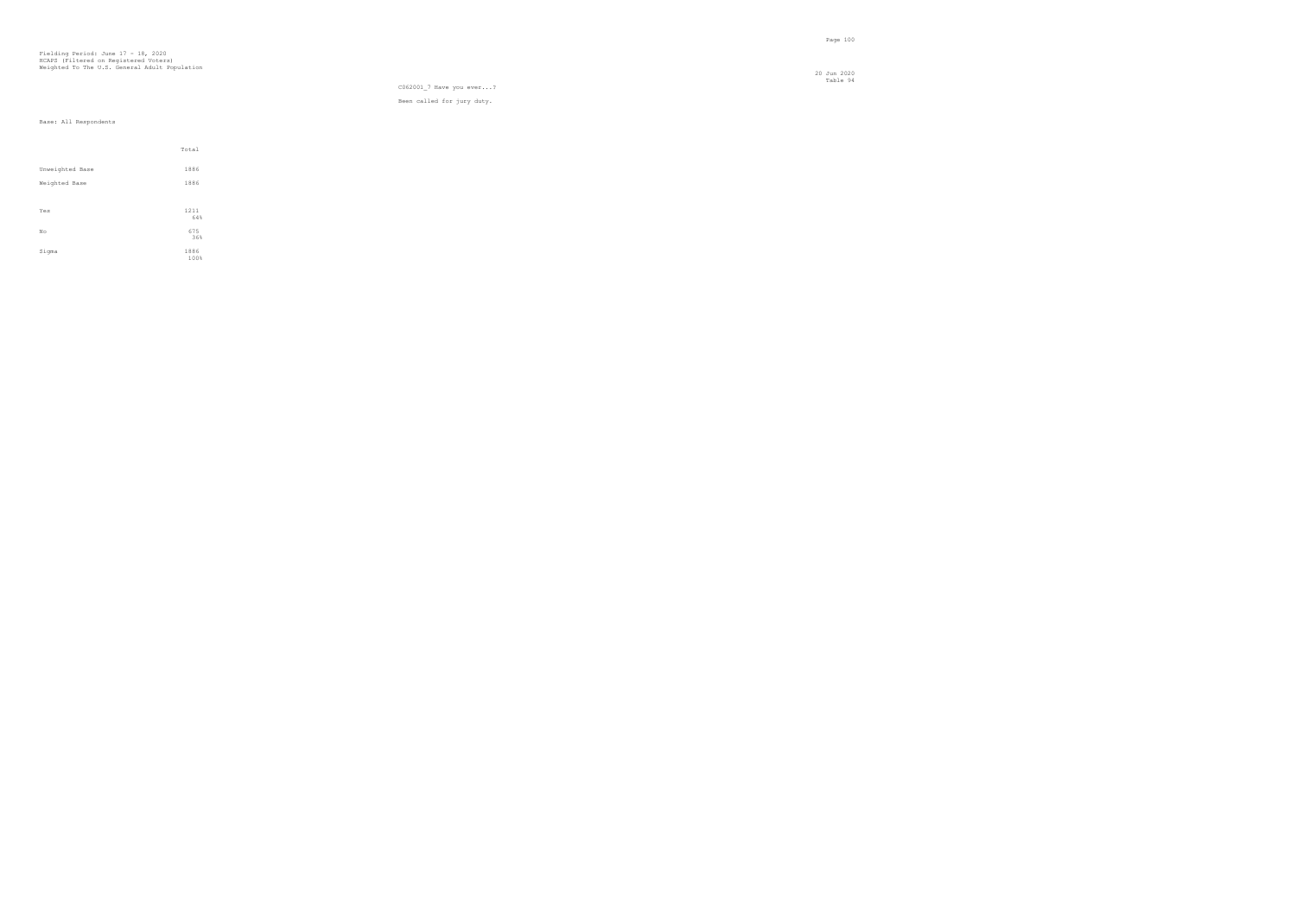### Table 95 C062001\_8 Have you ever...?

### Requested a restraining order against someone else.

|                 | Total        |
|-----------------|--------------|
| Unweighted Base | 1886         |
| Weighted Base   | 1886         |
|                 |              |
| Yes             | 247<br>13%   |
| No              | 1639<br>87%  |
| Sigma           | 1886<br>100% |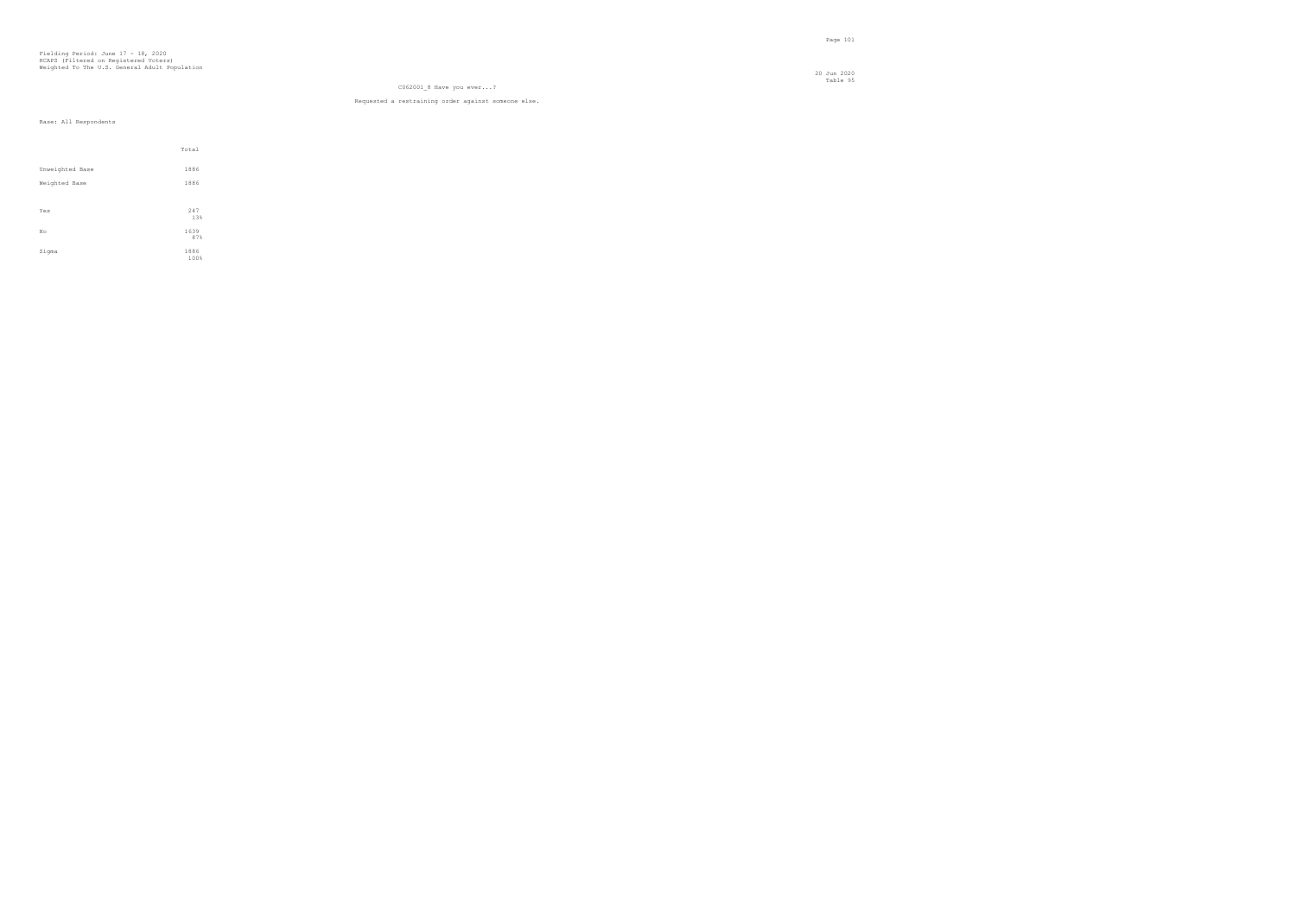### Table 96 C062001\_9 Have you ever...?

### Had a restraining order taken out against you.

|                  | Total        |  |
|------------------|--------------|--|
| Unweighted Base  | 1886         |  |
| Weighted Base    | 1886         |  |
|                  |              |  |
| Yes              | 164<br>9%    |  |
| $_{\mathrm{No}}$ | 1722         |  |
|                  | 91%          |  |
| Sigma            | 1886<br>100% |  |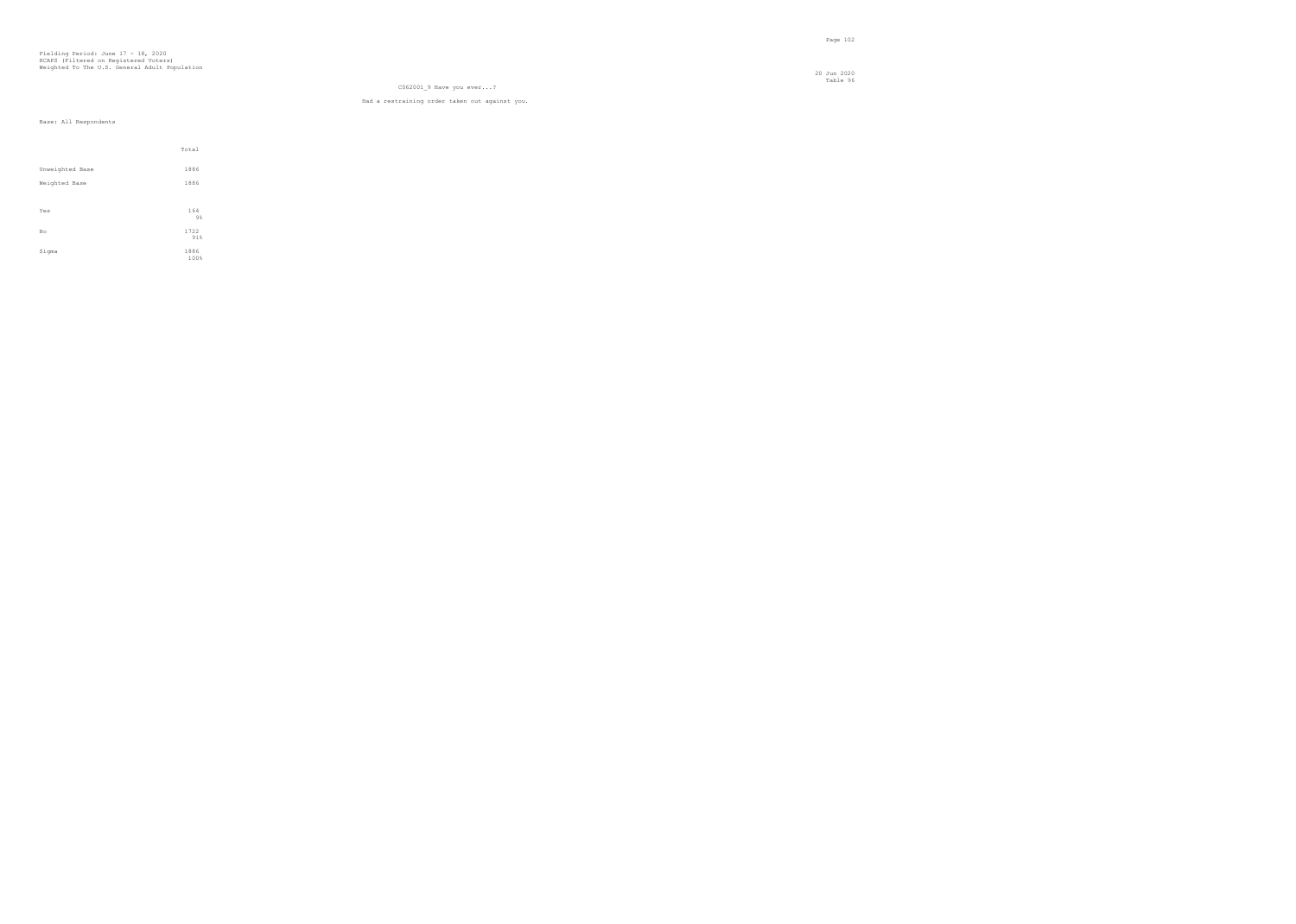Page 103

#### 20 Jun 2020 Table 97 C062001\_10 Have you ever...?

### Called the police to report a crime against you or someone else.

|                 | Total        |
|-----------------|--------------|
| Unweighted Base | 1886         |
| Weighted Base   | 1886         |
|                 |              |
| Yes             | 779<br>41%   |
| No              | 1107<br>59%  |
| Sigma           | 1886<br>100% |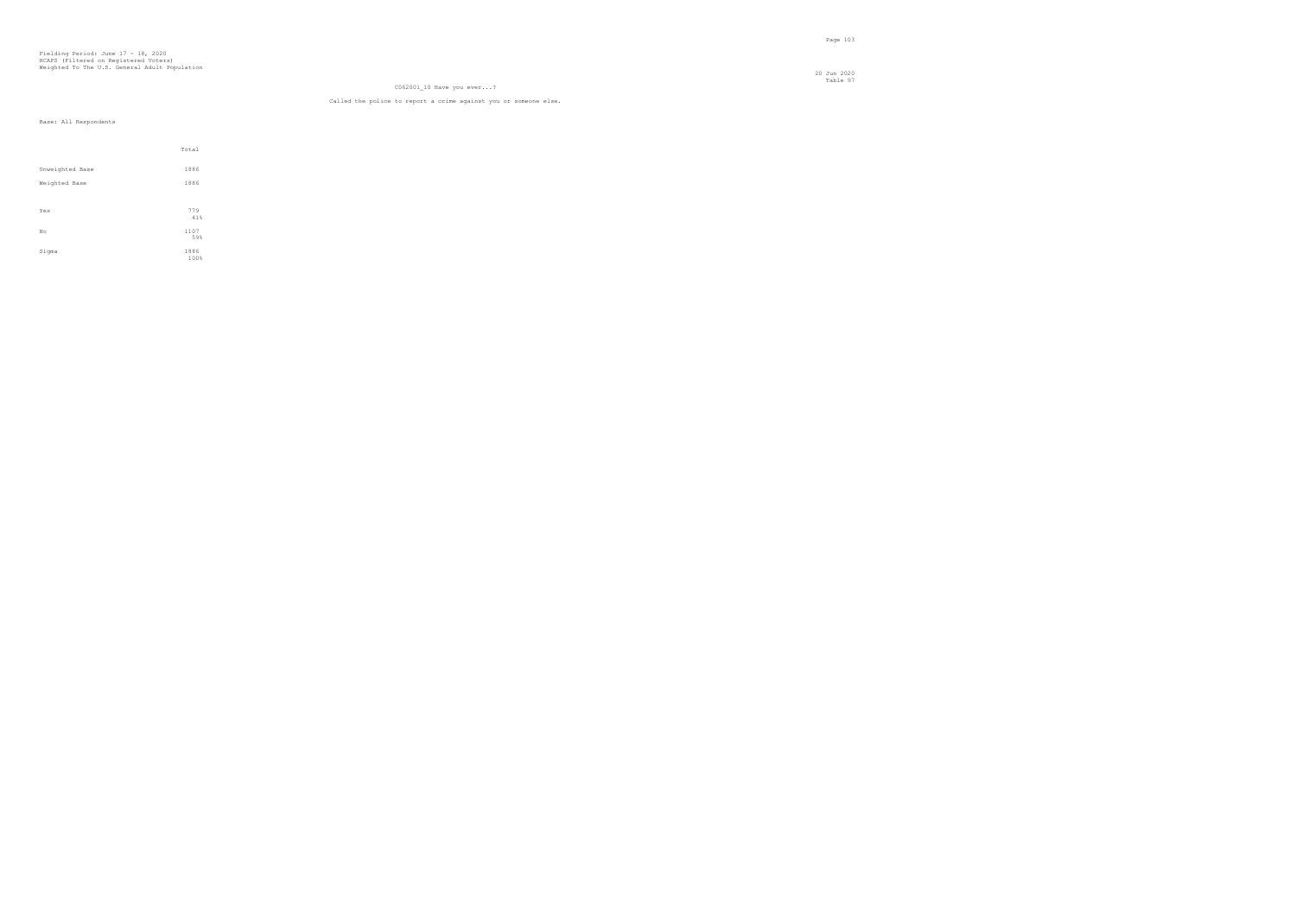20 Jun 2020 20 Jun 2020<br>Table 98

|                  | Total        |
|------------------|--------------|
| Unweighted Base  | 1886         |
| Weighted Base    | 1886         |
|                  |              |
| Yes              | 974<br>52%   |
| $_{\mathrm{No}}$ | 912<br>48%   |
| Sigma            | 1886<br>100% |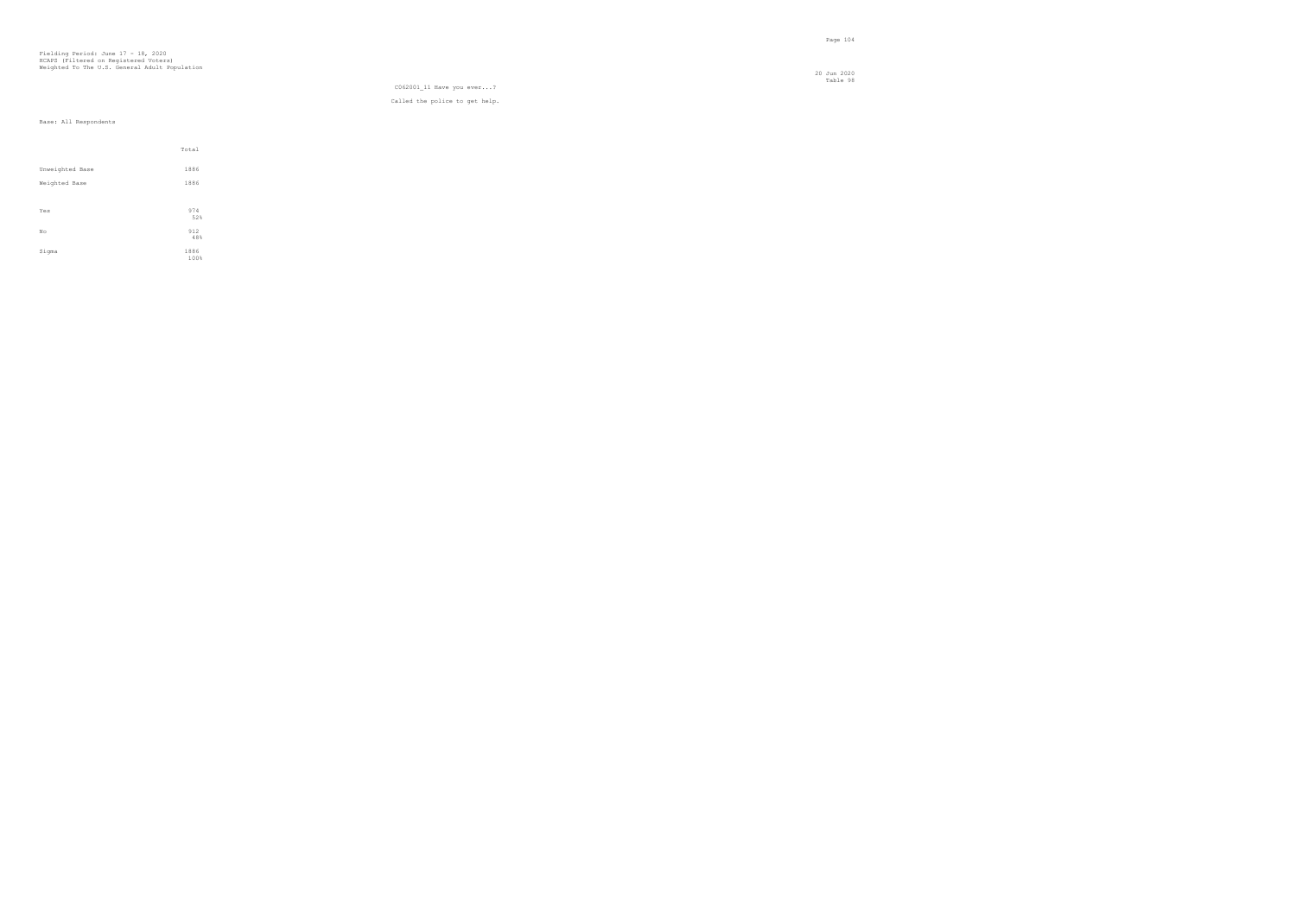20 Jun 2020 20 Jun 2020<br>Table 99

### C062001\_12 Have you ever...?

### Gone to small claims court to settle a dispute.

|                 | Total        |  |
|-----------------|--------------|--|
| Unweighted Base | 1886         |  |
| Weighted Base   | 1886         |  |
|                 |              |  |
| Yes             | 346<br>18%   |  |
| No              | 1540<br>82%  |  |
| Sigma           | 1886<br>100% |  |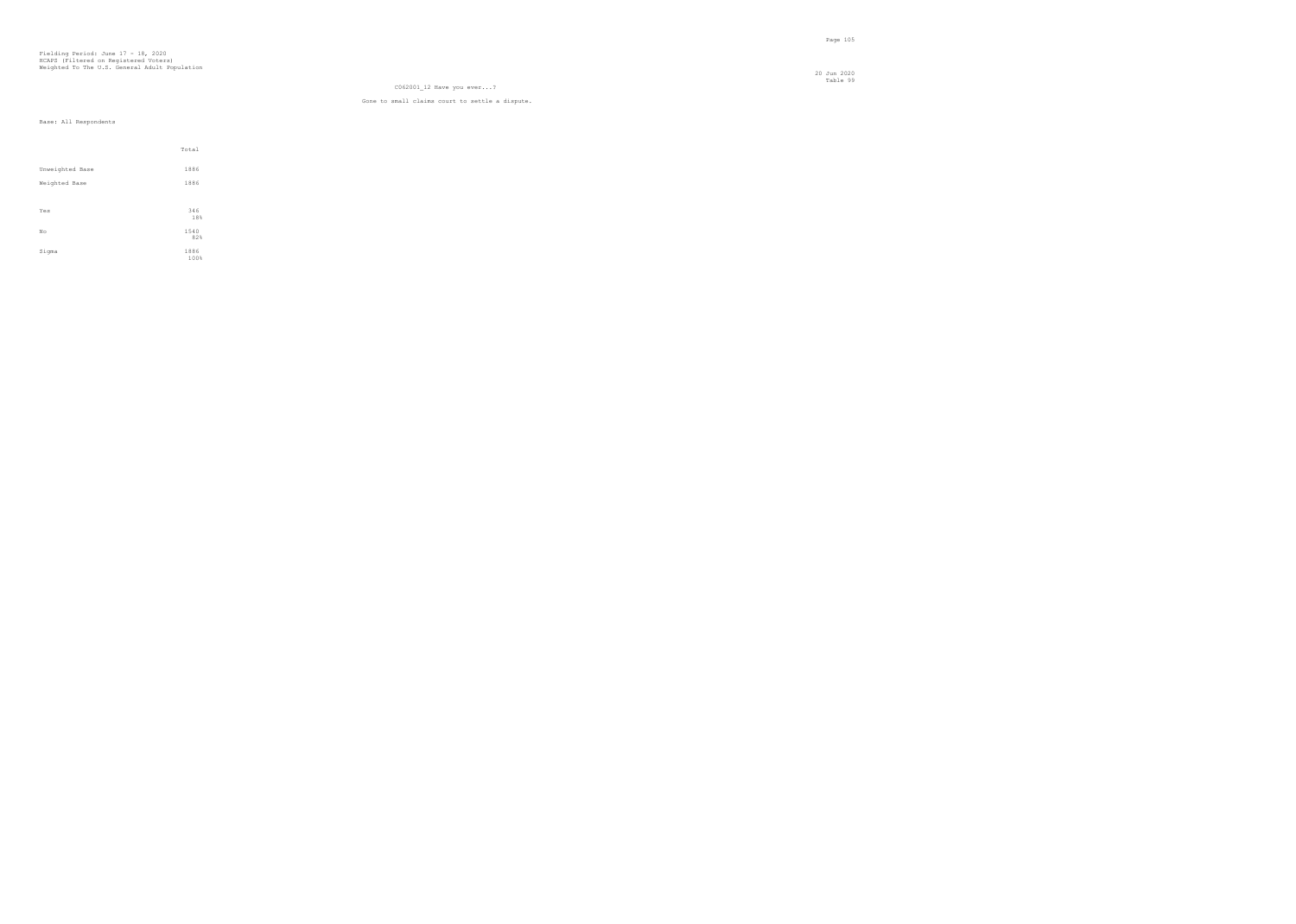### Table 100 C062001\_13 Have you ever...?

### Been helped by a police officer.

|                 | Total        |
|-----------------|--------------|
| Unweighted Base | 1886         |
| Weighted Base   | 1886         |
|                 |              |
| Yes             | 1053<br>56%  |
| No              | 833<br>44%   |
| Sigma           | 1886<br>100% |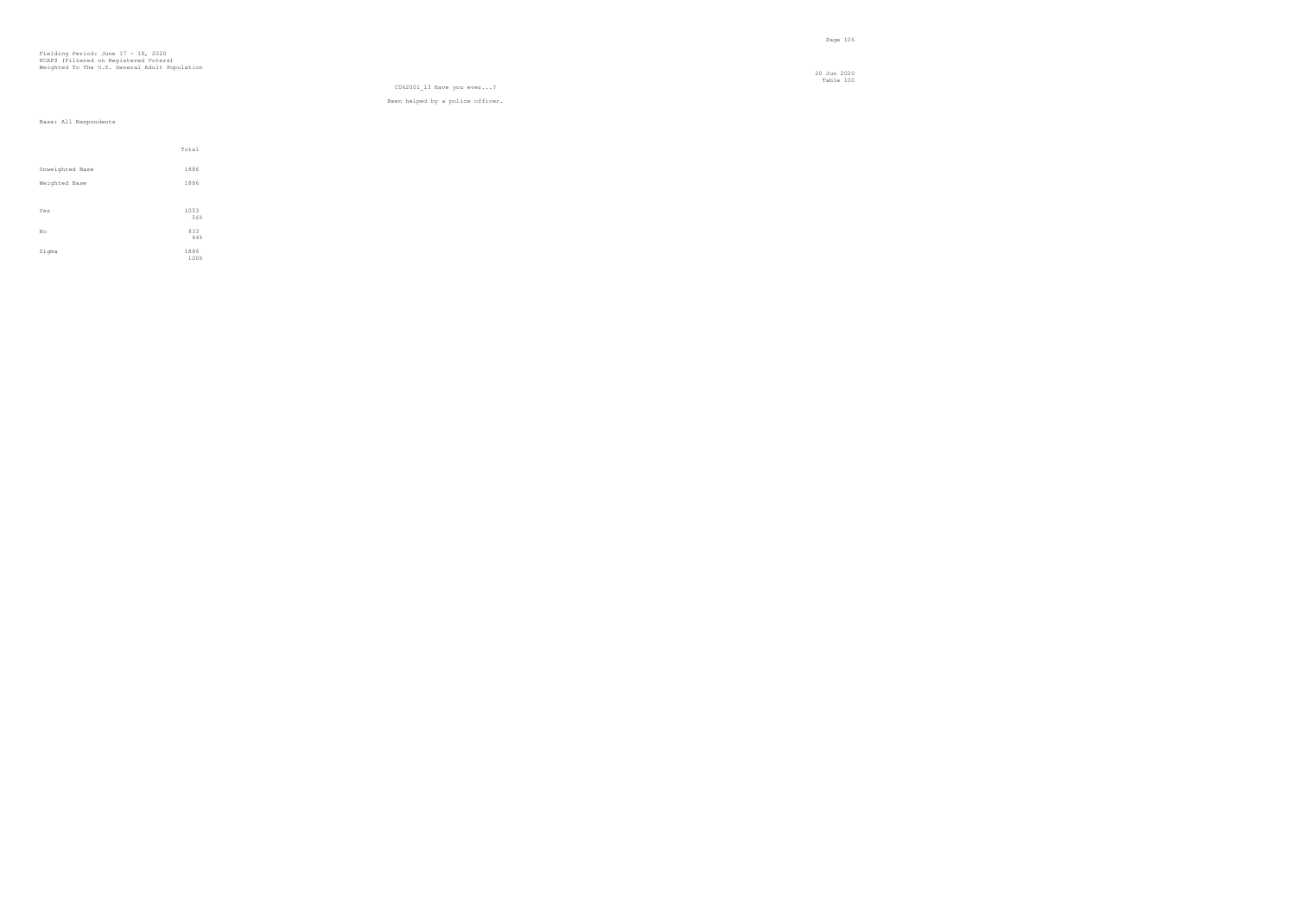## Table 101 C062001\_14 Have you ever...?

#### Felt mistreated by a police officer.

|                 | Total        |
|-----------------|--------------|
| Unweighted Base | 1886         |
| Weighted Base   | 1886         |
|                 |              |
| Yes             | 480<br>25%   |
| No              | 1406<br>75%  |
| Sigma           | 1886<br>100% |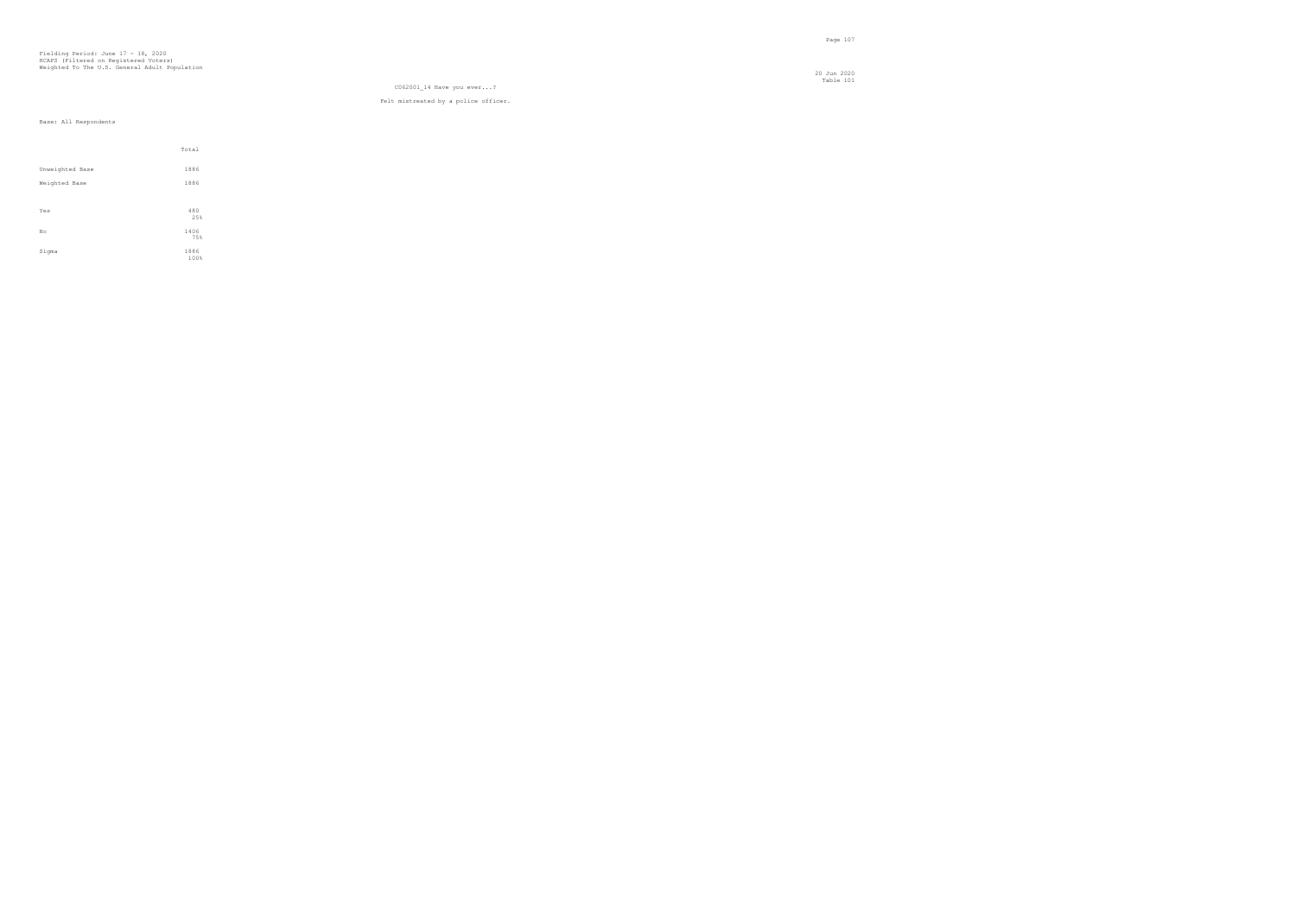#### 20 Jun 2020 20 Jun 2020<br>Table 102

#### C062002 Do you support or oppose each of the following proposals?

Summary Of Support

|                                                                                                                                | Total       |  |
|--------------------------------------------------------------------------------------------------------------------------------|-------------|--|
| Unweighted Base                                                                                                                | 1886        |  |
| Weighted Base                                                                                                                  | 1886        |  |
|                                                                                                                                |             |  |
| Require police officers to<br>wear body cameras that<br>record all of their<br>activities while on duty.                       | 1667<br>88% |  |
| Create a national registry<br>of police who have been<br>investigated for or<br>disciplined for misconduct.                    | 1572<br>83% |  |
| Increase prison sentences<br>for felons who have already<br>committed two serious or<br>violent crimes.                        | 1492<br>79% |  |
| Ban the use of choke holds<br>by police.                                                                                       | 1487<br>79% |  |
| Eliminate mandatory minimum<br>sentences for non-violent<br>drug offenders.                                                    | 1167<br>62% |  |
| Increase the number of<br>police on the street by 10<br>percent, even if it means<br>fewer funds for other public<br>services. | 955<br>51%  |  |
| Decrease the number of<br>police on the street by 10<br>percent, and increase<br>funding for other public<br>services.         | 711<br>38%  |  |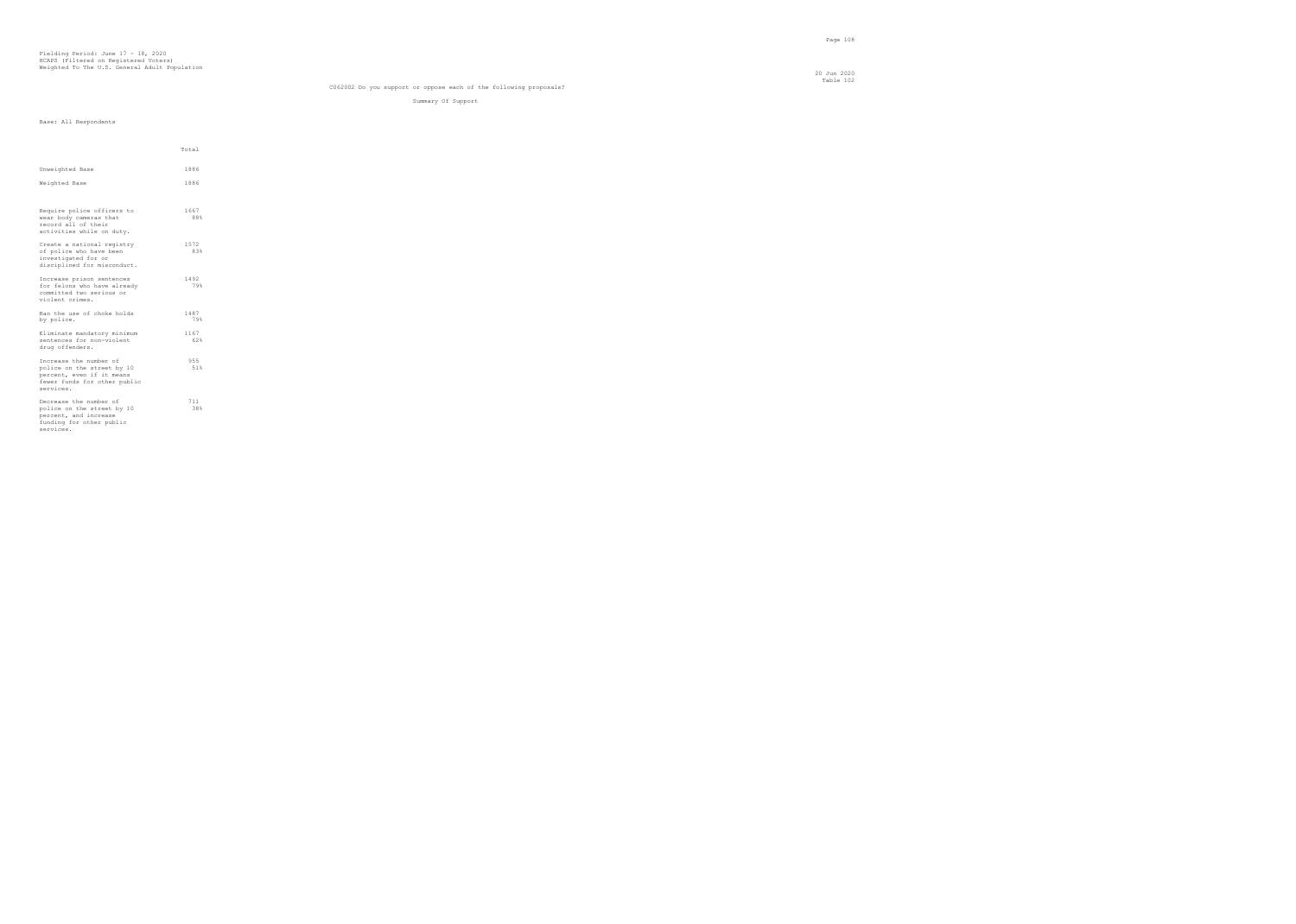#### 20 Jun 2020 20 Jun 2020<br>Table 103

#### C062002 Do you support or oppose each of the following proposals?

Summary Of Oppose

|                                                                                                                                | Total       |  |
|--------------------------------------------------------------------------------------------------------------------------------|-------------|--|
| Unweighted Base                                                                                                                | 1886        |  |
| Weighted Base                                                                                                                  | 1886        |  |
| Decrease the number of<br>police on the street by 10<br>percent, and increase<br>funding for other public<br>services.         | 1175<br>62% |  |
| Increase the number of<br>police on the street by 10<br>percent, even if it means<br>fewer funds for other public<br>services. | 931<br>49%  |  |
| Eliminate mandatory minimum<br>sentences for non-violent<br>drug offenders.                                                    | 719<br>38%  |  |
| Ban the use of choke holds<br>by police.                                                                                       | 399<br>21%  |  |
| Increase prison sentences<br>for felons who have already<br>committed two serious or<br>violent crimes.                        | 394<br>21%  |  |
| Create a national registry<br>of police who have been<br>investigated for or<br>disciplined for misconduct.                    | 314<br>17%  |  |
| Require police officers to<br>wear body cameras that<br>record all of their<br>activities while on duty.                       | 219<br>12%  |  |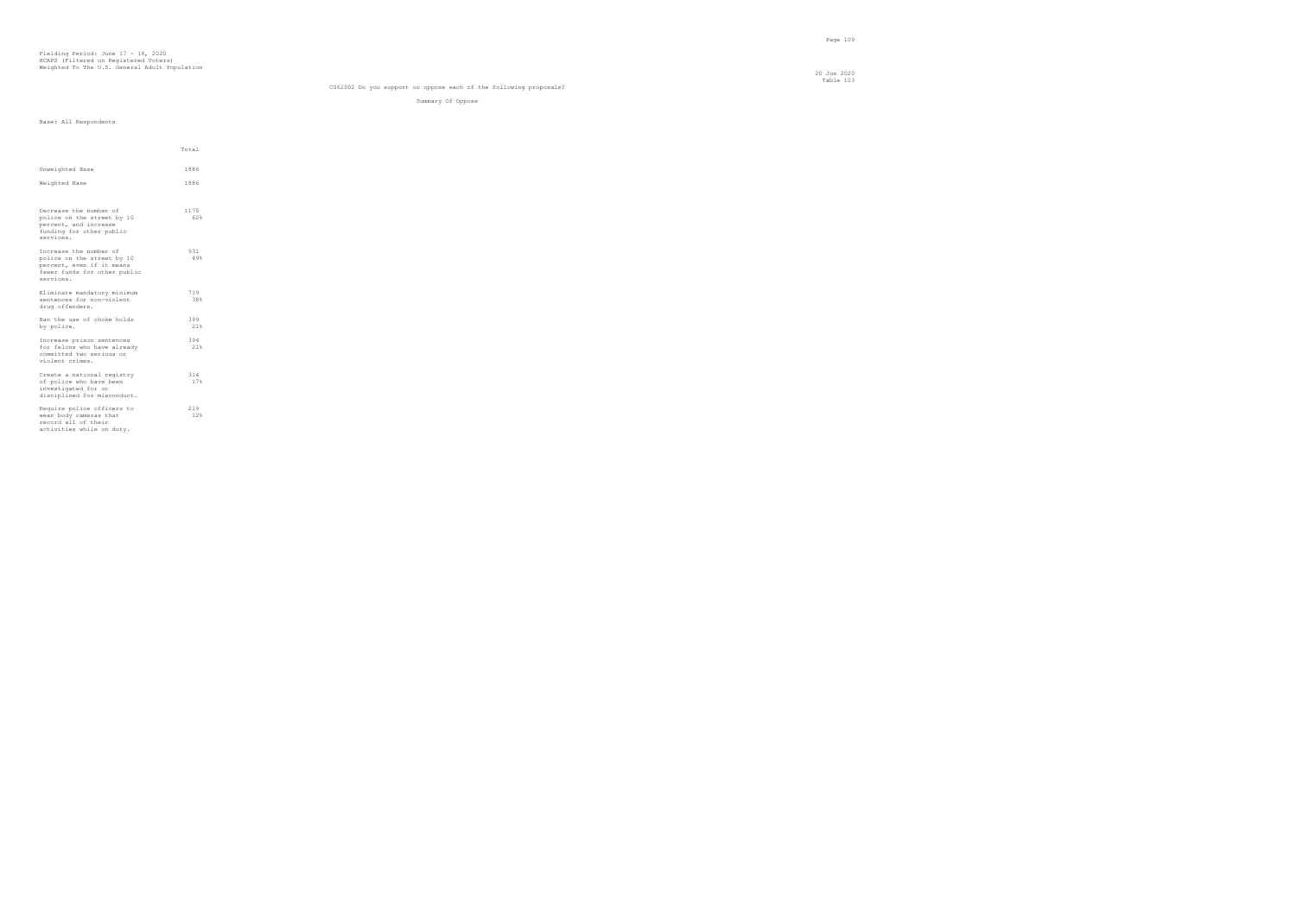20 Jun 2020 20 Jun 2020<br>Table 104

#### C062002\_1 Do you support or oppose each of the following proposals? Eliminate mandatory minimum sentences for non-violent drug offenders.

|                 | Total        |
|-----------------|--------------|
| Unweighted Base | 1886         |
| Weighted Base   | 1886         |
|                 |              |
| Support         | 1167<br>62%  |
| Oppose          | 719<br>38%   |
| Sigma           | 1886<br>100% |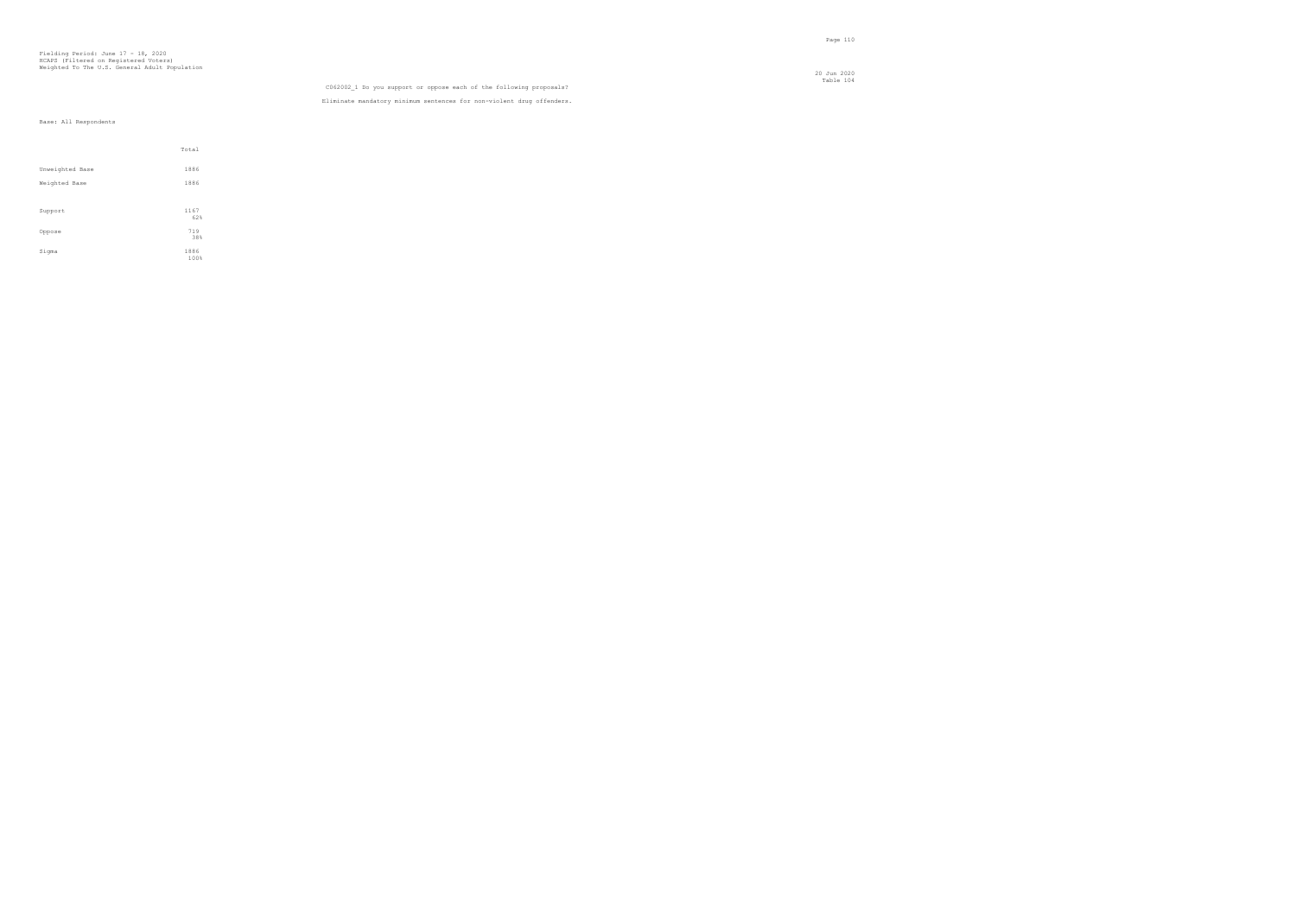## Table 105 C062002\_2 Do you support or oppose each of the following proposals?

#### Require police officers to wear body cameras that record all of their activities while on duty.

|                 | Total        |
|-----------------|--------------|
| Unweighted Base | 1886         |
| Weighted Base   | 1886         |
|                 |              |
| Support         | 1667<br>88%  |
| Oppose          | 219<br>12%   |
| Sigma           | 1886<br>100% |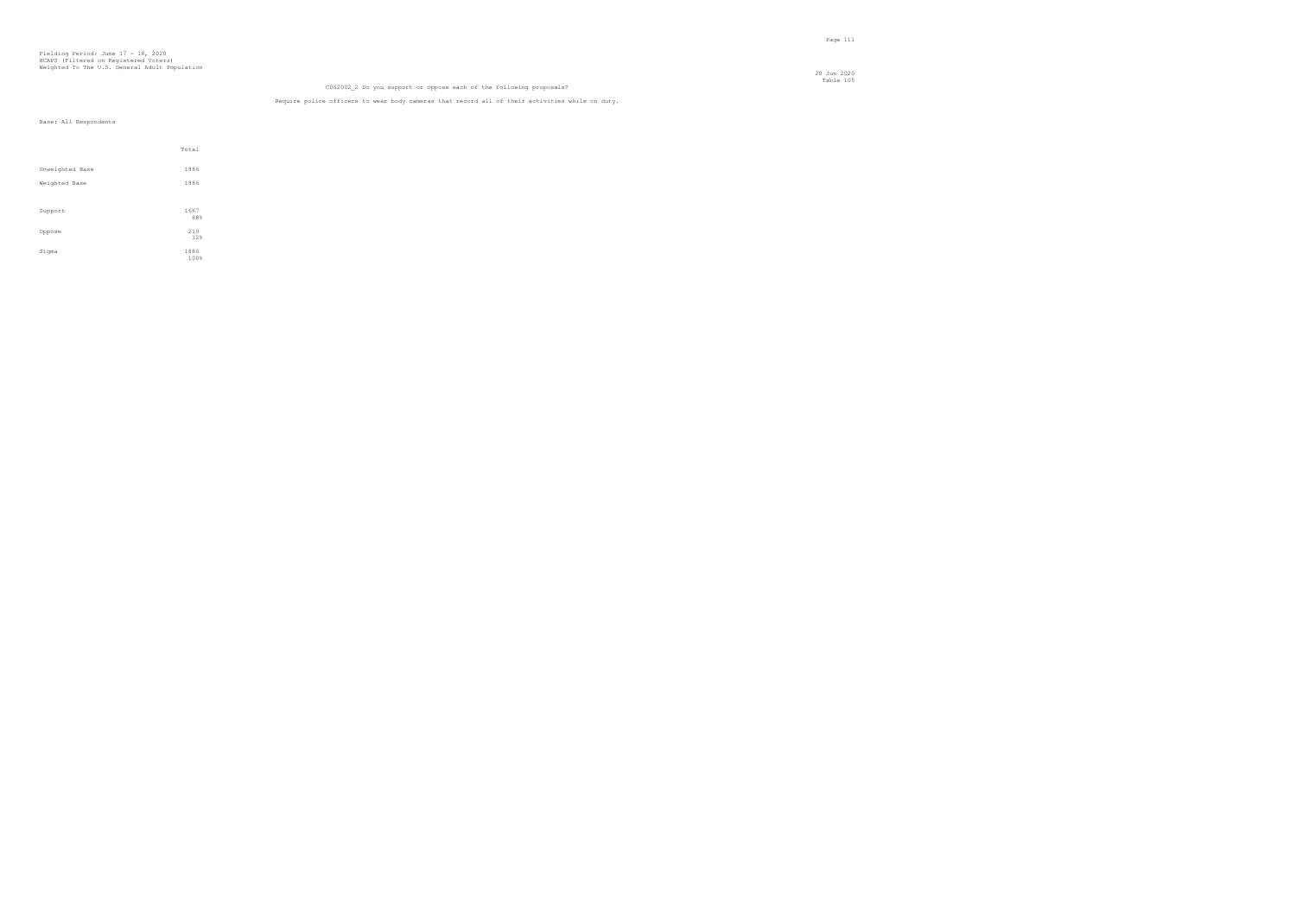## Table 106 C062002\_3 Do you support or oppose each of the following proposals?

#### Increase the number of police on the street by 10 percent, even if it means fewer funds for other public services.

|                 | Total        |  |
|-----------------|--------------|--|
| Unweighted Base | 1886         |  |
| Weighted Base   | 1886         |  |
|                 |              |  |
| Support         | 955<br>51%   |  |
| Oppose          | 931<br>49%   |  |
| Sigma           | 1886<br>100% |  |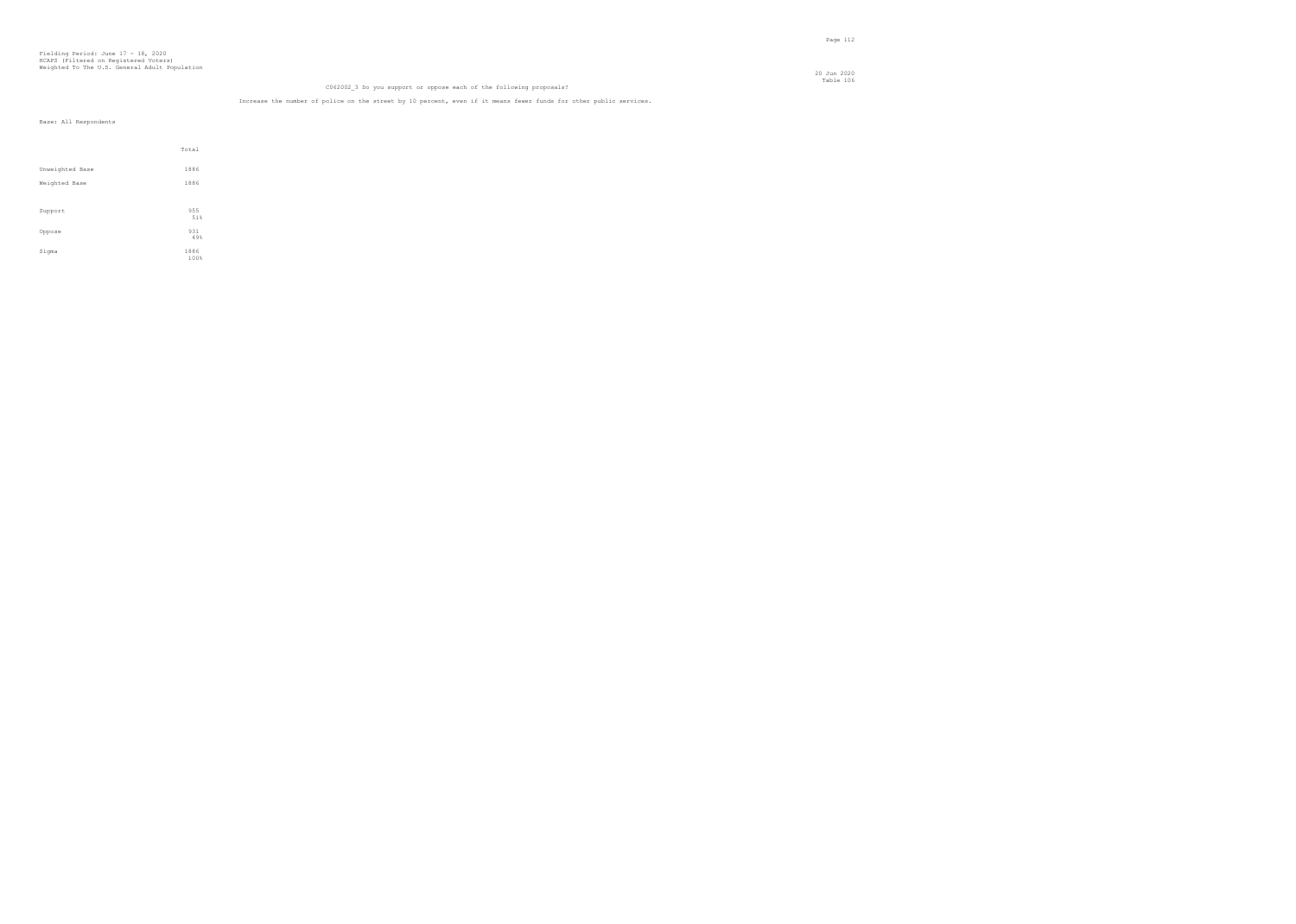## Table 107 C062002\_4 Do you support or oppose each of the following proposals?

#### Increase prison sentences for felons who have already committed two serious or violent crimes.

|                 | Total        |
|-----------------|--------------|
| Unweighted Base | 1886         |
| Weighted Base   | 1886         |
|                 |              |
| Support         | 1492<br>79%  |
| Oppose          | 394<br>21%   |
| Sigma           | 1886<br>100% |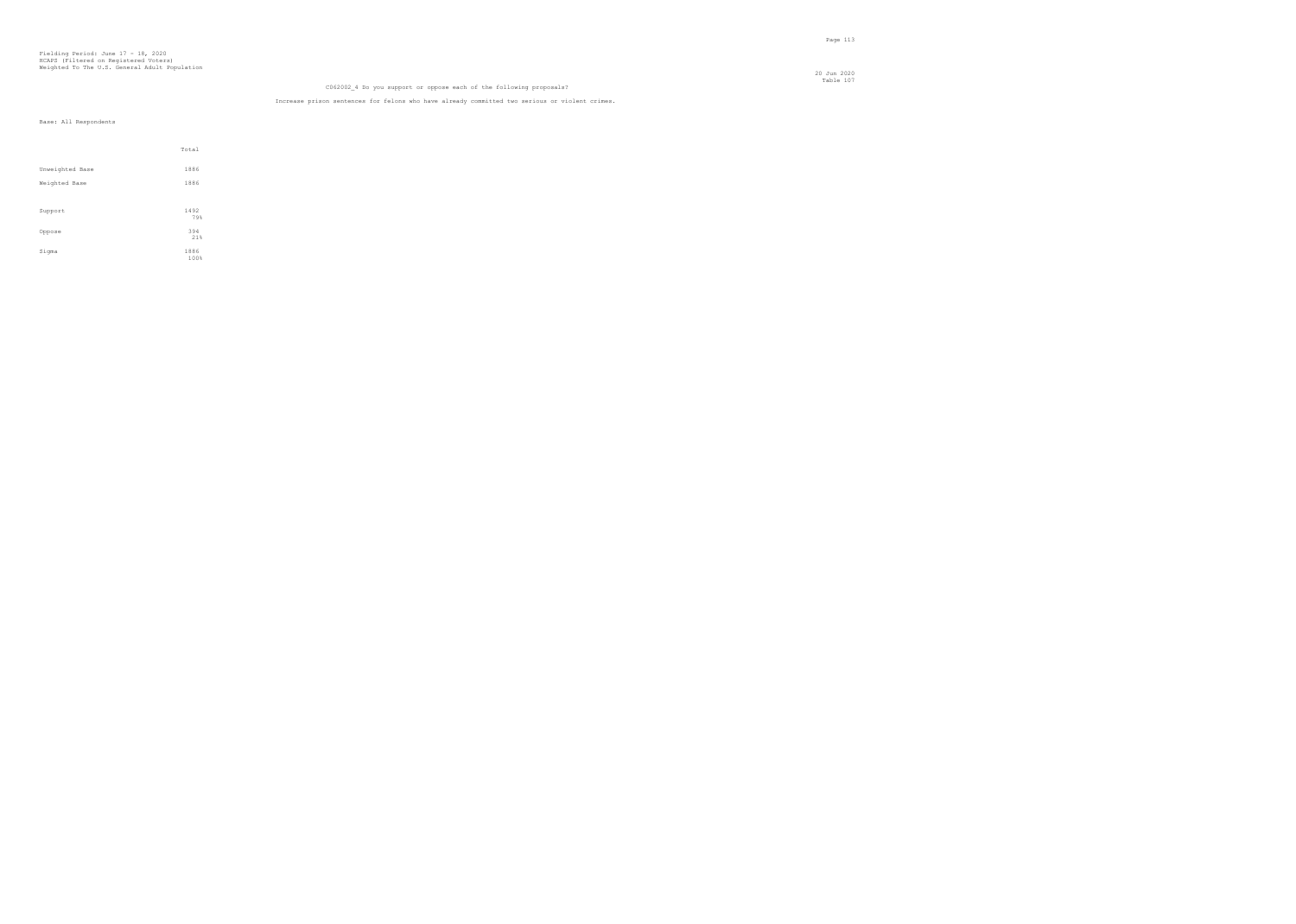## Table 108 C062002\_5 Do you support or oppose each of the following proposals?

#### Decrease the number of police on the street by 10 percent, and increase funding for other public services.

|                 | Total        |
|-----------------|--------------|
| Unweighted Base | 1886         |
| Weighted Base   | 1886         |
|                 |              |
| Support         | 711<br>38%   |
| Oppose          | 1175<br>62%  |
| Sigma           | 1886<br>100% |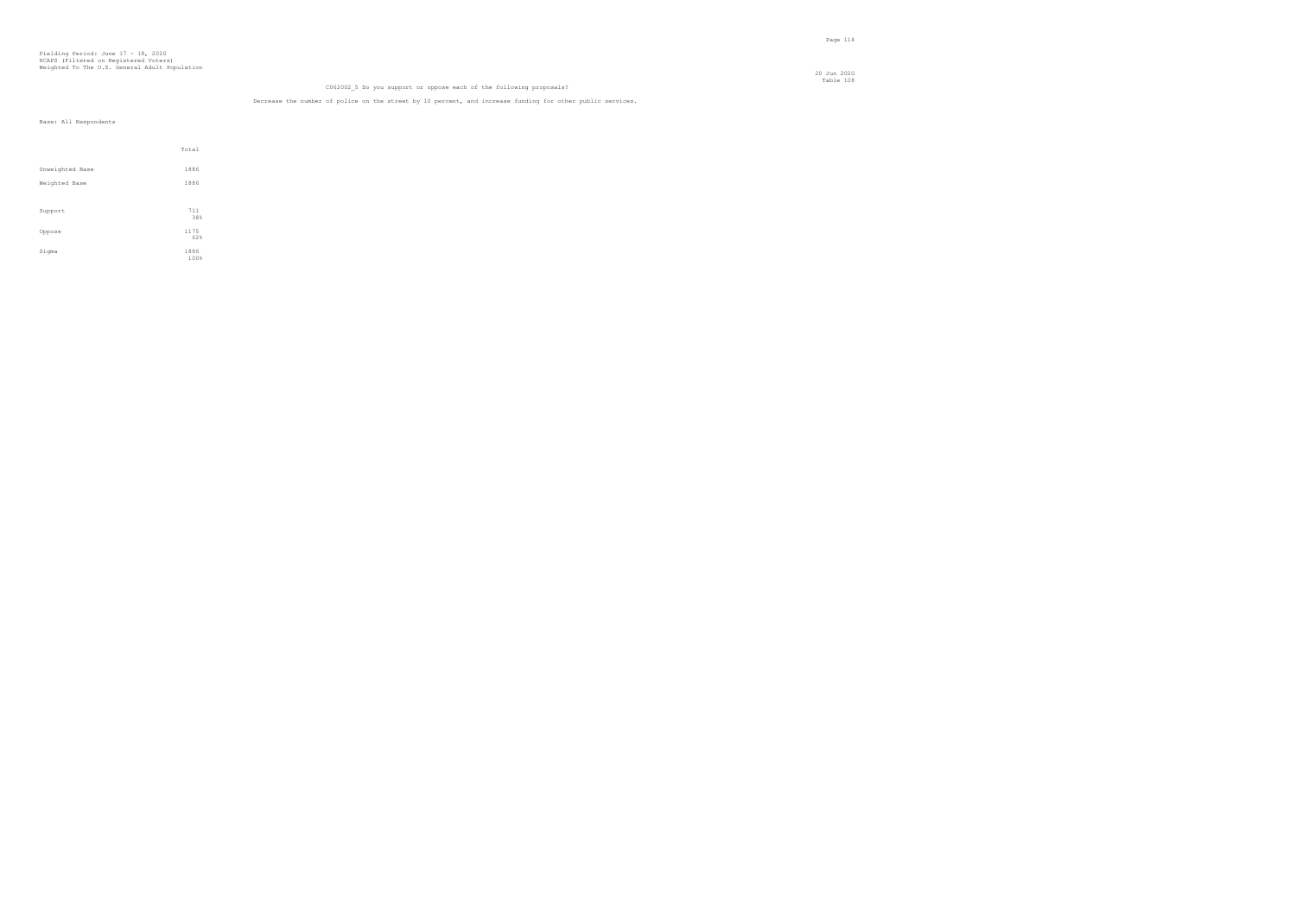## Table 109 C062002\_6 Do you support or oppose each of the following proposals?

### Ban the use of choke holds by police.

|                 | Total        |
|-----------------|--------------|
| Unweighted Base | 1886         |
| Weighted Base   | 1886         |
|                 |              |
| Support         | 1487<br>79%  |
| Oppose          | 399<br>21%   |
| Sigma           | 1886<br>100% |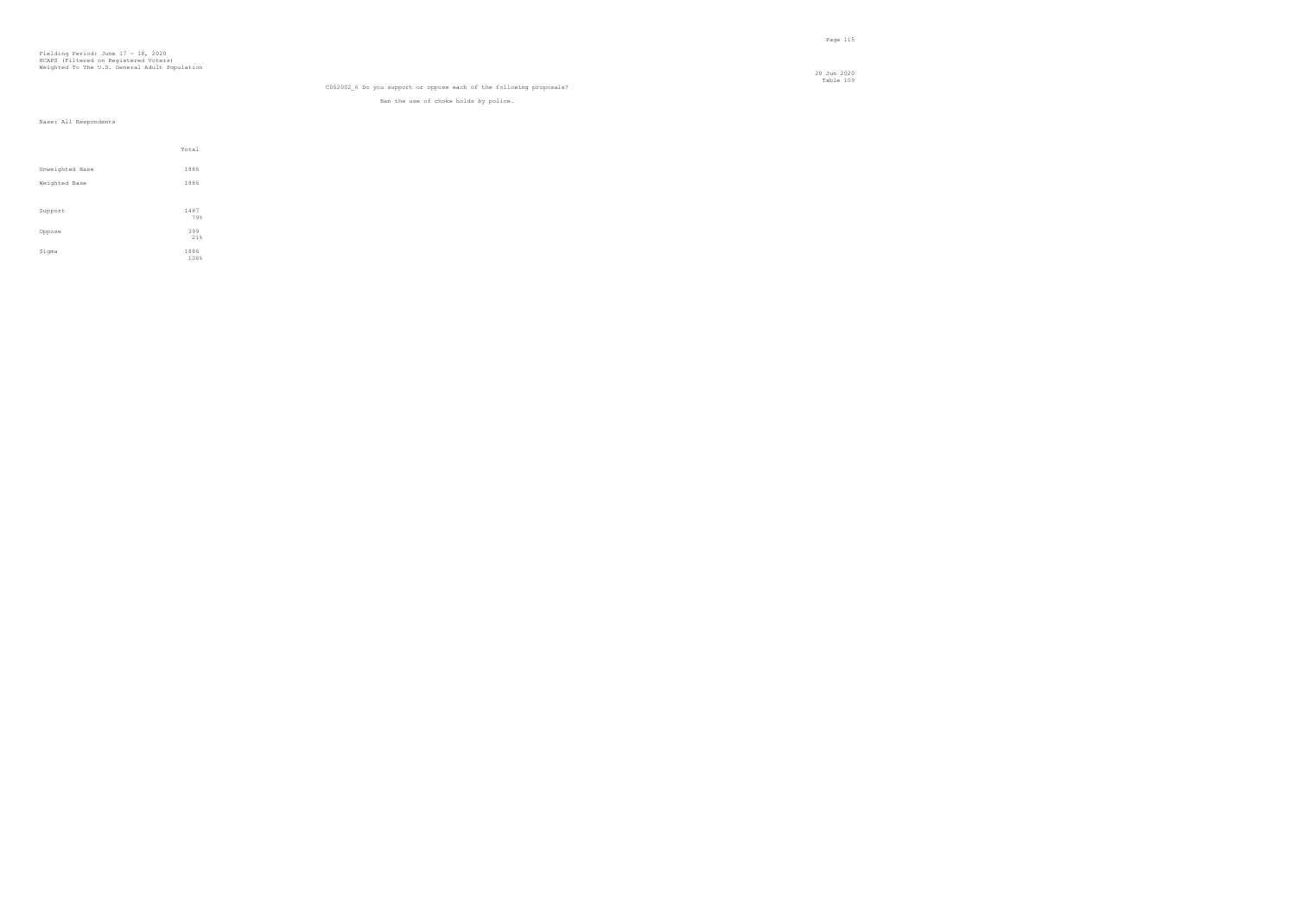## Table 110 C062002\_7 Do you support or oppose each of the following proposals?

#### Create a national registry of police who have been investigated for or disciplined for misconduct.

|                 | Total        |
|-----------------|--------------|
| Unweighted Base | 1886         |
| Weighted Base   | 1886         |
|                 |              |
| Support         | 1572<br>83%  |
| Oppose          | 314<br>17%   |
| Sigma           | 1886<br>100% |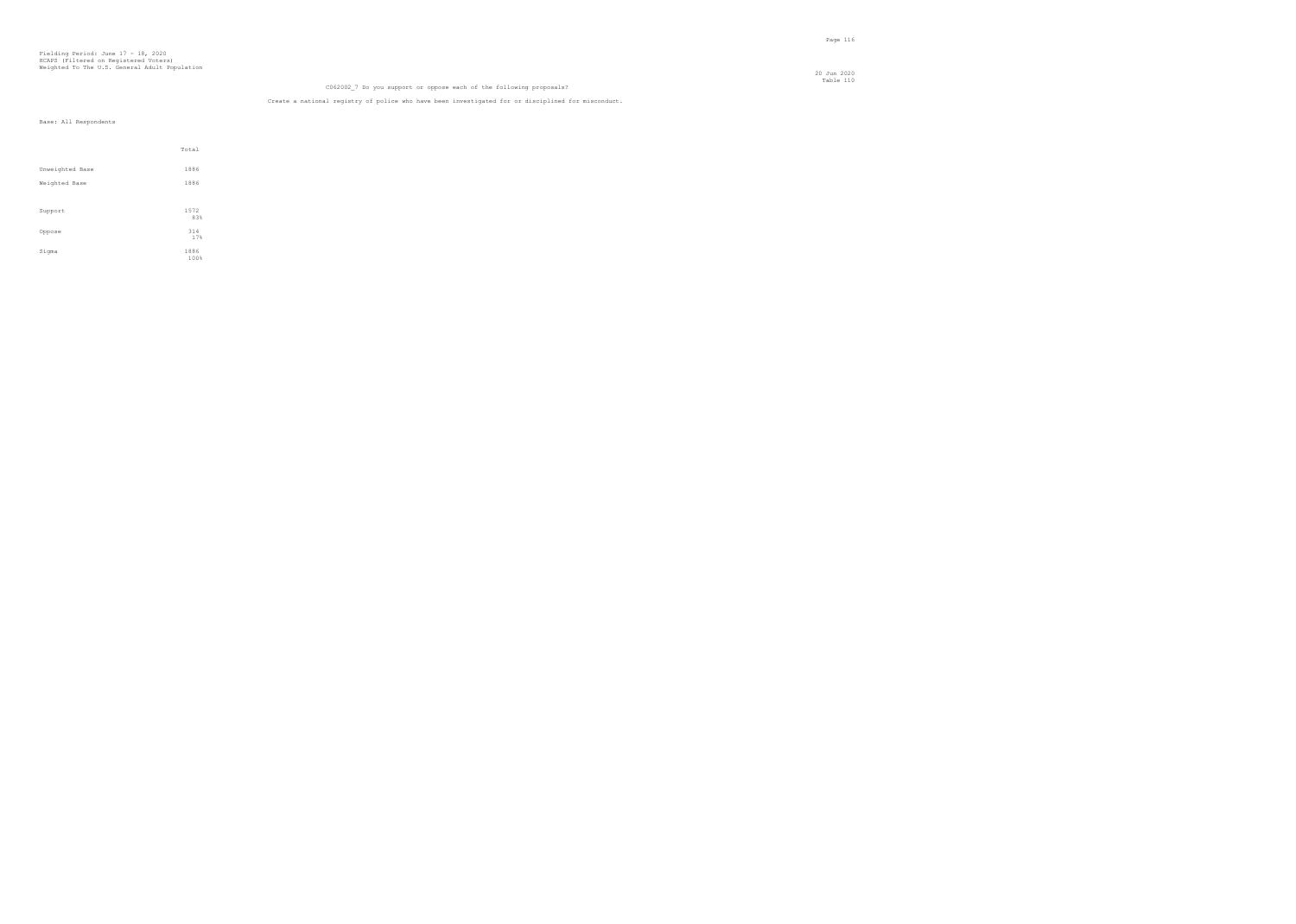20 Jun 2020

|                 | Total        |
|-----------------|--------------|
| Unweighted Base | 1886         |
| Weighted Base   | 1886         |
|                 |              |
| Continue        | 1094<br>58%  |
| End             | 792<br>42%   |
| Sigma           | 1886<br>100% |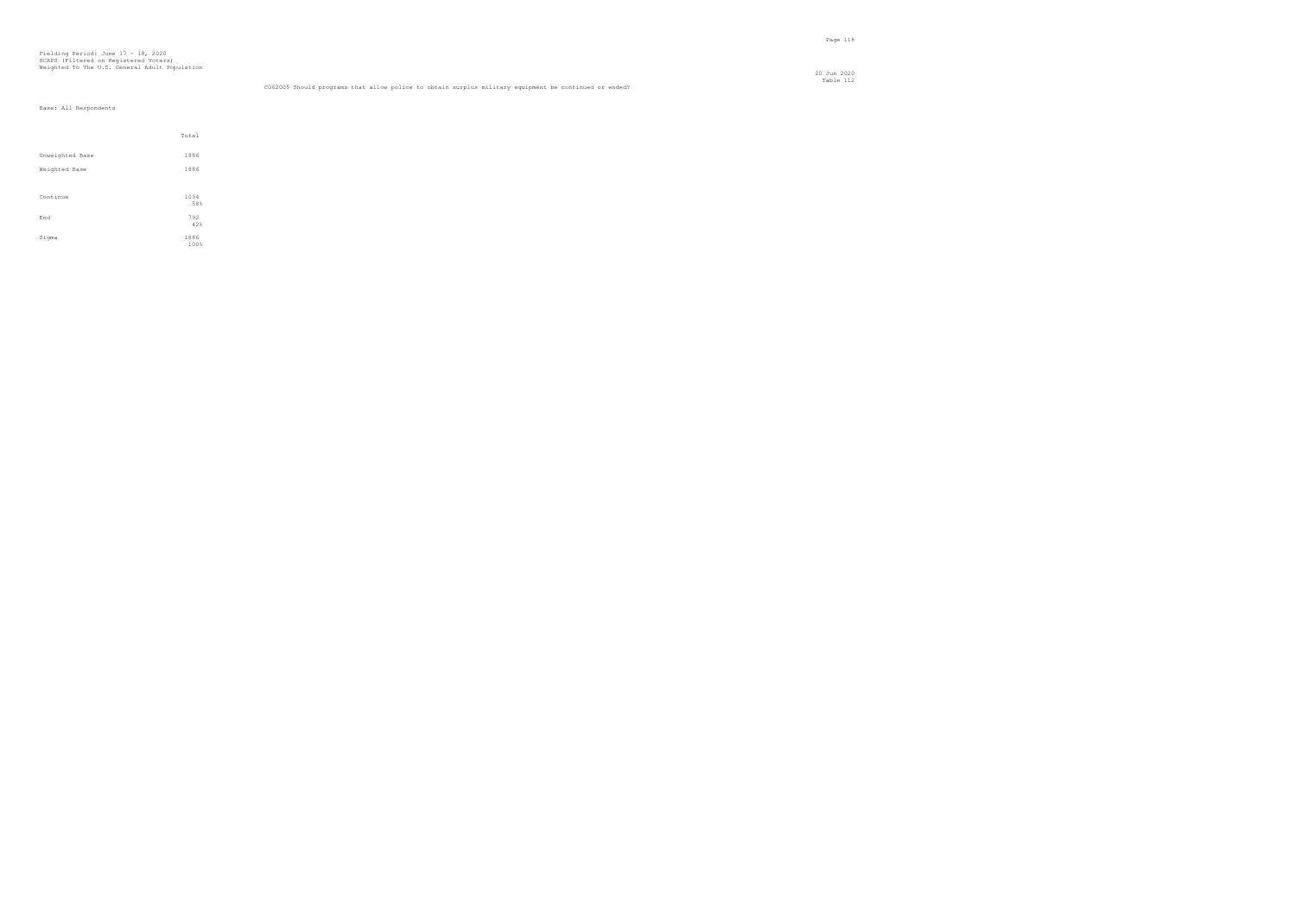20 Jun 2020

|                                                         | Total        |
|---------------------------------------------------------|--------------|
| Unweighted Base                                         | 1886         |
| Weighted Base                                           | 1886         |
|                                                         |              |
| Police should continue to be<br>immune from civil suits | 721<br>38%   |
| Police should lose their<br>immunity from civil suits   | 1165<br>62%  |
| Sigma                                                   | 1886<br>100% |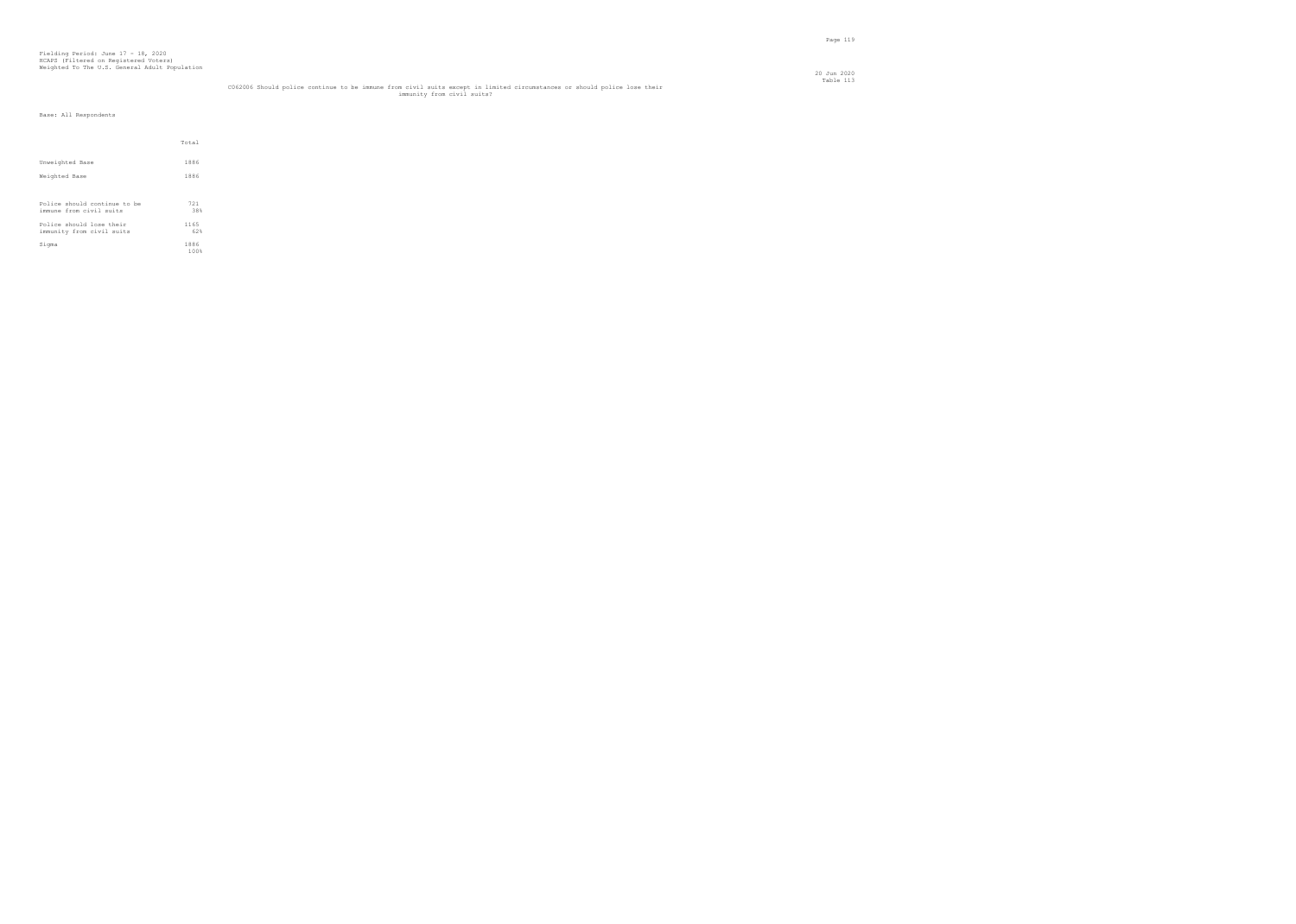20 Jun 2020

### Table 129 C062004 Compared to last year, is there more crime or less crime in your neighborhood?

|                 | Total        |
|-----------------|--------------|
| Unweighted Base | 1886         |
| Weighted Base   | 1886         |
|                 |              |
| More            | 370<br>20%   |
| About Same      | 1347<br>71%  |
| Less            | 169<br>9%    |
| Sigma           | 1886<br>100% |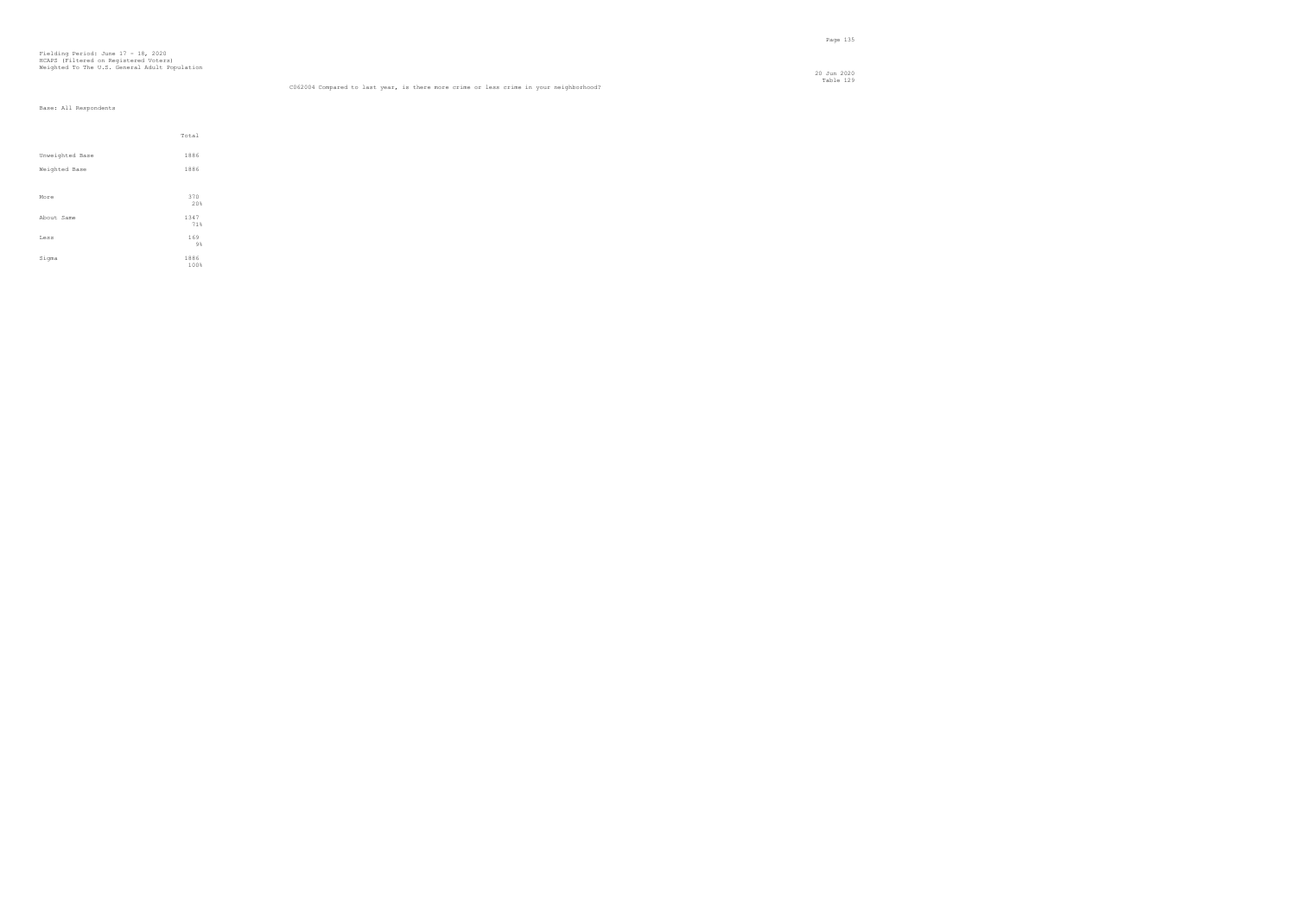20 Jun 2020

|                 | Total        |
|-----------------|--------------|
| Unweighted Base | 1886         |
| Weighted Base   | 1886         |
|                 |              |
| More            | 920<br>49%   |
| About Same      | 830<br>44%   |
| Less            | 136<br>7%    |
| Sigma           | 1886<br>100% |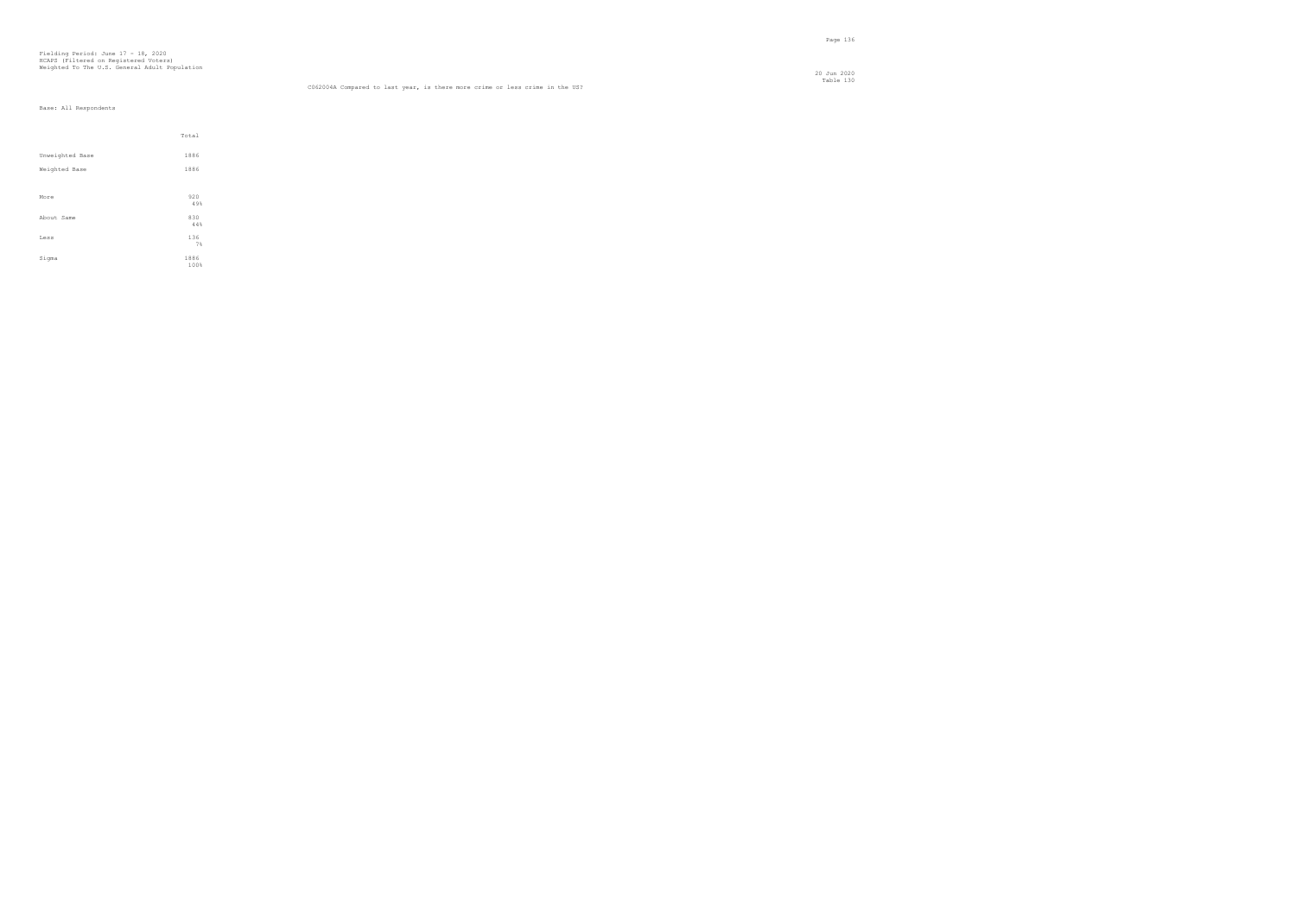#### Table 131 C062004B How would you describe your neighborhood?

|                         | Total        |
|-------------------------|--------------|
| Unweighted Base         | 1886         |
| Weighted Base           | 1886         |
| There is a lot of crime | 155<br>8%    |
| There is some crime     | 468<br>25%   |
| There is little crime   | 631<br>33%   |
| Crime is very rare      | 632<br>33%   |
| Sigma                   | 1886<br>100% |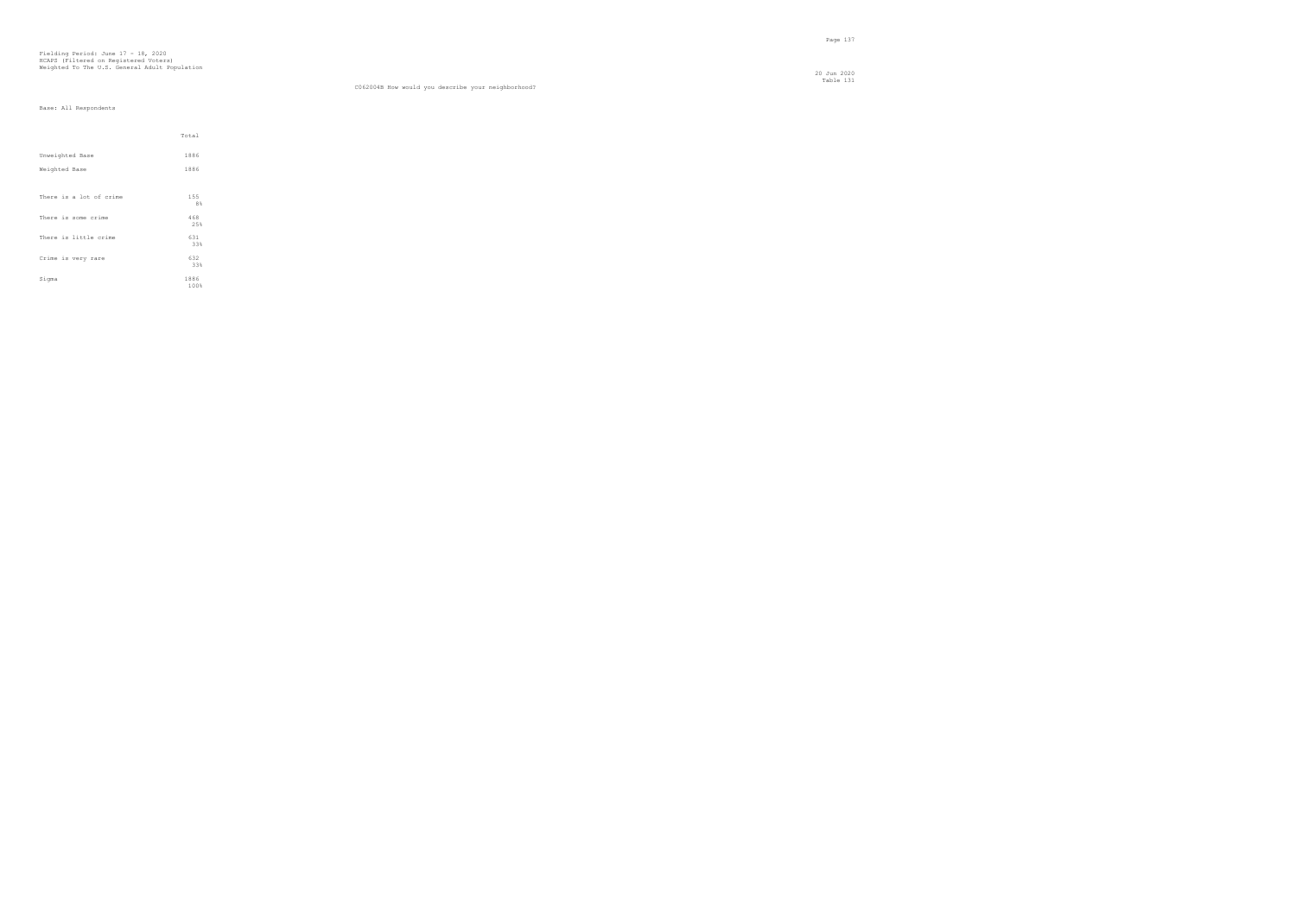#### Table 132 C062004C Do you feel safe taking a walk in your neighborhood at night?

 Total Unweighted Base 1886 Weighted Base 1886 Always 38% Most of the time  $675$ <br>36% Some of the time  $326$ <br> $17%$  $Never$  $169$ <br>9% Sigma 1886 100%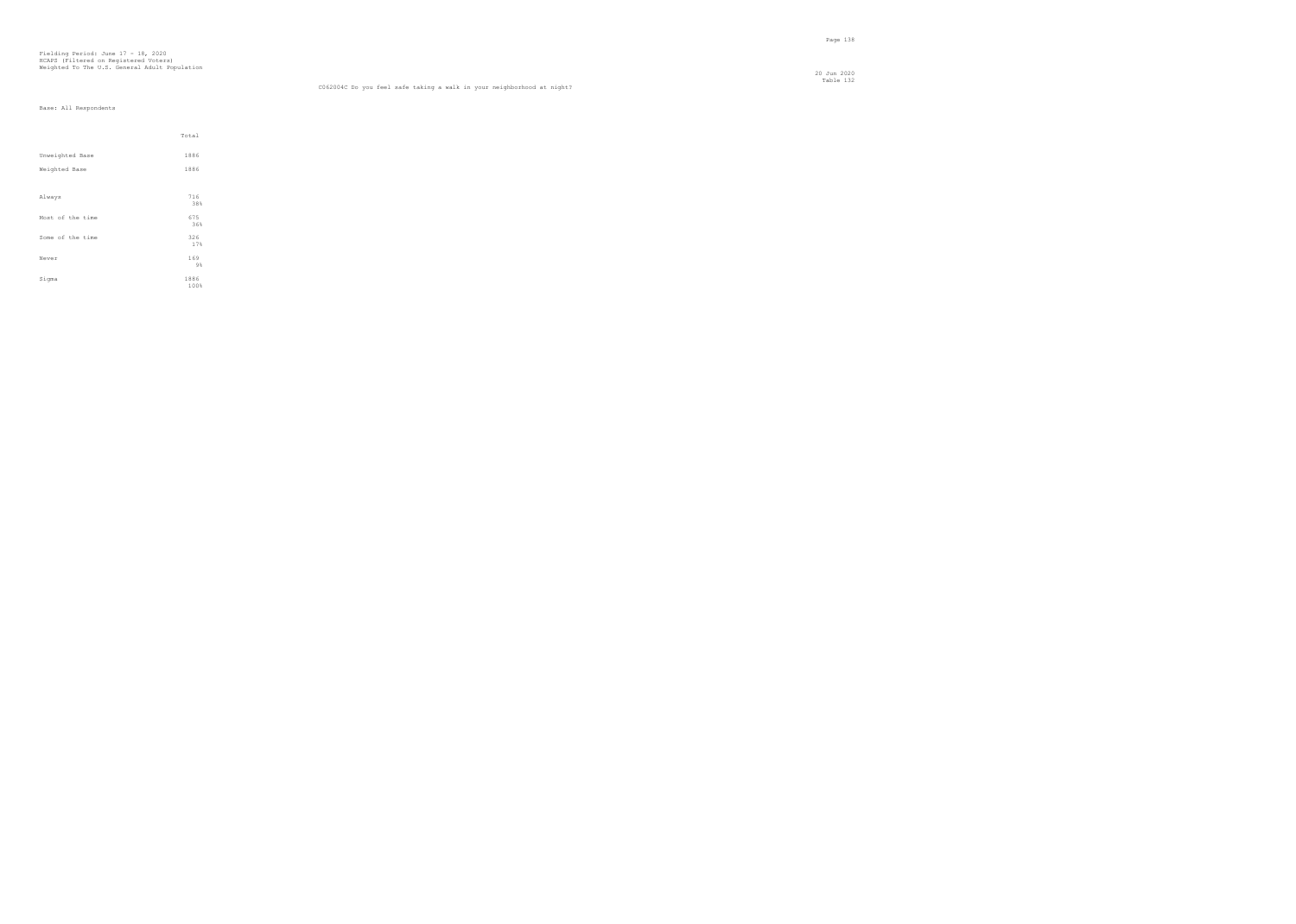20 Jun 2020

| Base: All Respondents |  |  |  |
|-----------------------|--|--|--|
|-----------------------|--|--|--|

|                          | Total        |
|--------------------------|--------------|
| Unweighted Base          | 1886         |
| Weighted Base            | 1886         |
| Less than 5 minutes      | 379<br>20%   |
| 5 to 10 minutes          | 713<br>38%   |
| 10 minutes to 30 minutes | 583<br>31%   |
| 30 minutes to 45 minutes | 128<br>7%    |
| 45 minutes to 1 hour     | 38<br>2%     |
| Longer than 1 hour       | 45<br>2%     |
| Sigma                    | 1886<br>100% |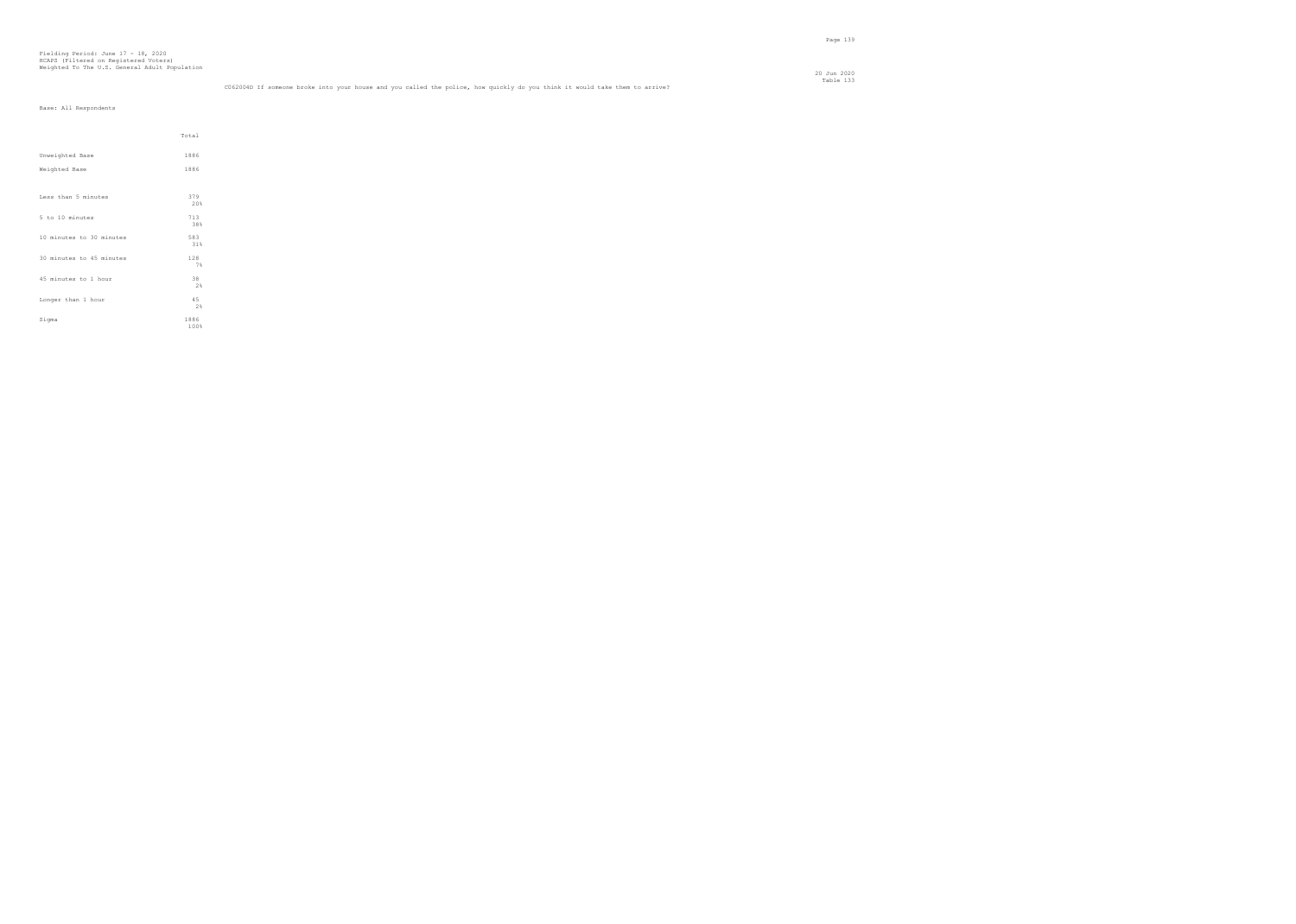# Fielding Period: June 17 - 18, 2020 HCAPS (Filtered on Registered Voters) Weighted To The U.S. General Adult Population

## Table 134 C062004E If someone broke into your house, how likely is it that you would call the police?

|                                   | Total        |
|-----------------------------------|--------------|
| Unweighted Base                   | 1886         |
| Weighted Base                     | 1886         |
| Definitely/Very Likely (Net)      | 1603<br>85%  |
| Definitely                        | 1259<br>67%  |
| Very likely                       | 344<br>18%   |
| Not Very/Somewhat Likely<br>(Net) | 262<br>14%   |
| Somewhat likely                   | 206<br>11%   |
| Not very likely                   | 56<br>3%     |
| Would not call the police         | 21<br>1 %    |
| Sigma                             | 1886<br>100% |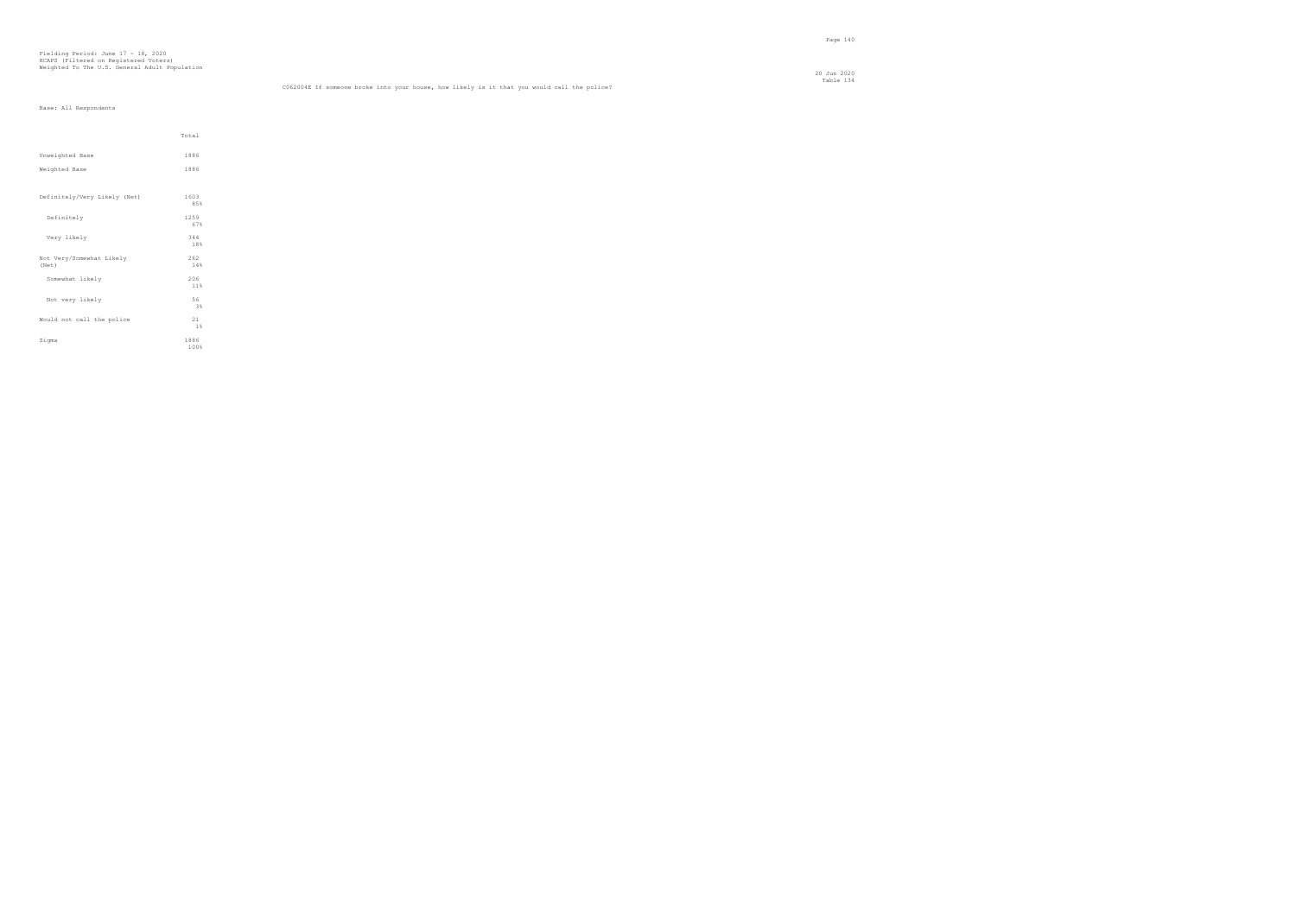# Fielding Period: June 17 - 18, 2020 HCAPS (Filtered on Registered Voters) Weighted To The U.S. General Adult Population

### Table 135 PP062001A How familiar are you with the circumstances around the death of George Floyd?

|  | Base: All Respondents |
|--|-----------------------|

|                                  | Total        |
|----------------------------------|--------------|
| Unweighted Base                  | 1886         |
| Weighted Base                    | 1886         |
| Very/Somewhat Familiar (Net)     | 1771<br>94%  |
| Very Familiar                    | 1077<br>57%  |
| Somewhat familiar                | 695<br>37%   |
| Not At All/Not Familiar<br>(Net) | 115<br>6%    |
| Not familiar                     | 89<br>5%     |
| Not at all familiar              | 26<br>1%     |
| Sigma                            | 1886<br>100% |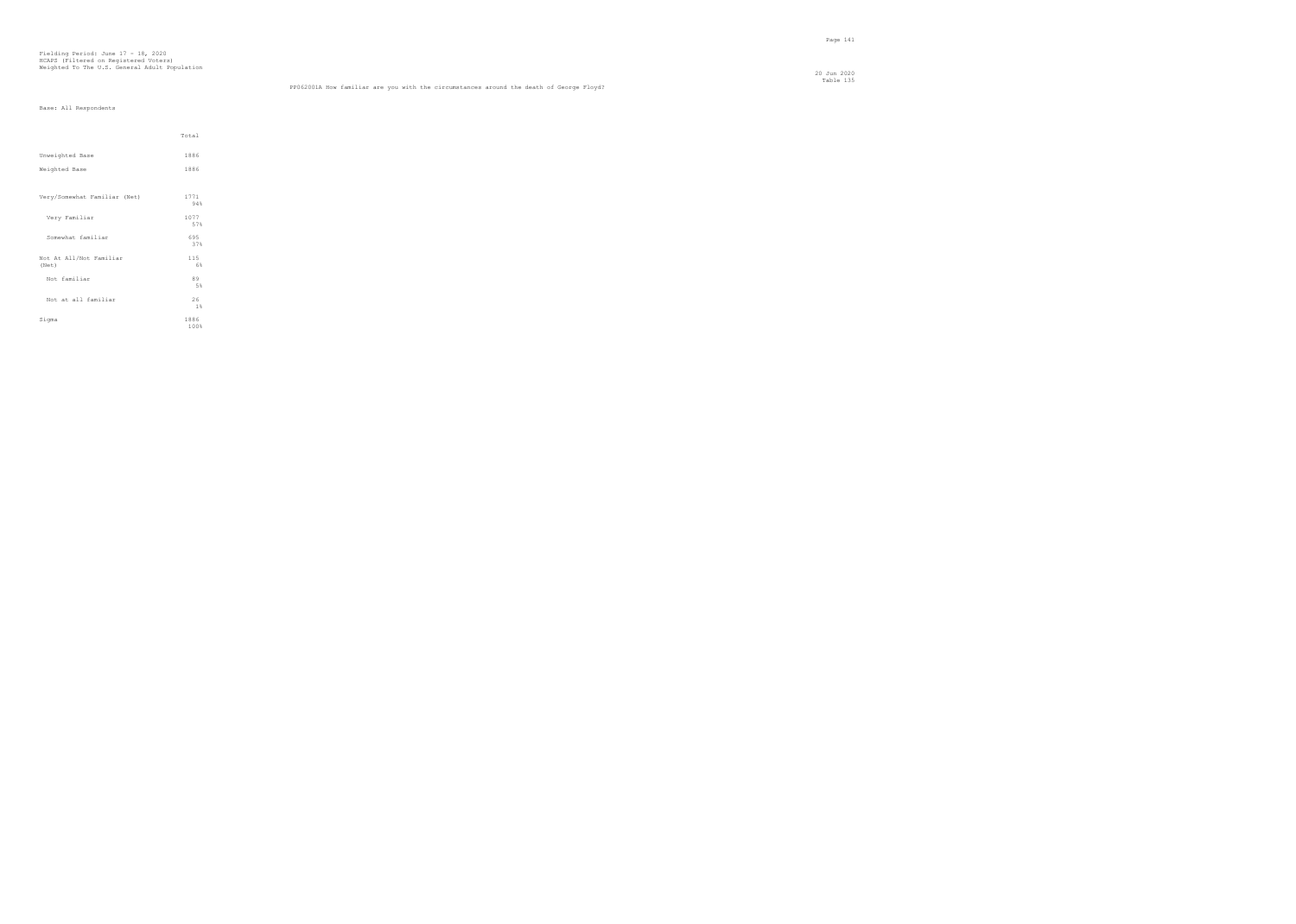|                 | Total        |
|-----------------|--------------|
| Unweighted Base | 1886         |
| Weighted Base   | 1886         |
|                 |              |
| Yes             | 1386<br>74%  |
| No              | 500<br>26%   |
| Sigma           | 1886<br>100% |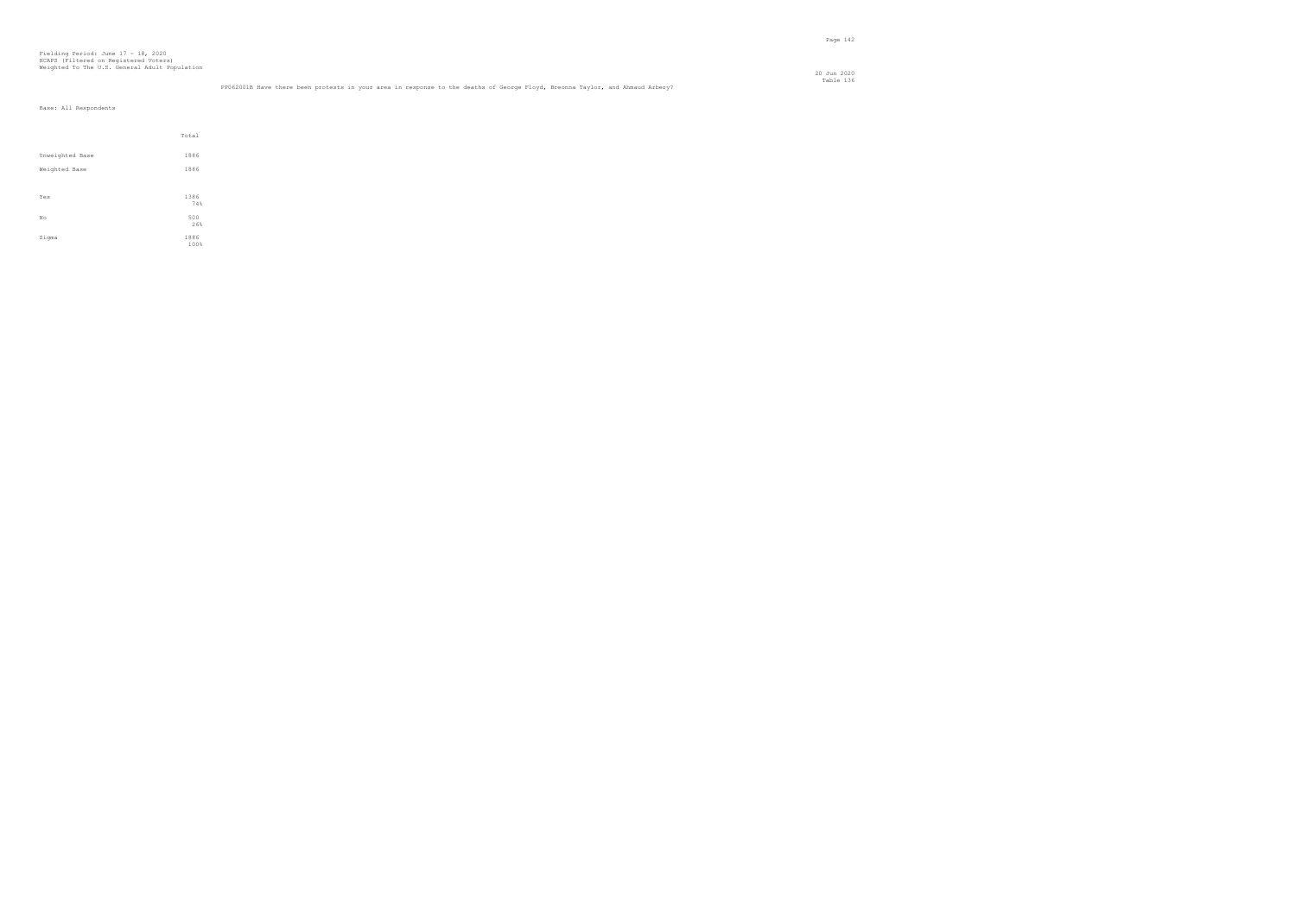|                 | Total        |
|-----------------|--------------|
| Unweighted Base | 1886         |
| Weighted Base   | 1886         |
|                 |              |
| Appropriate     | 1263<br>67%  |
| Inappropriate   | 623<br>33%   |
| Sigma           | 1886<br>100% |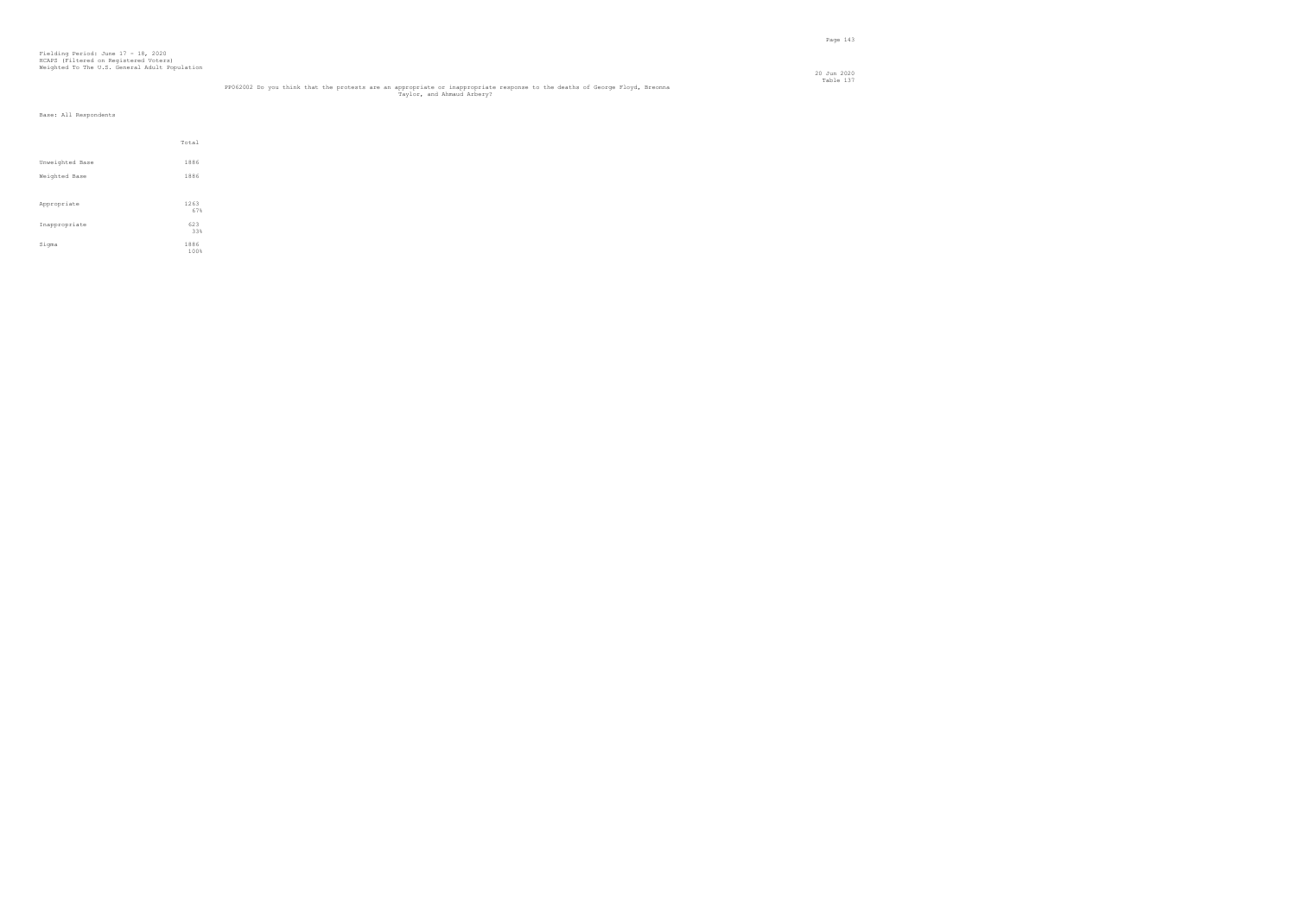## 20 Jun 2020

|                           | Total        |
|---------------------------|--------------|
| Unweighted Base           | 1886         |
| Weighted Base             | 1886         |
|                           |              |
| Isolated incidents        | 836<br>44%   |
| A sign of larger problems | 1050<br>56%  |
| Sigma                     | 1886<br>100% |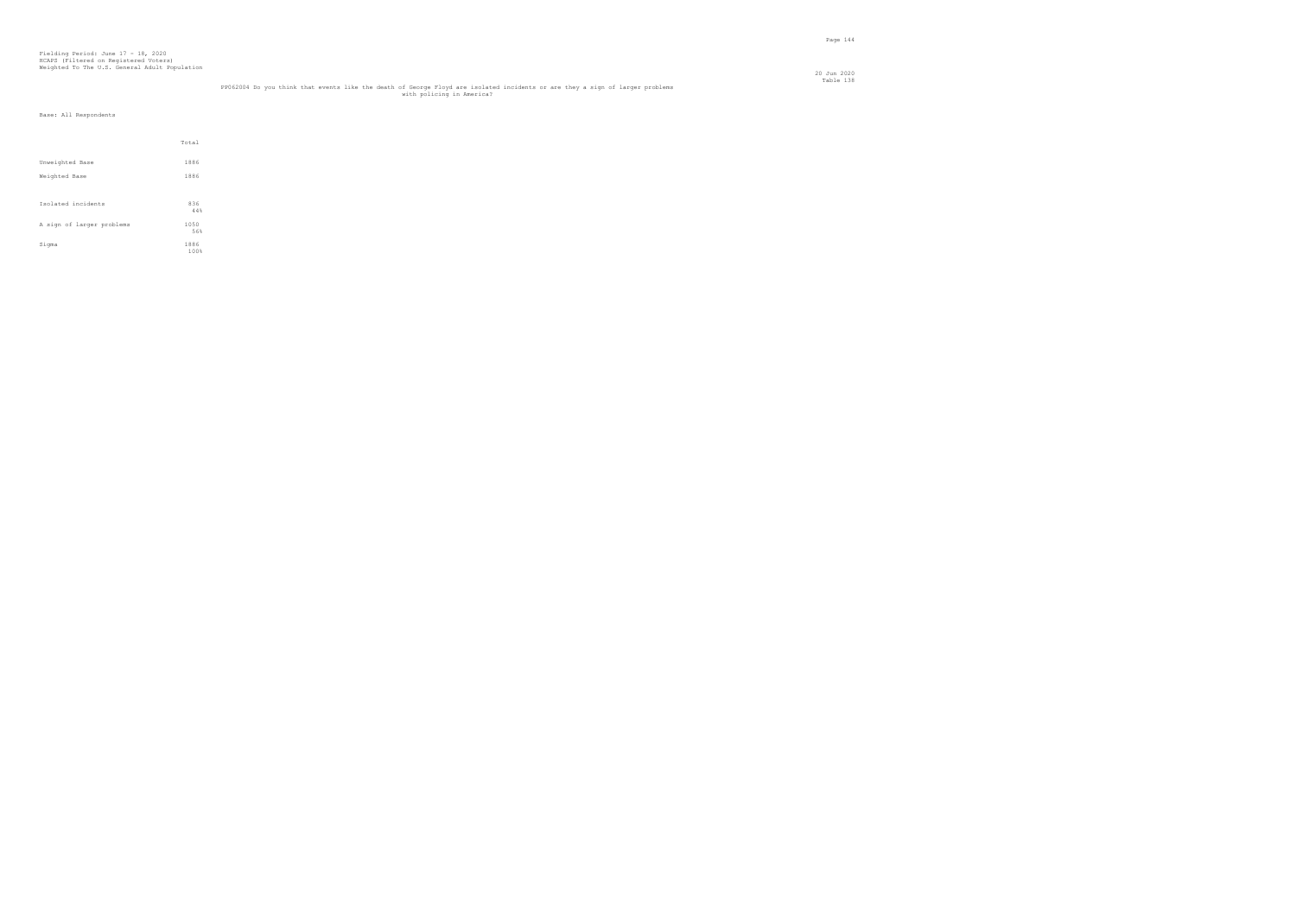|                         | Total        |
|-------------------------|--------------|
| Unweighted Base         | 1886         |
| Weighted Base           | 1886         |
|                         |              |
| Isolated incidents      | 891<br>47%   |
| Sign of systemic racism | 995<br>53%   |
| Sigma                   | 1886<br>100% |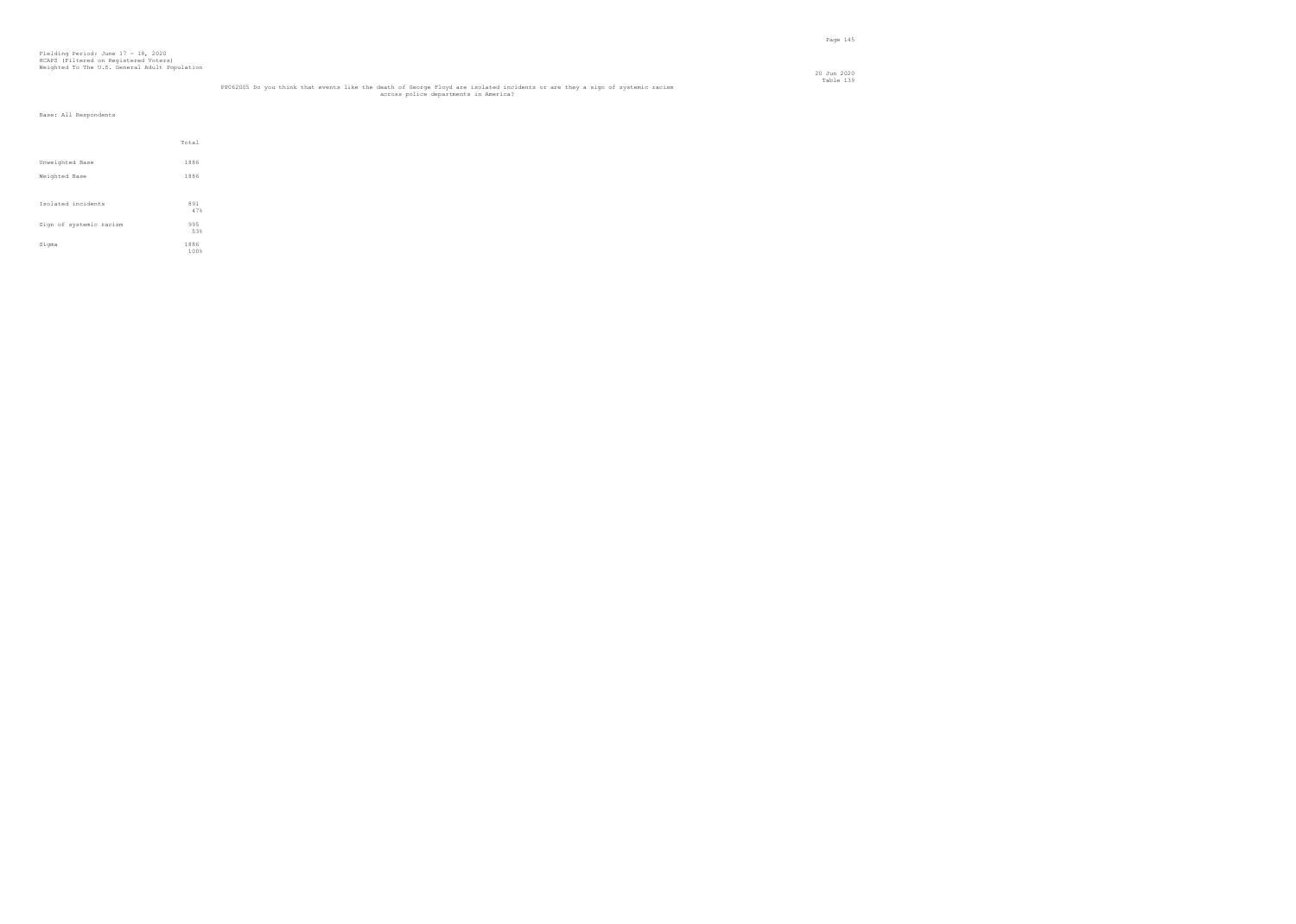|                             | Total |  |
|-----------------------------|-------|--|
| Unweighted Base             | 1886  |  |
|                             |       |  |
| Weighted Base               | 1886  |  |
|                             |       |  |
|                             |       |  |
| The police are entirely the | 218   |  |
| blame                       | 12%   |  |
| $\overline{c}$              | 275   |  |
|                             | 15%   |  |
| 3                           | 390   |  |
|                             | 21%   |  |
| $\overline{4}$              | 514   |  |
|                             | 27%   |  |
| The protesters are entirely | 489   |  |
| to blame                    | 26%   |  |
|                             |       |  |
| Sigma                       | 1886  |  |
|                             | 100%  |  |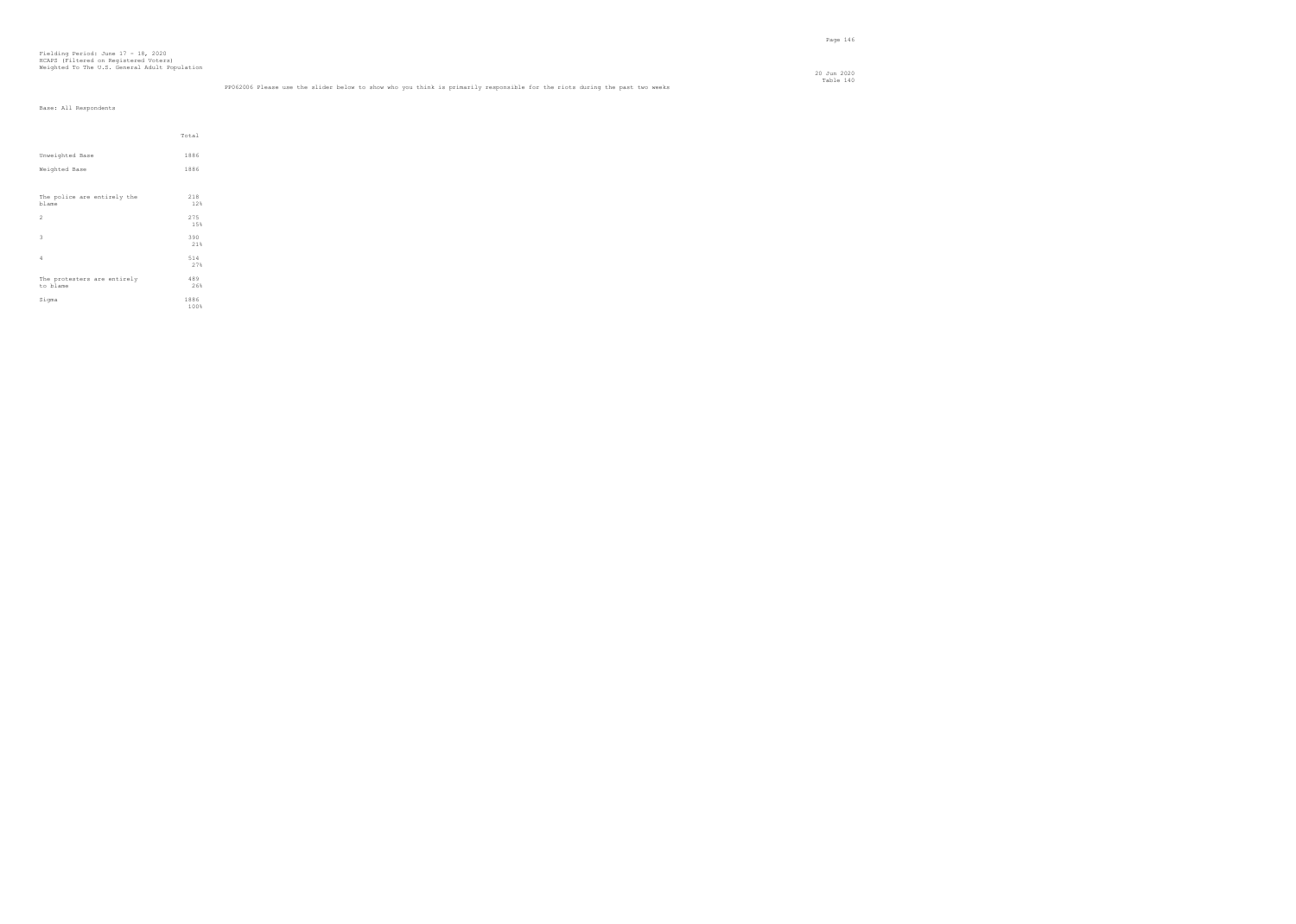20 Jun 2020

|                                    | Total        |
|------------------------------------|--------------|
| Unweighted Base                    | 1886         |
| Weighted Base                      | 1886         |
|                                    |              |
| Strongly/Somewhat Support<br>(Net) | 883<br>47%   |
| Strongly support                   | 367<br>19%   |
| Somewhat support                   | 516<br>27%   |
| Strongly/Somewhat Oppose<br>(Net)  | 1003<br>53%  |
| Somewhat oppose                    | 328<br>17%   |
| Strongly oppose                    | 676<br>36%   |
| Sigma                              | 1886<br>100% |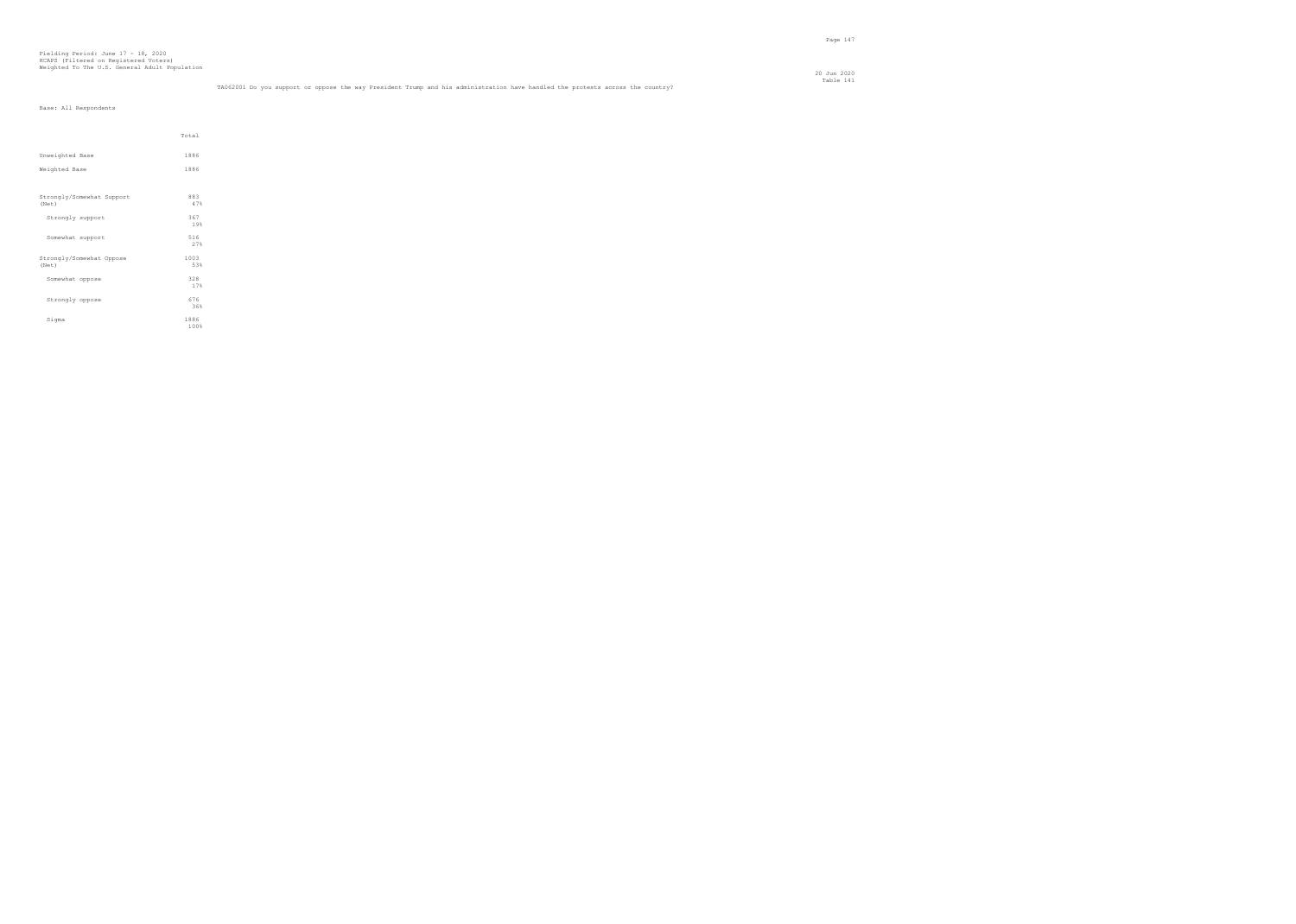# Table 142 TA062004 Was it appropriate or inappropriate for President Trump to call in the national guard to manage protests and rioting in Washington DC?

|                 | Total        |
|-----------------|--------------|
| Unweighted Base | 1886         |
| Weighted Base   | 1886         |
|                 |              |
| Appropriate     | 1084<br>57%  |
| Inappropriate   | 802<br>43%   |
| Sigma           | 1886<br>100% |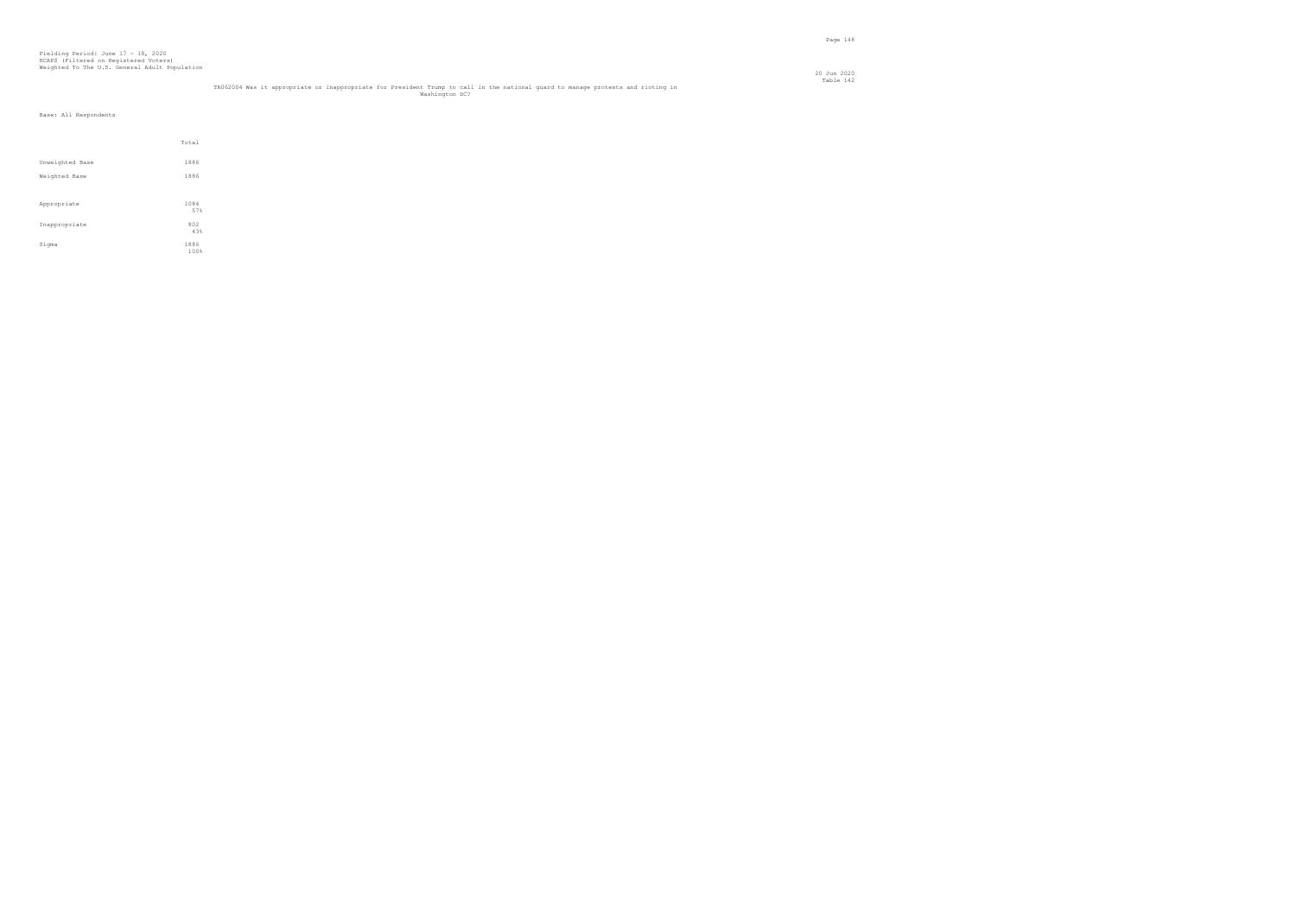# TA062005 Was it appropriate or inappropriate for President Trump to say he will deploy the U.S. military to reestablish order in Table 143<br>cities with riots if local authorities did not end them?

20 Jun 2020

|                 | Total        |  |
|-----------------|--------------|--|
| Unweighted Base | 1886         |  |
| Weighted Base   | 1886         |  |
|                 |              |  |
| Appropriate     | 980<br>52%   |  |
| Inappropriate   | 906<br>48%   |  |
| Sigma           | 1886<br>100% |  |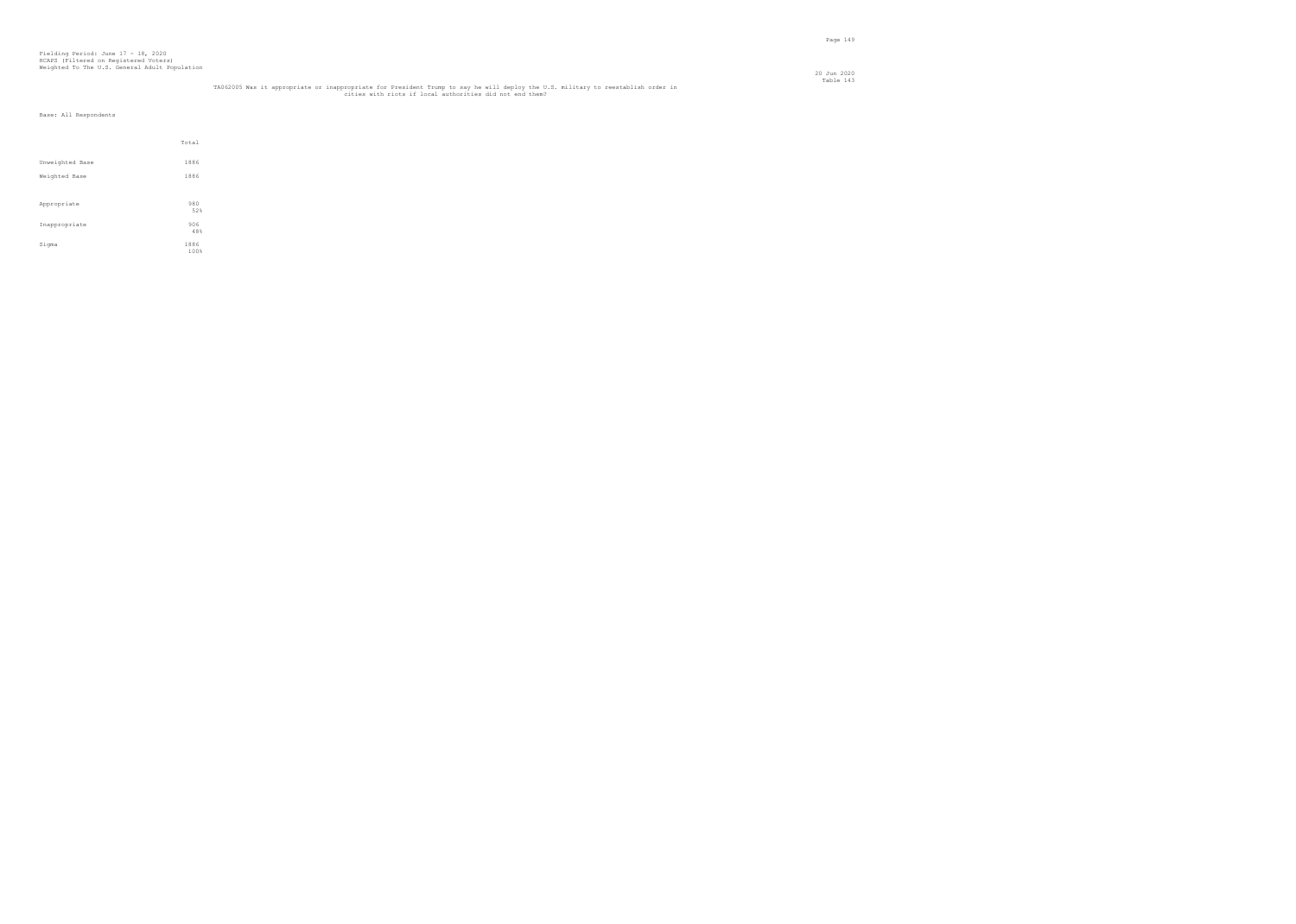### Table 144 COV032001 Now we will ask you questions about the coronavirus pandemic. Have you or anyone in your immediate family contracted the virus?

|                                        | Total        |
|----------------------------------------|--------------|
| Unweighted Base                        | 1886         |
| Weighted Base                          | 1886         |
| Yes, I have                            | 113<br>6%    |
| Yes, someone in my immediate<br>family | 185<br>10%   |
| $_{\mathrm{No}}$                       | 1501<br>80%  |
| Not sure                               | 94<br>5%     |
| Decline to answer                      | 11<br>1%     |
| Sigma                                  | 1904<br>101% |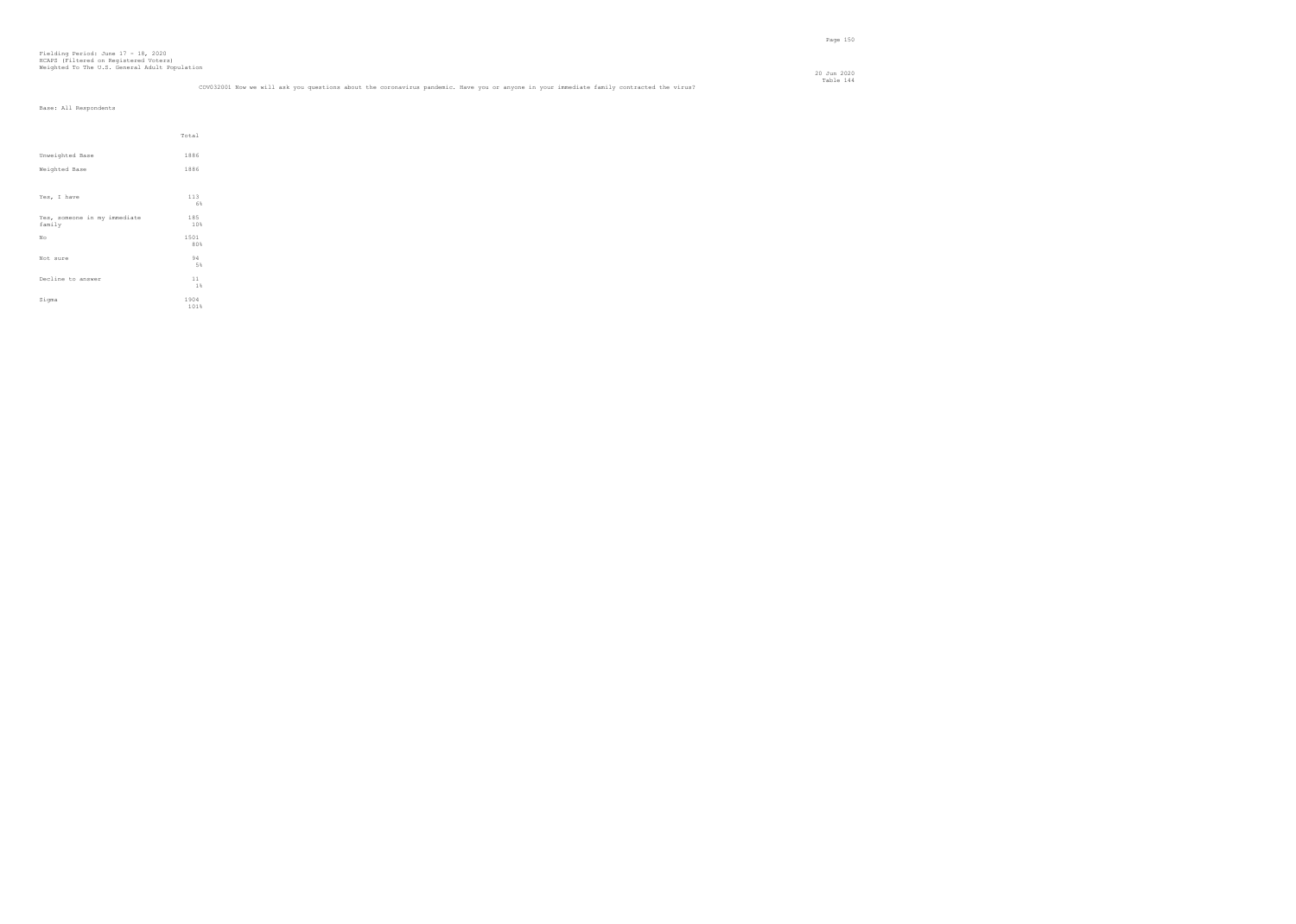# Fielding Period: June 17 - 18, 2020 HCAPS (Filtered on Registered Voters) Weighted To The U.S. General Adult Population

20 Jun 2020

### Table 145 COV032002 Do you think you or someone in your family will get the virus in the next few weeks?

|                 | Total        |
|-----------------|--------------|
| Unweighted Base | 1886         |
| Weighted Base   | 1886         |
|                 |              |
| Yes             | 278<br>15%   |
| No              | 1608<br>85%  |
| Sigma           | 1886<br>100% |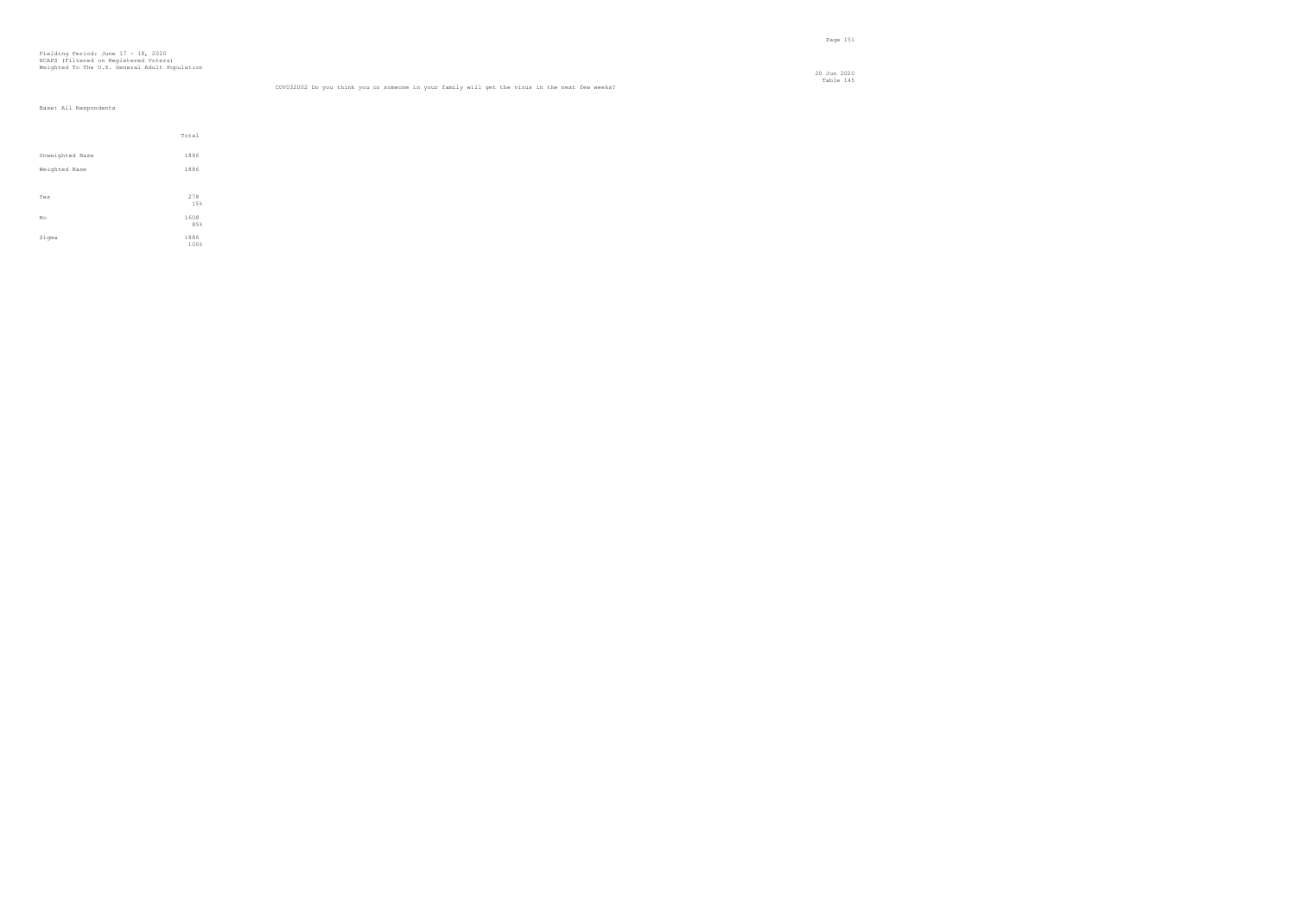### Table 146 COV032003 Do you think that the measures taken to control the virus so far have been reasonable, too strict or not strict enough?

|                   | Total        |
|-------------------|--------------|
| Unweighted Base   | 1886         |
| Weighted Base     | 1886         |
|                   |              |
| Reasonable        | 919<br>49%   |
| Too strict        | 363<br>19%   |
| Not strict enough | 603<br>32%   |
| Sigma             | 1886<br>100% |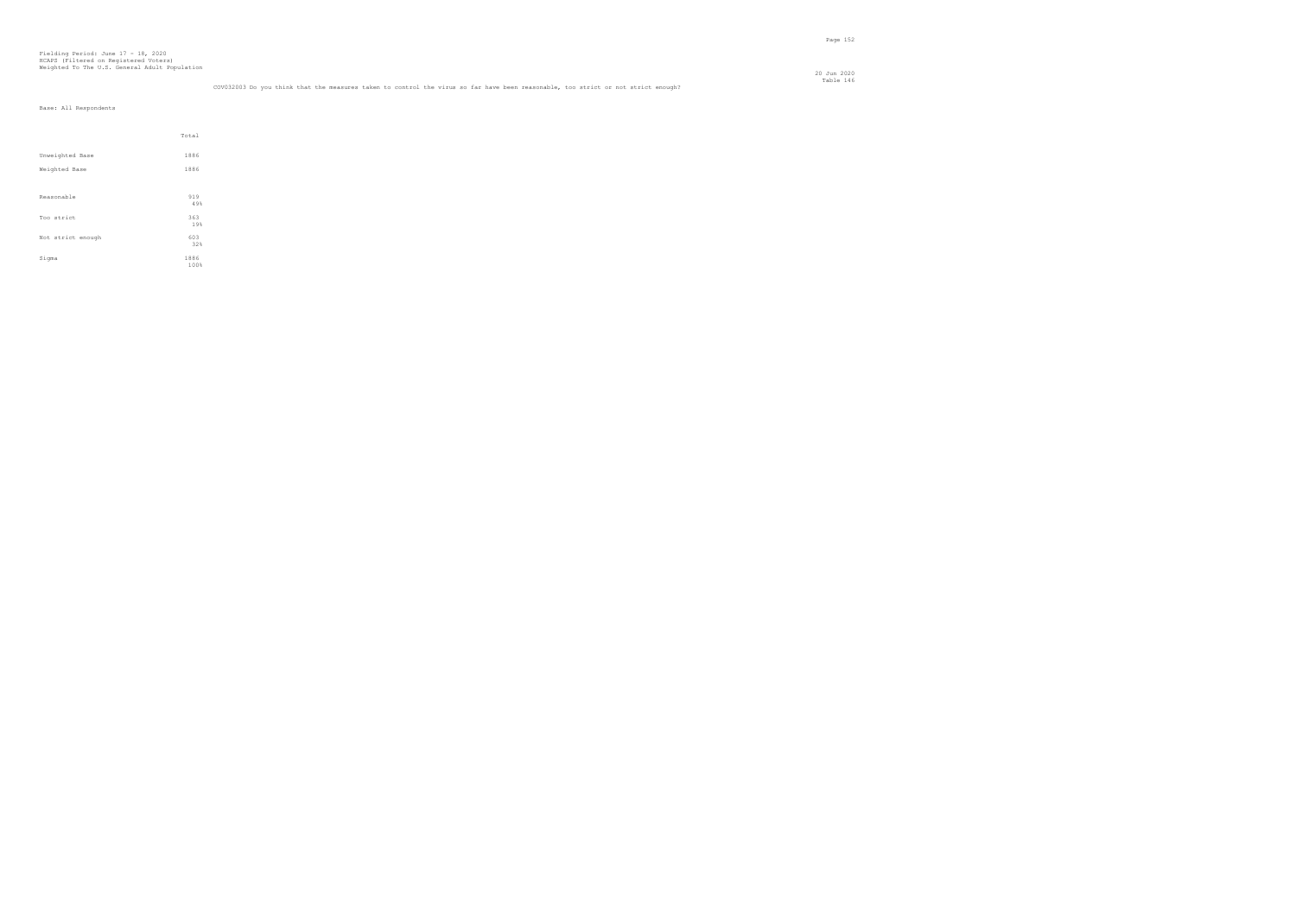|                 | Total        |
|-----------------|--------------|
| Unweighted Base | 1886         |
| Weighted Base   | 1886         |
|                 |              |
| Growing faster  | 1144<br>61%  |
| Slowing Down    | 742<br>39%   |
| Sigma           | 1886<br>100% |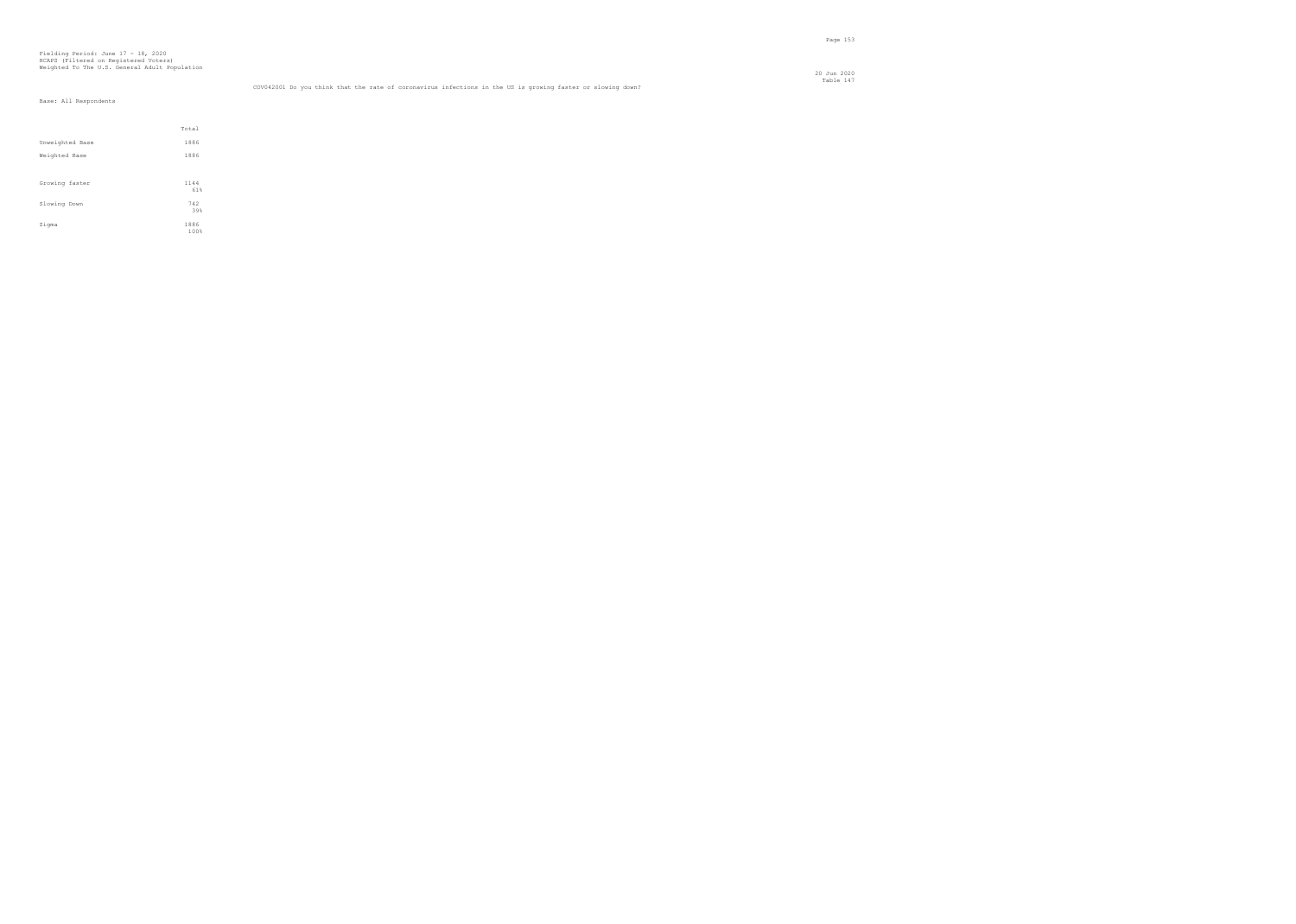# Table 148 COV042003 Do you think our hospitals now have what they need to battle the coronavirus crisis or do they not yet have the materials and technology they need?

|                                   | Total        |
|-----------------------------------|--------------|
| Unweighted Base                   | 1886         |
| Weighted Base                     | 1886         |
|                                   |              |
| Have what they need               | 1037<br>55%  |
| Do not yet have what they<br>need | 849<br>45%   |
| Sigma                             | 1886<br>100% |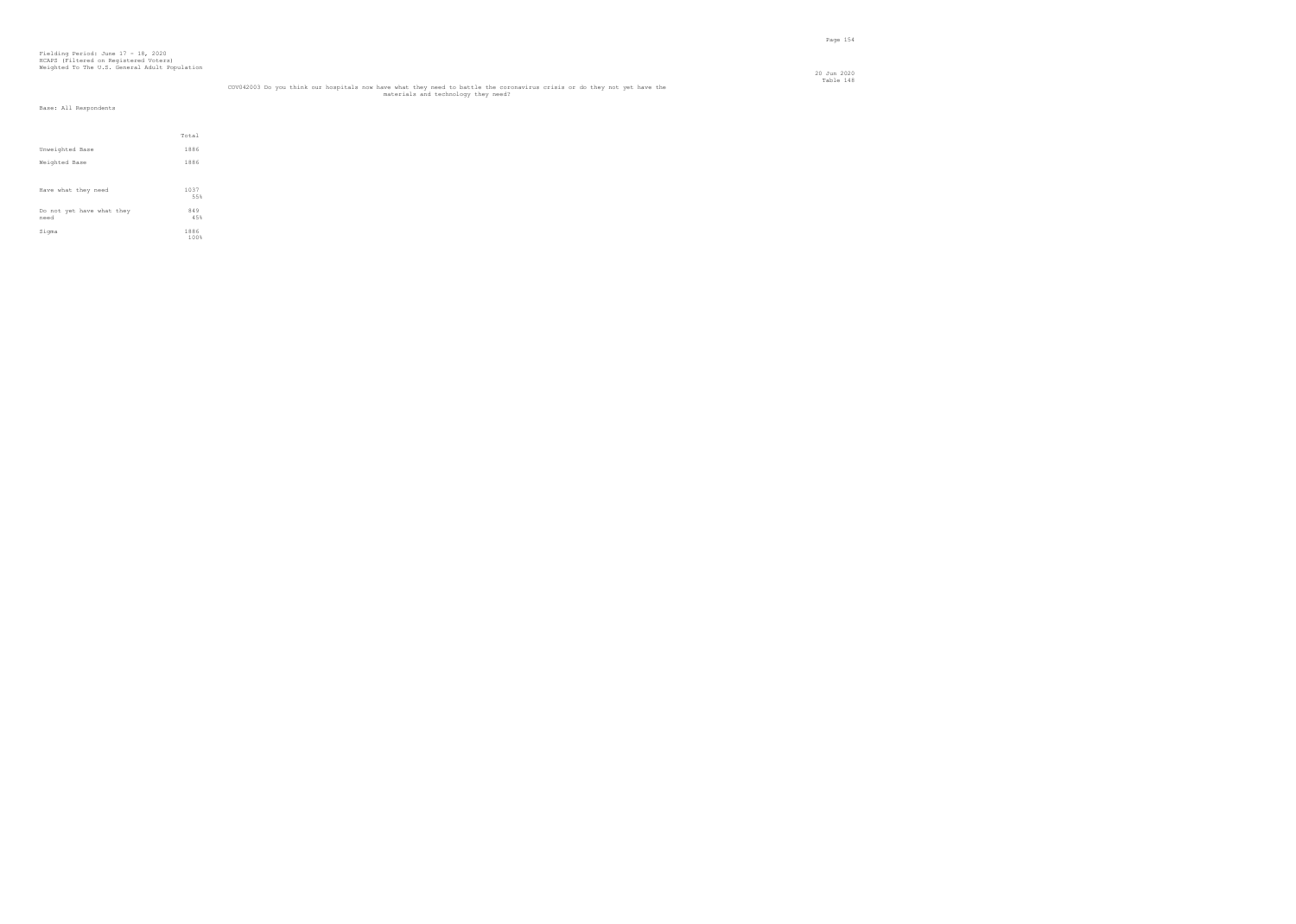# Table 149 COV042004A Do you think we did a good or bad job "flattening the curve" to allow the healthcare system to handle the response to the coronavirus crisis?

|                 | Total        |
|-----------------|--------------|
| Unweighted Base | 1886         |
| Weighted Base   | 1886         |
|                 |              |
| Good job        | 1296<br>69%  |
| Bad job         | 590<br>31%   |
| Sigma           | 1886<br>100% |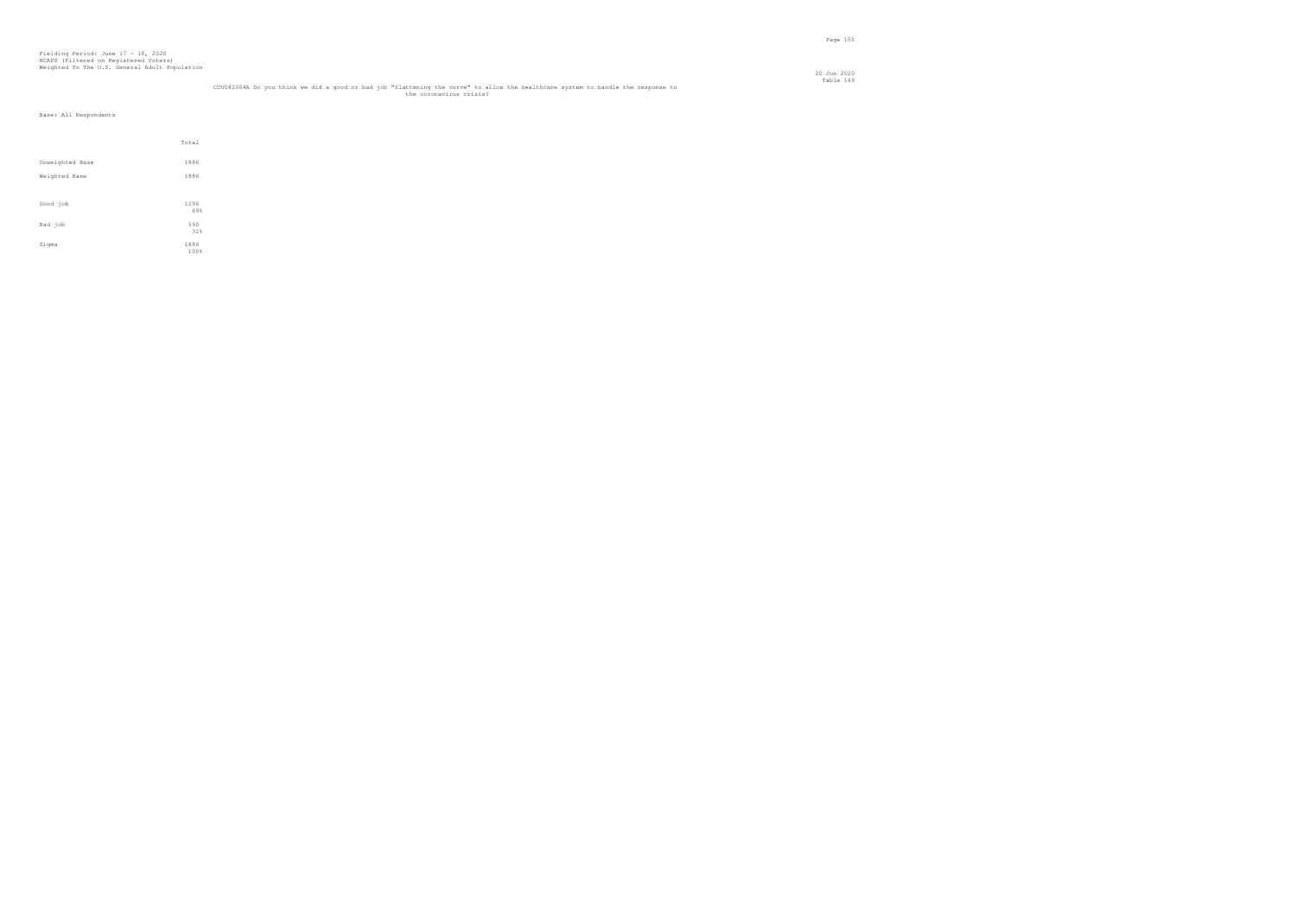## 20 Jun 2020

|                                   | Total        |
|-----------------------------------|--------------|
| Unweighted Base                   | 1886         |
| Weighted Base                     | 1886         |
|                                   |              |
| Going to work/school              | 624<br>33%   |
| Staying home from work/<br>school | 1262<br>67%  |
| Sigma                             | 1886<br>100% |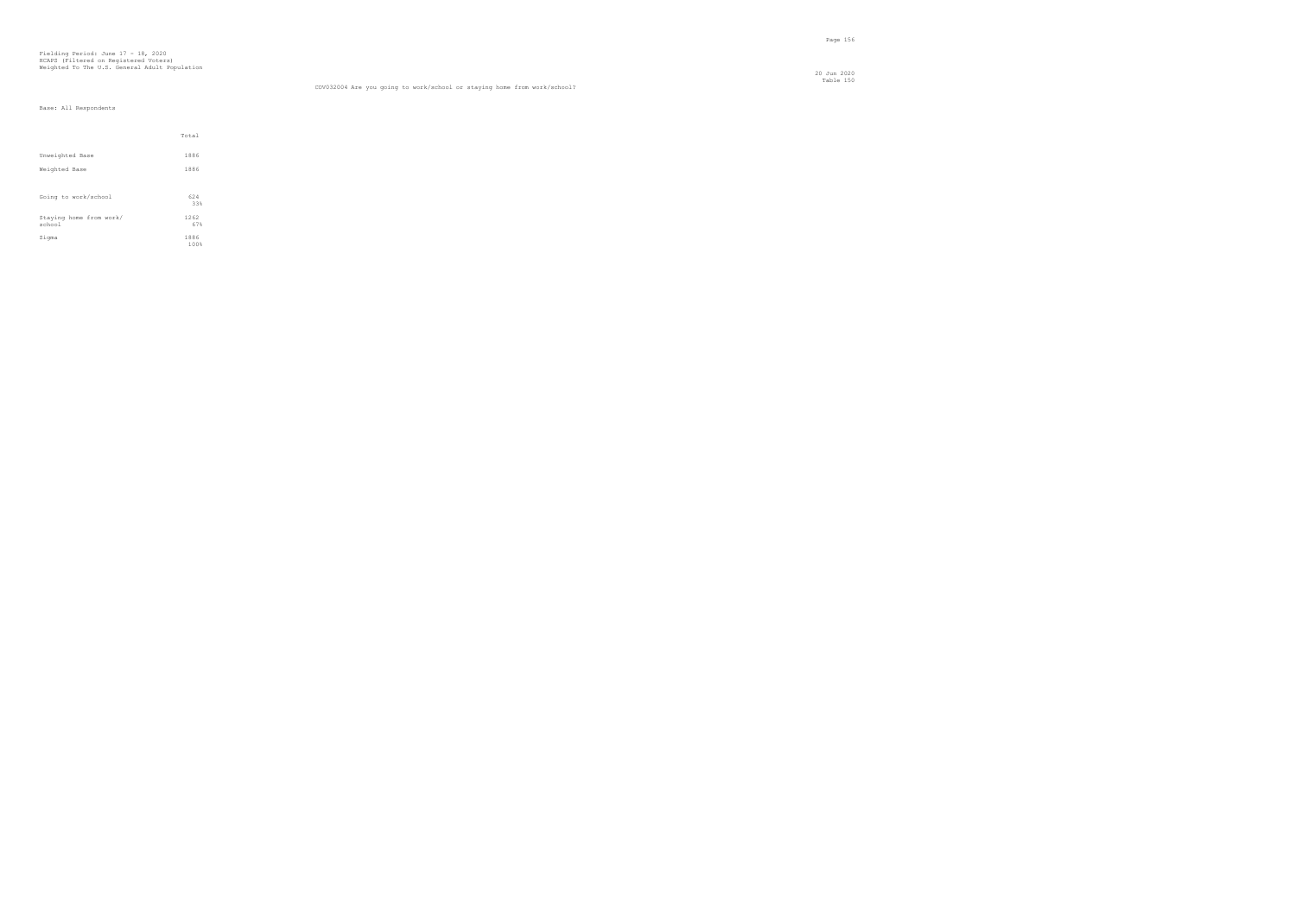20 Jun 2020

|                                      | Total        |
|--------------------------------------|--------------|
| Unweighted Base                      | 1886         |
| Weighted Base                        | 1886         |
| Go to work/school                    | 833<br>44%   |
| Continue to work/school from<br>home | 1053<br>56%  |
| Sigma                                | 1886<br>100% |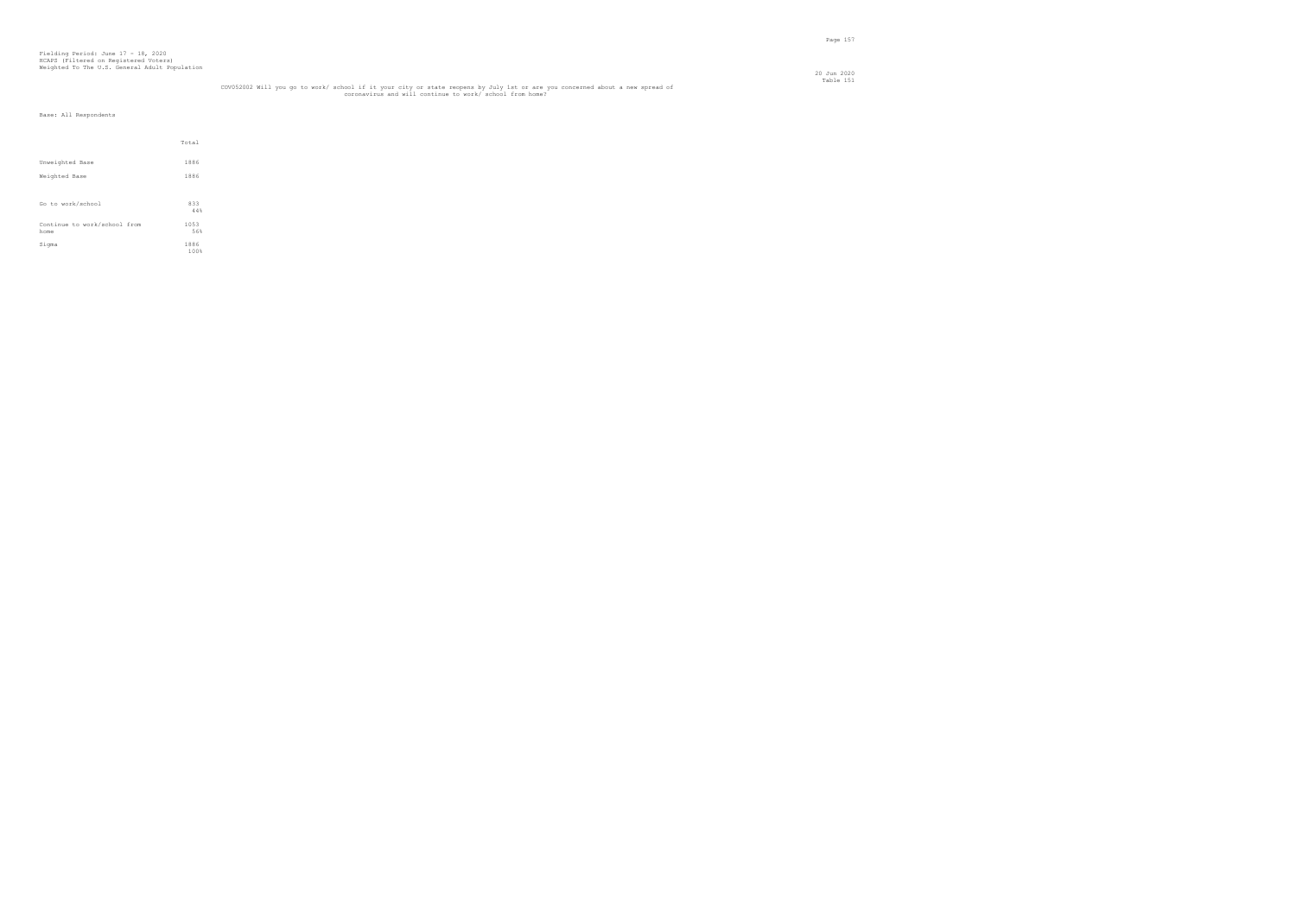|                        | Total        |
|------------------------|--------------|
| Unweighted Base        | 1886         |
| Weighted Base          | 1886         |
|                        |              |
| Opening up too soon    | 1198<br>64%  |
| Not opening up in time | 688<br>36%   |
| Sigma                  | 1886<br>100% |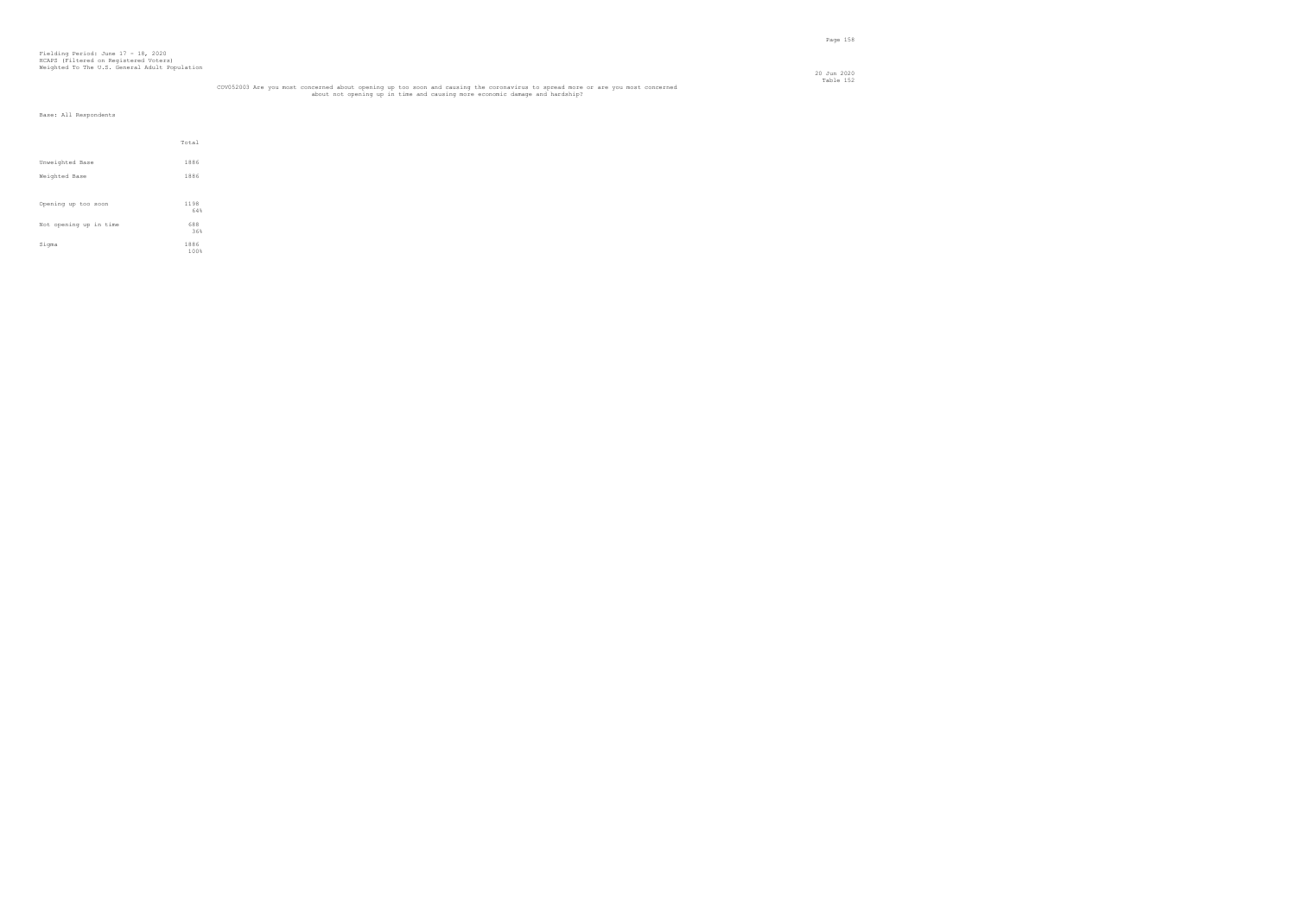|                        | Total        |
|------------------------|--------------|
| Unweighted Base        | 1886         |
| Weighted Base          | 1886         |
|                        |              |
| Too restrictive        | 369<br>20%   |
| Not restrictive enough | 763<br>40%   |
| About right            | 755<br>40%   |
| Sigma                  | 1886<br>100% |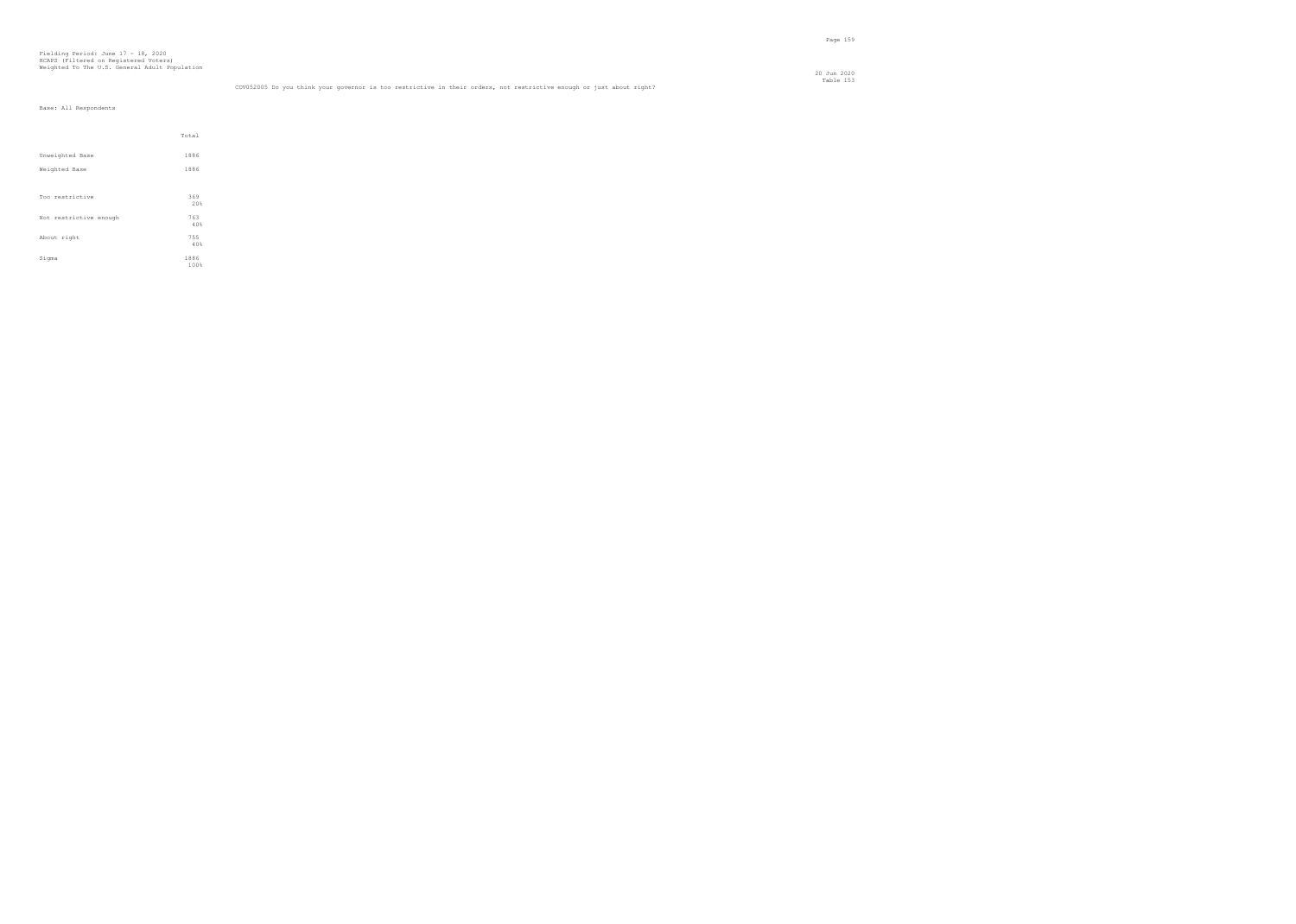|                 | Total        |  |
|-----------------|--------------|--|
| Unweighted Base | 1886         |  |
| Weighted Base   | 1886         |  |
|                 |              |  |
| Too quickly     | 628<br>33%   |  |
| Too slowly      | 562<br>30%   |  |
| About right     | 696<br>37%   |  |
| Sigma           | 1886<br>100% |  |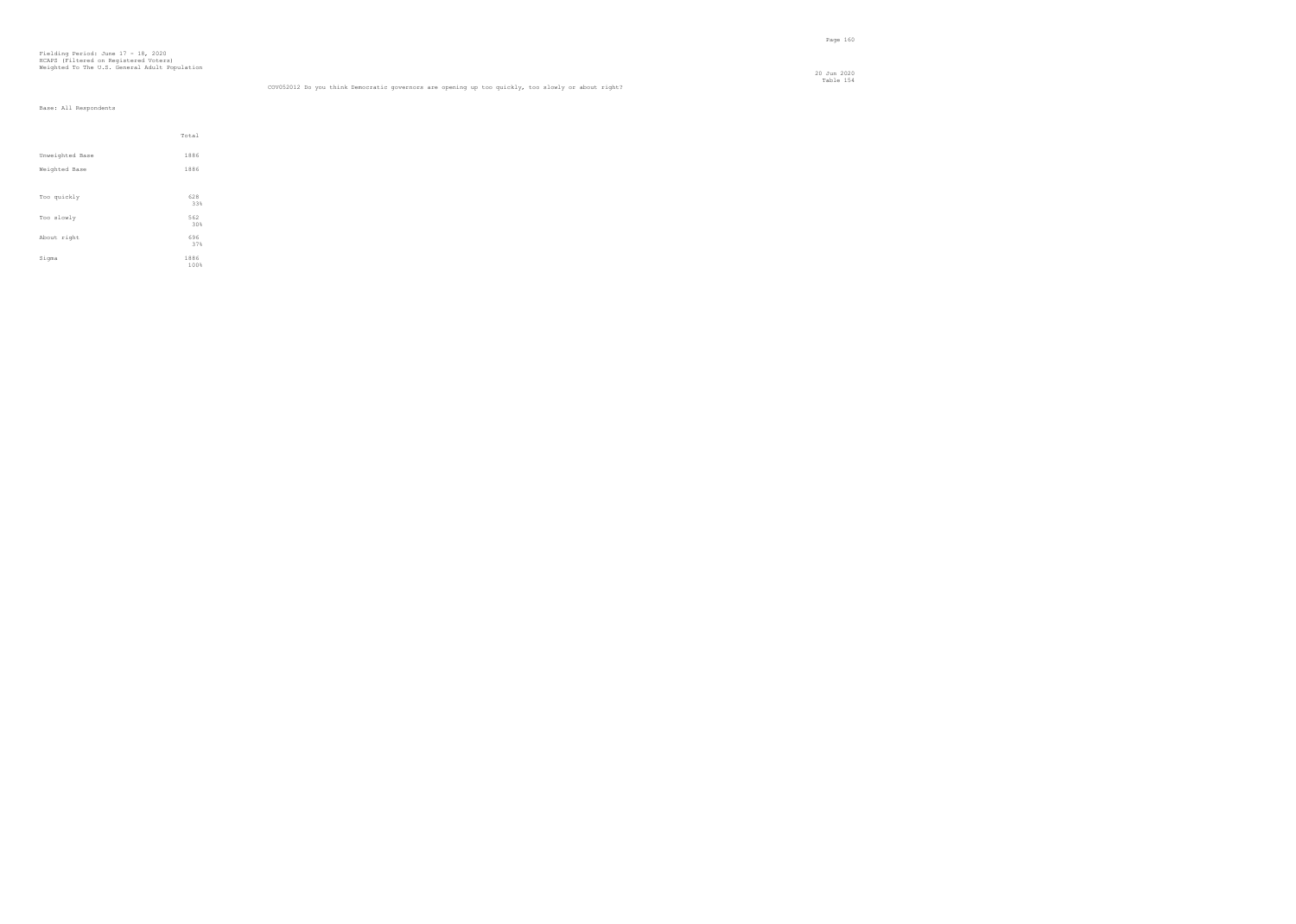Page 161

20 Jun 2020

|                 | Total        |  |
|-----------------|--------------|--|
| Unweighted Base | 1886         |  |
| Weighted Base   | 1886         |  |
|                 |              |  |
| Too quickly     | 941<br>50%   |  |
| Too slowly      | 277<br>15%   |  |
| About right     | 668          |  |
|                 | 35%          |  |
| Sigma           | 1886<br>100% |  |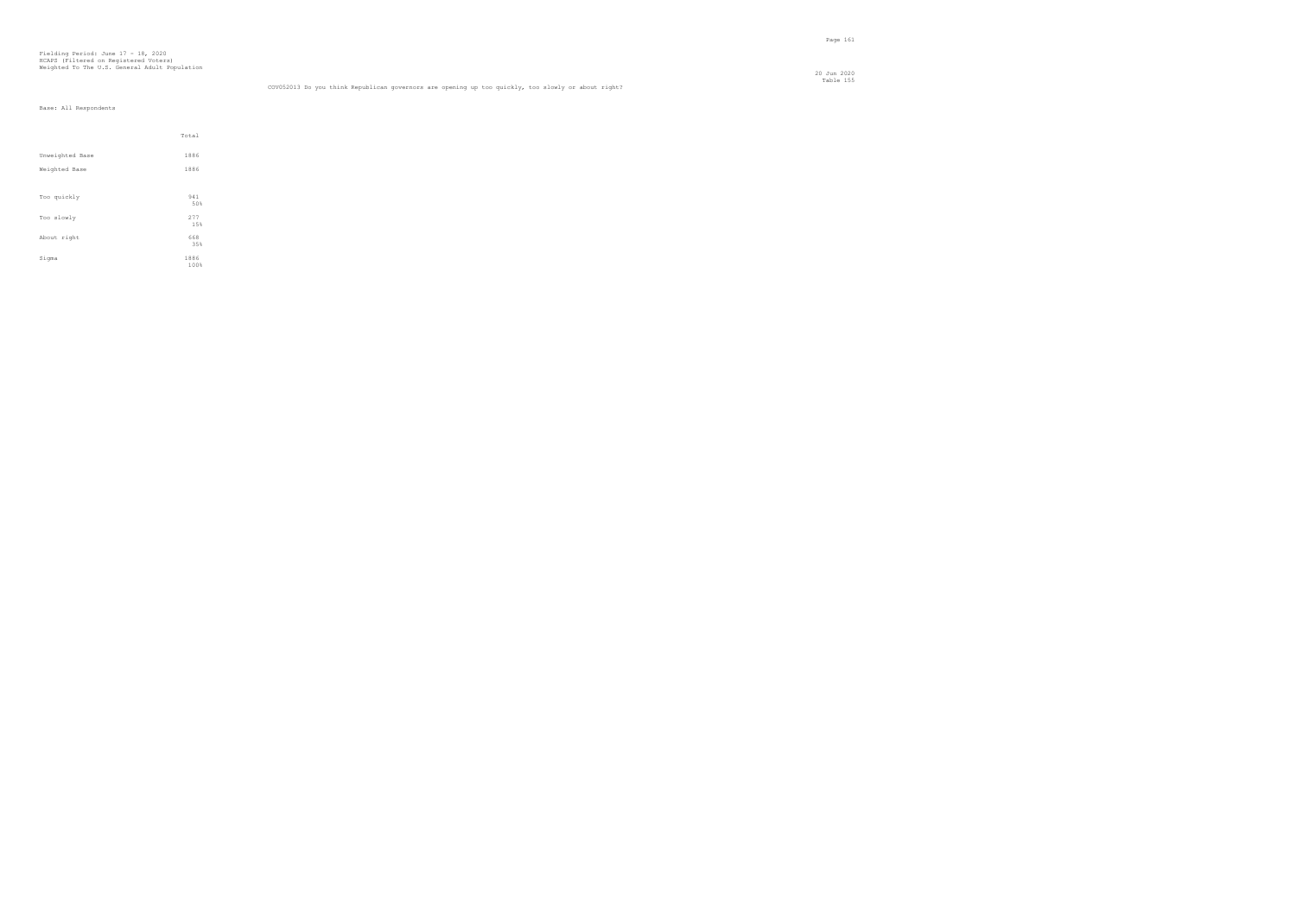# Table 156 COV032005 Do you think the business you work for could go out of business in the next month or is it not likely to go out of business in the next month?

|                                     | Total        |  |
|-------------------------------------|--------------|--|
| Unweighted Base                     | 1886         |  |
| Weighted Base                       | 1886         |  |
|                                     |              |  |
| Could go out of business            | 569<br>30%   |  |
| Not likely to go out of<br>business | 1317<br>70%  |  |
| Sigma                               | 1886<br>100% |  |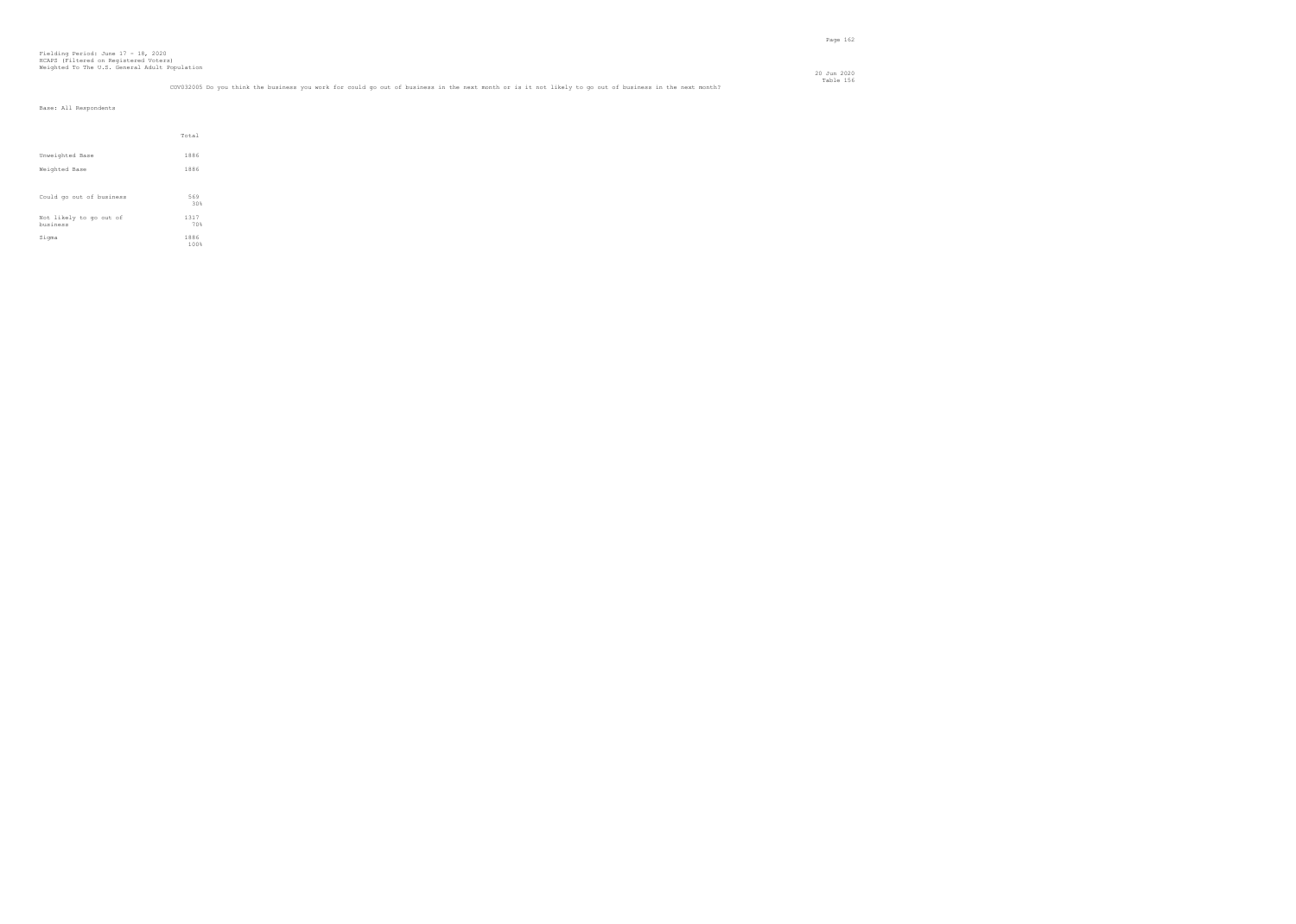en de la familien de la familien de la familien de la familien de la familien de la familien de la familien de<br>Page 163

|                 | Total        |
|-----------------|--------------|
| Unweighted Base | 1886         |
| Weighted Base   | 1886         |
| Worse           | 616<br>33%   |
| Better          | 569<br>30%   |
| About the same  | 701<br>37%   |
| Sigma           | 1886<br>100% |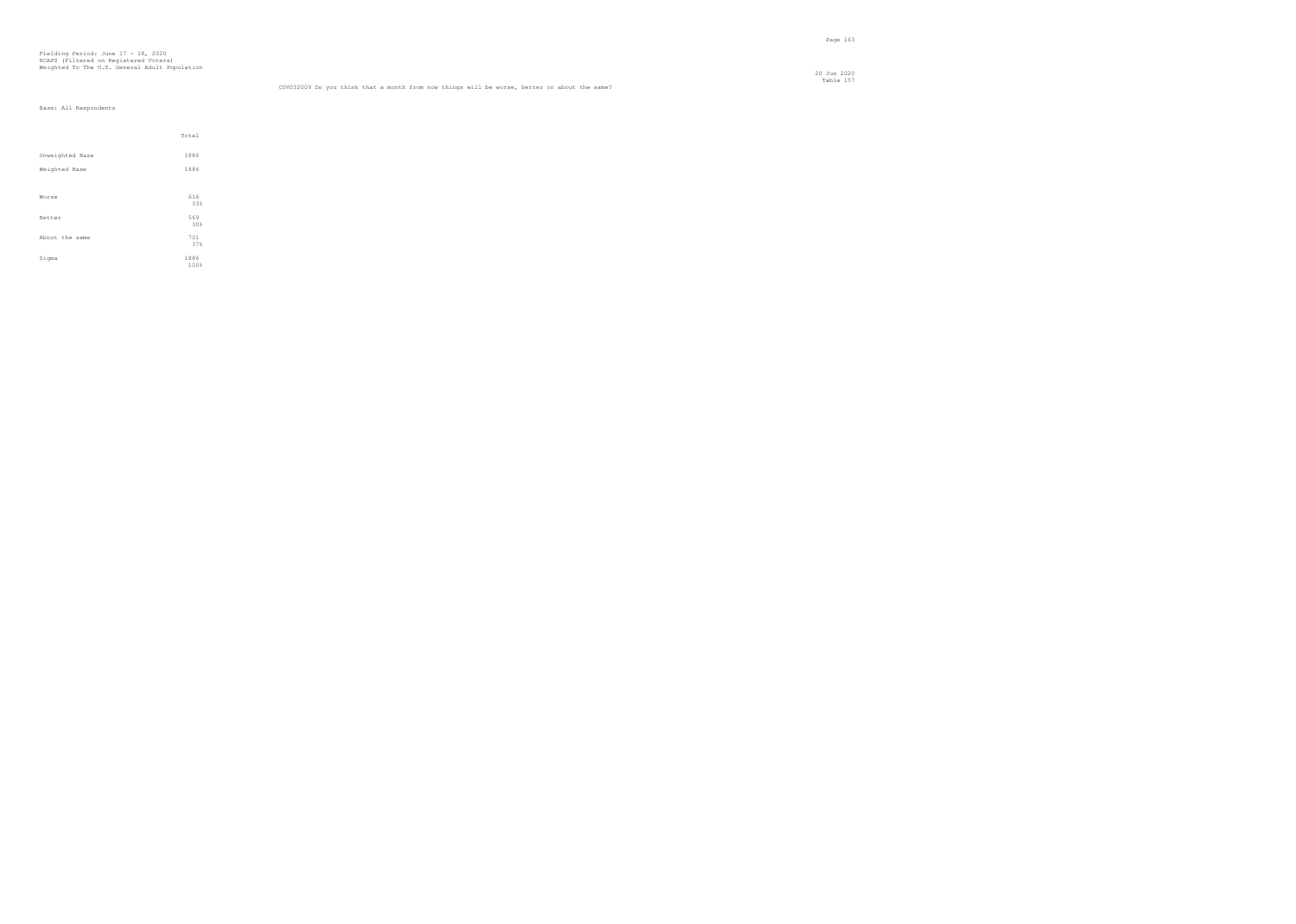Page 164

20 Jun 2020

|                                    | Total        |
|------------------------------------|--------------|
| Unweighted Base                    | 1886         |
| Weighted Base                      | 1886         |
|                                    |              |
| There will be a second wave        | 1388<br>74%  |
| There will not be a second<br>wave | 498<br>26%   |
| Sigma                              | 1886<br>100% |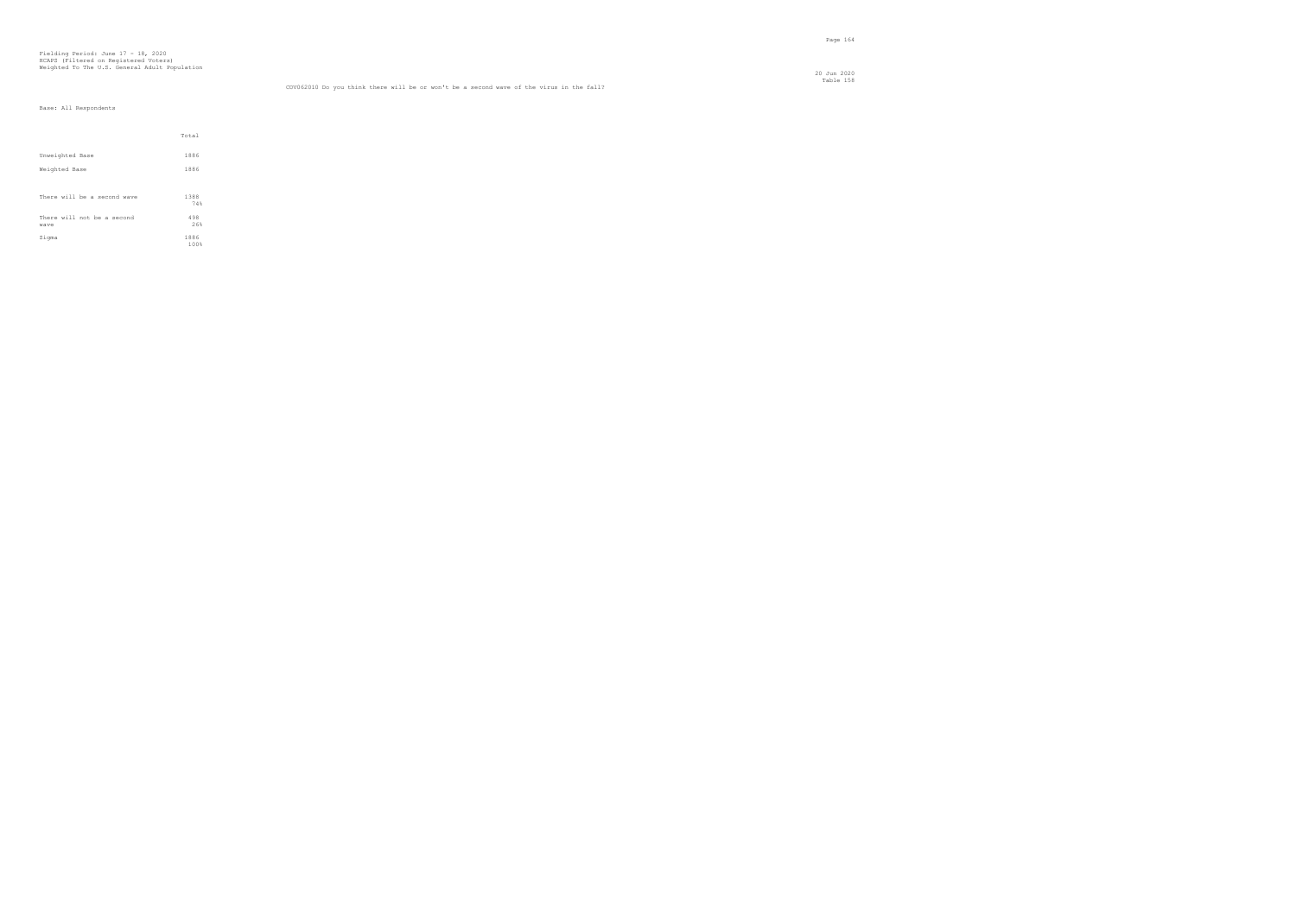en de la forma de la forma de la forma de la forma de la forma de la forma de la forma de la forma de la forma<br>Page 165

|                 | Total |
|-----------------|-------|
|                 |       |
| Unweighted Base | 1886  |
| Weighted Base   | 1886  |
|                 |       |
| Yes             | 1182  |
|                 | 63%   |
| No              | 704   |
|                 | 37%   |
| Sigma           | 1886  |
|                 | 100%  |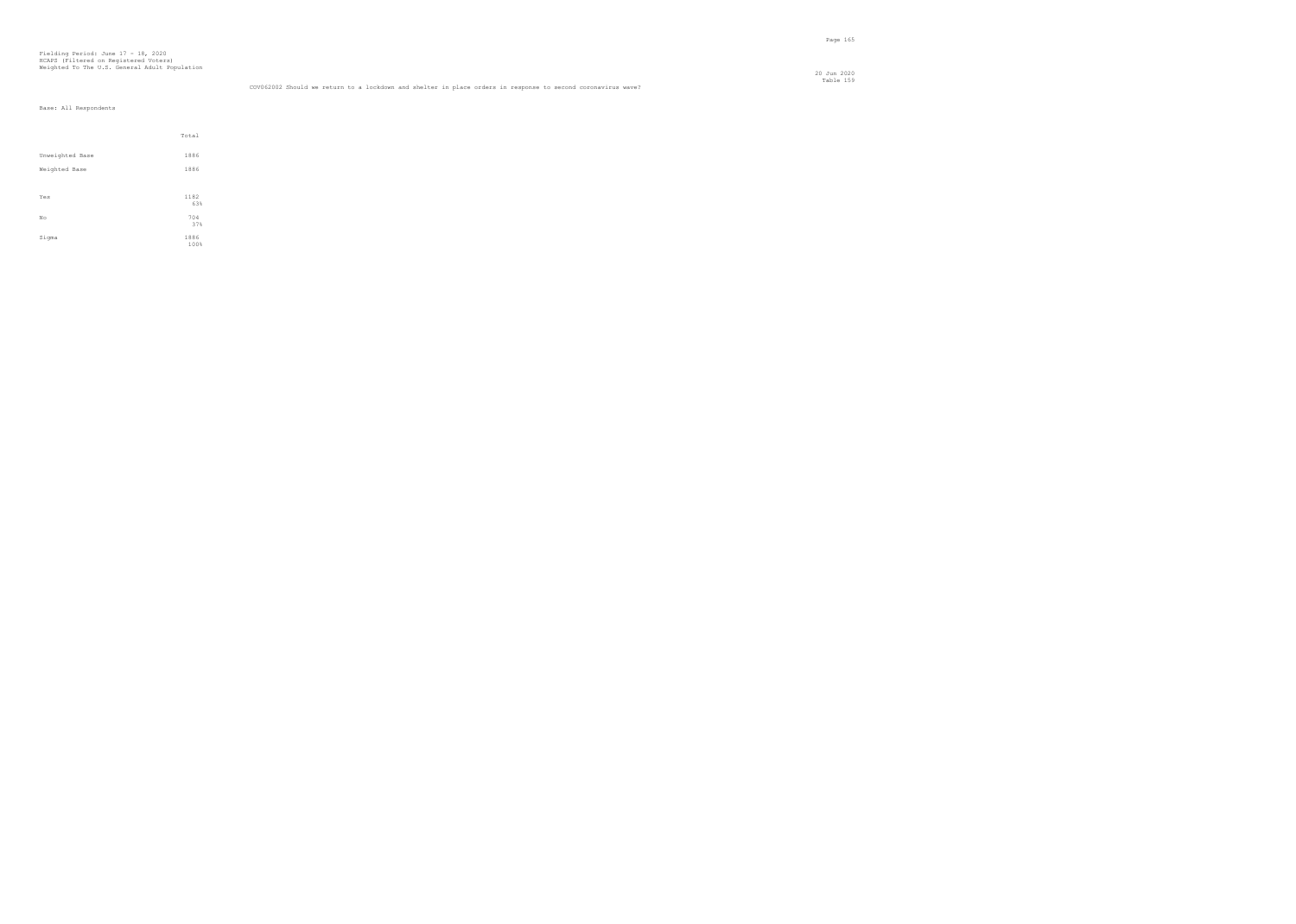| Yes   | 1403<br>74%  |
|-------|--------------|
| No    | 483<br>26%   |
| Sigma | 1886<br>100% |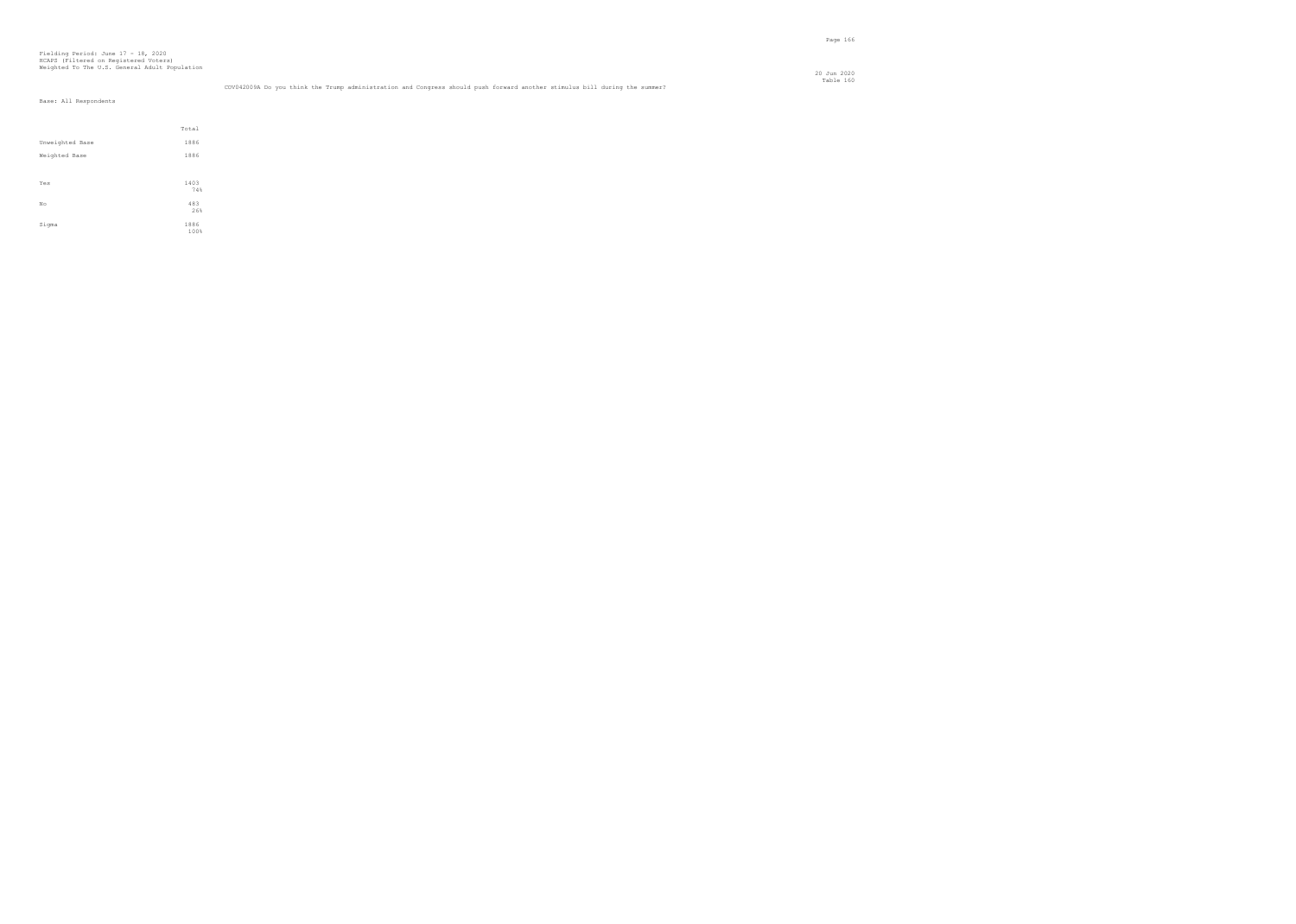Page 167

# Table 161 COV052016 Should the size of the next stimulus bill be zero, 500 billion, 1 trillion, 2, trillion, three trillion or more than 3 trillion dollars?

|                        | Total        |
|------------------------|--------------|
| Unweighted Base        | 1886         |
| Weighted Base          | 1886         |
|                        |              |
| Zero                   | 337<br>18%   |
| \$500 billion          | 291<br>15%   |
| \$1 trillion           | 306<br>16%   |
| \$2 trillion           | 303<br>16%   |
| \$3 trillion           | 297<br>16%   |
| More than \$3 trillion | 351<br>19%   |
| Sigma                  | 1886<br>100% |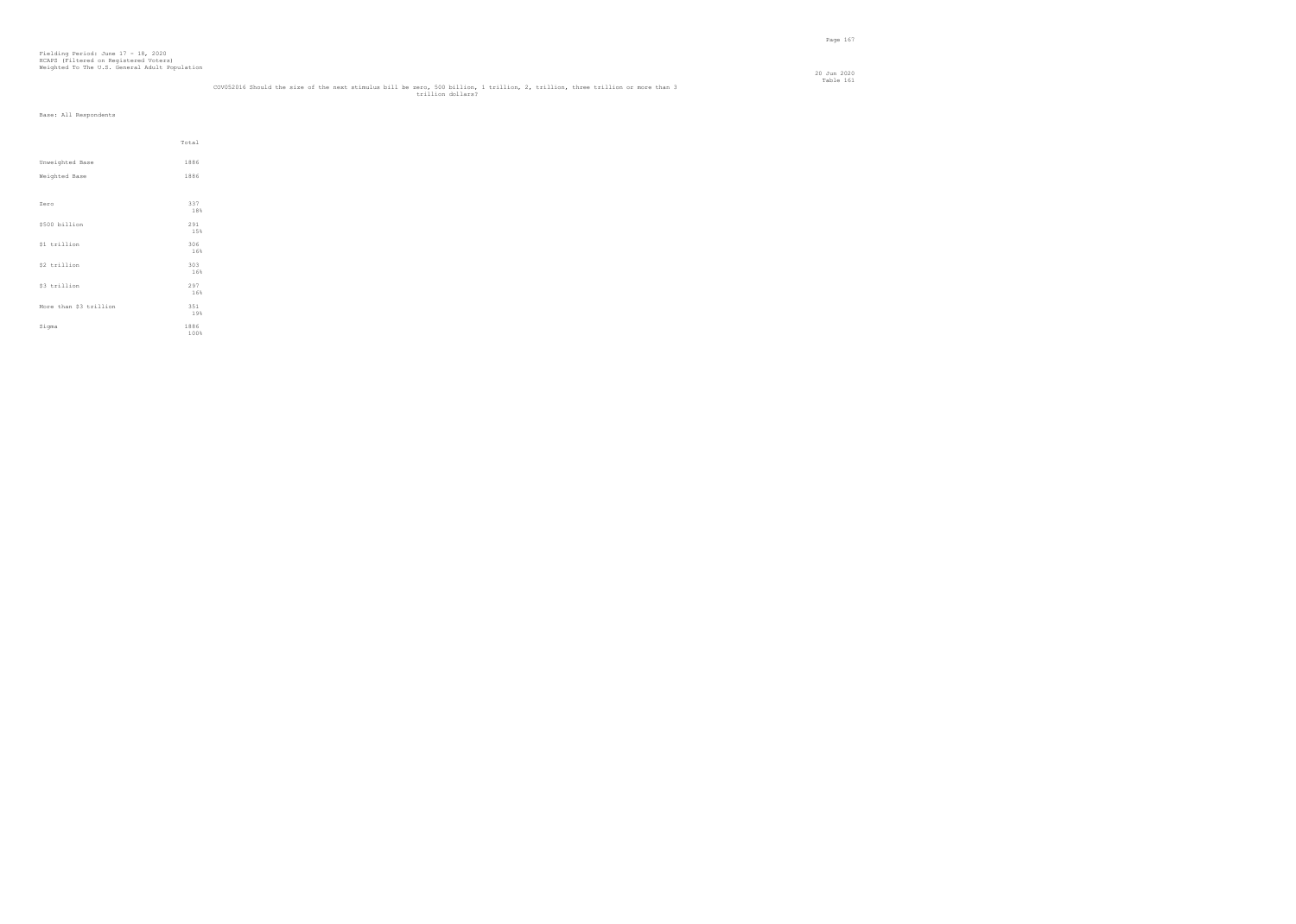# Table 162 COV052017 Here are some elements of a proposed new stimulus bill. For each one, should be in the stimulus bill or not?

Summary Of In The Bill

|                                                                                                   | Total       |
|---------------------------------------------------------------------------------------------------|-------------|
| Unweighted Base                                                                                   | 1886        |
| Weighted Base                                                                                     | 1886        |
|                                                                                                   |             |
| \$75 billion for testing                                                                          | 1400<br>74% |
| Paying for the healthcare of<br>employees who have lost<br>their job                              | 1380<br>73% |
| \$200 billion fund for pay<br>for essential workers hired<br>by the states                        | 1349<br>72% |
| Direct payments of up to<br>\$6000 a family                                                       | 1312<br>70% |
| Making state and local taxes<br>deductible again                                                  | 1260<br>67% |
| \$175 billion to renters to<br>help them pay for rent and<br>utility bills                        | 1236<br>66% |
| Requiring states to offer<br>vote by mail options in the<br>presidential election                 | 1181<br>63% |
| Expanding the food stamp<br>program                                                               | 1180<br>63% |
| Extending \$600 a week<br>unemployment checks until<br>January                                    | 1145<br>61% |
| Providing \$25 billion of<br>help to the US Postal<br>Service                                     | 1131<br>60% |
| 1 trillion dollars to state<br>and local governments                                              | 1110<br>59% |
| 1 trillion dollars in public<br>infrastructure spending                                           | 1042<br>55% |
| Allowing non-citizens here<br>illegally to receive direct<br>payments of up to \$6000 a<br>family | 642<br>34%  |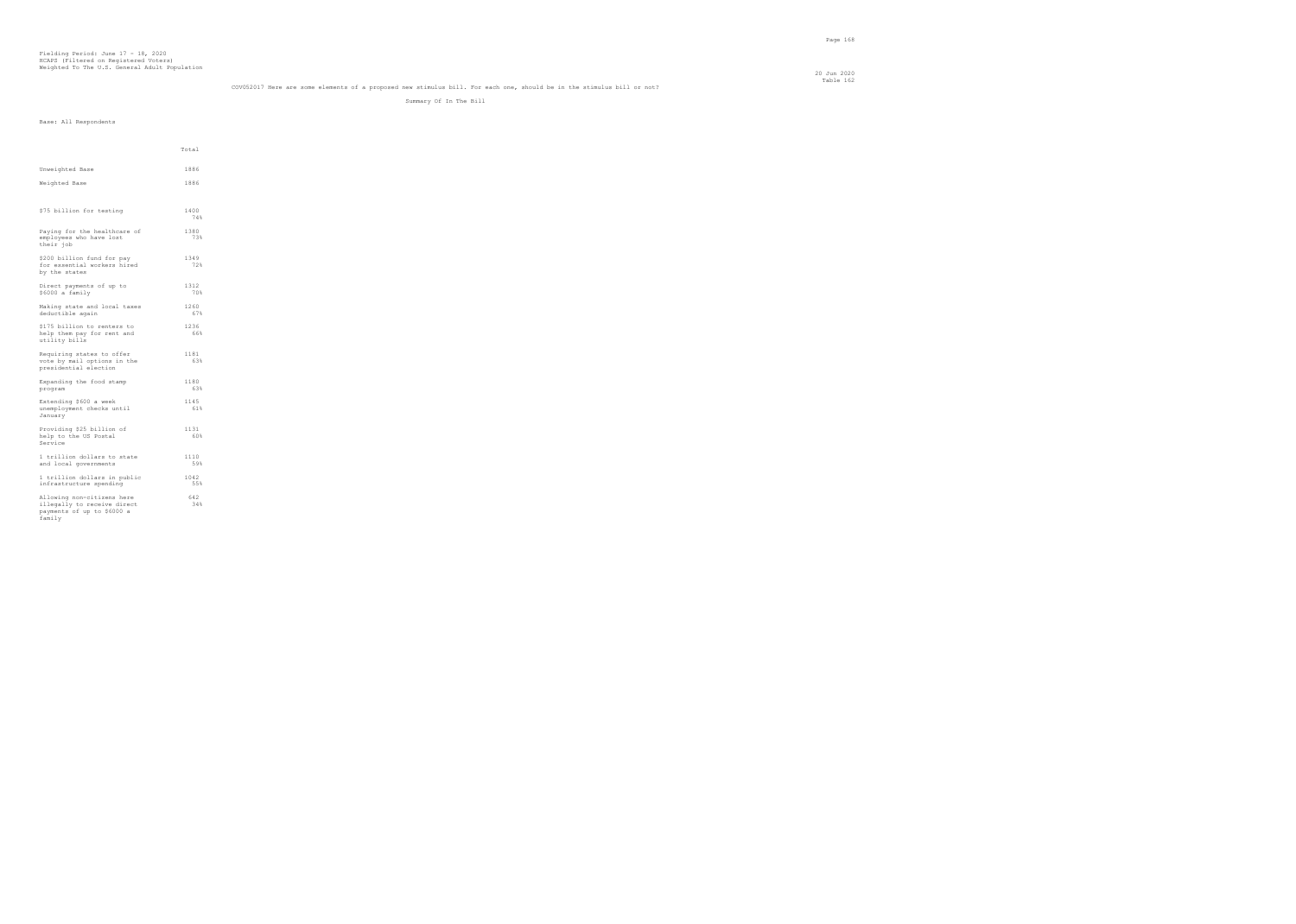#### 20 Jun 2020 Table 163 COV052017 Here are some elements of a proposed new stimulus bill. For each one, should be in the stimulus bill or not?

Summary Of Not In The Bill

|                                                                                                   | Total       |  |
|---------------------------------------------------------------------------------------------------|-------------|--|
| Unweighted Base                                                                                   | 1886        |  |
| Weighted Base                                                                                     | 1886        |  |
| Allowing non-citizens here<br>illegally to receive direct<br>payments of up to \$6000 a<br>family | 1244<br>66% |  |
| 1 trillion dollars in public<br>infrastructure spending                                           | 844<br>45%  |  |
| 1 trillion dollars to state<br>and local governments                                              | 776<br>41%  |  |
| Providing \$25 billion of<br>help to the US Postal<br>Service                                     | 755<br>40%  |  |
| Extending \$600 a week<br>unemployment checks until<br>January                                    | 741<br>39%  |  |
| Expanding the food stamp<br>program                                                               | 706<br>37%  |  |
| Requiring states to offer<br>vote by mail options in the<br>presidential election                 | 705<br>37%  |  |
| \$175 billion to renters to<br>help them pay for rent and<br>utility bills                        | 650<br>34%  |  |
| Making state and local taxes<br>deductible again                                                  | 626<br>33%  |  |
| Direct payments of up to<br>\$6000 a family                                                       | 574<br>30%  |  |
| \$200 billion fund for pay<br>for essential workers hired<br>by the states                        | 537<br>28%  |  |
| Paying for the healthcare of<br>employees who have lost<br>their job                              | 506<br>27%  |  |
| \$75 billion for testing                                                                          | 486<br>26%  |  |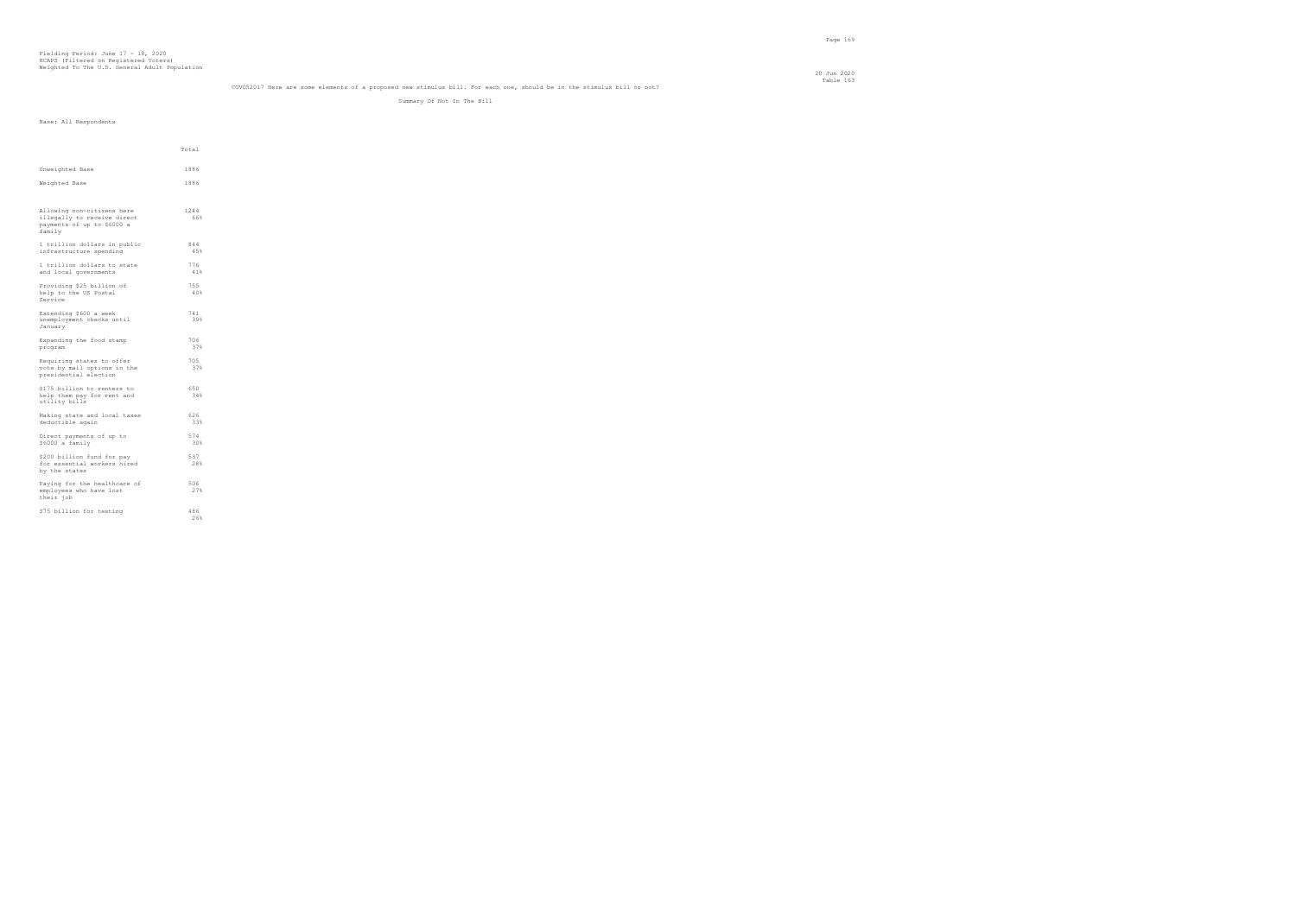# COV052017 1 Here are some elements of a proposed new stimulus bill. For each one, should be in the stimulus bill or not?

### 1 trillion dollars to state and local governments

|                 | Total        |
|-----------------|--------------|
| Unweighted Base | 1886         |
| Weighted Base   | 1886         |
|                 |              |
| In the bill     | 1110<br>59%  |
| Not in the bill | 776<br>41%   |
| Sigma           | 1886<br>100% |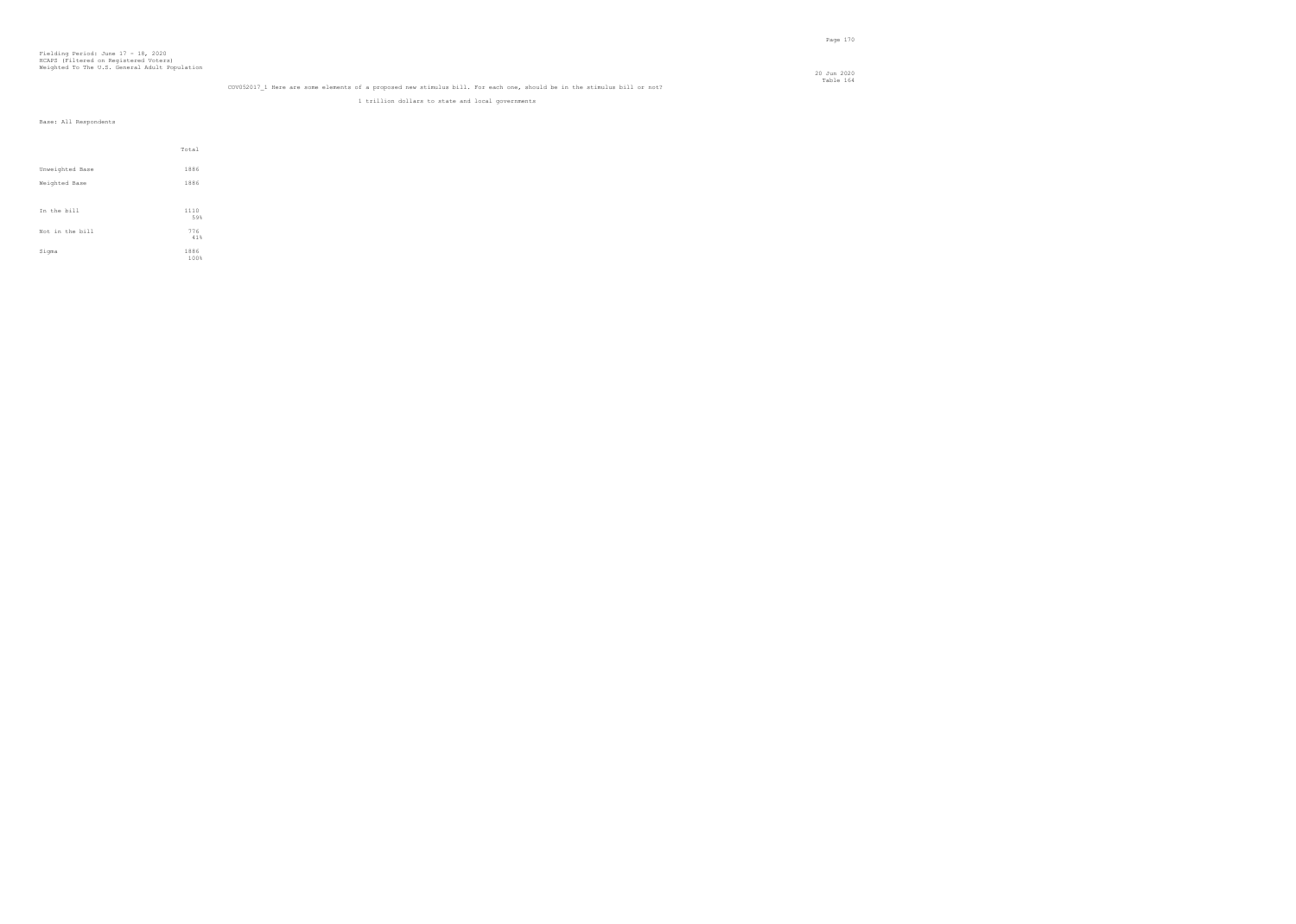# Table 165 COV052017\_2 Here are some elements of a proposed new stimulus bill. For each one, should be in the stimulus bill or not?

# \$200 billion fund for pay for essential workers hired by the states

|                 | Total        |
|-----------------|--------------|
| Unweighted Base | 1886         |
| Weighted Base   | 1886         |
| In the bill     | 1349<br>72%  |
| Not in the bill | 537<br>28%   |
| Sigma           | 1886<br>100% |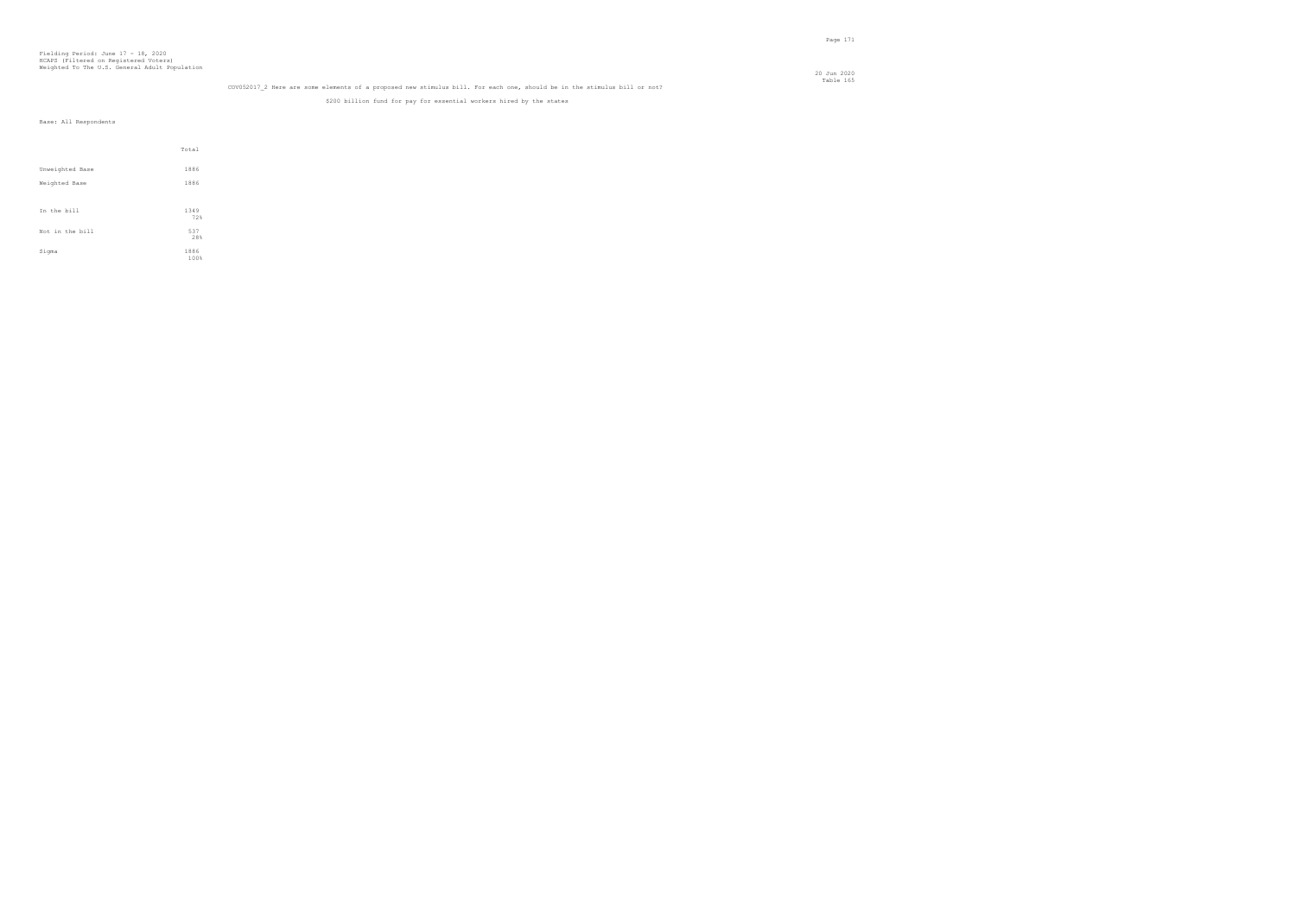# Table 166 COV052017\_3 Here are some elements of a proposed new stimulus bill. For each one, should be in the stimulus bill or not?

\$75 billion for testing

|                 | Total        |
|-----------------|--------------|
| Unweighted Base | 1886         |
| Weighted Base   | 1886         |
|                 |              |
| In the bill     | 1400<br>74%  |
| Not in the bill | 486<br>26%   |
| Sigma           | 1886<br>100% |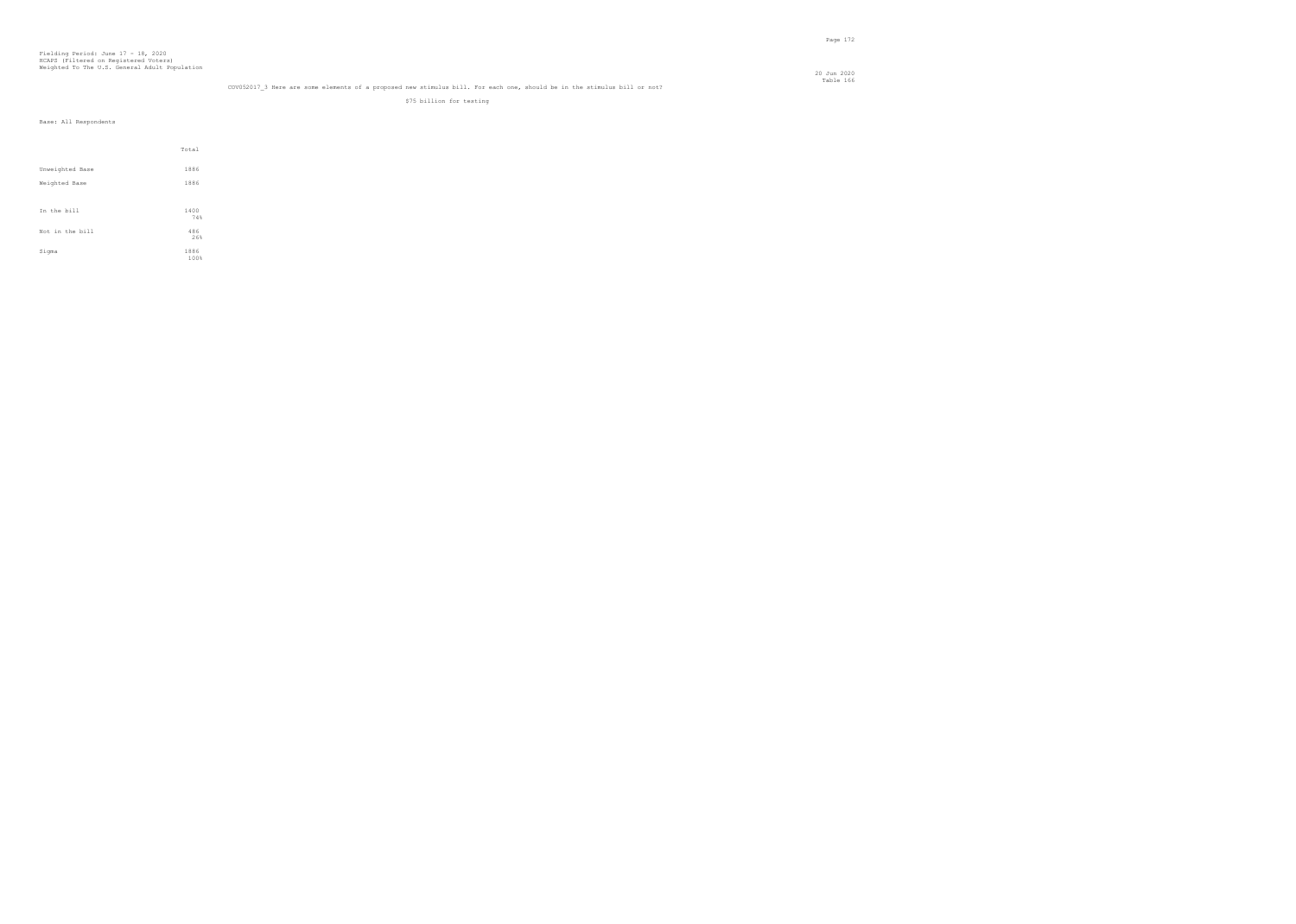# Table 167 COV052017\_4 Here are some elements of a proposed new stimulus bill. For each one, should be in the stimulus bill or not?

# Direct payments of up to \$6000 a family

|                 | Total        |
|-----------------|--------------|
| Unweighted Base | 1886         |
| Weighted Base   | 1886         |
|                 |              |
| In the bill     | 1312<br>70%  |
| Not in the bill | 574<br>30%   |
| Sigma           | 1886<br>100% |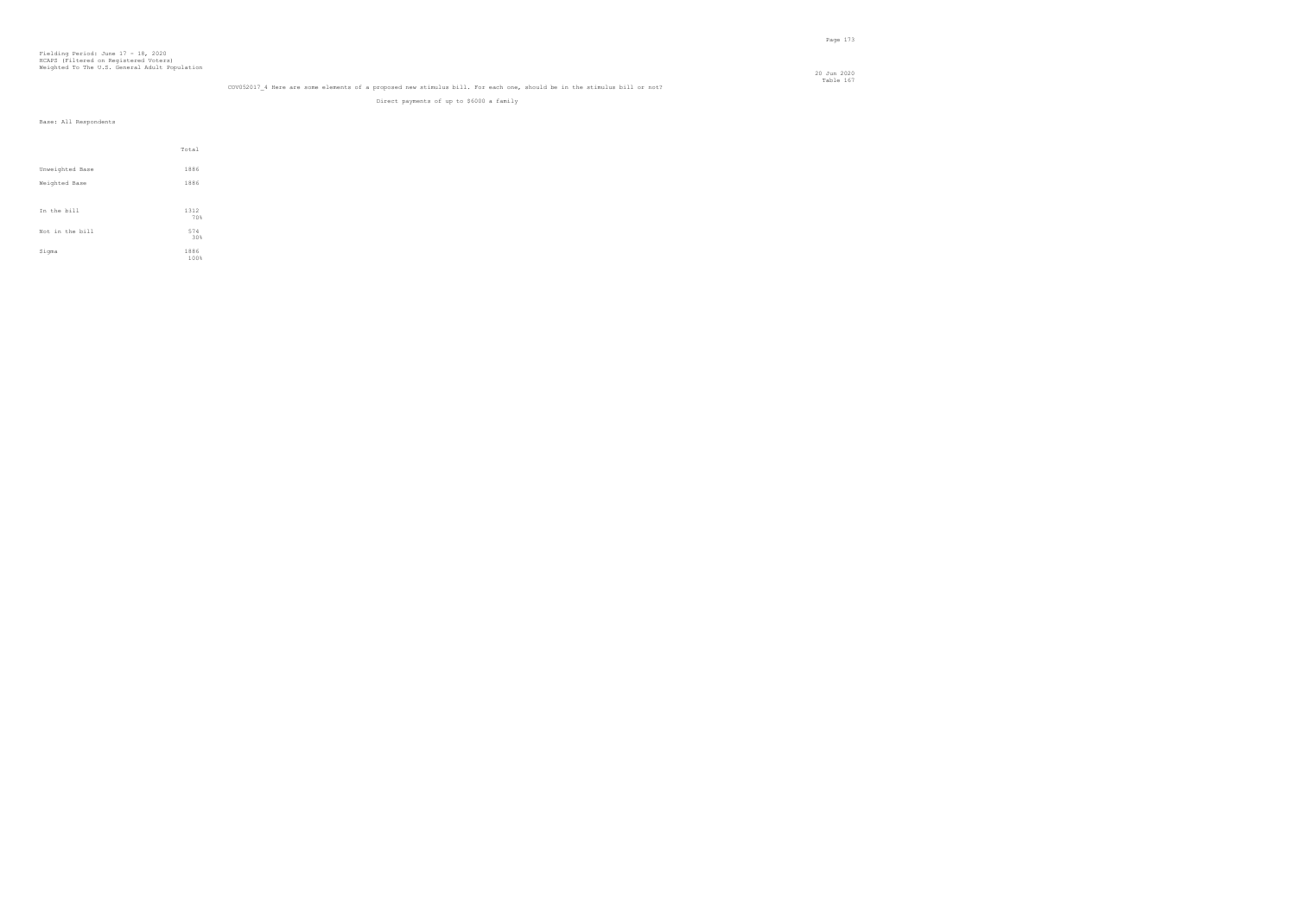# Table 168 COV052017\_5 Here are some elements of a proposed new stimulus bill. For each one, should be in the stimulus bill or not?

\$175 billion to renters to help them pay for rent and utility bills

|                 | Total        |
|-----------------|--------------|
| Unweighted Base | 1886         |
| Weighted Base   | 1886         |
|                 |              |
| In the bill     | 1236<br>66%  |
| Not in the bill | 650<br>34%   |
| Sigma           | 1886<br>100% |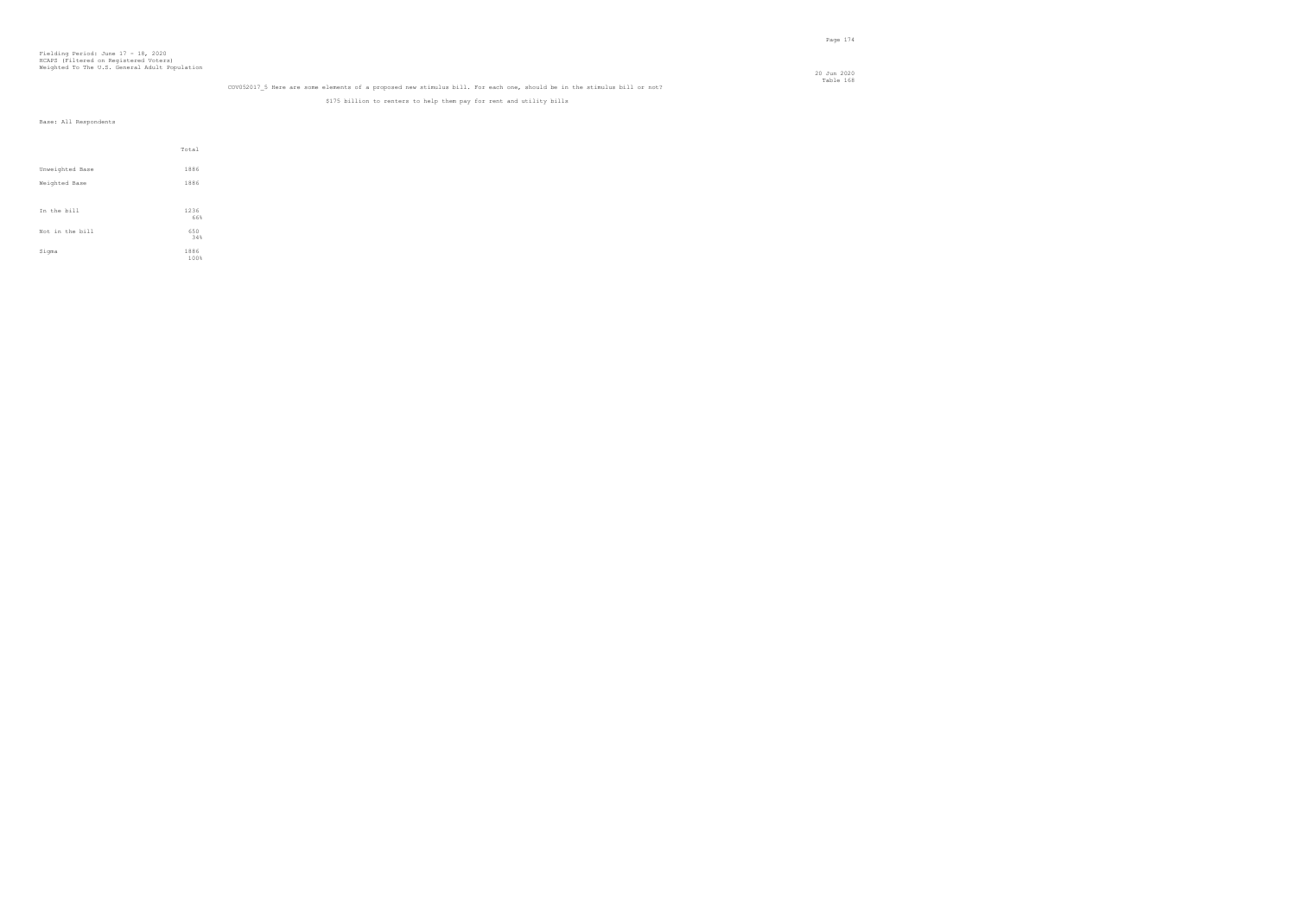# Table 169 COV052017\_6 Here are some elements of a proposed new stimulus bill. For each one, should be in the stimulus bill or not?

### Extending \$600 a week unemployment checks until January

|                 | Total        |
|-----------------|--------------|
| Unweighted Base | 1886         |
| Weighted Base   | 1886         |
|                 |              |
| In the bill     | 1145<br>61%  |
| Not in the bill | 741<br>39%   |
| Sigma           | 1886<br>100% |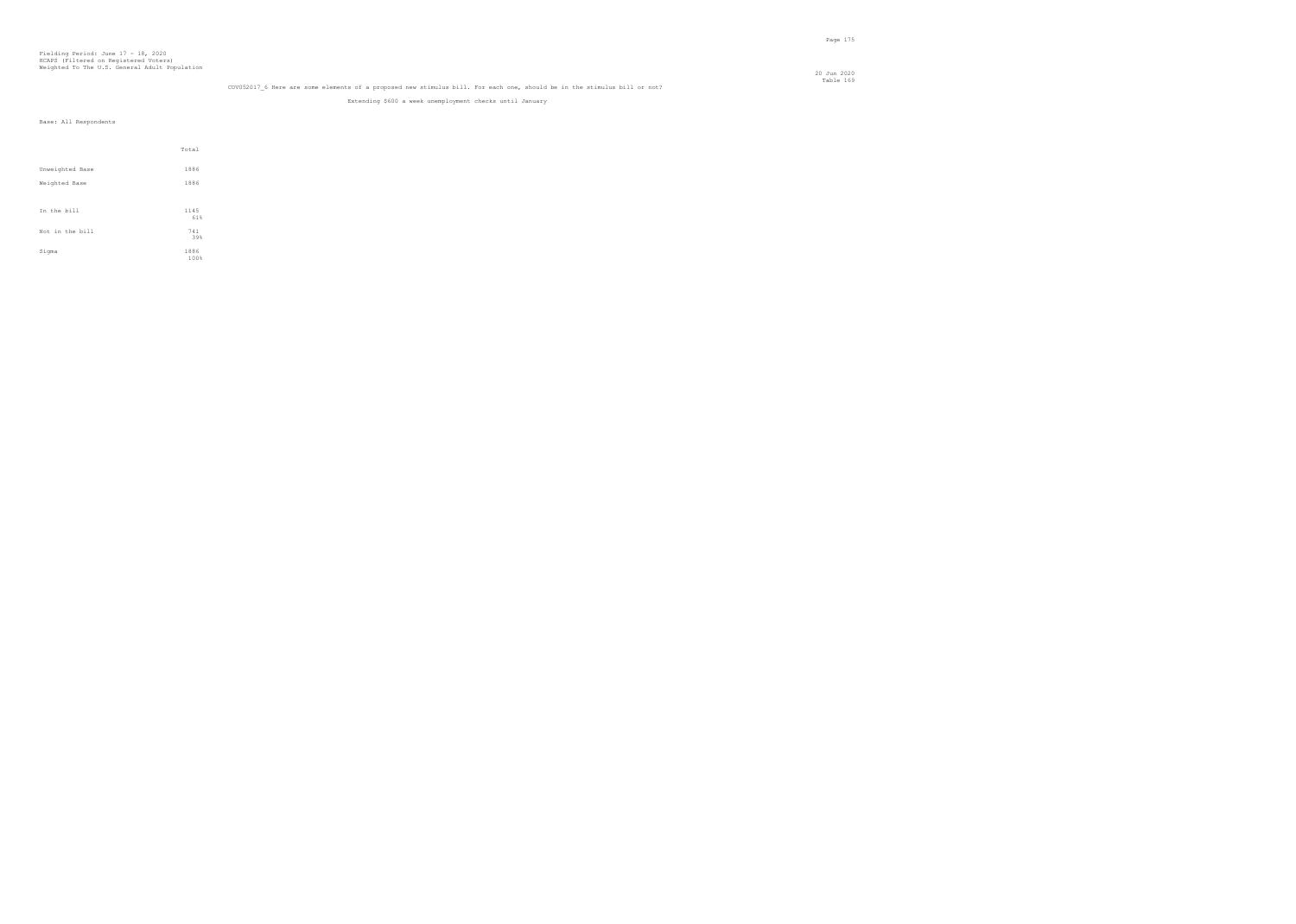# COV052017 7 Here are some elements of a proposed new stimulus bill. For each one, should be in the stimulus bill or not?

### Providing \$25 billion of help to the US Postal Service

|                 | Total        |
|-----------------|--------------|
| Unweighted Base | 1886         |
| Weighted Base   | 1886         |
|                 |              |
| In the bill     | 1131<br>60%  |
| Not in the bill | 755<br>40%   |
| Sigma           | 1886<br>100% |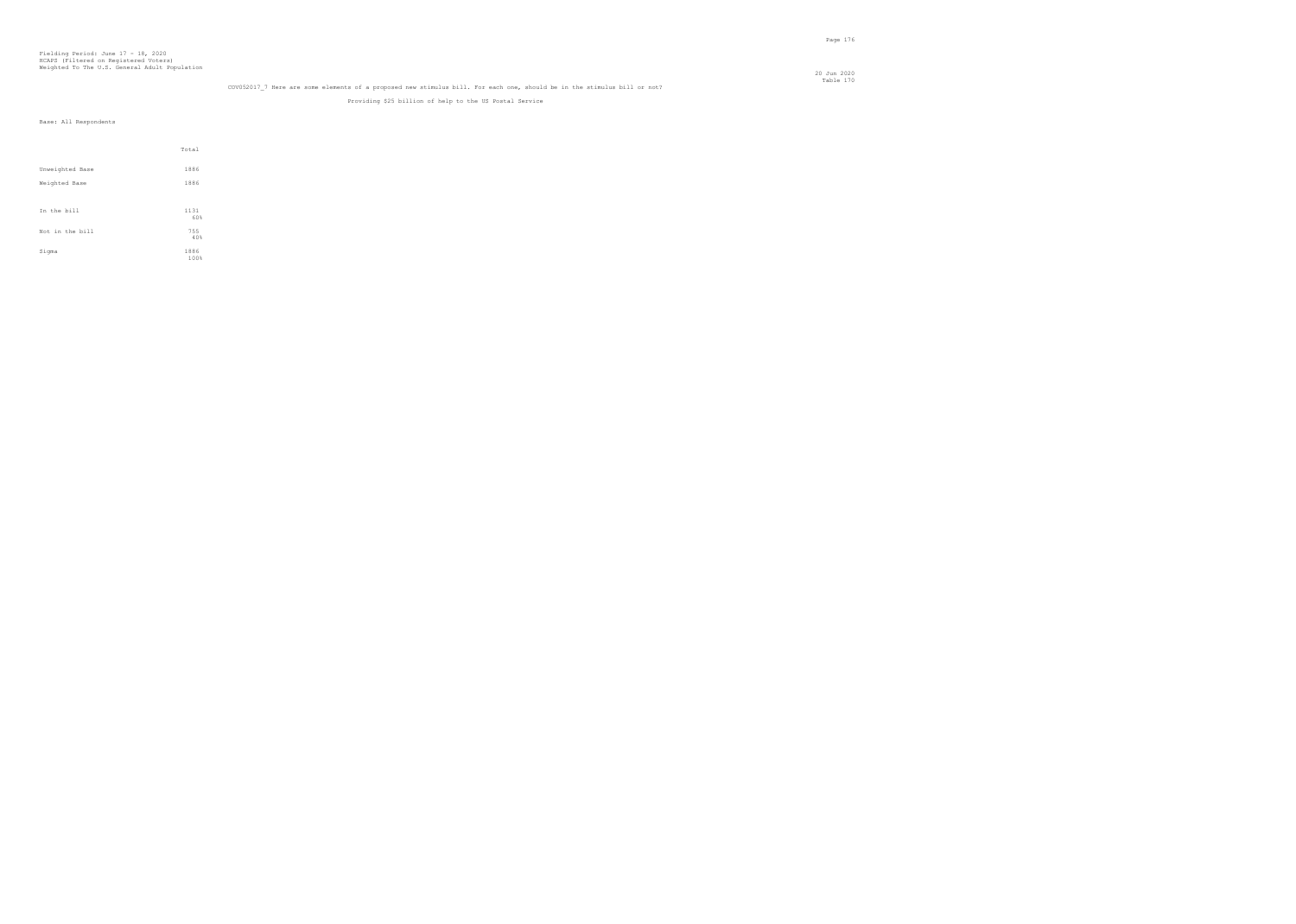# Table 171 COV052017\_8 Here are some elements of a proposed new stimulus bill. For each one, should be in the stimulus bill or not?

### Allowing non-citizens here illegally to receive direct payments of up to \$6000 a family

|                 | Total        |
|-----------------|--------------|
| Unweighted Base | 1886         |
| Weighted Base   | 1886         |
|                 |              |
| In the bill     | 642<br>34%   |
| Not in the bill | 1244<br>66%  |
| Sigma           | 1886<br>100% |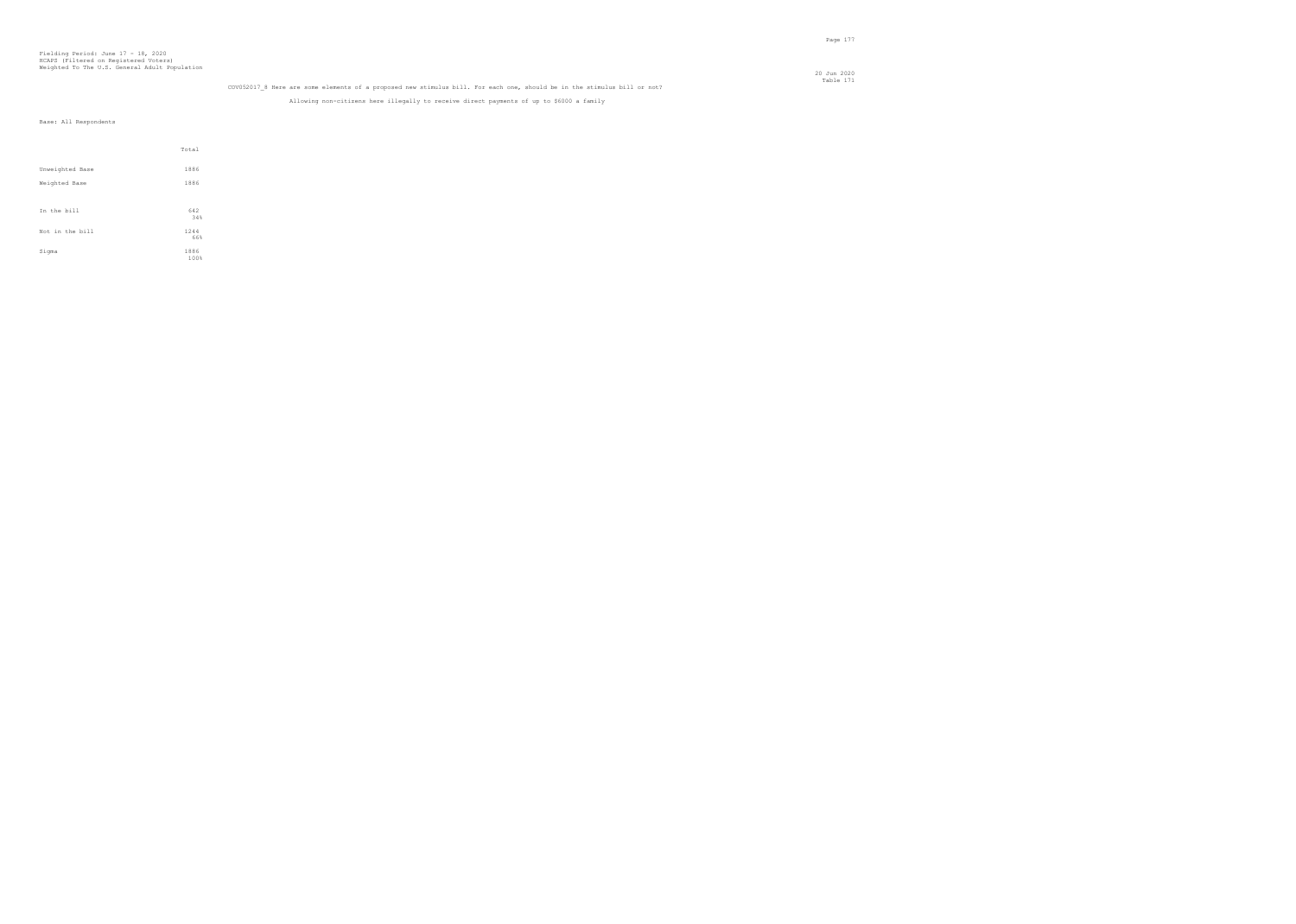# Table 172 COV052017\_9 Here are some elements of a proposed new stimulus bill. For each one, should be in the stimulus bill or not?

### Making state and local taxes deductible again

|                 | Total        |
|-----------------|--------------|
| Unweighted Base | 1886         |
| Weighted Base   | 1886         |
|                 |              |
| In the bill     | 1260<br>67%  |
| Not in the bill | 626<br>33%   |
| Sigma           | 1886<br>100% |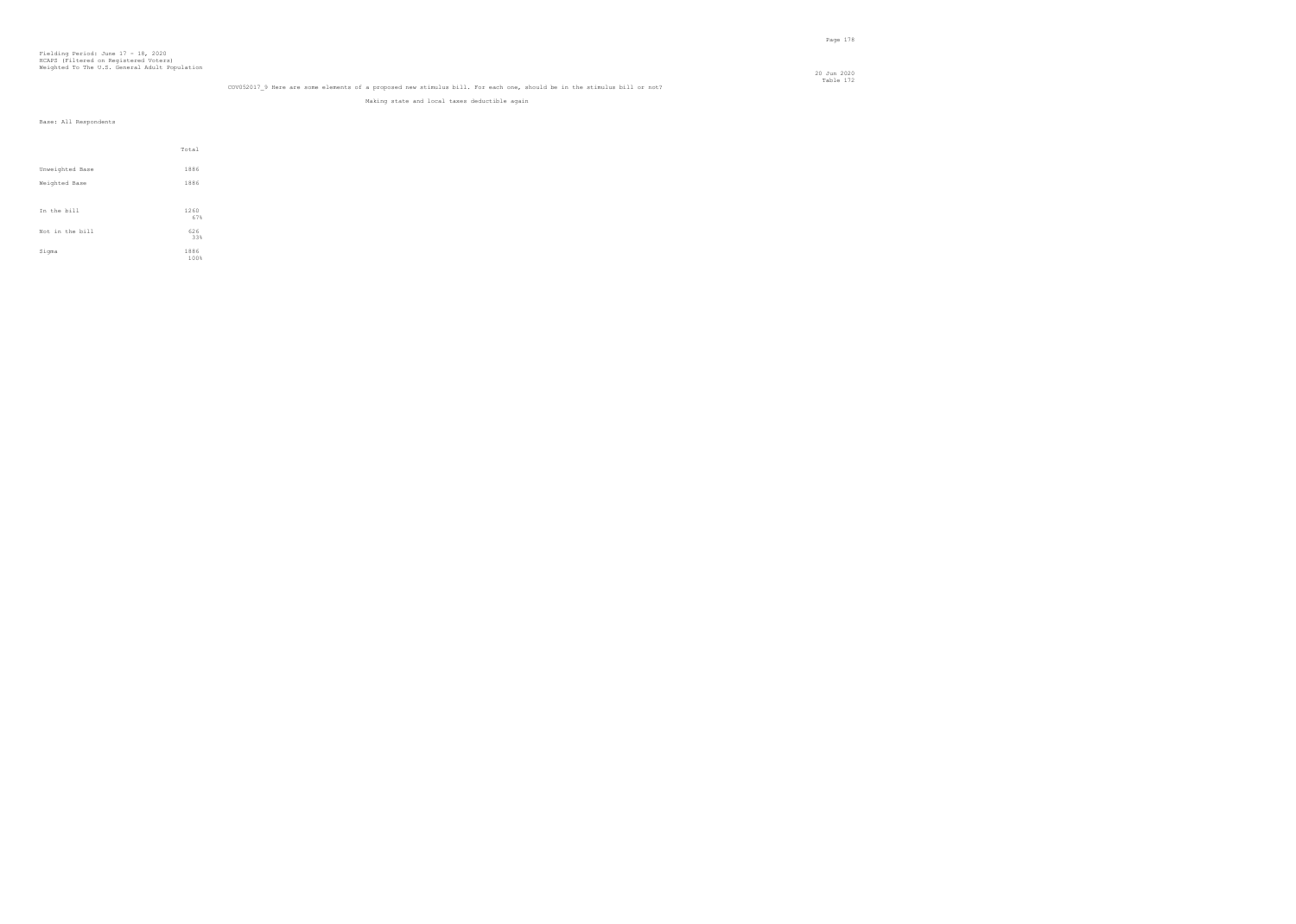# Table 173 COV052017\_10 Here are some elements of a proposed new stimulus bill. For each one, should be in the stimulus bill or not?

# Expanding the food stamp program

|                 | Total        |
|-----------------|--------------|
| Unweighted Base | 1886         |
| Weighted Base   | 1886         |
|                 |              |
| In the bill     | 1180<br>63%  |
| Not in the bill | 706<br>37%   |
| Sigma           | 1886<br>100% |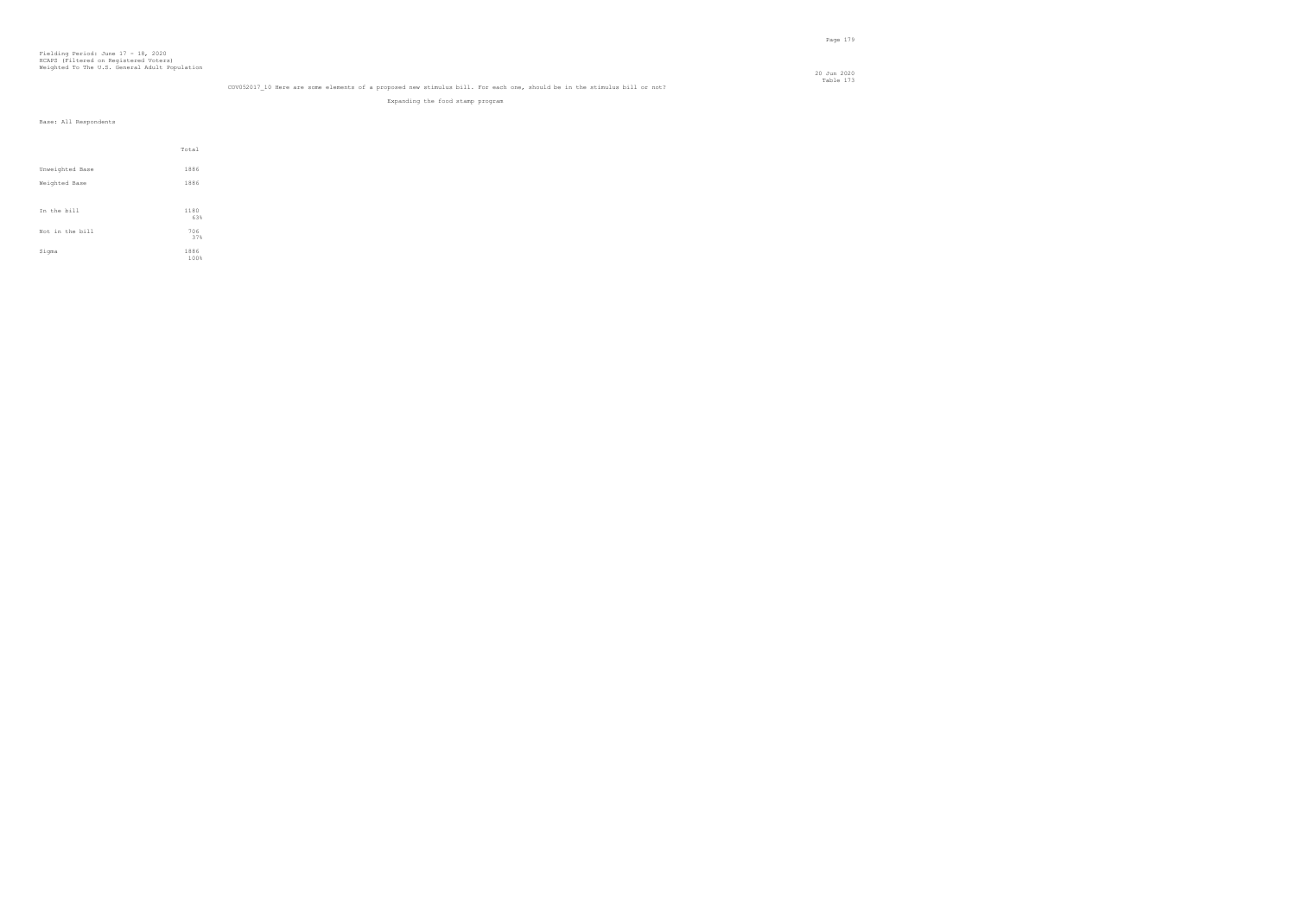# Table 174 COV052017\_11 Here are some elements of a proposed new stimulus bill. For each one, should be in the stimulus bill or not?

# Paying for the healthcare of employees who have lost their job

|                 | Total        |
|-----------------|--------------|
| Unweighted Base | 1886         |
| Weighted Base   | 1886         |
|                 |              |
| In the bill     | 1380<br>73%  |
| Not in the bill | 506<br>27%   |
| Sigma           | 1886<br>100% |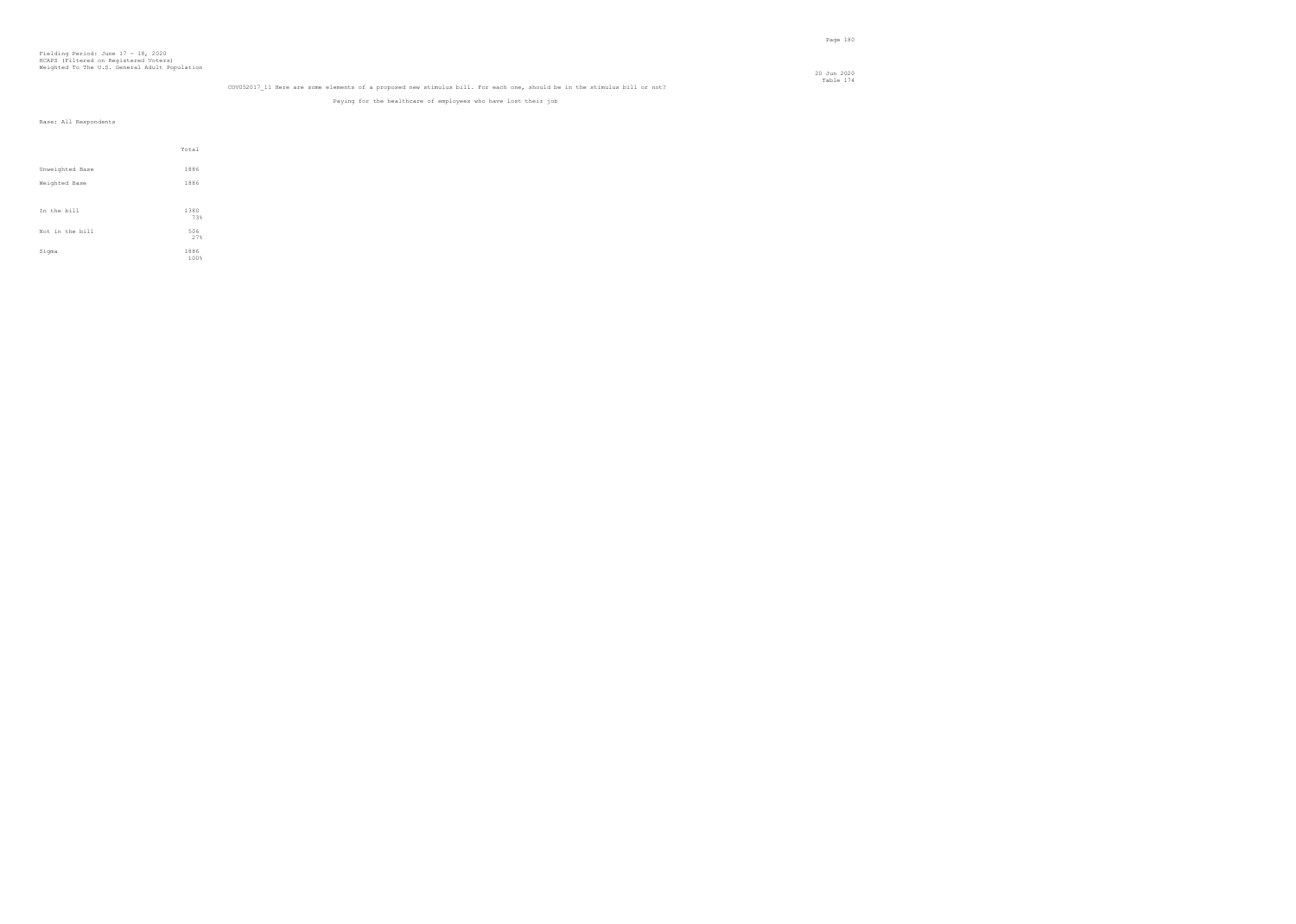# Table 175 COV052017\_12 Here are some elements of a proposed new stimulus bill. For each one, should be in the stimulus bill or not?

# Requiring states to offer vote by mail options in the presidential election

|                 | Total        |
|-----------------|--------------|
| Unweighted Base | 1886         |
| Weighted Base   | 1886         |
|                 |              |
| In the bill     | 1181<br>63%  |
| Not in the bill | 705<br>37%   |
| Sigma           | 1886<br>100% |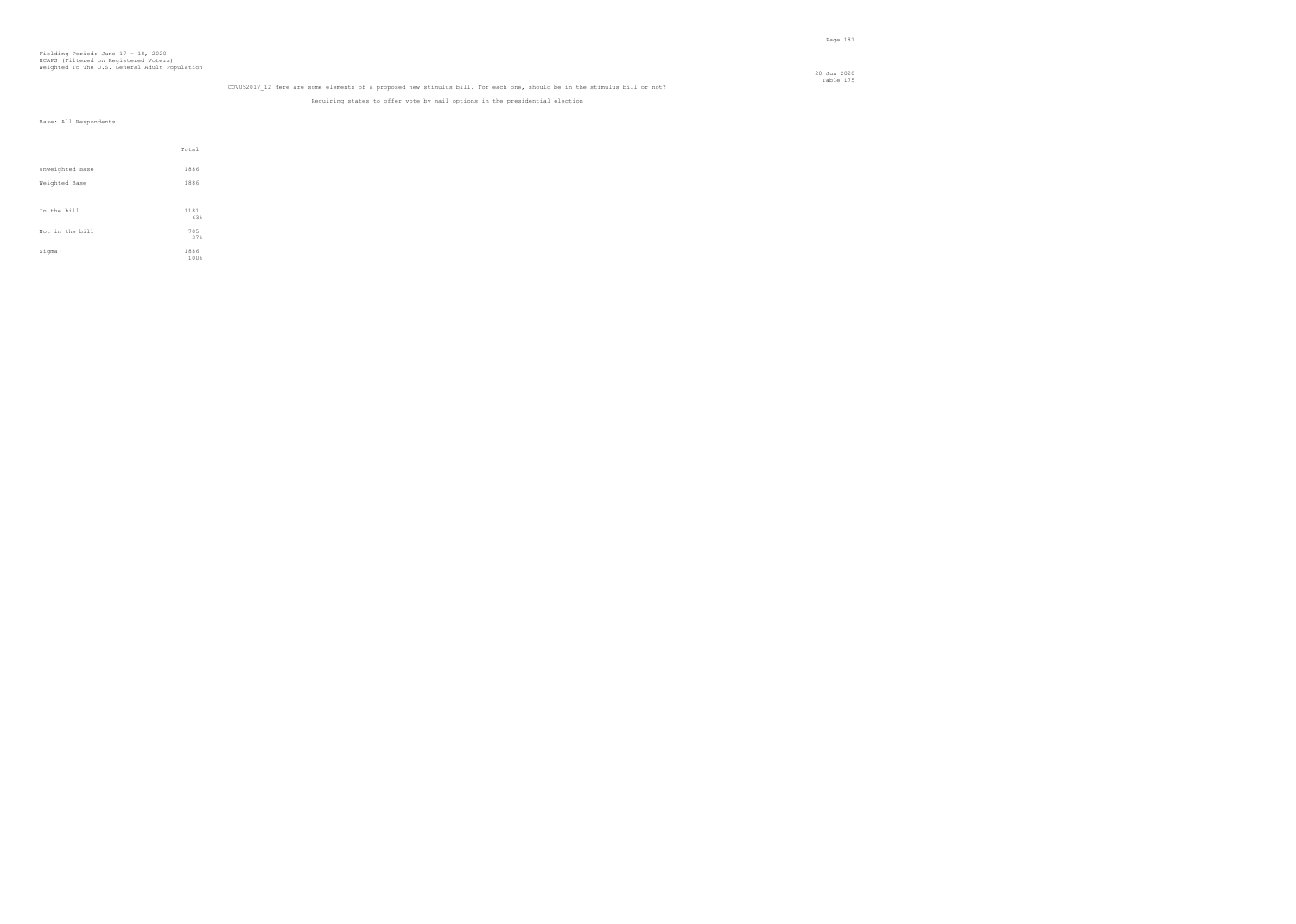# Table 176 COV052017\_13 Here are some elements of a proposed new stimulus bill. For each one, should be in the stimulus bill or not?

### 1 trillion dollars in public infrastructure spending

|                 | Total |
|-----------------|-------|
|                 |       |
| Unweighted Base | 1886  |
| Weighted Base   | 1886  |
|                 |       |
| In the bill     | 1042  |
|                 | 55%   |
| Not in the bill | 844   |
|                 | 45%   |
| Sigma           | 1886  |
|                 | 100%  |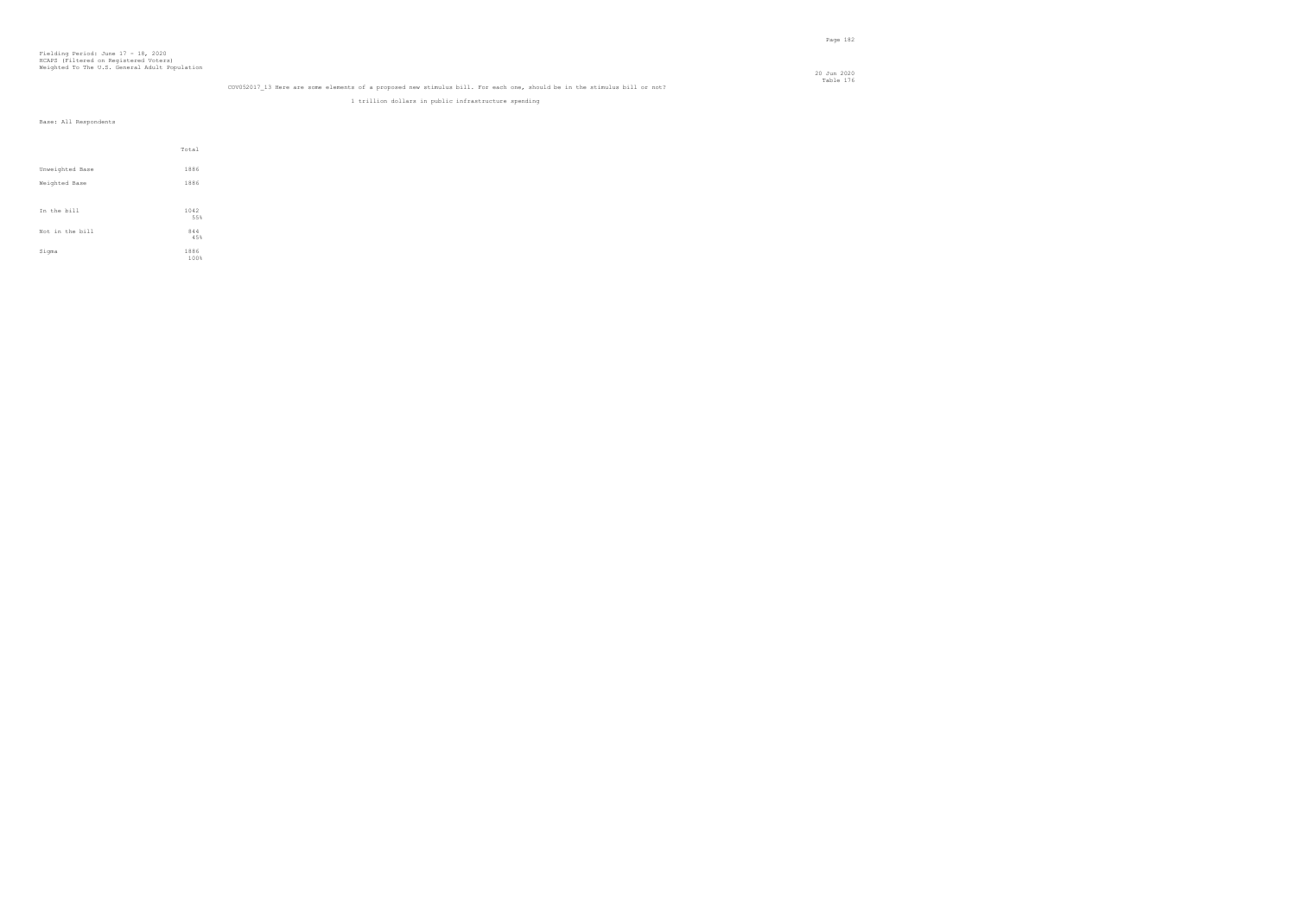|                 | Total        |  |
|-----------------|--------------|--|
| Unweighted Base | 1886         |  |
| Weighted Base   | 1886         |  |
|                 |              |  |
| Pass it now     | 1212<br>64%  |  |
| Wait a month    | 674<br>36%   |  |
| Sigma           | 1886<br>100% |  |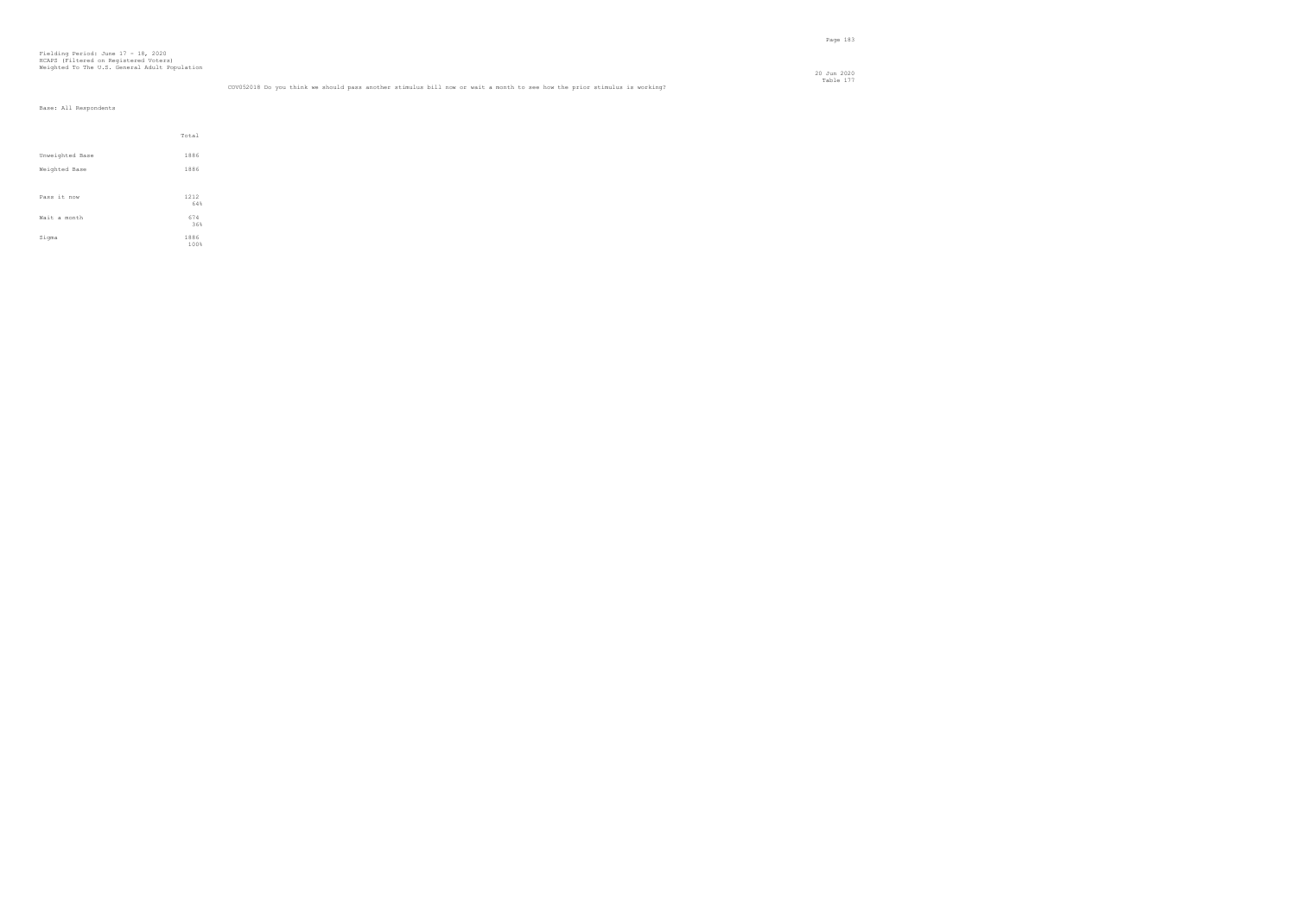|                                                | Total        |
|------------------------------------------------|--------------|
| Unweighted Base                                | 1886         |
| Weighted Base                                  | 1886         |
|                                                |              |
| Pass all elements in<br>proposed stimulus bill | 1073<br>57%  |
| Cut back to reduce the cost<br>of the bill     | 813<br>43%   |
| Sigma                                          | 1886<br>100% |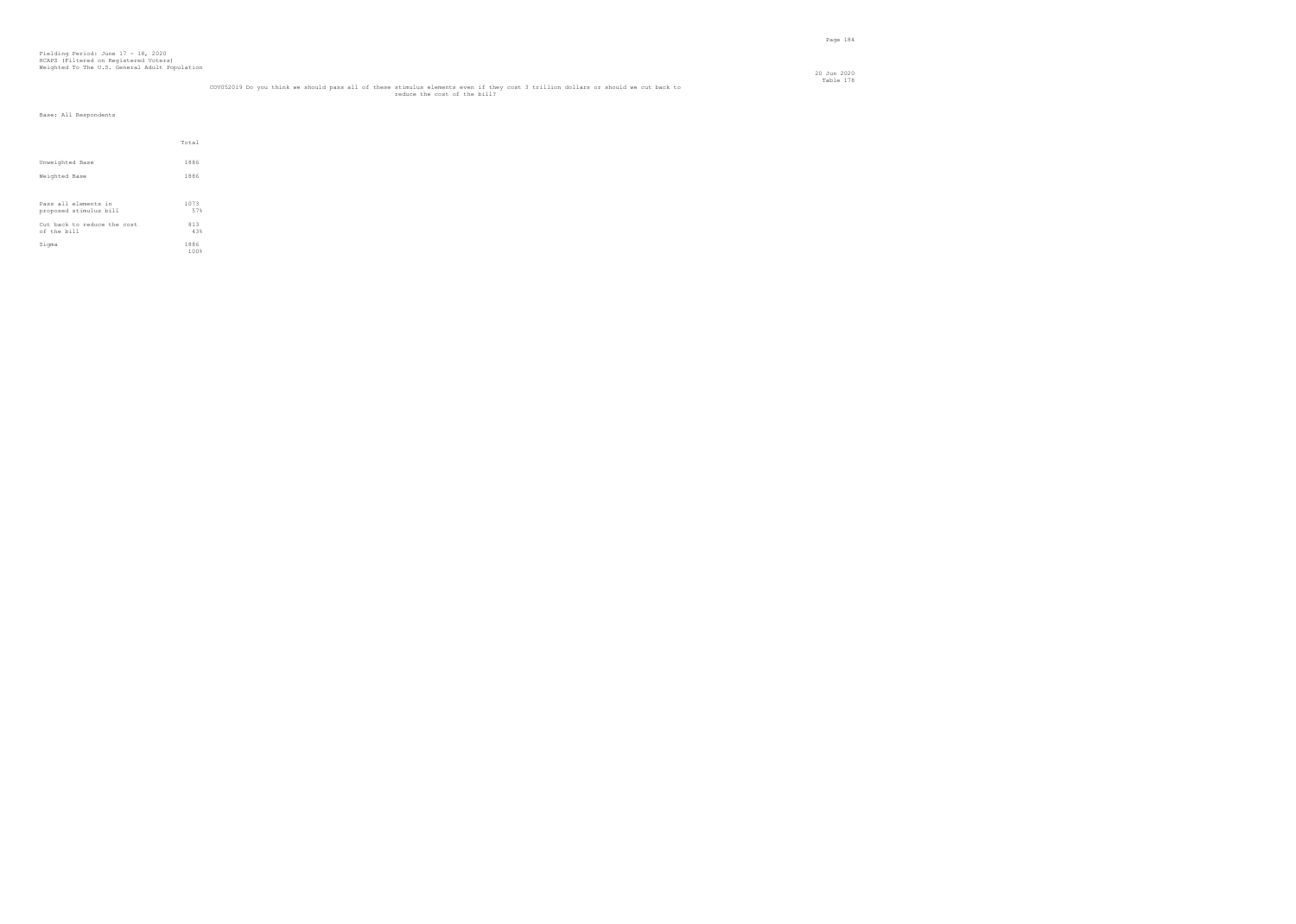Total Unweighted Base 1886 Weighted Base 1886 More funding for small 283 business loans 15% Set aside money for 69 minorities and Native 4% Americans Funding for hospitals that 236 are shut down to handle 13% Coronavirus Funding for States that are 171 losing tax revenue 9% Funding for a get back to 224 work infrastructure 12% investment program Direct cash payments to 902 people 48% Sigma  $1886$ <br> $100%$ 

 20 Jun 2020 Table 179 COV042009B Who should the next stimulus bill focus on helping?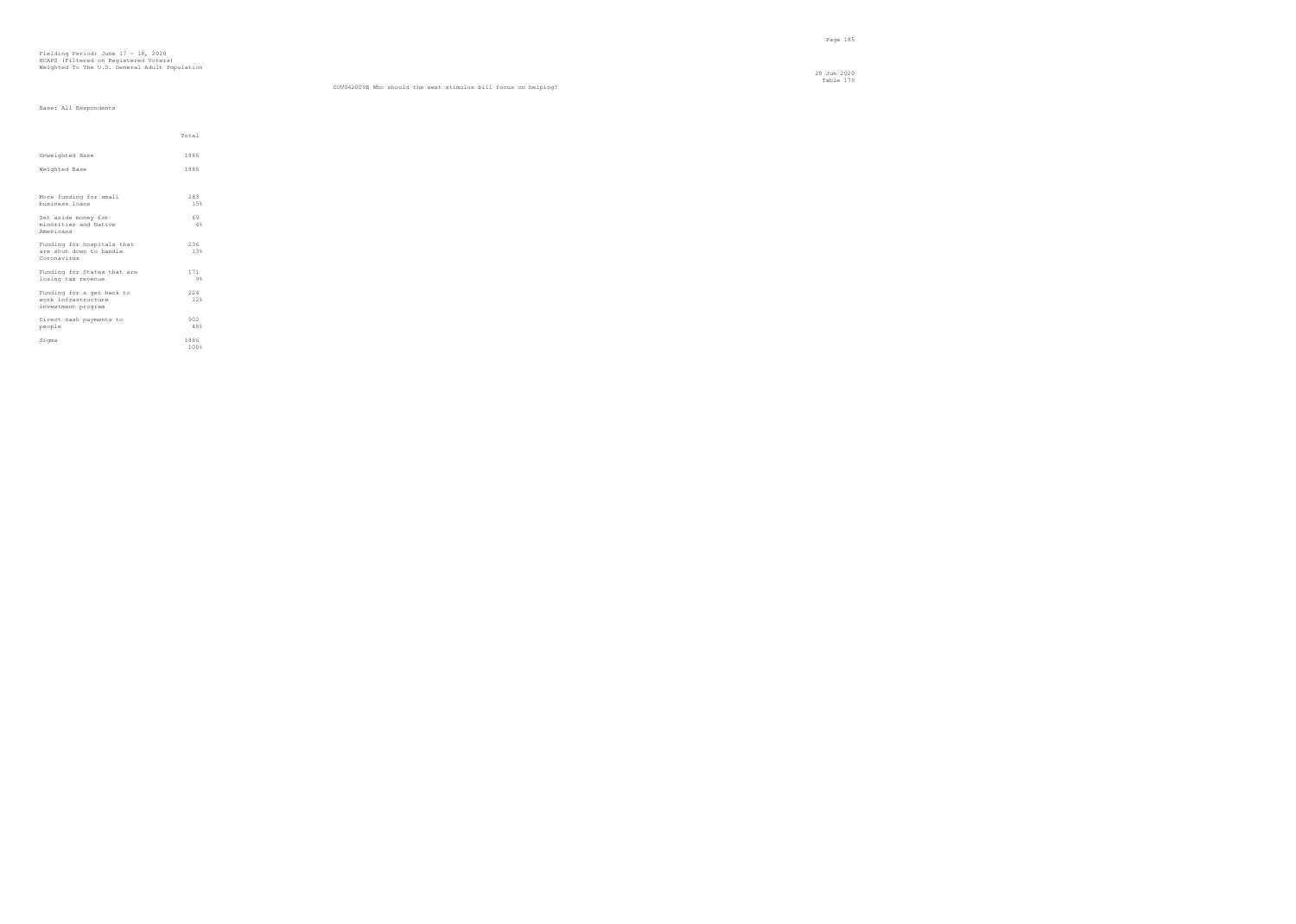20 Jun 2020 20 Jun 2020<br>Table 180

 Total Unweighted Base 1886 Weighted Base 1886 More funding for small 454 business loans 24% Set aside money for 140 minorities and Native 7% Americans Funding for hospitals that 373 are shut down to handle 20% Coronavirus Funding for States that are 202 losing tax revenue 11% Funding for a get back to 284 work infrastructure 15% investment program Direct cash payments to 432 people 23% Sigma 1886<br>100%

# COV042009B\_1 What would be your second priority?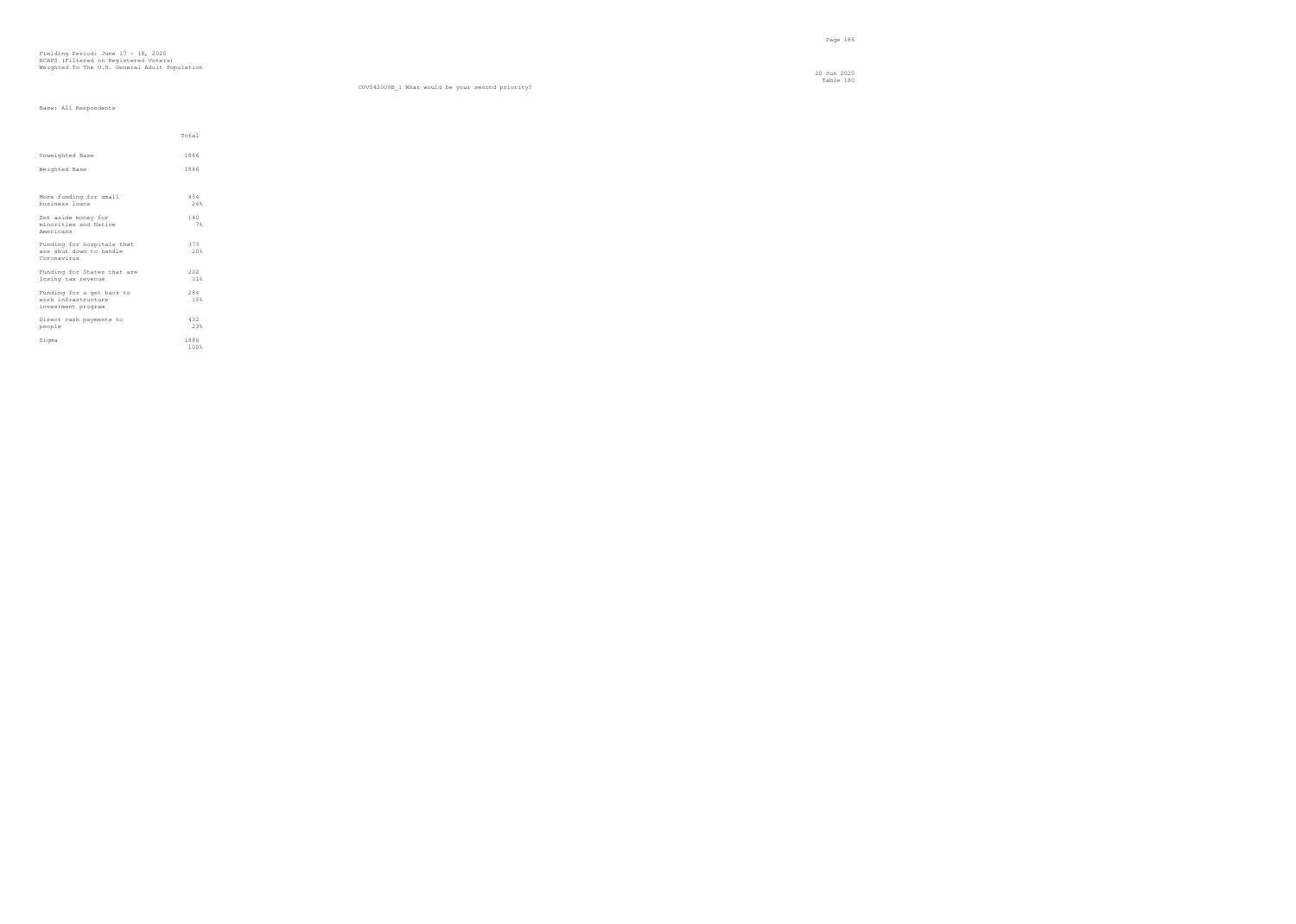Page 187

20 Jun 2020

|                                          | Total        |
|------------------------------------------|--------------|
| Unweighted Base                          | 1886         |
| Weighted Base                            | 1886         |
|                                          |              |
| US will overcome in a<br>reasonable time | 1206<br>64%  |
| US won't overcome this for<br>years      | 680<br>36%   |
| Sigma                                    | 1886<br>100% |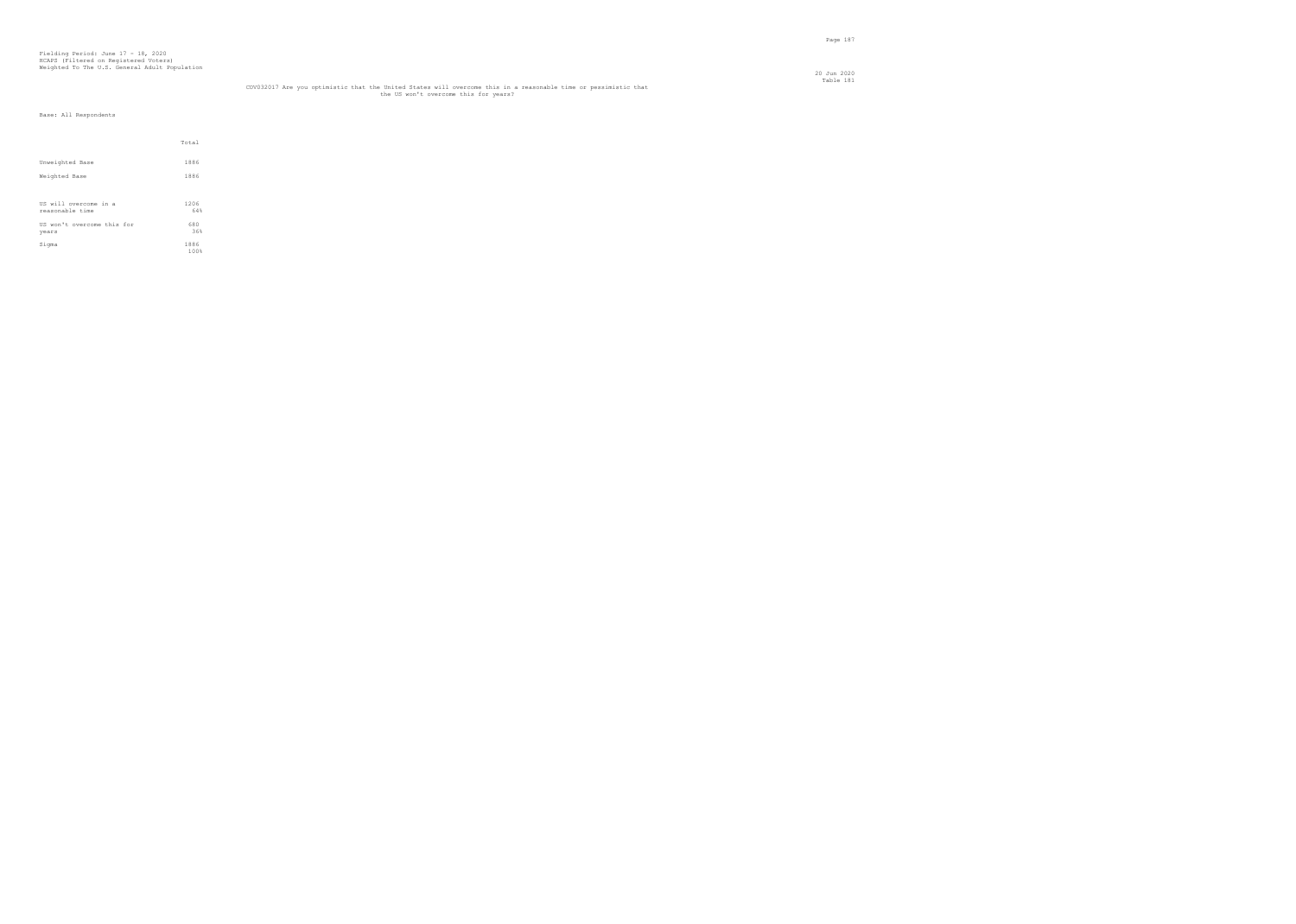|  |  | Base: All Respondents |
|--|--|-----------------------|
|--|--|-----------------------|

|                 | Total  |
|-----------------|--------|
|                 |        |
| Unweighted Base | 1886   |
|                 |        |
| Weighted Base   | 1886   |
|                 |        |
|                 |        |
| 1 month         | $4\,4$ |
|                 | 2%     |
| 2 months        | 79     |
|                 | 4%     |
| 3 months        | 213    |
|                 | 11%    |
|                 |        |
| 4 months        | 179    |
|                 | 10%    |
| 5 months        | 84     |
|                 | 4%     |
|                 |        |
| 6 to 8 months   | 309    |
|                 | 16%    |
| 8 to 12 months  | 977    |
|                 | 52%    |
|                 |        |
| Sigma           | 1886   |
|                 | 100%   |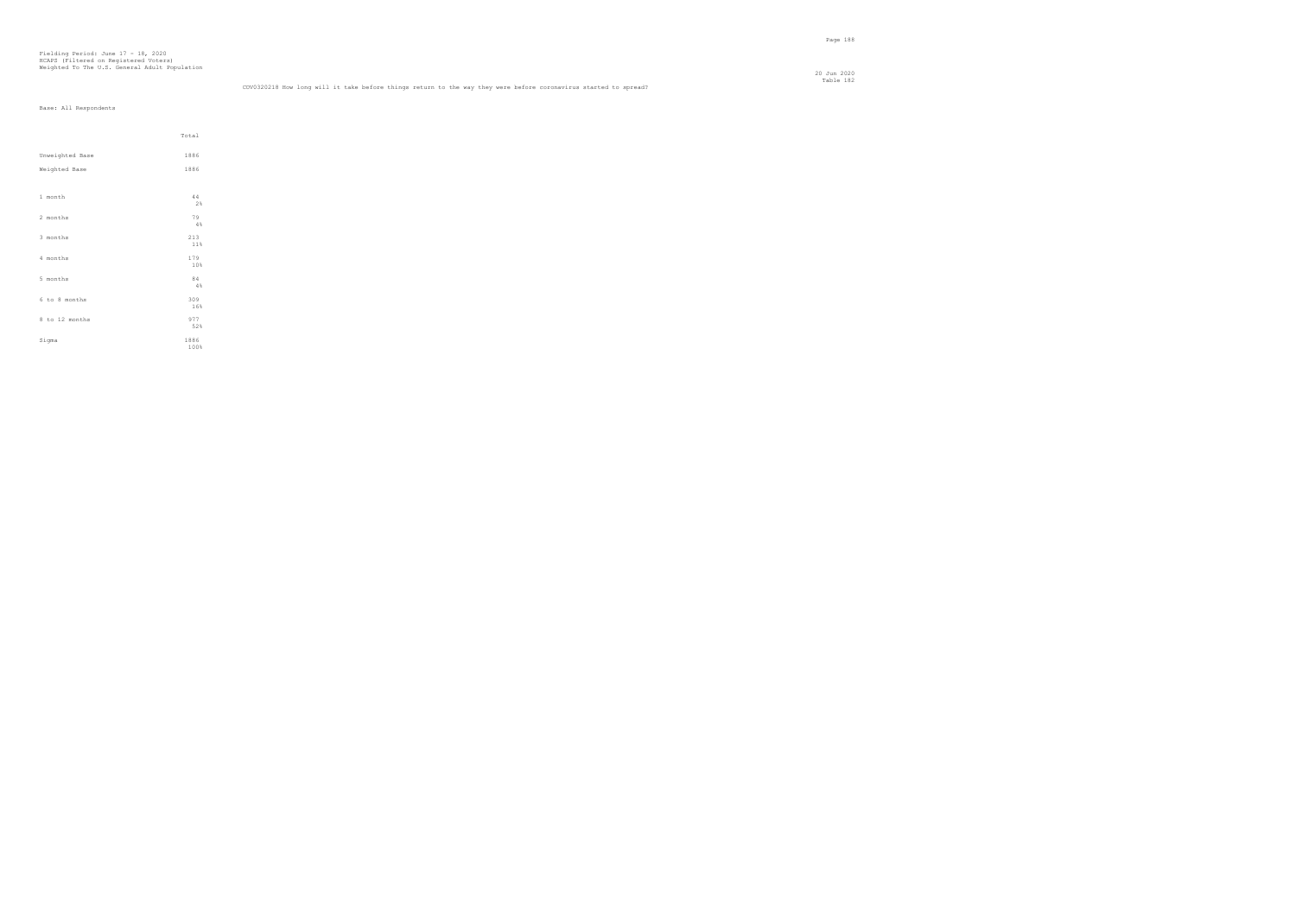20 Jun 2020 Table 183

QRACE What is your race?

|                                                                                                         | Total        |
|---------------------------------------------------------------------------------------------------------|--------------|
| Unweighted Base                                                                                         | 1886         |
| Weighted Base                                                                                           | 1886         |
| White                                                                                                   | 1282<br>68%  |
| Black or African American                                                                               | 226<br>12%   |
| Hispanic, Latino, or Spanish<br>origin                                                                  | 264<br>14%   |
| Asian origin (includes<br>people of Asian Indian,<br>Chinese, Korean, Filipino,<br>and Japanese origin) | 94<br>5%     |
| Other                                                                                                   | 19<br>1%     |
| Sigma                                                                                                   | 1886<br>100% |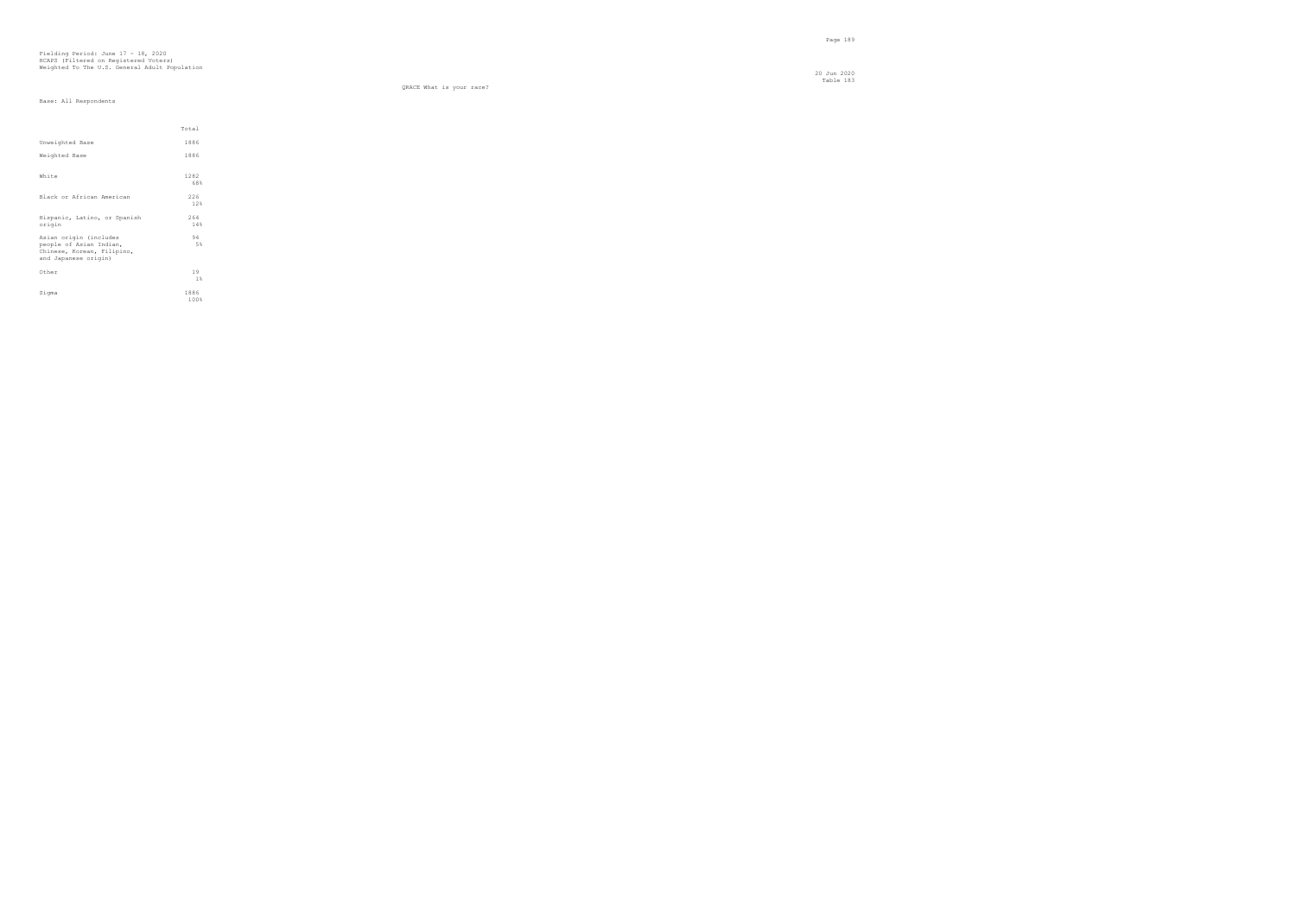|                                                                   | Total        |
|-------------------------------------------------------------------|--------------|
| Unweighted Base                                                   | 1886         |
| Weighted Base                                                     | 1886         |
| Employed full time                                                | 826<br>44%   |
| Employed part time                                                | 200<br>11%   |
| Self-employed full time                                           | 64<br>3%     |
| Not employed, but looking<br>for work                             | 81<br>4%     |
| Not employed and not looking<br>for work                          | 32<br>2      |
| Not employed, unable to work<br>due to a disability or<br>illness | 69<br>4%     |
| Retired                                                           | 388<br>21%   |
| Student                                                           | 46<br>2%     |
| Stay-at-home spouse or<br>partner                                 | 110<br>6%    |
| Self-employed part time                                           | 68<br>4%     |
| Sigma                                                             | 1886<br>100% |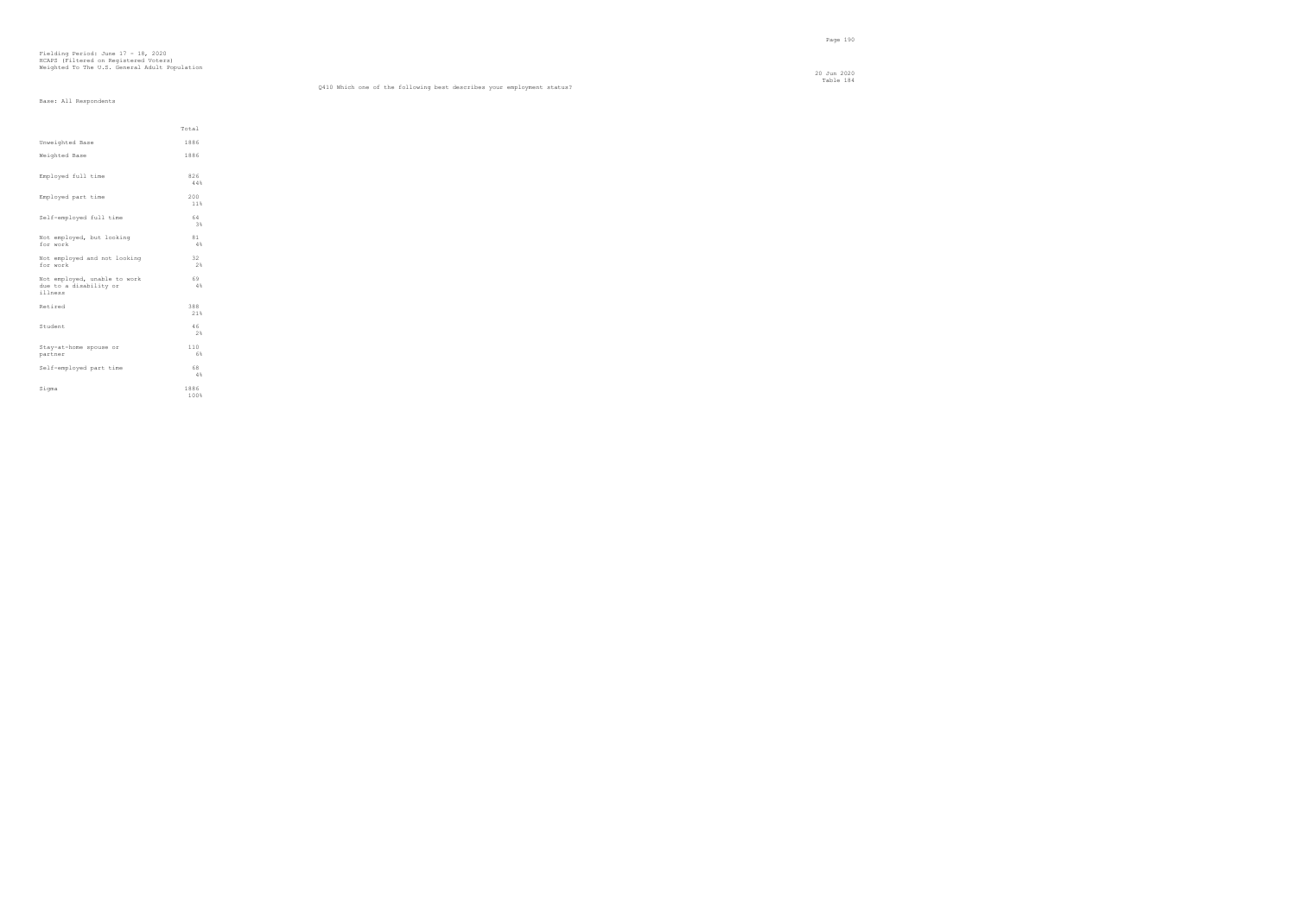20 Jun 2020 Table 185 D5 The organization you work for is in which of the following?

# Base: Employed FT/PT

|                 | Total        |  |
|-----------------|--------------|--|
| Unweighted Base | 898          |  |
| Weighted Base   | 1027         |  |
| Public sector   | 385<br>38%   |  |
| Private sector  | 499<br>49%   |  |
| Not-for-profit  | 84<br>8%     |  |
| Other           | 21<br>2%     |  |
| Don't know      | 38<br>$4\%$  |  |
| Sigma           | 1027<br>100% |  |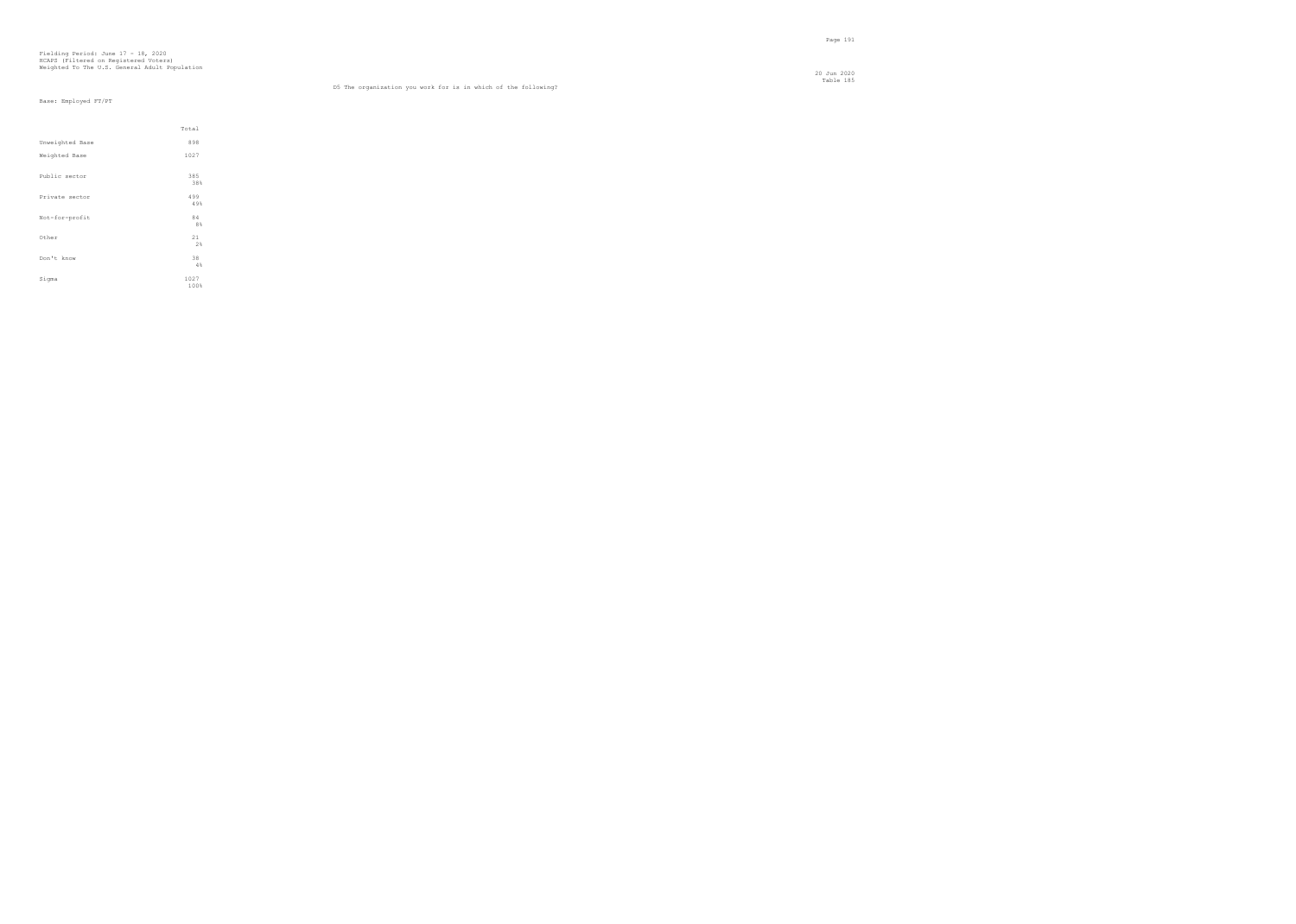20 Jun 2020 Table 186 D6 Is anyone in your household a member of a labor union?

|                                                                               | Total                  |
|-------------------------------------------------------------------------------|------------------------|
| Unweighted Base                                                               | 1886                   |
| Weighted Base                                                                 | 1886                   |
| I am a member of a labor<br>union                                             | 197<br>10 <sup>8</sup> |
| Someone else in my household<br>is a member of a labor union                  | 143<br>8%              |
| Both me and another member<br>of my household are members<br>of a labor union | 59<br>3%               |
| No one in my household is a<br>member of a labor union                        | 1427<br>76%            |
| Decline to state                                                              | 61<br>3%               |
| Sigma                                                                         | 1886<br>100%           |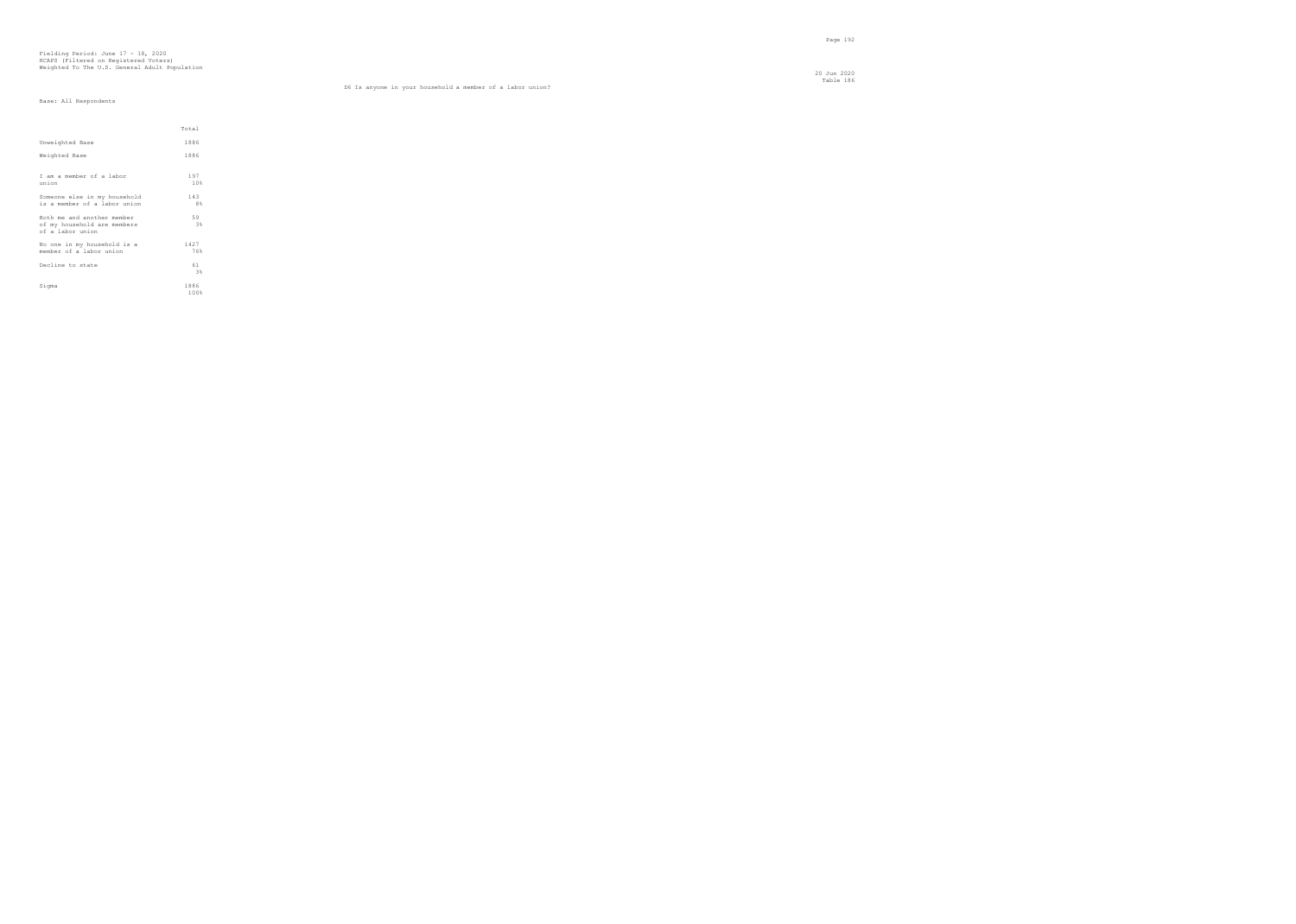# Fielding Period: June 17 - 18, 2020 HCAPS (Filtered on Registered Voters) Weighted To The U.S. General Adult Population

# Table 187 Q2146 What is the highest level of education you have completed or the highest degree you have received?

| Base: All Respondents                                  |             |
|--------------------------------------------------------|-------------|
|                                                        | Total       |
| Unweighted Base                                        | 1886        |
| Weighted Base                                          | 1886        |
| Less than high school                                  | 27<br>$1\%$ |
| Completed some high school                             | 120<br>6%   |
| High school graduate or<br>equivalent (e.g., GED)      | 351<br>19%  |
| Job-specific training<br>programs after high school    | 79<br>4%    |
| Completed some college, but<br>no degree               | 410<br>22%  |
| Associate's degree                                     | 251<br>13%  |
| College graduate (e.g.,<br>B.A., A.B., B.S.)           | 358<br>19%  |
| Completed some graduate<br>school, but no degree       | 42<br>2%    |
| Completed graduate school<br>(e.g., M.S., M.D., Ph.D.) | 248<br>1.3% |

1886<br>100%

Sigma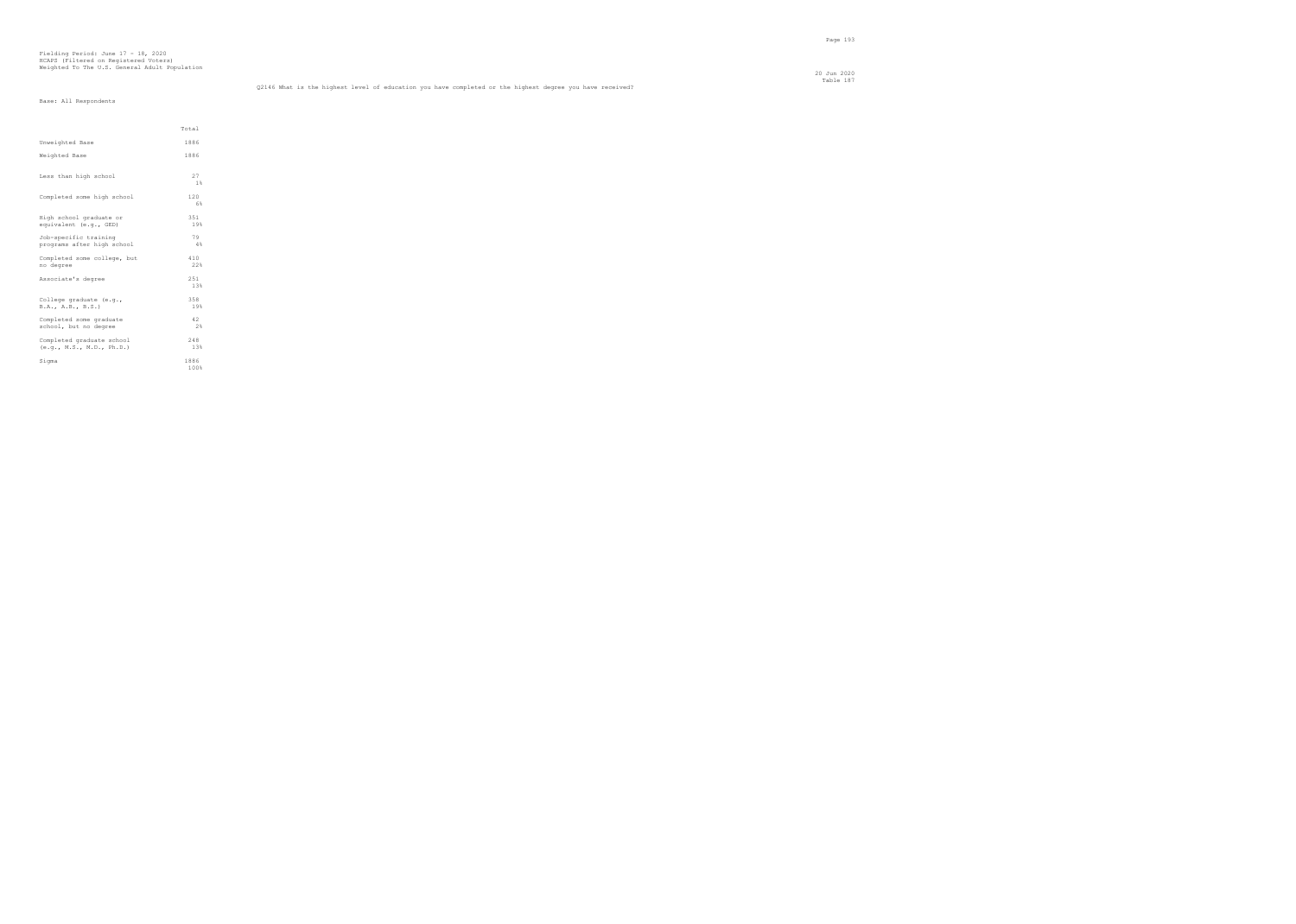20 Jun 2020 Table 188

Q2135 What is your marital status?

|                        | Total        |
|------------------------|--------------|
| Unweighted Base        | 1886         |
| Weighted Base          | 1886         |
| Married or civil union | 940<br>50%   |
| Single, never married  | 516<br>27%   |
| Divorced               | 204<br>11%   |
| Separated              | 42<br>2%     |
| Widowed/Widower        | 93<br>5%     |
| Living with partner    | 91<br>5%     |
| Sigma                  | 1886<br>100% |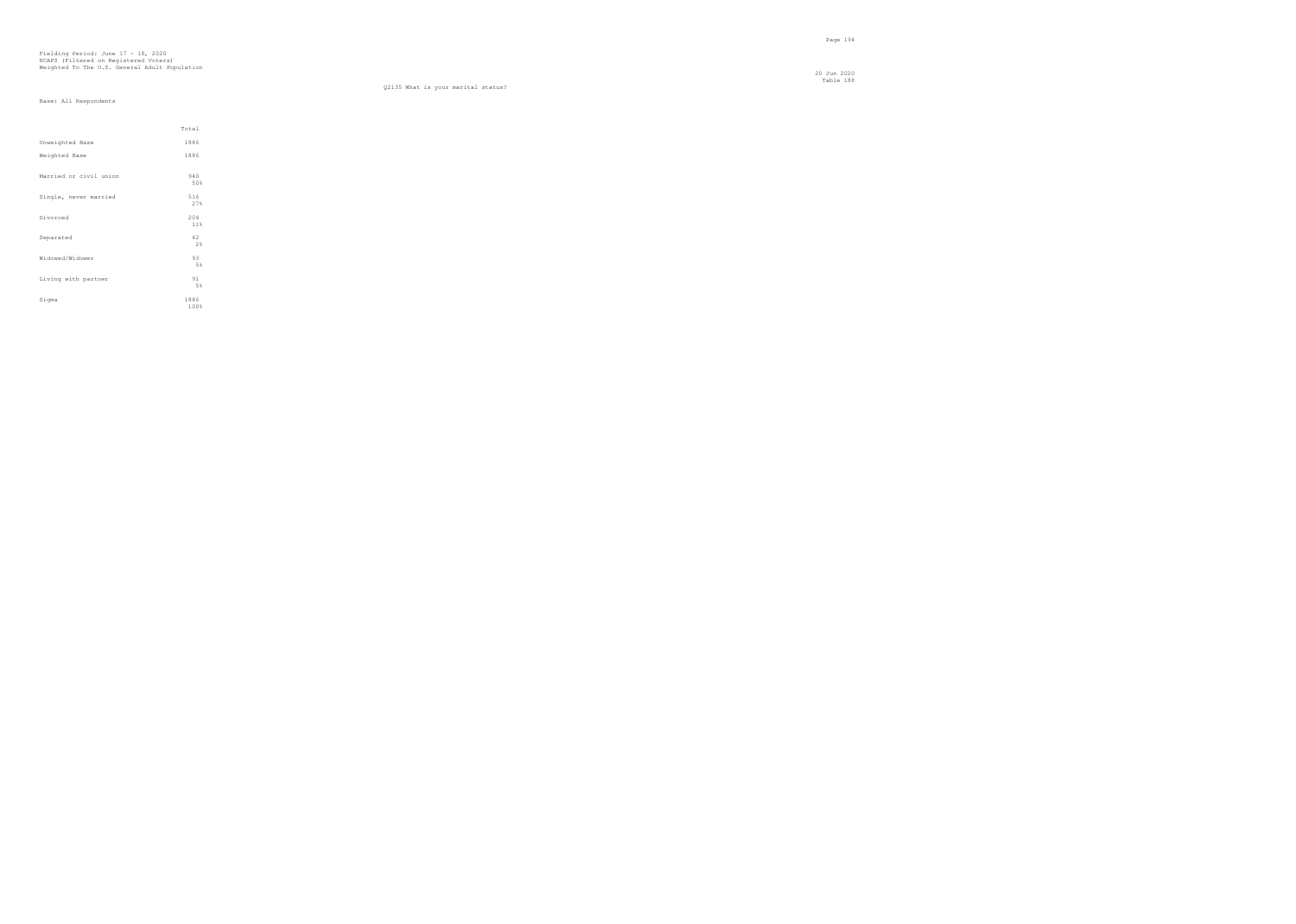#### D9 How many children live in your household?

|                 | Total        |
|-----------------|--------------|
| Unweighted Base | 1886         |
| Weighted Base   | 1886         |
|                 |              |
| None            | 1064<br>56%  |
| One             | 385<br>20%   |
| Two             | 283<br>15%   |
| Three           | 106<br>$6\%$ |
| Four or more    | 49<br>3%     |
| Sigma           | 1886<br>100% |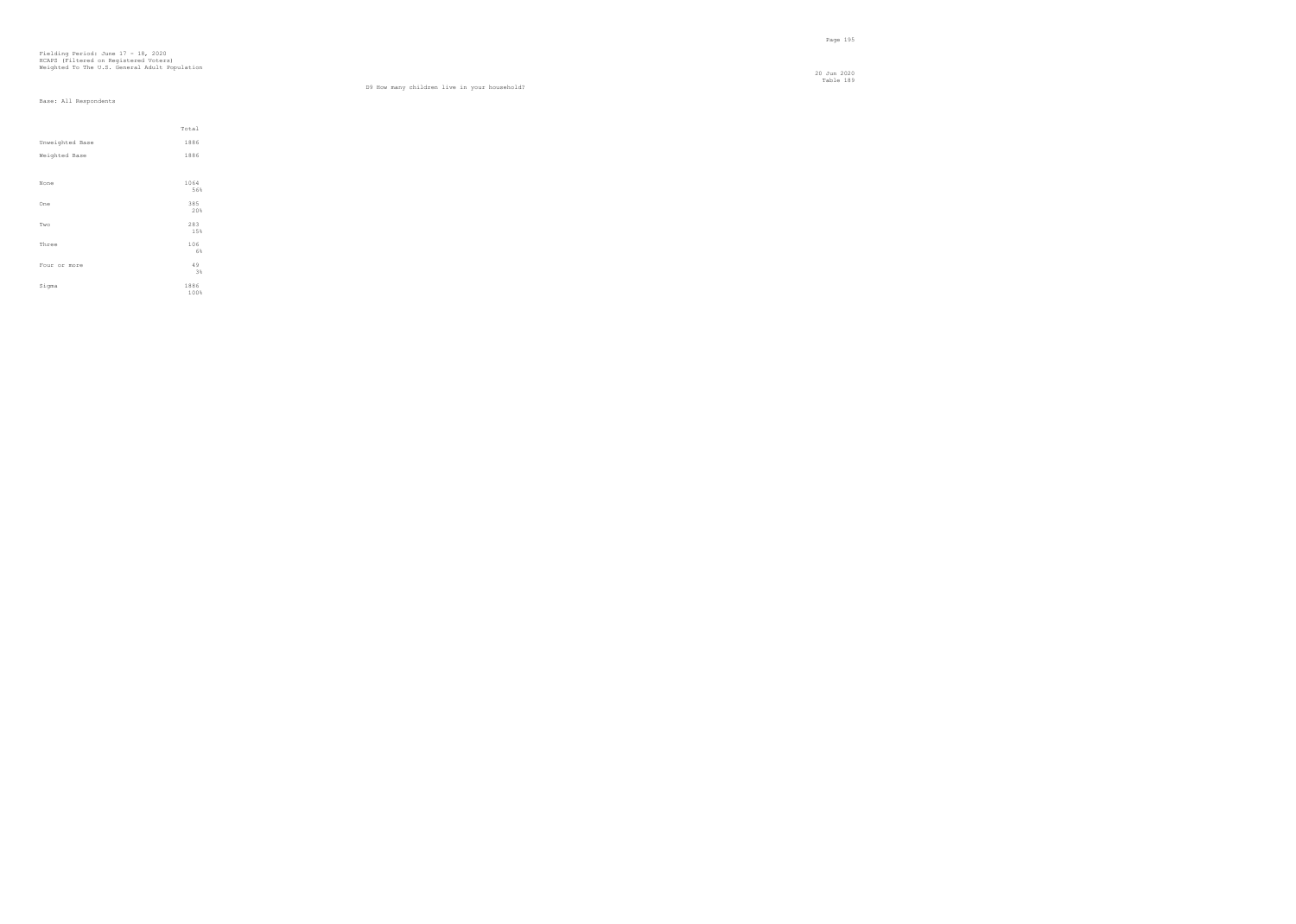#### M12 Which best describes your political ideology?

|                     | Total        |  |
|---------------------|--------------|--|
| Unweighted Base     | 1886         |  |
| Weighted Base       | 1886         |  |
| Liberal (Net)       | 504<br>27%   |  |
| Strong liberal      | 261<br>14%   |  |
| Lean liberal        | 243<br>13%   |  |
| Moderate            | 797<br>42%   |  |
| Conservative (Net)  | 585<br>31%   |  |
| Lean conservative   | 294<br>16%   |  |
| Strong conservative | 291<br>15%   |  |
| Sigma               | 1886<br>100% |  |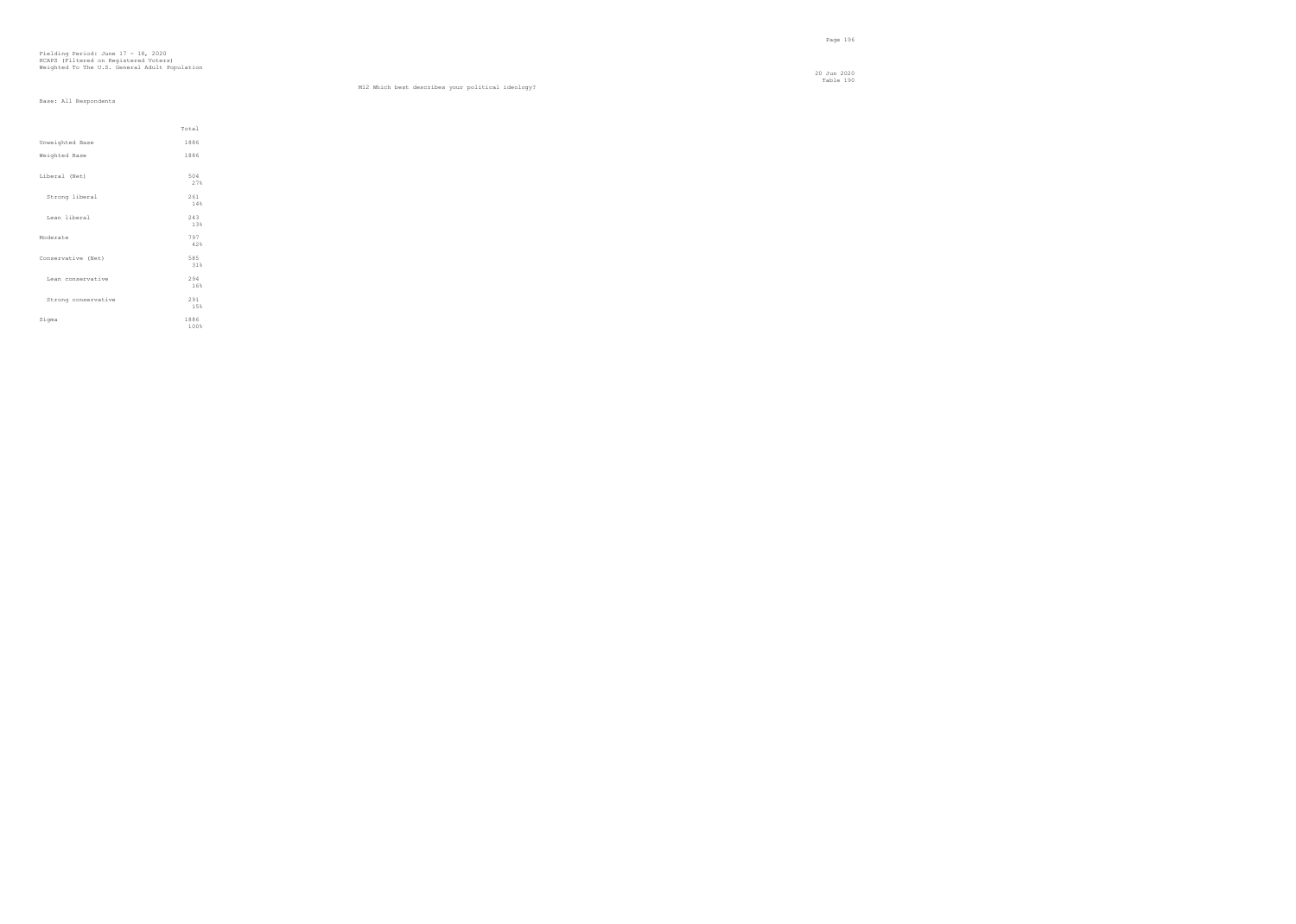20 Jun 2020 Table 191 M13 Do you think of yourself as fiscally liberal or conservative?

|                                     | Total        |  |
|-------------------------------------|--------------|--|
| Unweighted Base                     | 1886         |  |
| Weighted Base                       | 1886         |  |
| Fiscally liberal                    | 429<br>23%   |  |
| Fiscally conservative               | 886<br>47%   |  |
| Do not lean one way or the<br>other | 570<br>30%   |  |
| Sigma                               | 1886<br>100% |  |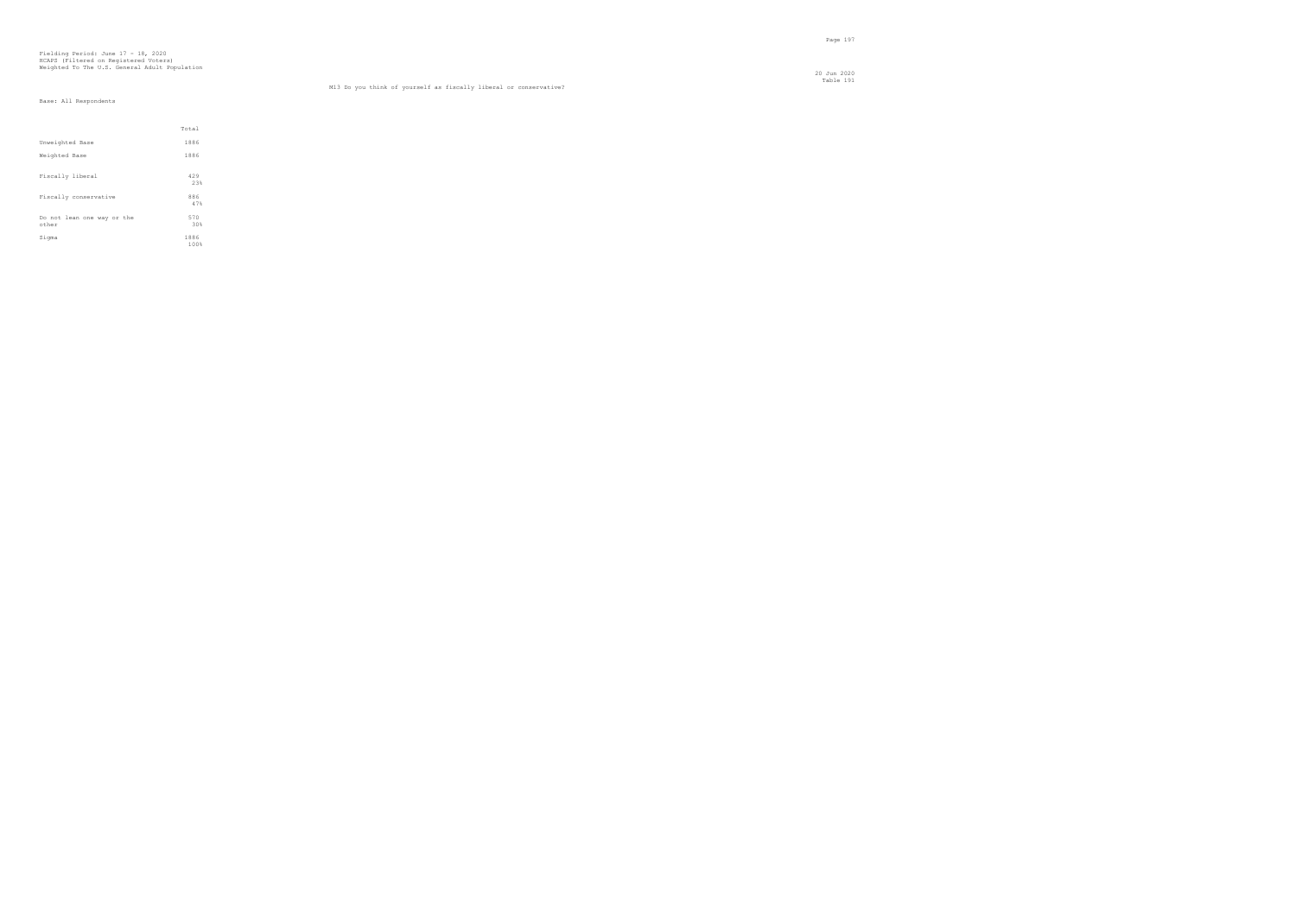M14 Do you think of yourself as socially liberal or conservative?

|                                     | Total        |  |
|-------------------------------------|--------------|--|
| Unweighted Base                     | 1886         |  |
| Weighted Base                       | 1886         |  |
| Socially liberal                    | 634<br>34%   |  |
| Socially conservative               | 722<br>38%   |  |
| Do not lean one way or the<br>other | 530<br>28%   |  |
| Sigma                               | 1886<br>100% |  |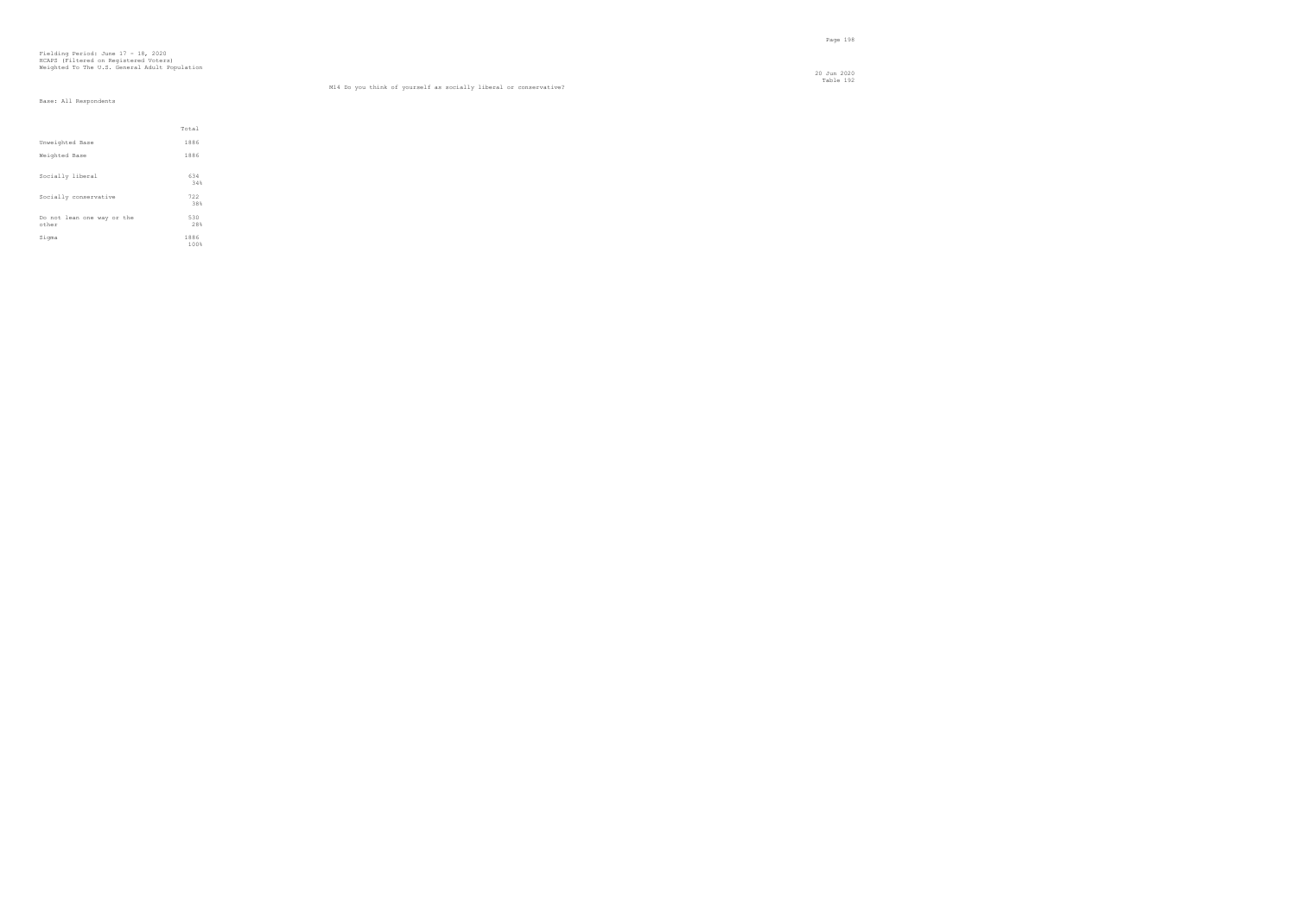Page 199

|                  | Total        |
|------------------|--------------|
| Unweighted Base  | 1886         |
| Weighted Base    | 1886         |
|                  |              |
| Yes              | 1531<br>81%  |
| $_{\mathrm{No}}$ | 355<br>19%   |
| Sigma            | 1886<br>100% |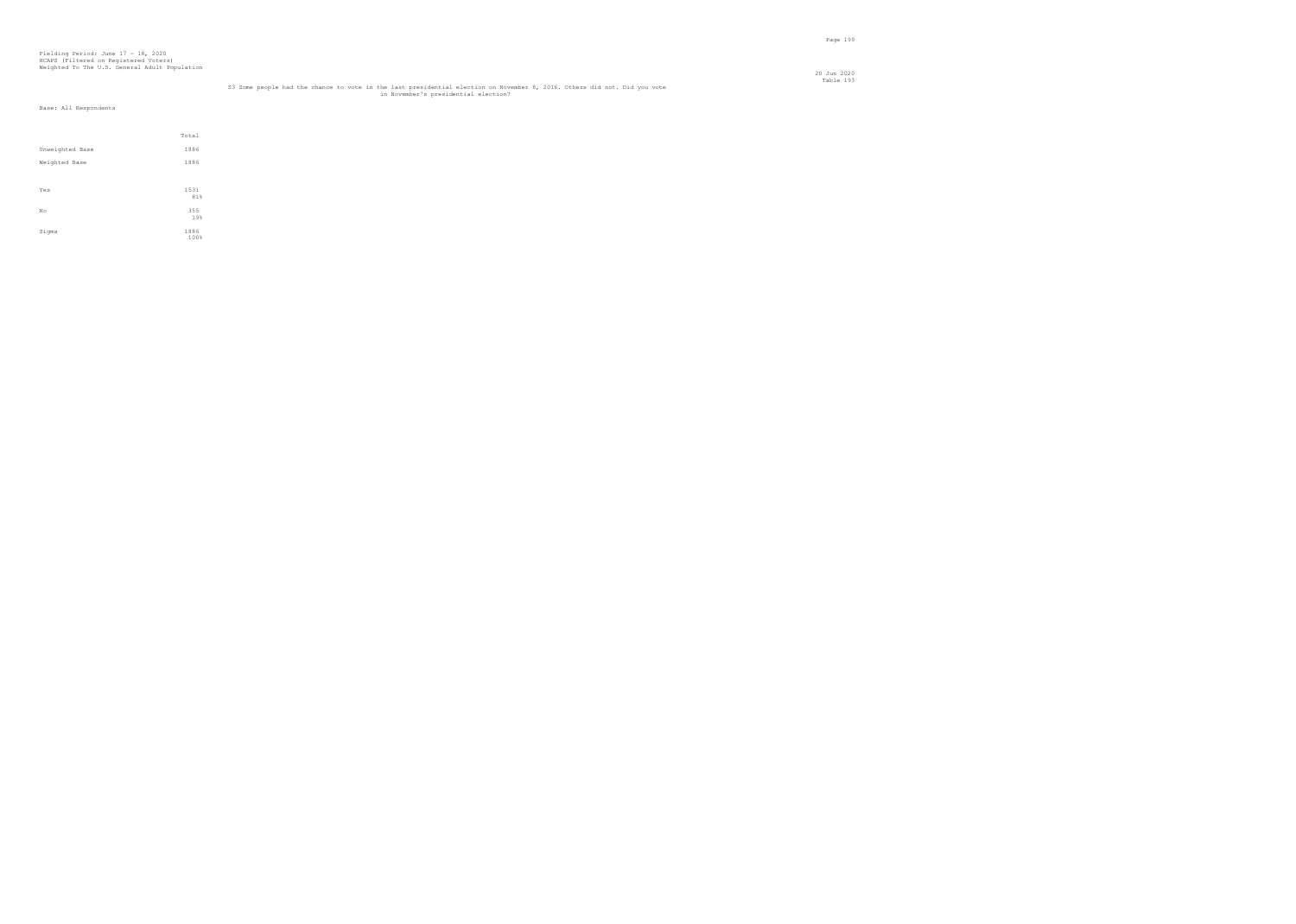# Table 194 S4 Some people had the chance to vote in the 2016 presidential election. Others did not. Who did you vote for in the 2016 presidential election on November 8, 2016?

#### Base: Voted In Presidential Election

|                      | Total        |
|----------------------|--------------|
| Unweighted Base      | 1534         |
| Weighted Base        | 1531         |
| Hillary Clinton      | 667<br>44%   |
| Donald Trump         | 701<br>46%   |
| Gary Johnson         | 69<br>5%     |
| Jill Stein           | 24<br>2%     |
| Other                | 54<br>4%     |
| Prefer not to answer | 16<br>1%     |
| Sigma                | 1531<br>100% |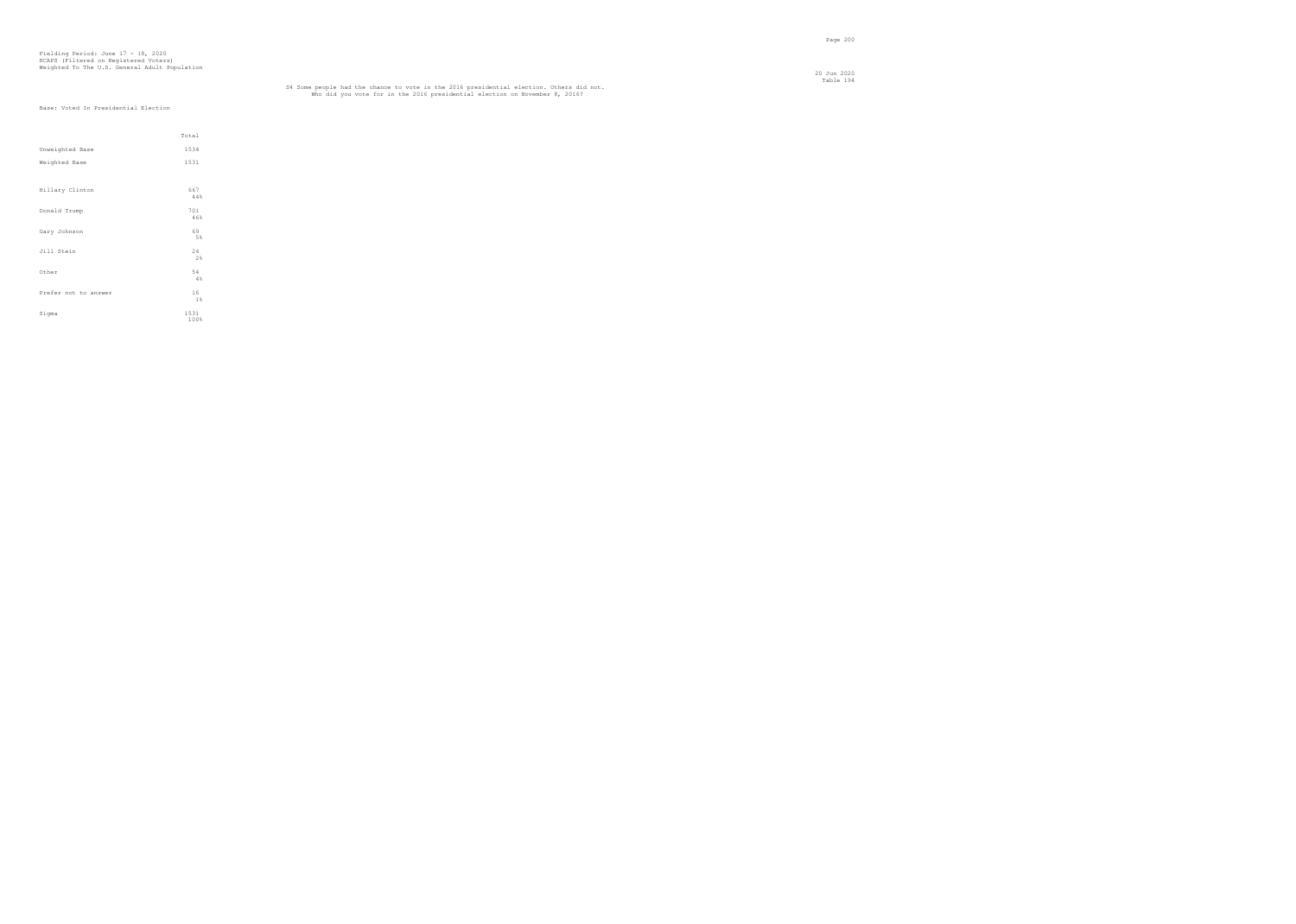#### Base: Voted In Presidential Election

|                           | Total        |
|---------------------------|--------------|
| Unweighted Base           | 1534         |
| Weighted Base             | 1531         |
|                           |              |
| Likeability               | 296<br>19%   |
| Their stand on the issues | 1236<br>81%  |
| Sigma                     | 1531<br>100% |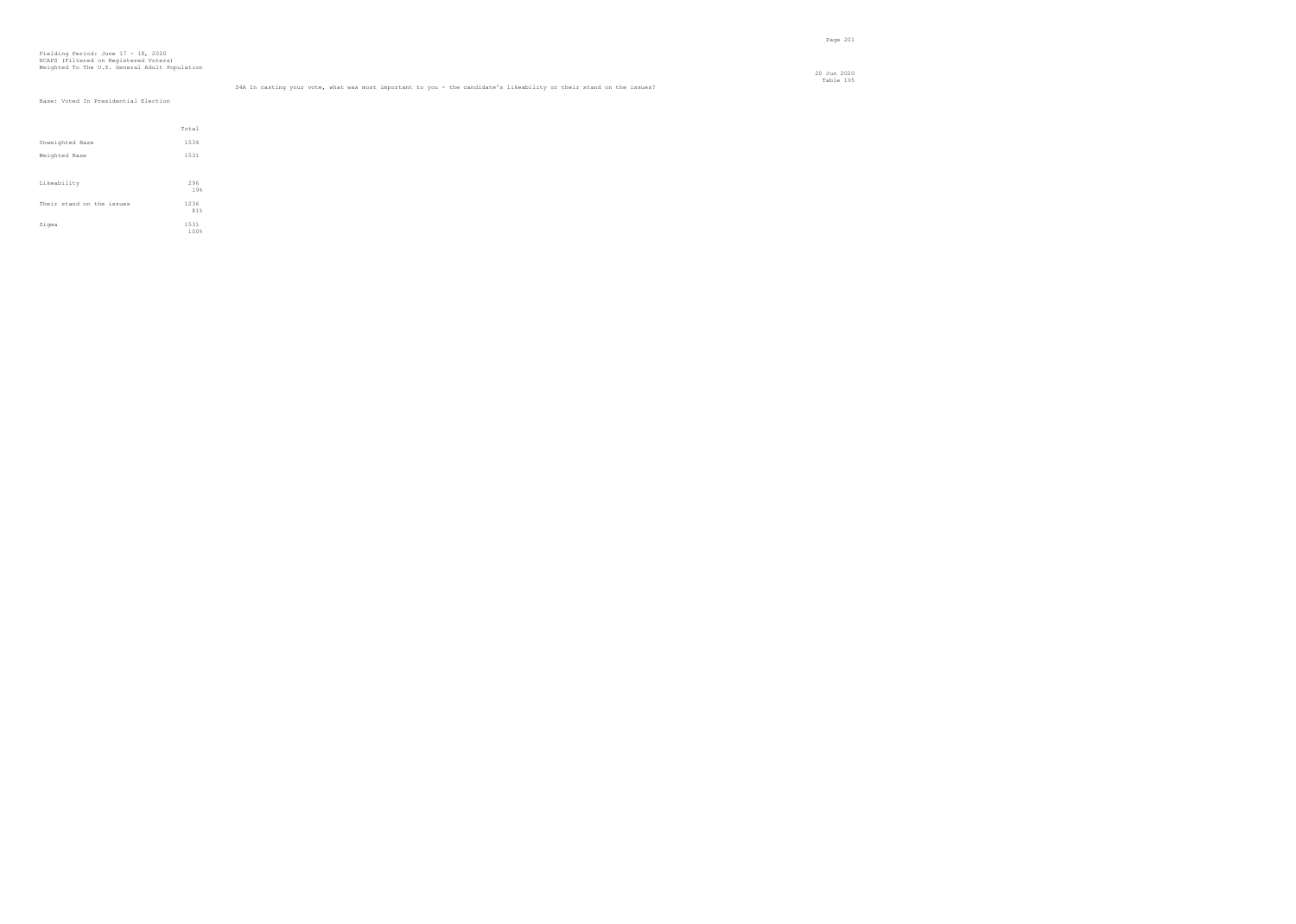20 Jun 2020 Table 196

D11 What is your religion?

|                            | Total        |  |
|----------------------------|--------------|--|
| Unweighted Base            | 1886         |  |
| Weighted Base              | 1886         |  |
|                            |              |  |
| Evangelical Protestant     | 221<br>12%   |  |
| Non-Evangelical Protestant | 179          |  |
|                            | 9%           |  |
| Roman Catholic             | 473<br>25%   |  |
| Mormon                     | 29           |  |
|                            | 2%           |  |
| Other Christian            | 331          |  |
| Jewish                     | 18%<br>80    |  |
|                            | 4%           |  |
| Muslim                     | 27           |  |
|                            | 1%           |  |
| Hindu                      | 11<br>1%     |  |
| Buddhist                   | 22           |  |
|                            | $1\%$        |  |
| Atheist/Agnostic           | 250<br>13%   |  |
| Other                      | 263          |  |
|                            | 14%          |  |
| Sigma                      | 1886<br>100% |  |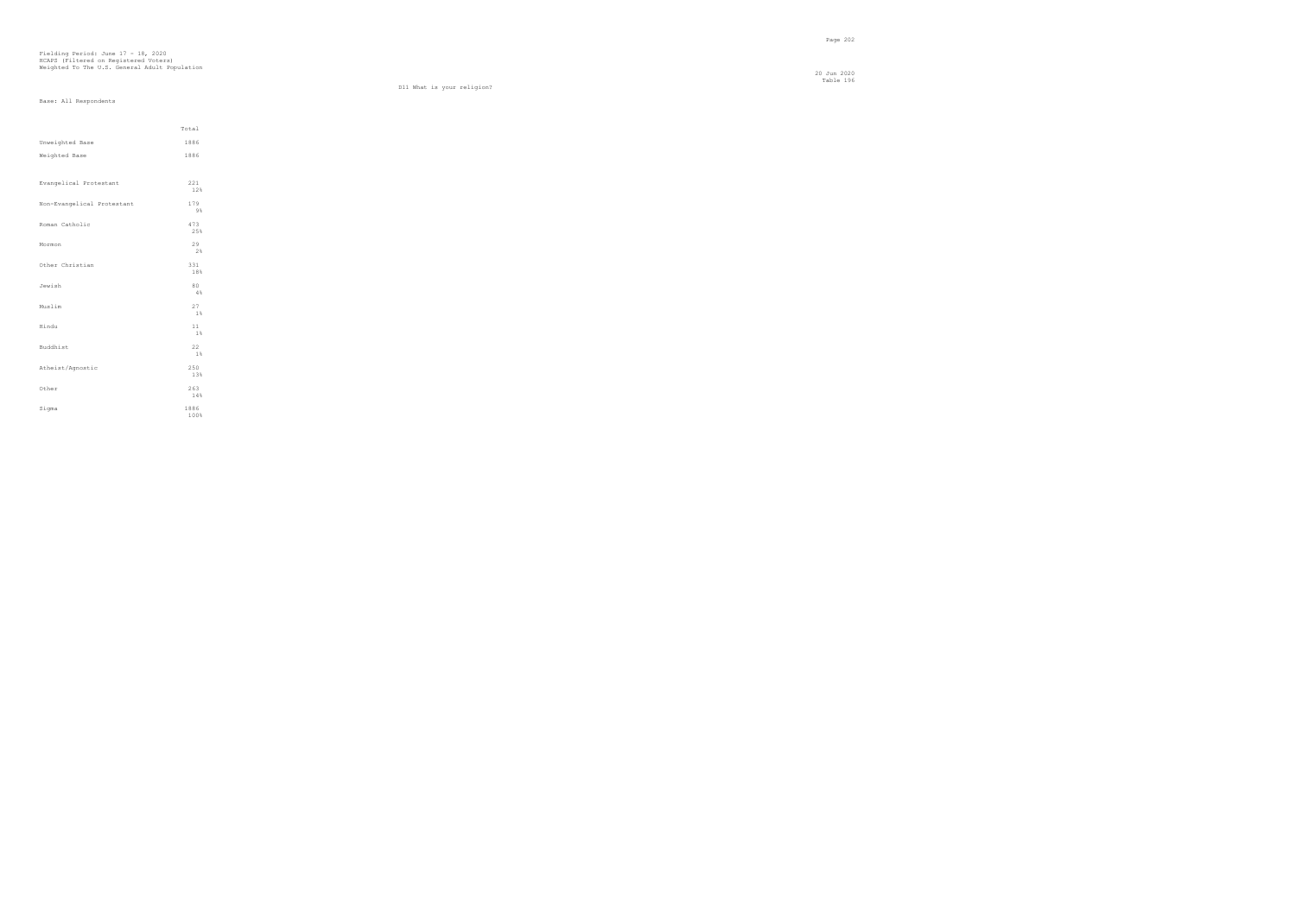20 Jun 2020 Table 197 D12 How often do you attend religion services, events, or gatherings?

|                       | Total        |
|-----------------------|--------------|
| Unweighted Base       | 1886         |
| Weighted Base         | 1886         |
| Daily                 | 75           |
|                       | 4%           |
| Weekly                | 472<br>25%   |
| A few times per month | 189<br>10%   |
| Once a month          | 157<br>8%    |
| Almost never          | 993<br>53%   |
| Sigma                 | 1886<br>100% |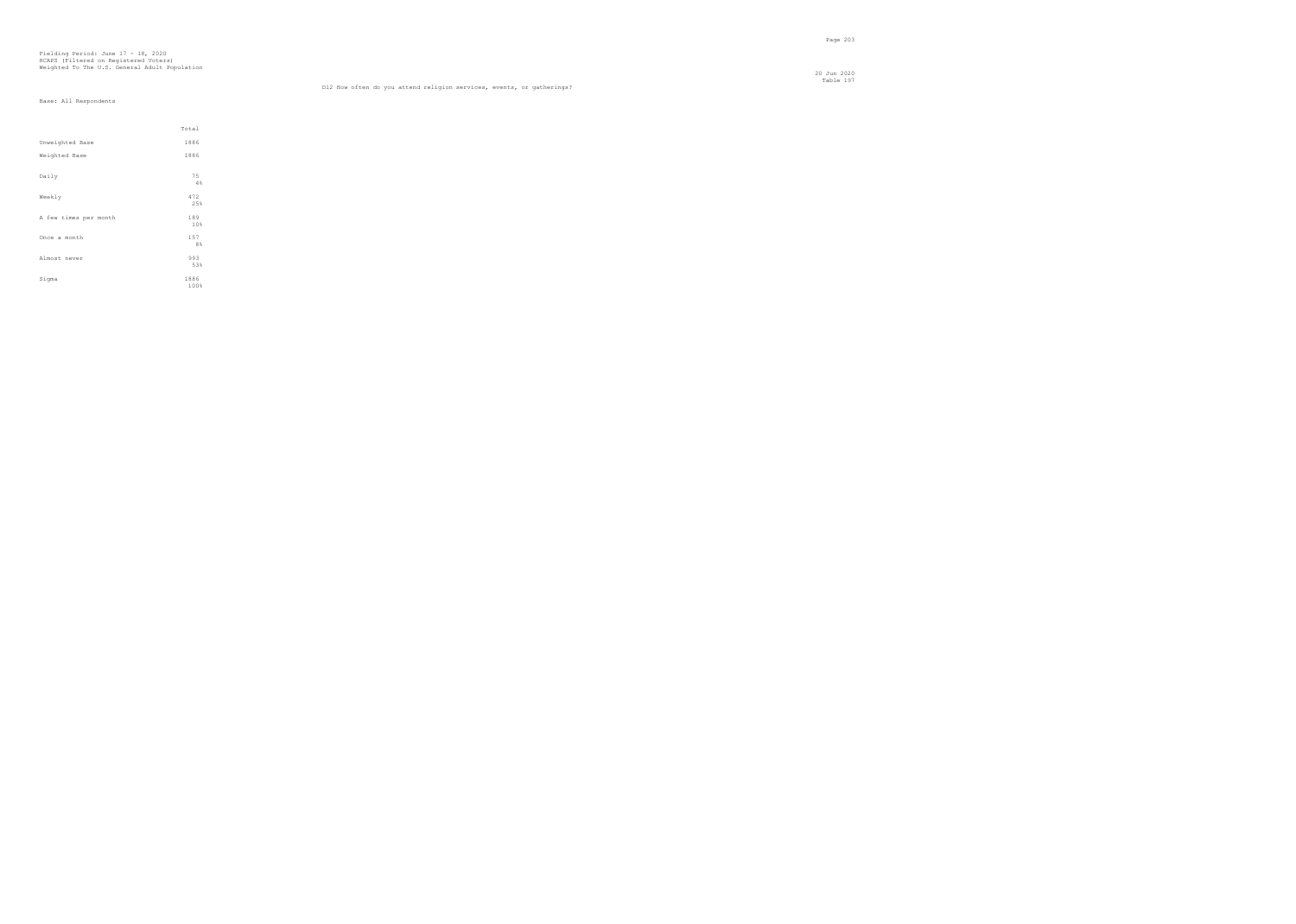20 Jun 2020 Table 198 D13 How important or unimportant is religion in your life?

|                                    | Total        |
|------------------------------------|--------------|
| Unweighted Base                    | 1886         |
| Weighted Base                      | 1886         |
| Very/Somewhat Important<br>(Net)   | 1256<br>67%  |
| Very important                     | 684<br>36%   |
| Somewhat important                 | 572<br>30%   |
| Very/Somewhat Unimportant<br>(Net) | 630<br>33%   |
| Somewhat unimportant               | 255<br>13%   |
| Very unimportant                   | 376<br>20%   |
| Sigma                              | 1886<br>100% |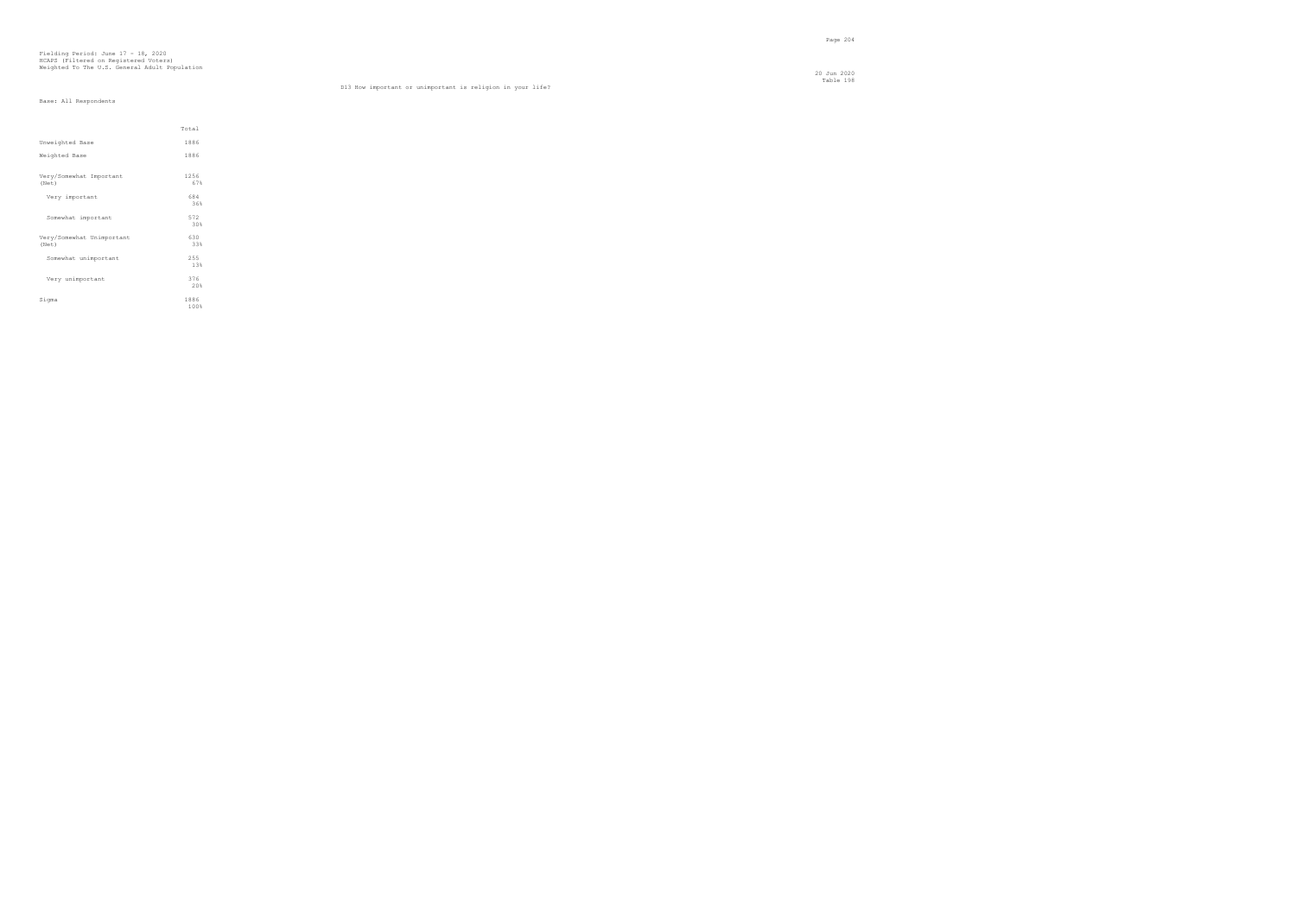#### Table 199 D14 Does anyone in your household own a gun?

|                  | Total        |  |
|------------------|--------------|--|
| Unweighted Base  | 1886         |  |
| Weighted Base    | 1886         |  |
| Yes              | 603<br>32%   |  |
| $_{\mathrm{No}}$ | 1283<br>68%  |  |
| Sigma            | 1886<br>100% |  |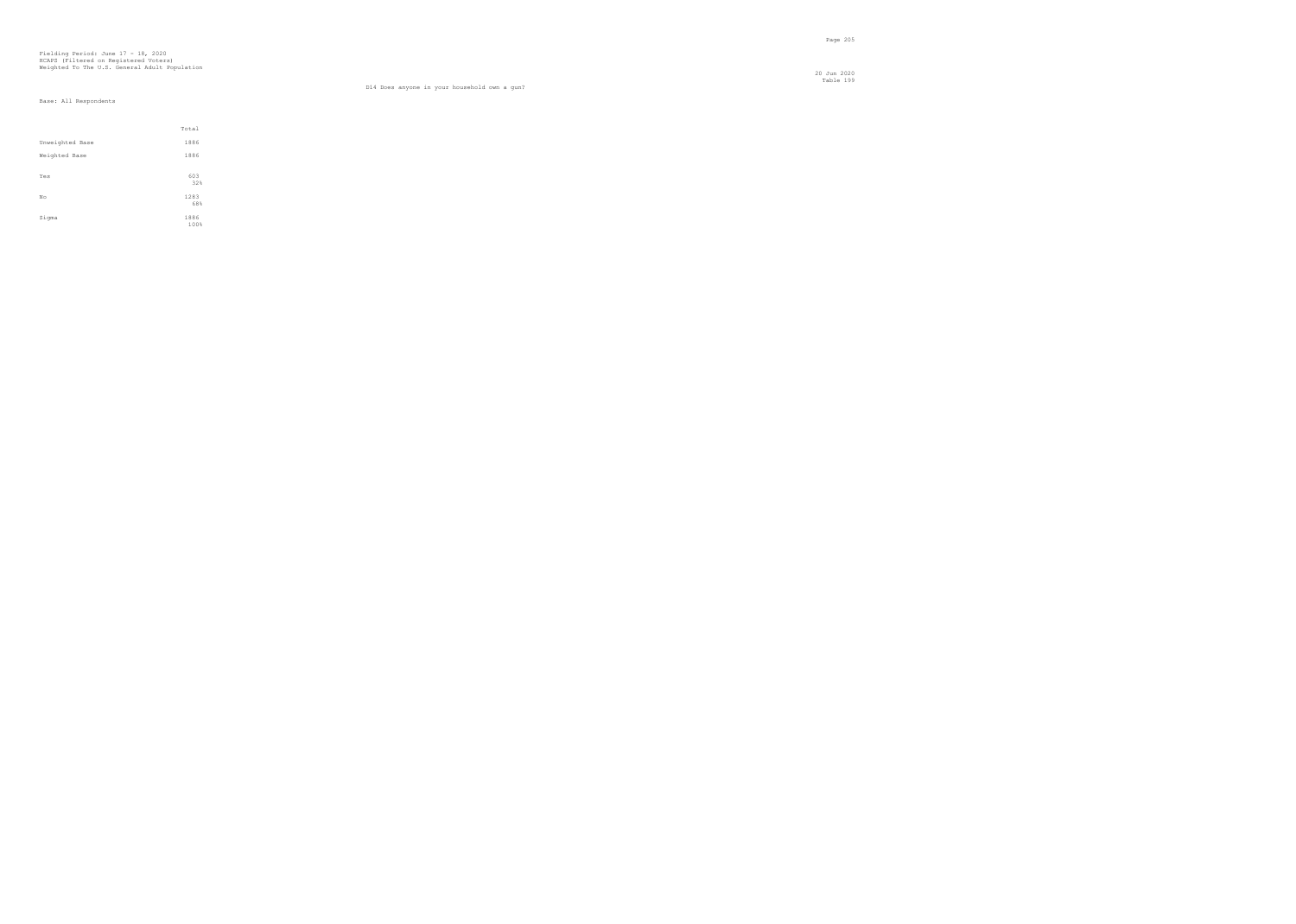#### Table 200 Q2145 Which of the following best describes your current primary residence?

I/We live in...

|  |  | Base: All Respondents |
|--|--|-----------------------|
|--|--|-----------------------|

|                                                        | Total        |
|--------------------------------------------------------|--------------|
| Unweighted Base                                        | 1886         |
| Weighted Base                                          | 1886         |
| A house that I/we own                                  | 1208<br>64%  |
| An apartment or condominium<br>that I/we own           | 141<br>7%    |
| Another type of home that I/<br>we own                 | 50<br>3%     |
| A house that I/we rent or<br>lease                     | 212<br>11%   |
| An apartment or condominium<br>that I/we rent or lease | 220<br>12%   |
| Another type of home that I/<br>we rent or lease       | 25<br>1%     |
| None of these                                          | 32<br>2%     |
| Sigma                                                  | 1886<br>100% |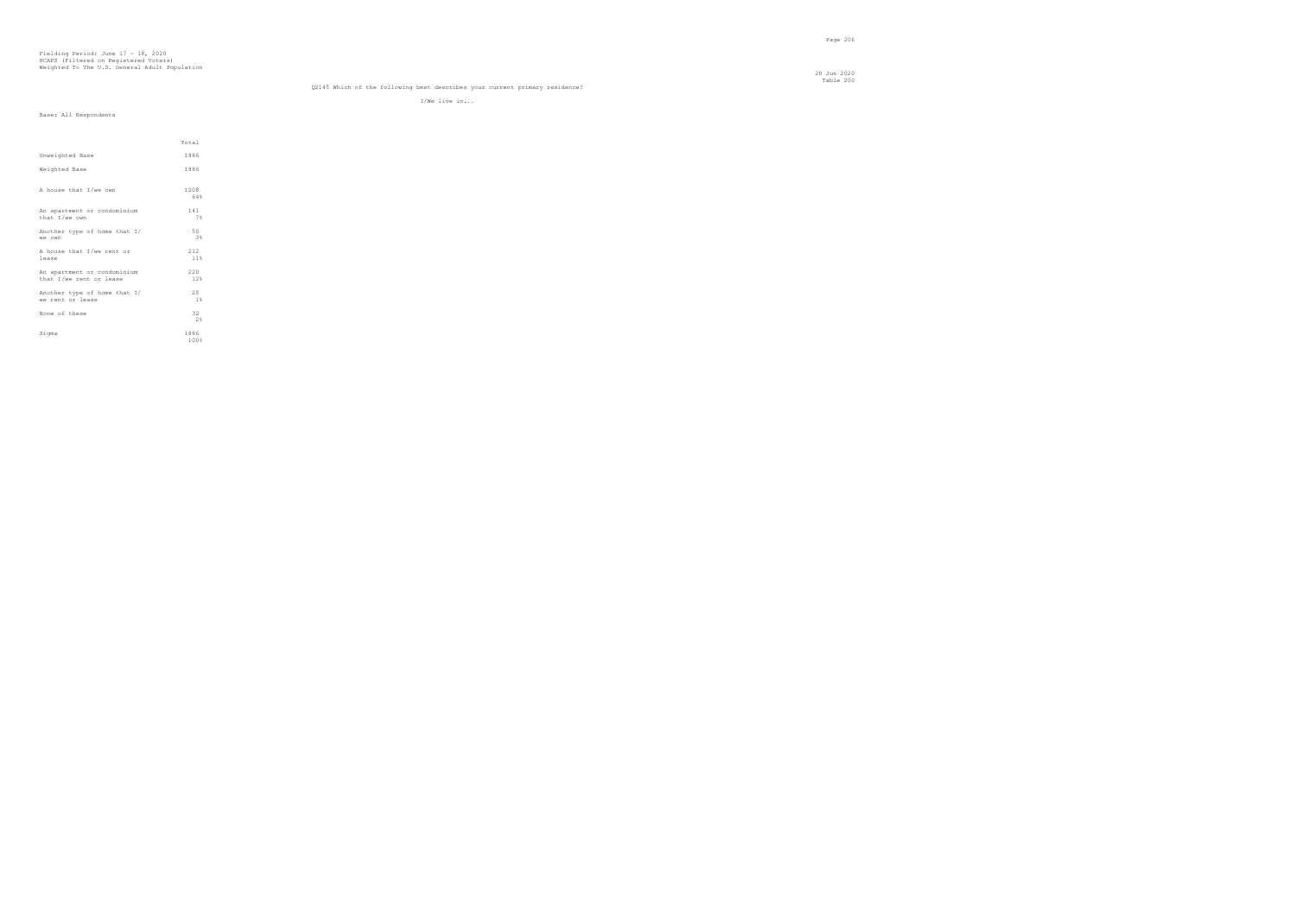#### D16 Do you live in a suburban, urban, or rural area?

|                 | Total        |
|-----------------|--------------|
| Unweighted Base | 1886         |
| Weighted Base   | 1886         |
| Urban           | 553<br>29%   |
| Suburban        | 973<br>52%   |
| Rural           | 360<br>19%   |
| Sigma           | 1886<br>100% |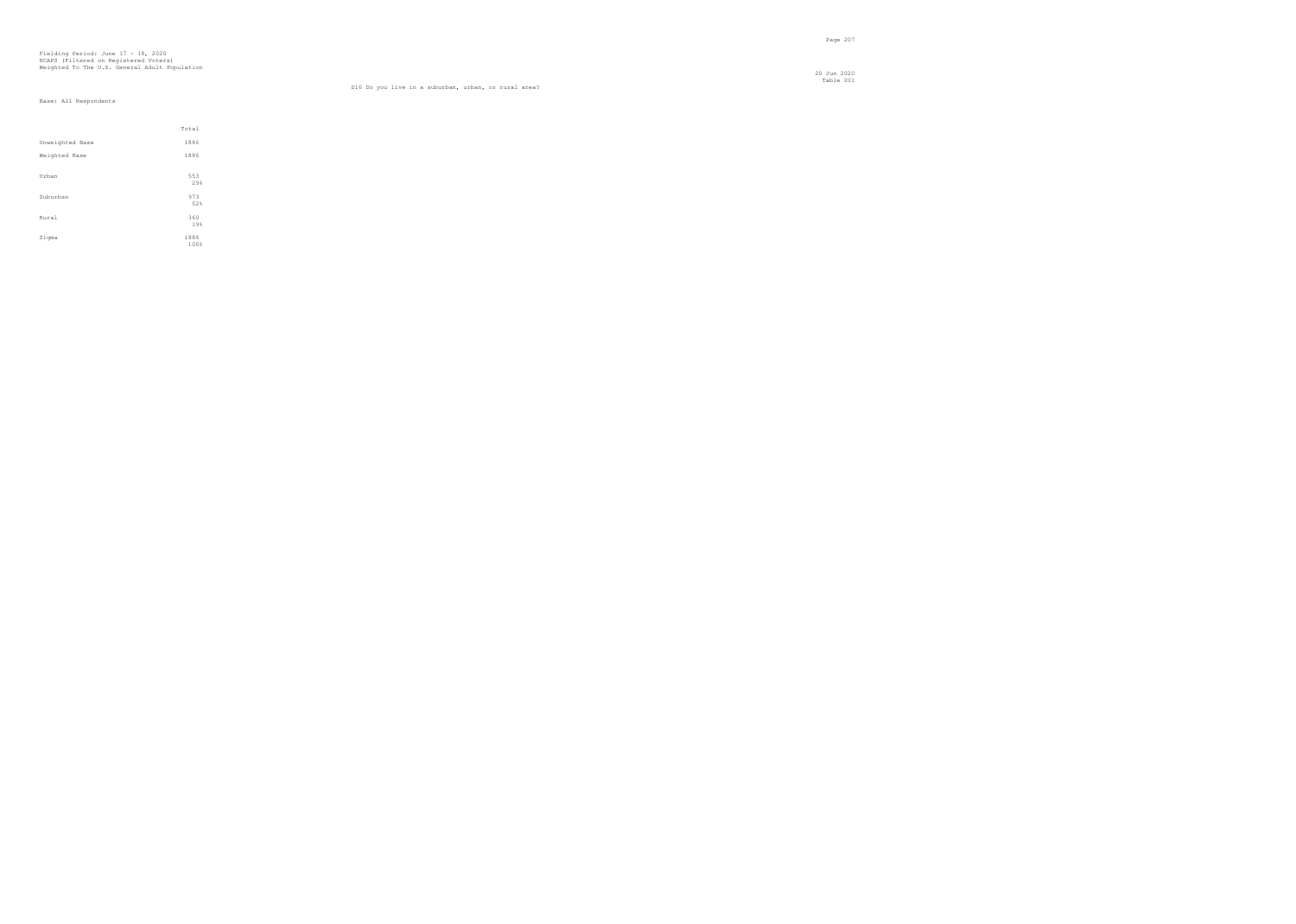|                 | Total        |
|-----------------|--------------|
| Unweighted Base | 1886         |
| Weighted Base   | 1886         |
| Yes             | 1875<br>99%  |
| No              | 11<br>1%     |
| Sigma           | 1886<br>100% |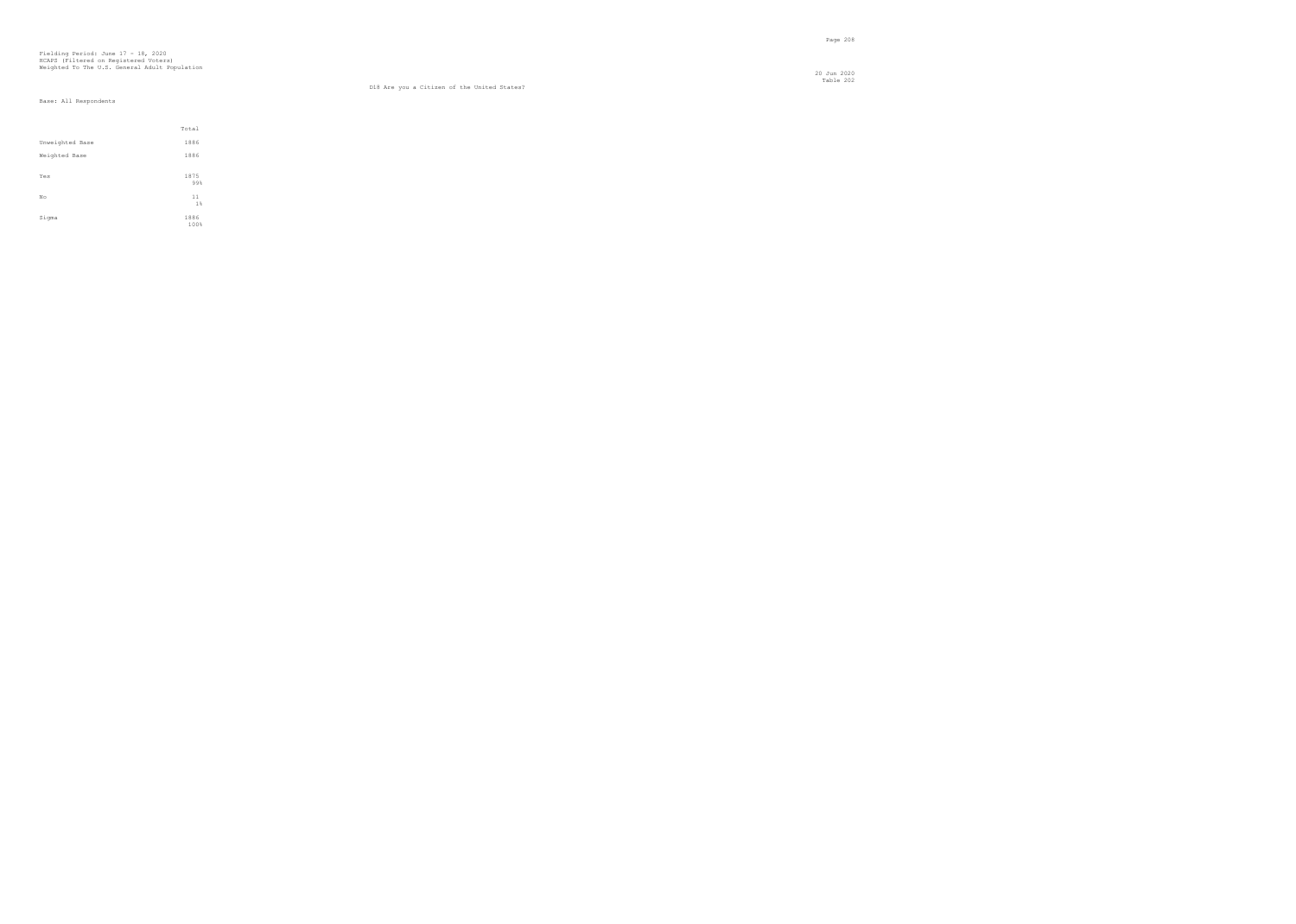Page 209

 20 Jun 2020 20 Jun 2020<br>Table 203

| Base: All Respondents |
|-----------------------|
|                       |

|                 | Total |
|-----------------|-------|
| Unweighted Base | 1886  |
| Weighted Base   | 1886  |
|                 |       |
| Yes             | 1724  |
|                 | 91%   |
| No              | 162   |
|                 | 9%    |
| Sigma           | 1886  |
|                 | 100%  |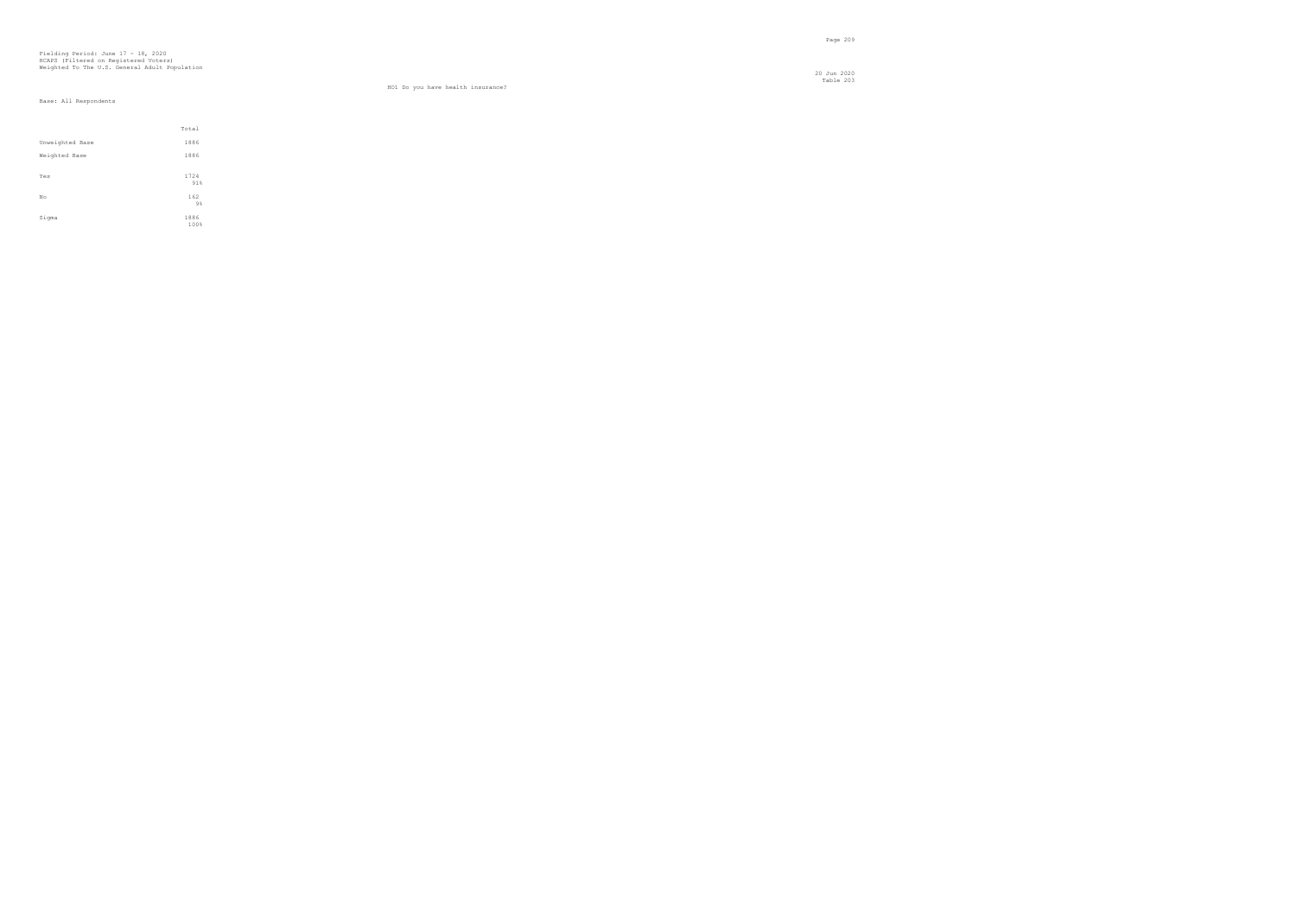|                        | Total        |
|------------------------|--------------|
| Unweighted Base        | 1886         |
| Weighted Base          | 1886         |
| Less than \$15,000     | 144<br>8%    |
| \$15,000 to \$24,999   | 154<br>8%    |
| \$25,000 to \$34,999   | 159<br>8%    |
| \$35,000 to \$49,999   | 231<br>12%   |
| \$50,000 to \$74,999   | 330<br>18%   |
| \$75,000 to \$99,999   | 253<br>13%   |
| \$100,000 to \$124,999 | 203<br>11%   |
| \$125,000 to \$149,999 | 171<br>9%    |
| \$150,000 to \$199,999 | 144<br>8%    |
| \$200,000 to \$249,999 | 49<br>3%     |
| \$250,000 or more      | 30<br>2%     |
| Decline to answer      | 17<br>$1\%$  |
| Sigma                  | 1886<br>100% |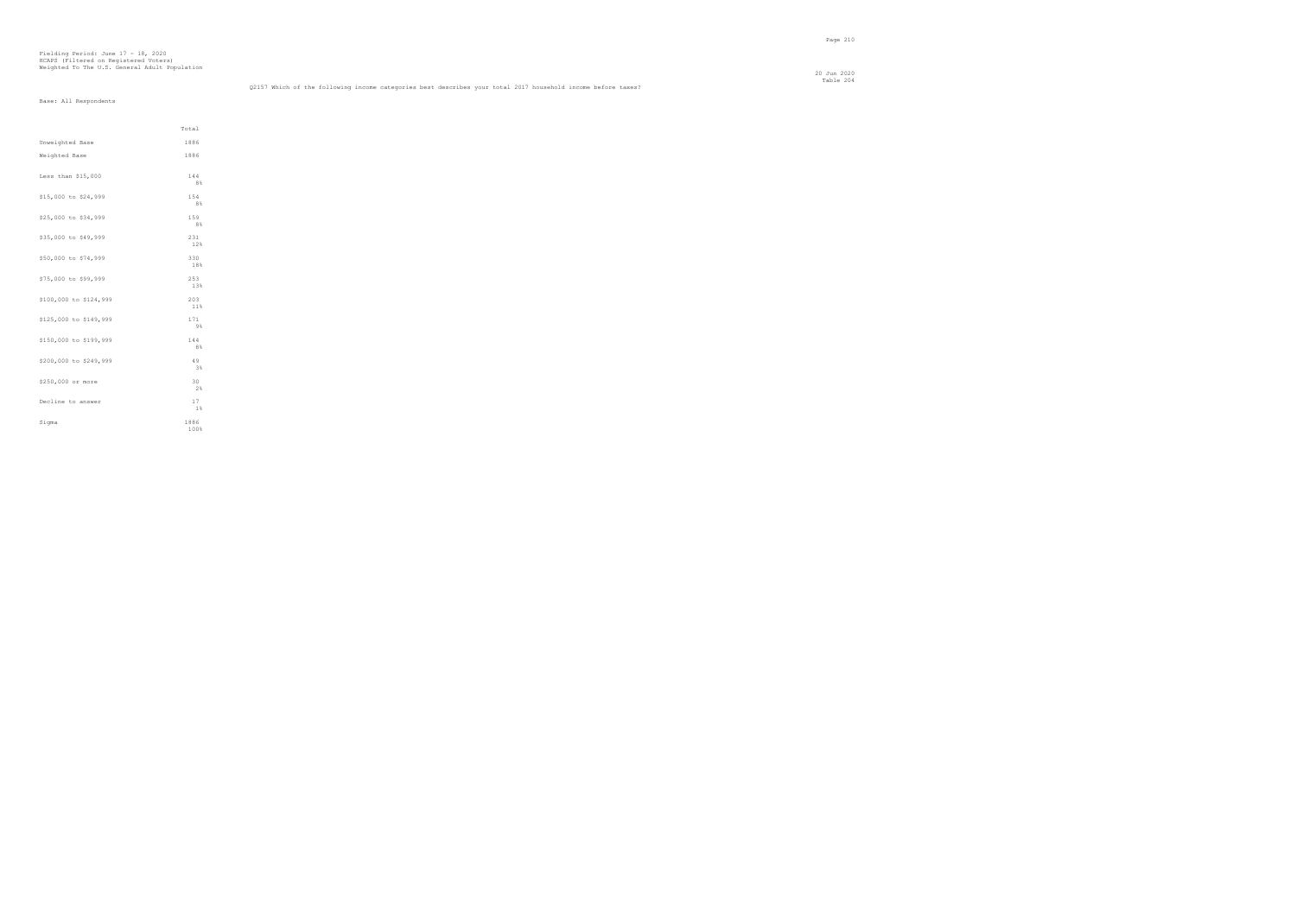|                      | Total                  |
|----------------------|------------------------|
| Unweighted Base      | 1886                   |
| Weighted Base        | 1886                   |
| AT&T                 | 471<br>25%             |
| Verizon              | 427<br>23%             |
| T-Mobile             | 319<br>17%             |
| Sprint               | 134<br>7%              |
| TracFone             | 67<br>4%               |
| MetroPCS             | 107<br>6%              |
| Virgin Mobile        | 4<br>$\star$           |
| Straight Talk        | 64<br>3%               |
| Boost Mobile         | 50<br>3%               |
| Cricket              | 69<br>4%               |
| Consumer Cellular    | 45<br>2%               |
| Net10                | 5<br>$\star$           |
| US Cellular          | 16<br>1%               |
| Walmart FamilyMobile | $\mathbf 1$<br>$\star$ |
| Other                | 69<br>4%               |
| None of the above    | 40<br>2%               |
| Sigma                | 1886<br>100%           |